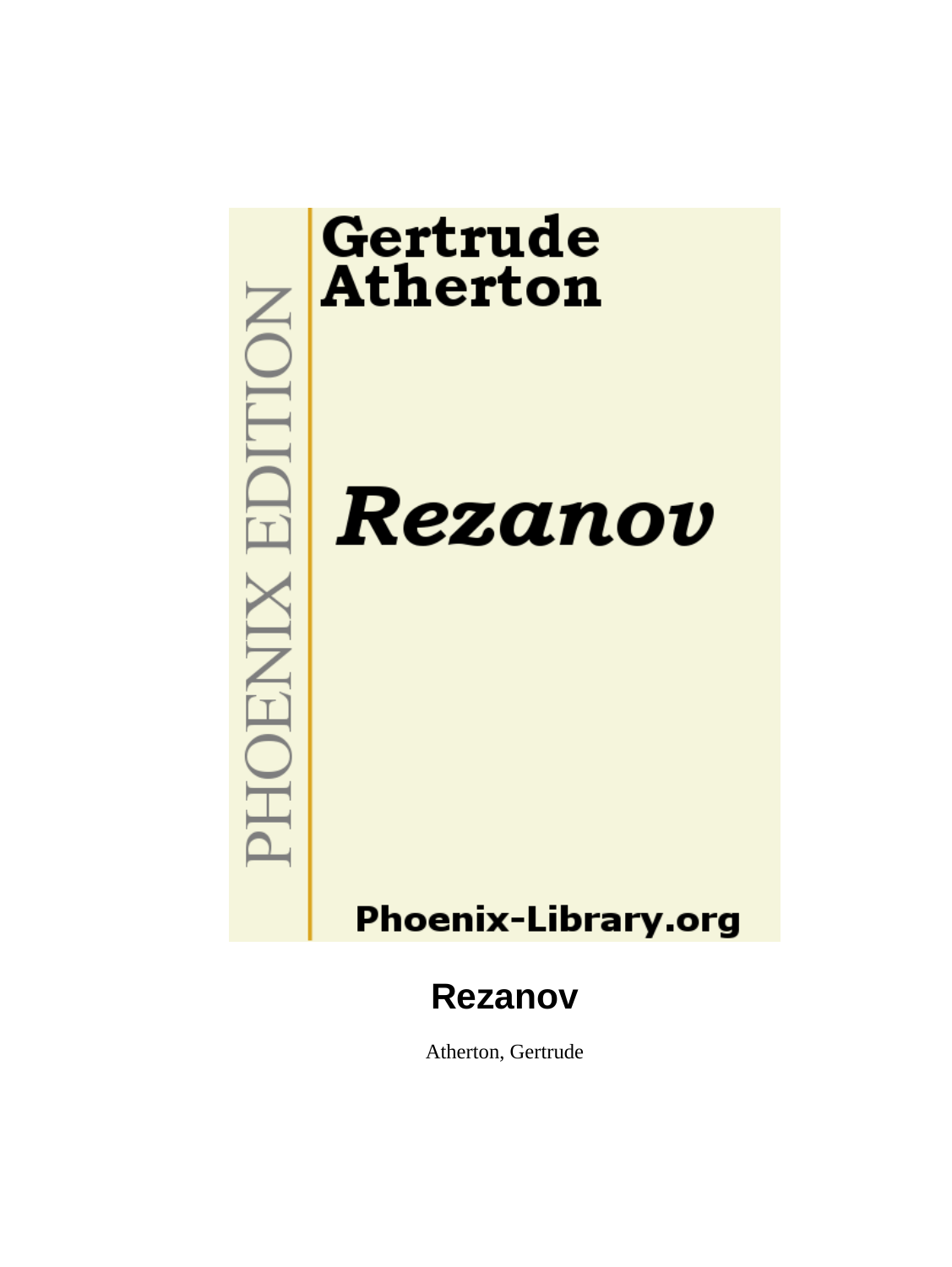[Table Of Content](#page-140-0) [About Phoenix−Edition](#page-142-0) **[Copyright](#page-143-0)**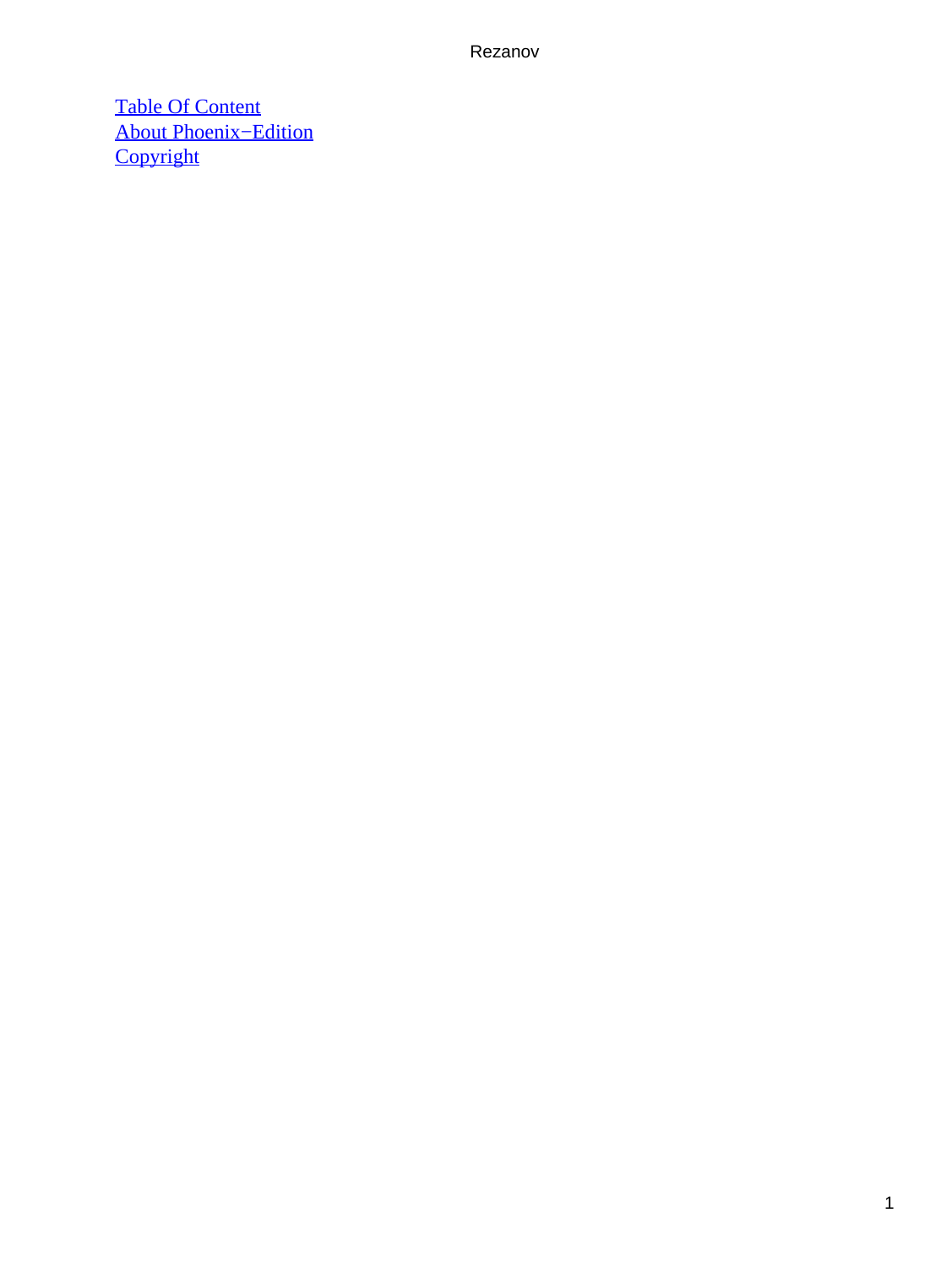# *R*EZANOV

### BY **GERTRUDE ATHERTON** With an Introduction by **WILLIAM MARION REEDY**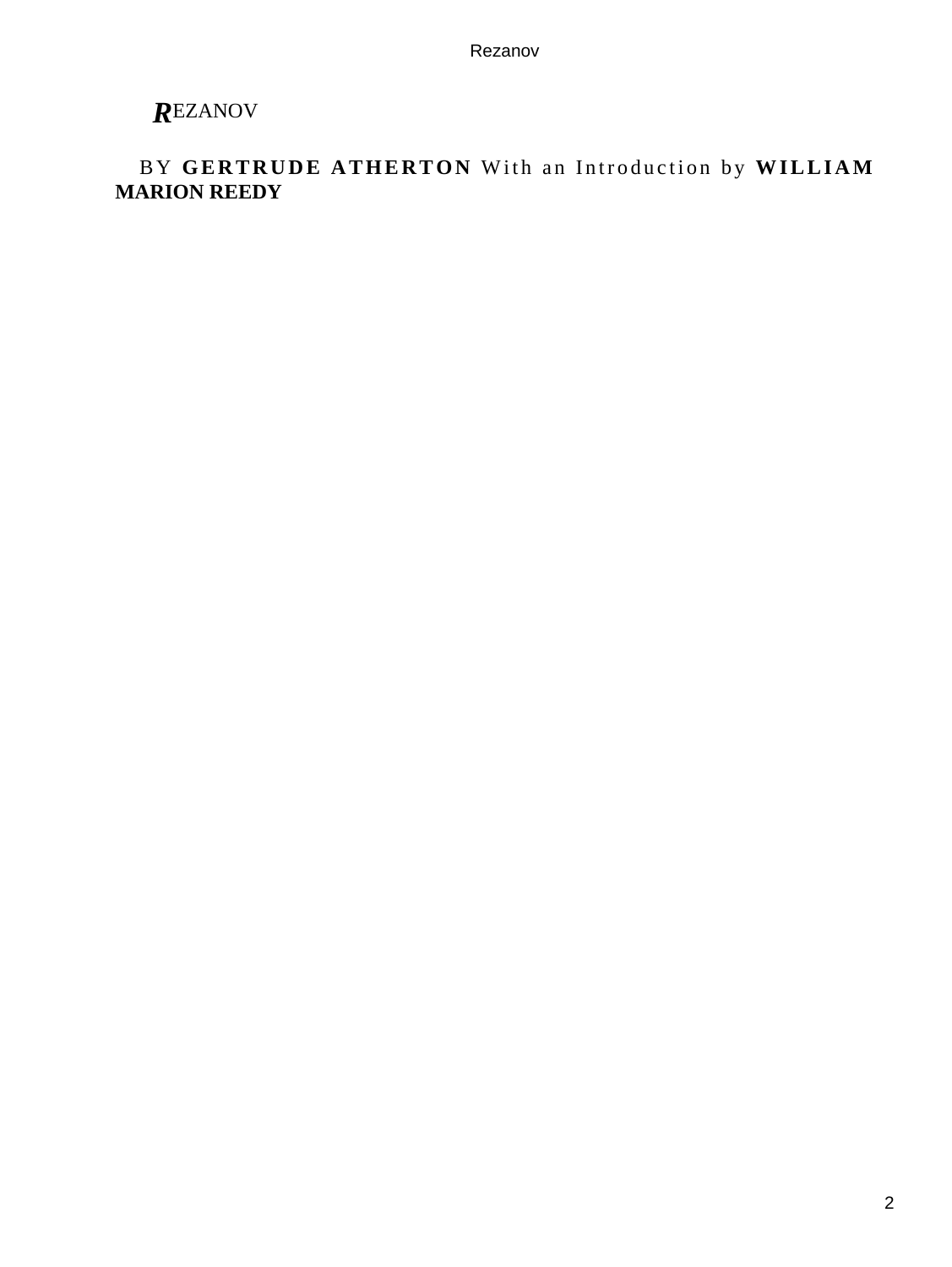### **[INTRODUCTION](#page-140-0)**

*A* long list of works Gertrude Atherton has to her credit as a writer. She is indisputably a woman of genius. Not that her genius is distinctively feminine, though she is in matters historical a pas− sionate partisan. Most of the critics who approve her work agree that in the main she views life with somewhat of the masculine spirit of liberality. She is as much the realist as one can be who is saturated with the romance that is California, her birthplace and her home, if such a true cosmopolite as she can be said to have a home. In all she has written there is abounding life; her grasp of character is firm; her style has a warm, glowing plasticity, frequently a rhythm variously expressive of all the wide range of feeling which a writer must have to make his or her books living things. She does no less well in the depiction of men than in the portraiture of women. All stand out of their vivid environment distinctly and they are all personalities of power – even, occasionally, of «that strong power called weakness.» And they all wear something of a glory imparted to them by the sympathy of their creator and interpreter. High upon any roster of our best American writers we must enroll the name of Mrs. Atherton.

 Of all her books I like best this «Rezanov,» though I have not found many to agree with me. It is not so pretentious as others more frequently commended. It is a simple story, almost one might say an incident or an anecdote. It is not literally sophisticated. For me that is its unfailing charm. I find in it not a little of the strange, primeval quality that makes me think of «Aucassin and Nico− lette.» For it is not so much a novel as an his− torical idyl, not to be read without a persisting suffusion of sympathy and never to be remembered without a recurring tenderness. Remembered, did I say? It is unforgettable. There are few books of American origin that resist so well the passing of the years, that take on more steadily the glam− our of «the unimaginable touch of time.» «Rez− anov» is a classic, or I miss my guess. This, though it was first published so recently as 1906.

 The story has the merit of being, to some extent historically, and wholly artistically, true. For the matter−of−facts Mrs. Atherton provides a bibliog− raphy of her authorities. Those authorities I have not read, nor should others. Sufficient unto me is the authority of the novel itself splendidly demonstrated and established in the high court of the reader's head and heart by the author's visu– alizing veritism. Not twenty pages have you turned before you know this Rezanov, privy councilor, grand chamberlain, plenipotentiary of the Russo− American company, imperial inspector of the ex− treme eastern and northwestern dominions of his imperial majesty Alexander the First, emperor of Russia – all this and more, a man. He comes out of mystery into the softly bright light of California, in strength and shrewdness and dignity and per− sonal splendor. And there is amidst it all a pathos upon him. He commands your affection even while suggesting a doubt whether the man may not be overwhelmed in the diplomat, the intriguer. The year is 1806. The monstrous apparition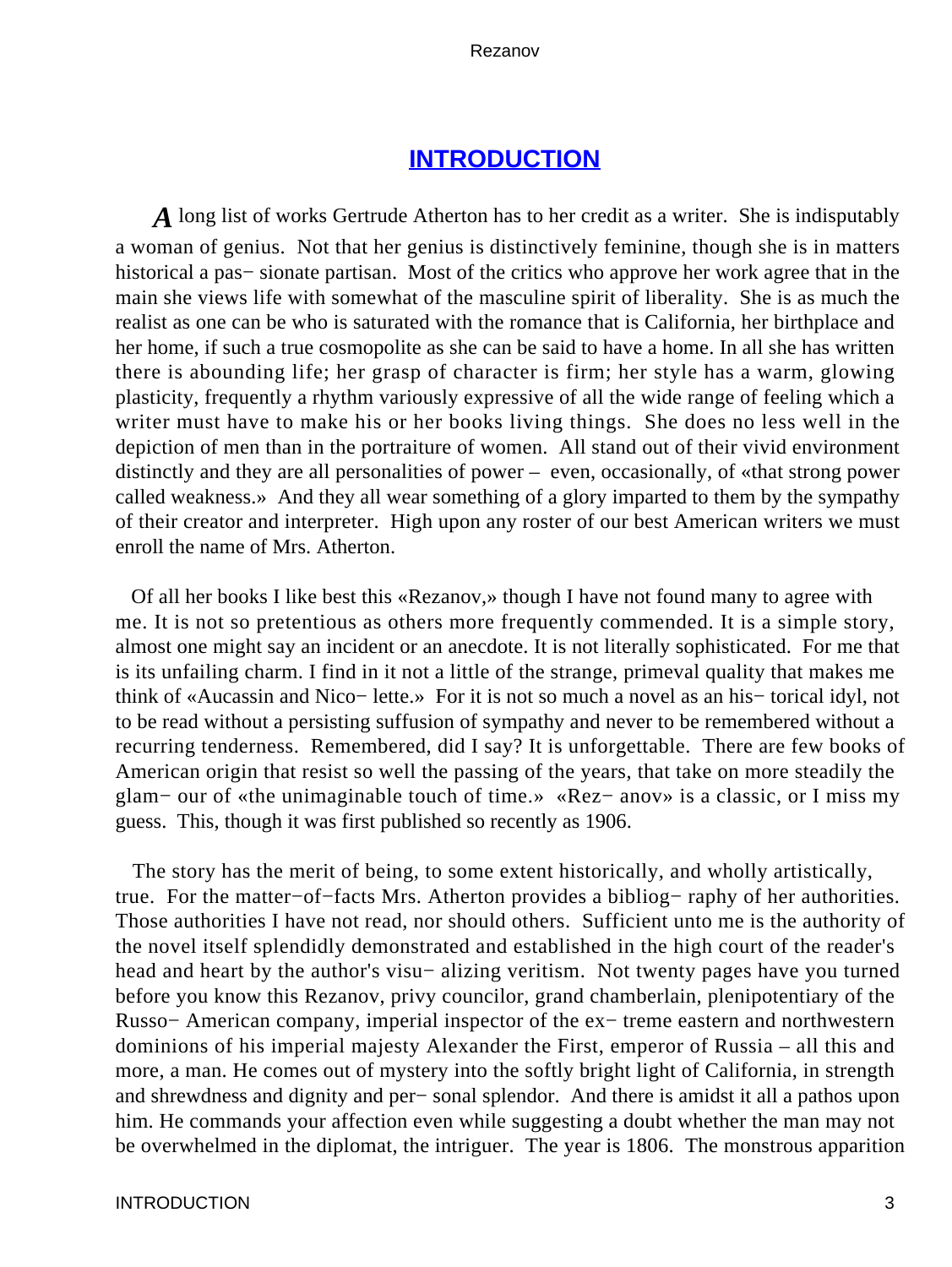of Napo− leon has loomed an omen of the doom of ancient authority and the shattering of nations in Europe. That faithless, incalculable idealist Alexander, plans he knows not what of imperial glory in the Eastern and Western world. Rezanov is his ser− vant, a man of ambition, perhaps in all favor at court, desirous of doing some great service for his master. He dreams of dominion in this sun−soaked land so lazily held in the lax grasp of Spain. He has come from failure. He had been to Japan with presents to the emperor, was received by minor officials with a hospitality that poorly concealed the fact that he was virtually a prisoner, and then dis− missed without admission to the audience he sought with the mikado. He had gone then to bleak, in− hospitable Sitka, to find the settlement there in a plague of scurvy and starvation only slightly miti− gated by vodka. Down the coast then he sailed to the Spanish settlement for food for the settlement. He comes to that place where in his vision he sees arise that city of the future which we know now as San Francisco. Masterful man that he is, he feels that here some great thing awaits him. The Spaniards are wary of him. They will not trade with him, but they receive him courteously and they are fascinated by his self−possessed, well−poised but withal so gracious personality. The life there at the time is a sort of lotus−eating existence. It is a piece of Spain translated to a more luscious, a lovelier land, overlooking beautiful seas and peril− ous. Into the dolce far niente Rezanov enters with some surrender to its softening spell, but with the courtier's prudence.

 And he meets the girl, Concha Arguello. He sees her in the setting of burning and sweet Cas− tilian roses – a girl who has had the benefit of edu− cation, who keeps the graces of old Madrid in this realm beyond sea, a burgeoning bud of womanhood, daughter of the commandante. The doom of both is upon them at once. They have drunk the pois− oned cup. Rezanov resists the first approaches of the delightful delirium, remembering Russia, his duty, his ambition, the poor starving men of the Sitka factory. At a party he dances with Concha and they both know that for each there is none other. So in that setting so wild, so strange, so remote, so lovely for the old world grace that is made native there by this bright, deep, fond girl, the high gods proceed to have their will upon the two. The little community life pulses around them the faster because they are there. Their love be− comes a motive in the diplomatic drama which has for end, first, the securing of food for those fam− ishing folk at Sitka, and beyond that, possibly the seizing of the region for Russia, lest that new young power of the West, the United States, pre− empt the rich domain. Concha would help the Rus− sian to those ends immediate which he reveals to her, and succeeds. He tells her of Russia and his mighty position there. He would have her for his wife, his helper in the vast imperial affairs at the Russian capitol, his princess in his palace, augment− ing his official and personal distinction. She shares his vision, rising to all the heights it unfolds in a splendid future. Child she is, but she is transformed into a woman by the prospect not of her own pleas− ure, but of participation in splendid achievement with this man so keen, so supple, yet so firm in high purpose. And as the prospect opens to her desire and his there looms the obstacle. They can− not marry, for Rezanov is a heretic. And now the passion flames. This child woman will go with him. Ah, but the church, the king of Spain, will they per− mit? And the Czar! Rezanov will see to it that the Czar will clear the way for them through power exercised at Rome and at Madrid. Conditioned upon this, the girl's parents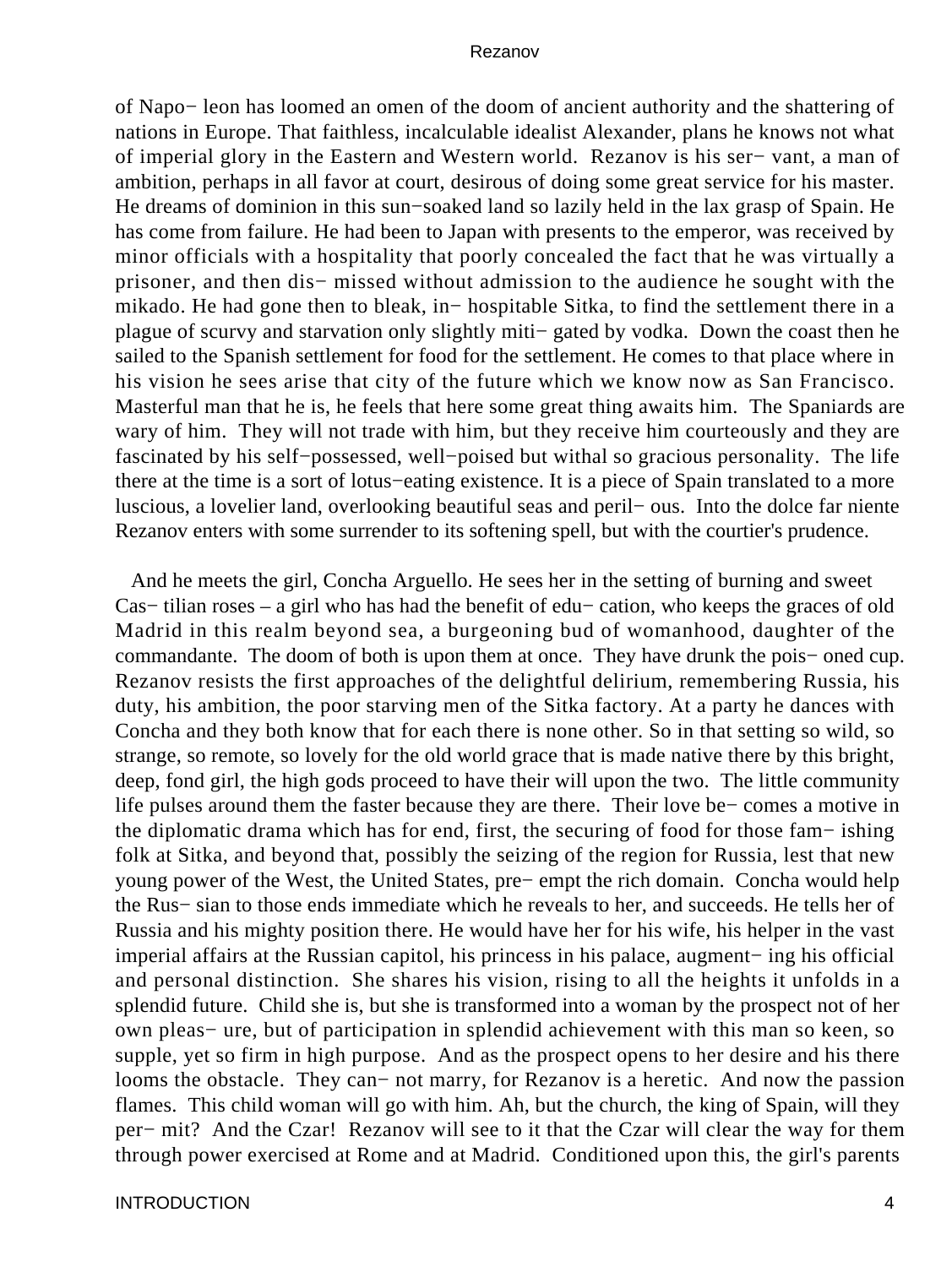consent.

 These lovers prate very little of love. Their desire runs too deep for mere speech. It is a desire made up of as much spiritual as carnal fire. It is fierce but steady in ecstacy and agony, indistinguish− able the one from the other. Rezanov, man of the great world, it purifies. Concha it strengthens and makes indomitable. They will abide delay. They will endure in faith and hope – the faith and hope both dimmed by the vague and unshakable intui− tion or premonition that fate has marked them for derision. Nevertheless, they will endure.

 There is a meeting on a path that overlooks where the white seas strike their tents. It is a meeting of little action, of few words. It is tense with the almost inexpressible, but at its end, confronting the doubtful future, realizing that when Rezanov goes he may not return, this girl tells him: «I will give myself to you forever, how much or little that may mean here on earth. Forever!» And then that scene in the moonlight amid the scent of the Cas– tilian roses, when Concha, as signal of her trust in her lover, lifts the little wisps of hair that conceal her ears and shows them to him – it throbs with passionate purity in memory yet.

 Rezanov sails away to Sitka with provisions, thence to Siberia, and then begins the long ride over endless versts of land, across streams in icy flood, in rain and cold and snow towards the capitol and the Czar. Delays, disasters to vehicles and horses and the maddening lengthening of time. From drenchings and freezing comes the fever that calls for more speed. Krasnoiarsk is reached. The fever mounts, the traveler must stop and rest and be cared for. His visions commingle his objective and his memories . . . CONCHA! . . . The snowy steppes and the inky rivers. . . . His servant en− ters the room in the inn . . . Why . . . «Where has Jon found Castilian roses in this barren land?» . . . «and his unconquerably sanguine spirit flared high before a vision of eternal and unthinkable happiness» . . . Castilian roses! Concha Arguello waits among them, immortal, sainted in her purity and fidelity, ministering to her poor Indians, her face alight with unquenchable memory and with surety of an eventual everlasting tryst. Those Cas– tilian roses! They perfume forever one's mem– ories of this pair, puissant in faith, in this novel that is a poem and a shrine of that love which lives when death itself is dead.

### **WILLIAM MARION REEDY**

**REZANOV**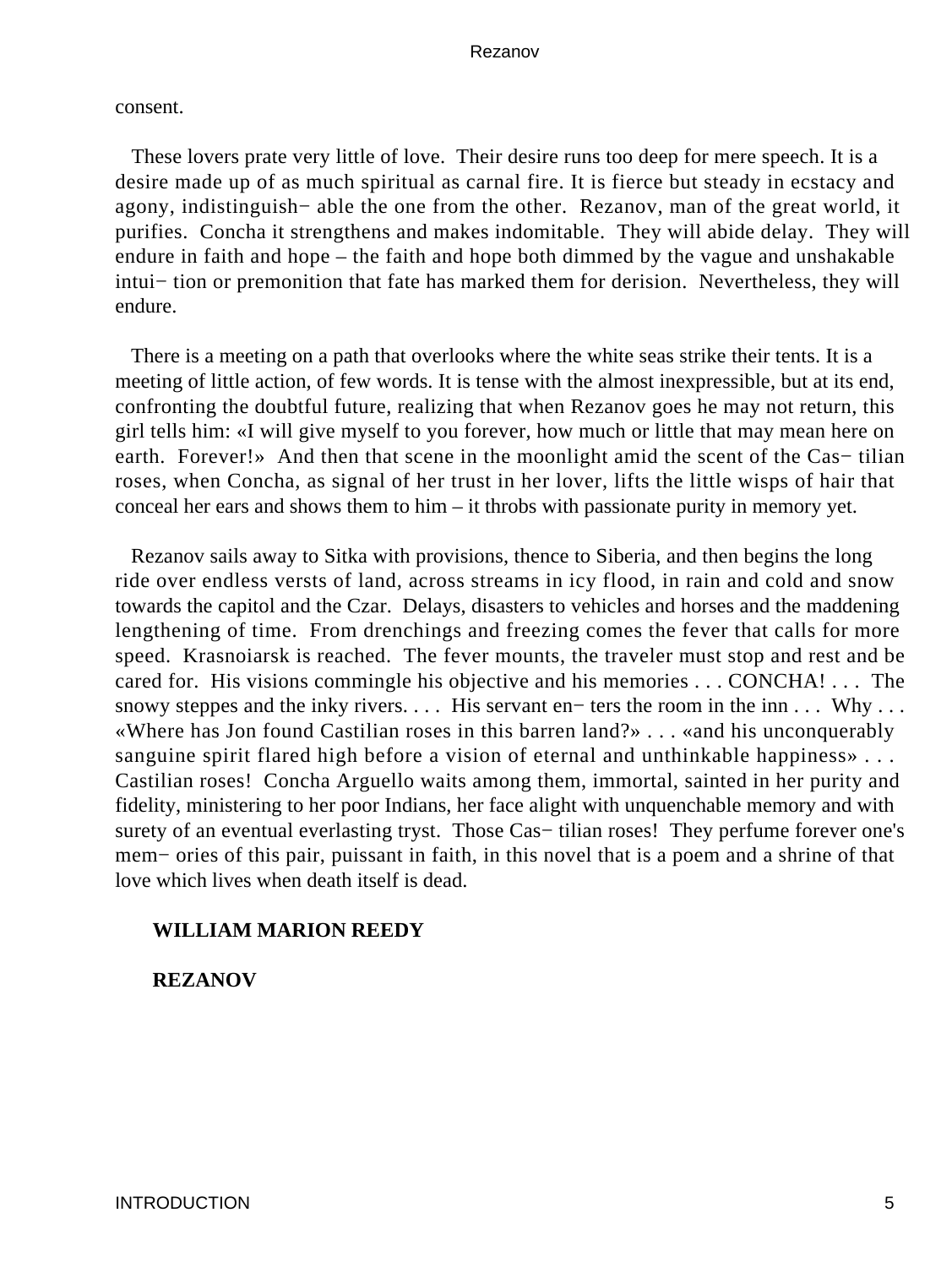# **[I](#page-140-0)**

*A*s the little ship that had three times raced with death sailed past the gray headlands and into the straits of San Francisco on that brilliant April morning of 1806, Rezanov forgot the bitter hu− miliations, the mental and physical torments, the deprivations and dangers of the past three years; forgot those harrowing months in the harbor of Nagasaki when the Russian bear had caged his tail in the presence of eyes aslant; his dismay at Kam− chatka when he had been forced to send home an− other to vindicate his failure, and to remain in the Tsar's incontiguous and barbarous northeastern possessions as representative of his Imperial Majesty, and plenipotentiary of the Company his own genius had created; forgot the year of loneli− ness and hardship and peril in whose jaws the bravest was impotent; forgot even his pitiable crew, diseased when he left Sitka, that had filled the Juno with their groans and laments; and the bells of youth, long still, rang in his soul once more.

 «It is the spring in California,» he thought, with a sigh that curled at the edge. «However,» life had made him philosophical; «the moments of un− reasonable happiness are the most enviable no doubt, for there is neither gall nor satiety in the reaction. All this is as enchanting as – well, as a woman's promise. What lies beyond? Illiterate and mer− cenary Spaniards, vicious natives, and boundless ennui, one may safely wager. But if all California is as beautiful as this, no man that has spent a winter in Sitka should ask for more.»

 In the extent and variety of his travels Rezanov had seen Nature more awesome of feature but never more fair. On his immediate right as he sailed down the straits toward the narrow entrance to be known as the Golden Gate, there was little to interest save the surf and the masses of outlying rocks where the seals leapt and barked; the shore beyond was sandy and low. But on his left the last of the northern mountains rose straight from the water, the warm red of its deeply indented cliffs rich in harmony with the green of slope and height. There was not a tree; the mountains, the promon– tories, the hills far down on the right beyond the sand dunes, looked like stupendous waves of lava that had cooled into every gracious line and fold within the art of relenting Nature; granted ages after, a light coat of verdure to clothe the terrible mystery of birth. The great bay, as blue and tran− quil as a high mountain lake, as silent as if the planet still slept after the agonies of labor, looked to be broken by a number of promontories, rising from their points far out in the water to the high back of the land; but as the Juno pursued her slant− ing way down the channel Rezanov saw that the most imposing of these was but the end of a large island, and that scattered near were other islands, masses of rock like the castellated heights that rise abruptly from the plains of Italy and Spain; far away, narrow straits, with a glittering expanse be− yond; while bounding the whole eastern rim of this splendid sheet of water was a chain of violet hills, with the pale green mist of new grass here and there, and purple hollows that might mean groves of trees crouching low against the cold winds of summer; in the soft pale blue haze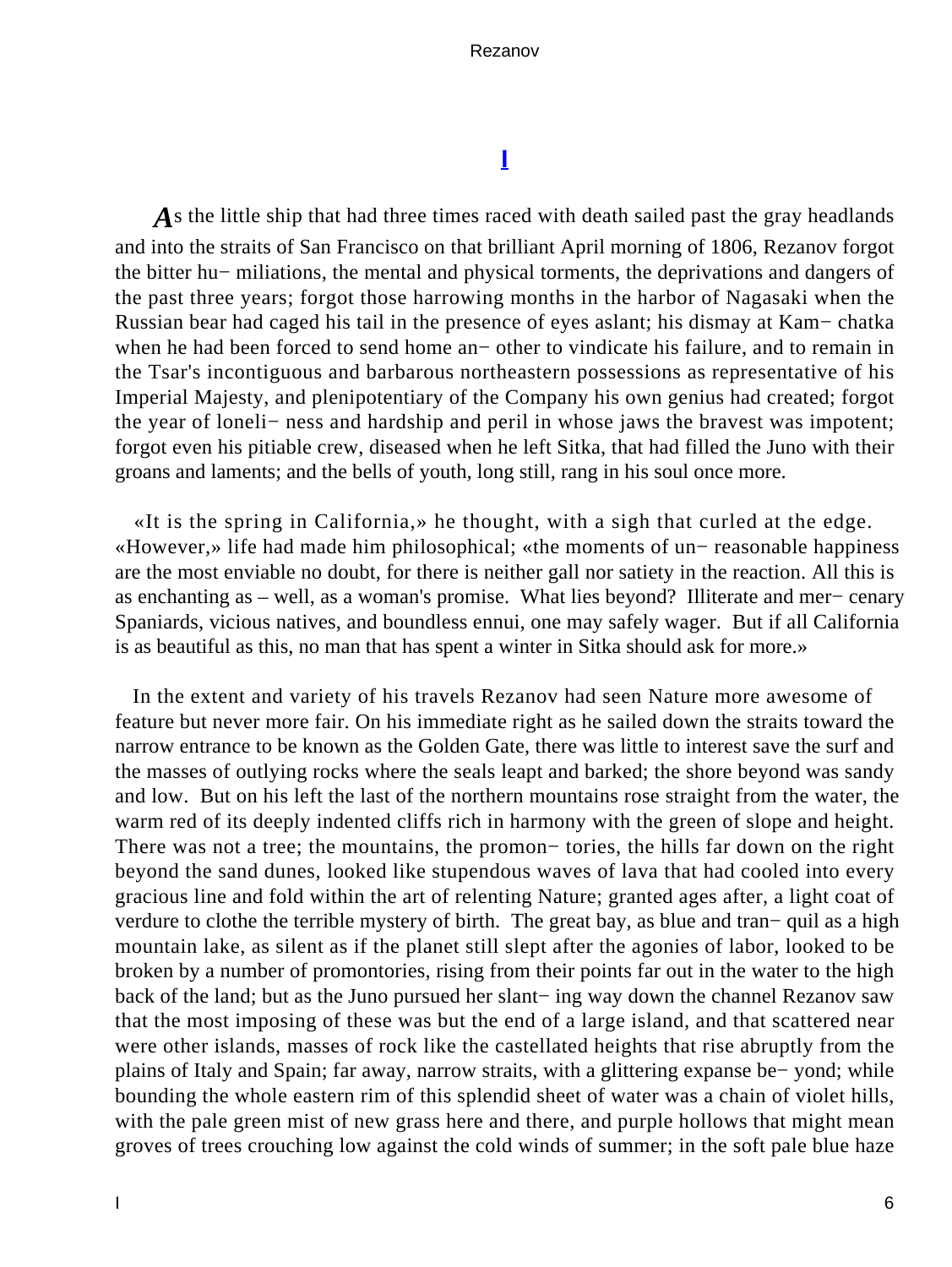above and be− yond, the lofty volcanic peak of a mountain range. Not a human being, not a boat, not even a herd of cattle was to be seen, and Rezanov, for a moment forgetting to exult in the length of Russia's arm, yielded himself to the subtle influence abroad in the air, and felt that he could dream as he had dreamed in a youth when the courts of Europe to the boy were as fabulous as El Dorado in the im− mensity of ancestral seclusions.

 «It is like the approach to paradise, is it not, Excellency?» a deferential voice murmured at his elbow.

 The plenipotentiary frowned without turning his head. Dr. Langsdorff, surgeon and naturalist, had accompanied the Embassy to Japan, and although Rezanov had never found any man more of a bore and would willingly have seen the last of him at Kamchatka, a skilful dispenser of drugs and mender of bones was necessary in his hazardous voy− ages, and he retained him in his suite. Langsdorff returned his polite tolerance with all the hidden re− sources of his spleen; but his curiosity and scientific enthusiasm would have sustained him through greater trials than the exactions of an autocrat, whom at least he had never ceased to respect in the most trying moments at Nagasaki.

 «Yes,» said Rezanov. «But I wonder you find anything to admire in such unportable objects as mountains and water. I have not seen a living thing but gulls and seal, and God knows we had enough of both at Sitka.»

 «Ah, your excellency, in a land as fertile as this, and caressed by a climate that would coax life from a stone, there must be an infinite number of aquatic and aerial treasures that will add materially to the scientific lore of Europe.»

 «Humph!» said Rezanov, and moved his shoulder in an uncontrollable gesture of dismissal. But the spell of the April morning was broken, although the learned doctor was not to be the only offender.

 The Golden Gate is but a mile in width and the swift current carried the Juno toward a low prom− ontory from the base of which a shrill cry suddenly ascended. Rezanov, raising his glass, saw that what he had taken to be a pile of fallen rocks was a fort, and that a group of excited men stood at its gates. Once more the plenipotentiary on a delicate mission, he ordered the two naval officers sailing the ship to come forward, and retired to the dignified isola− tion of the cabin.

 The high−spirited young officers, who would have raised a gay hurrah at the sight of civilized man had it not been for the awe in which they held their chief, saluted the Spaniards formally, then stood in an attitude of extreme respect; the Juno was directly under the guns of the fort.

One of the Spaniards raised a speaking trumpet and shouted: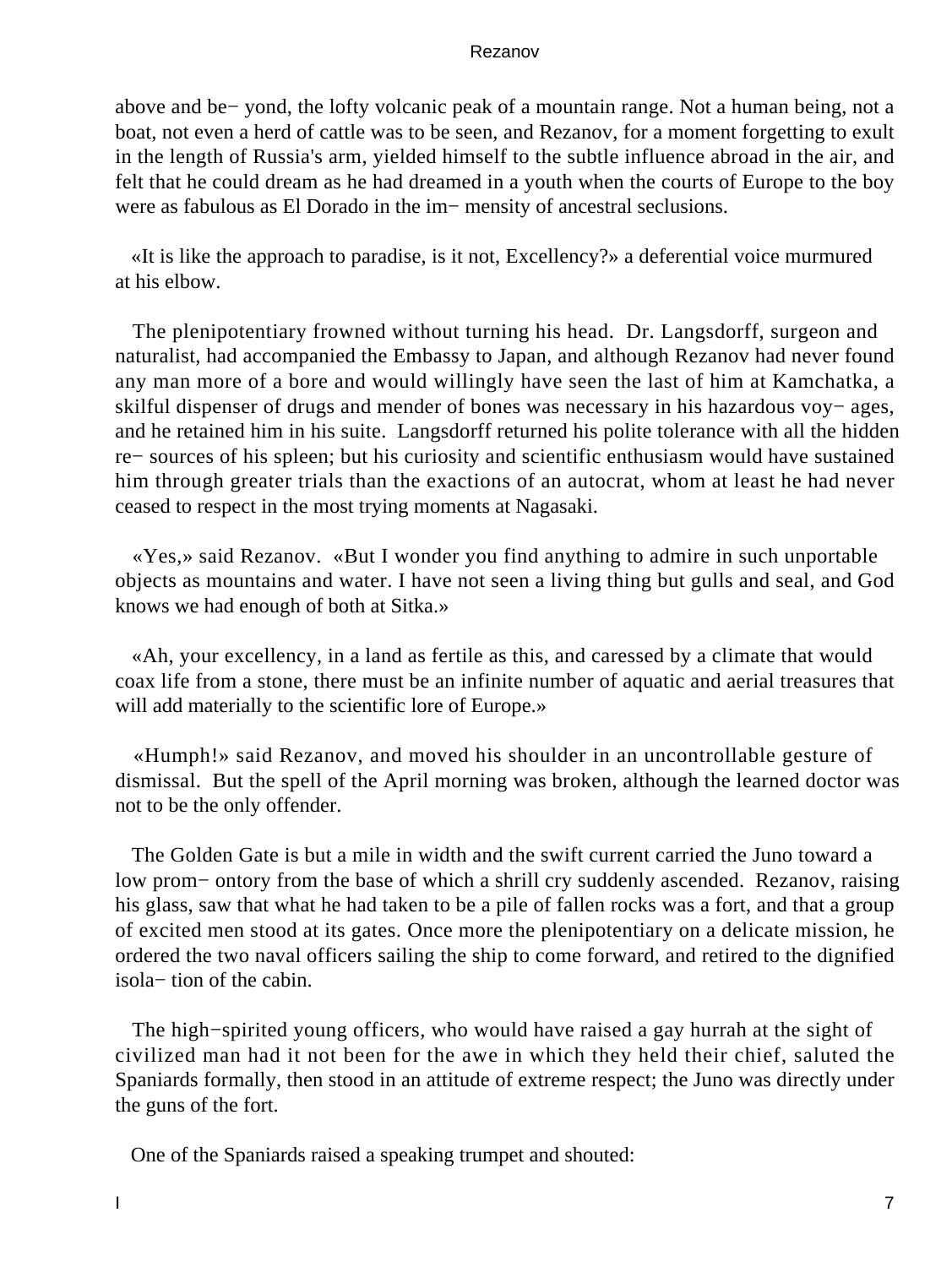«Who are you?»

 No one on the Juno, save Rezanov, could speak a word of Spanish, but the tone of the query was its own interpreter. The oldest of the lieutenants, through the ship's trumpet, shouted back:

«The Juno – Sitka – Russian.»

 The Spanish officer made a peremptory gesture that the ship come to anchor in the shelter given by an immense angle of the mainland, of which the fort's point was the western extreme. The Rus− sians, as befitted the peaceful nature of their mis− sion, obeyed without delay. Before their resting place, and among the sand hills a mile from the beach, was a quadrangle of buildings some two hun− dred feet square and surrounded by a wall about fourteen feet high and seven feet thick. This they knew to be the Presidio. They saw the officers that had hailed them gallop over the hill behind the fort to the more ambitious enclosure, and, in the square, confer with another group that seemed to be in a corresponding state of excitement. A few moments later a deputation of officers, accompanied by a priest in the brown habit of the Franciscan order, started on horseback for the beach. Rezanov or− dered Lieutenant Davidov and Dr. Langsdorff to the shore as his representatives.

 The Spaniards wore the undress uniform of black and scarlet in which they had been surprised, but their peaked straw hats were decorated with cords of gold or silver, the tassels hanging low on the broad brim; their high deer−skin boots were gaily embroidered, and bristled with immense silver spurs. The commanding officer alone had invested himself with a gala serape, a square of red cloth with a bound and embroidered slit for the head. Leading the rapid procession, his left hand resting significantly on his sword, he was a fine specimen of the young California grandee, dark and dashing and reckless, lithe of figure, thoroughbred, ardent. His eyes were sparkling at the prospect of excite− ment; not only had the Russians, by their nefarious appropriation of the northwestern corner of the continent and a recent piratical excursion in pursuit of otter, inspired the Spanish Government with a profound disapproval and mistrust, but a rumor had run up the coast that made every sea−gull look like the herald of a hostile fleet. This was young Arguello's first taste of command, and life was dull on the northern peninsula; he would have wel− comed a declaration of war.

 Davidov and Langsdorff had come to shore in one of the JUNO'S canoes. The conversation was held in Latin between the two men of learning.

«Who are you and whence come you?» asked the priest.

 Langsdorff, who had been severely drilled by the plenipotentiary as to text, replied with a profound bow: «We are Russians engaged in completing the circumnavigation of the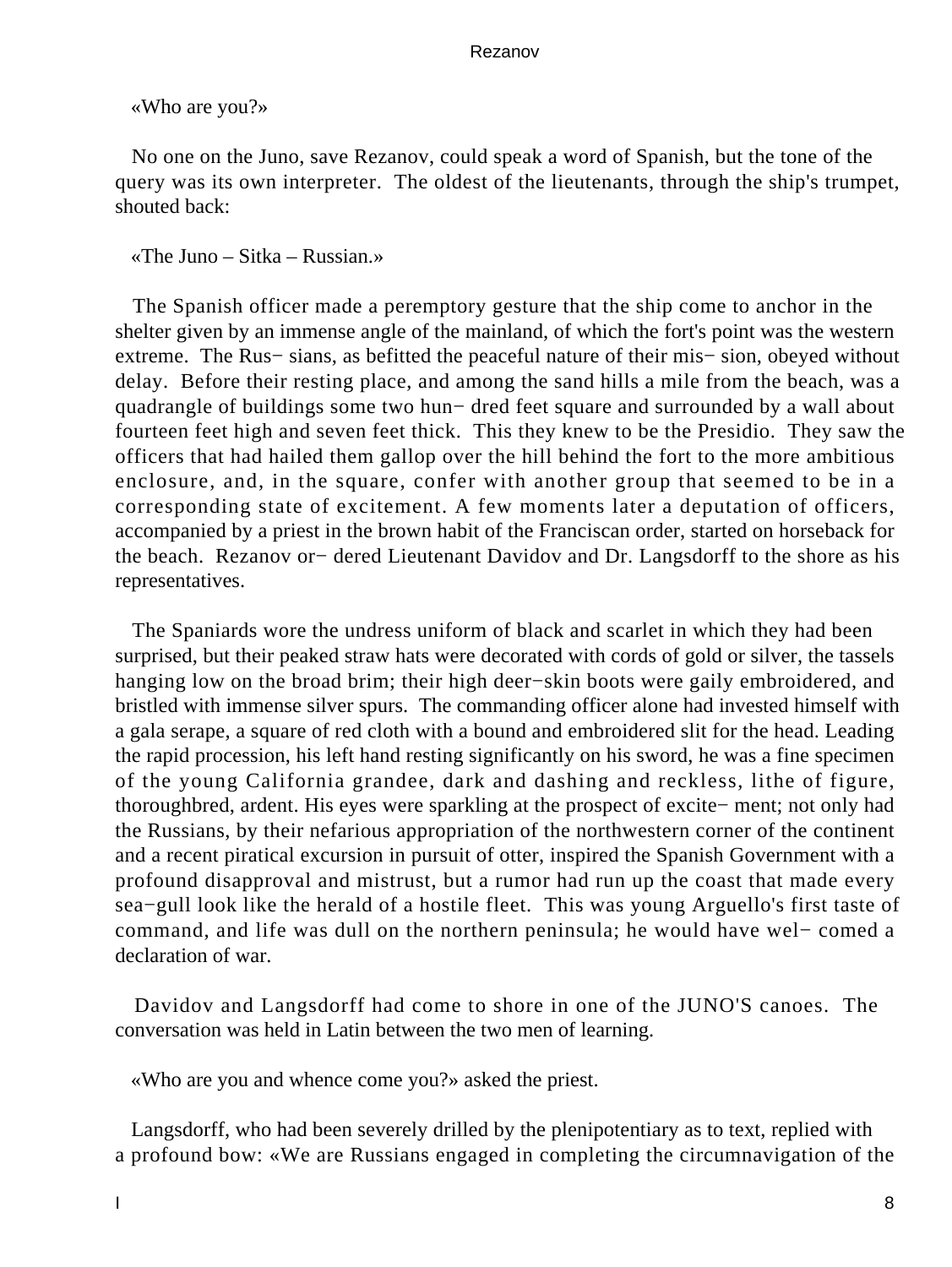globe. It was our inten− tion to go directly to Monterey and present our offi− cial documents, as well as our respects, to your illus− trious Governor, but owing to contrary winds and a resultant scarcity of provisions, we were under the necessity of putting into the nearest harbor. The Juno is navigated by Lieutenant Davidov and Lieutenant Khovstov, of the Imperial Navy of Rus− sia; by gracious permission associated with the Ma− rine of the Russo−American Company.» He paused a moment, and then swept out his trump card with a magnificent flourish: «Our expedition is in com− mand of His Excellency, Privy Counsellor and Grand Chamberlain Baron Rezanov, late Ambas− sador to the Court of Japan, Plenipotentiary of the Russo−American Company, Imperial Inspector of the extreme eastern and northwestern American dominions of His Imperial Majesty, Alexander the First, Emperor of all the Russias, whose representa− tives in these waters he is.»

 The Spaniards were properly impressed as the priest translated with the glibness of the original; but Arguello, who announced himself as Com− mandante ad interim of the Presidio of San Fran− cisco during the absence of his father at Monterey, nodded sagely several times, and then held a short conference in Spanish with the interpreter. The priest turned to the Russians with a smile as diplo− matic as that which Rezanov had drilled upon the ugly ingenuous countenance of his medicine man.

 «Our illustrious Governor, Don Jose Arrillaga, received word from the court of Spain, now quite two years ago, of the sailing in 1803 from Kron− stadt of the ships Nadeshda and Neva, in command of Captain Krusenstern and Captain Lisiansky, the former having on board the illustrious Ambassador to Japan, the Privy Counsellor and Chamberlain de Rezanov. It was expected that these ships would touch at more than one of His Most Holy Catholic Majesty's vast dominions, and all viceroys and gobernador proprietarios were alike instructed to re− ceive the exalted representatives of the mighty Em− peror of Russia with hospitality and respect. But we cannot understand why his excellency comes to us so late and in so small a ship, rather than in the state with which he sailed from Europe.»

 «The explanation is simple, my father. The original ships, from a variety of circumstances, were, upon our arrival at Kamchatka, at the con− clusion of the embassy to Japan, under the neces− sity of returning at once to Europe. His Imperial Majesty, Alexander the First, ordered the Cham− berlain and plenipotentiary, the representative of imperial power in the Russo−American possessions, to remove to the Juno for the purpose of visiting the Kurile and Aleutian Islands, Kadiak and the northwestern coast of America.» The Tsar had never heard of the Juno, but as Rezanov was prac− tically his august self in these far−away waters, there was enough of truth in this statement to ap− pease the conscience of a subordinate.

 The Spaniards were satisfied. Lieutenant Ar− guello begged that the emissaries would return to the ship and invite the Chamberlain and his party to come at once to the Presidio and do it the honor to partake of the poor hospitality it afforded. An officer galloped furiously for horses.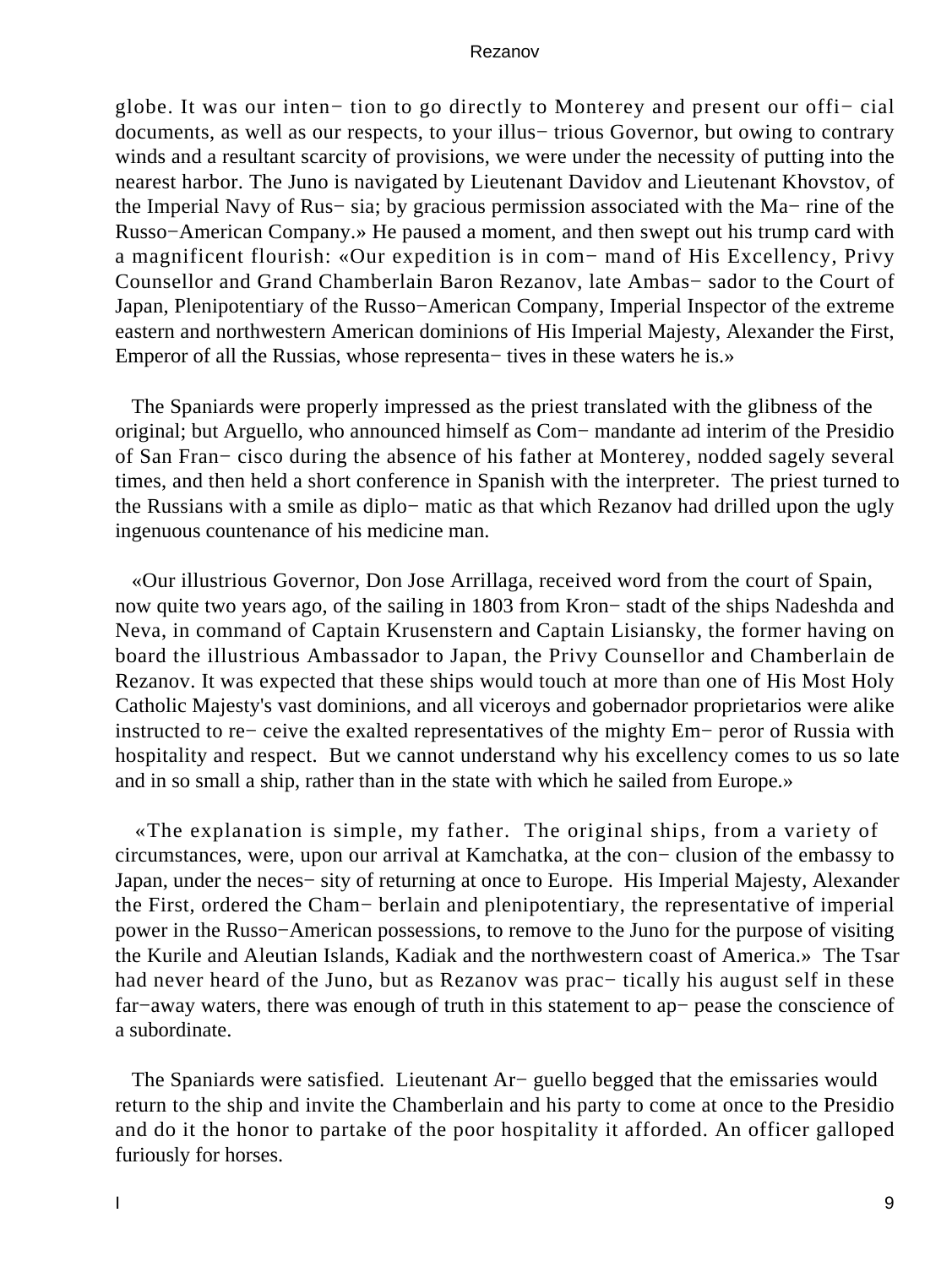A few moments later they were still more deeply impressed by the appearance of their distinguished visitor as he stood erect in the boat that brought him to shore. In full uniform of dark green and gold lace, with cocked hat and the splendid order of St. Ann on his breast, Rezanov was by far the finest specimen of a man the Californians, themselves of ampler build than their European ancestors, had ever beheld. Of commanding stature and physique, with an air of highest breeding and repose, he looked both a man of the great world and an intol− erant leader of men. His long oval face was thin and somewhat lined, the mouth heavily moulded and closely set, suggestive of sarcasm and humor; the nose long, with arching and flexible nostrils. His eyes, seldom widely opened, were light blue, very keen, usually cold. Like many other men of his position in Europe, he had discarded wig and queue and wore his short fair hair unpowdered.

 It was a singularly imposing but hardly attractive presence, thought young Arguello, until Rezanov, after stepping on shore and bowing formally, sud− denly smiled and held out his hand. Then the im− pressionable Spaniard «melted like a woman,» as he told his sister, Concha, and would have embraced the stranger on either cheek had not awe lingered to temper his enthusiasm. But Rezanov never made a stauncher friend than Louis Arguello, who vowed to the last of his days that the one man who had fulfilled his ideal of the grand seigneur was he that sailed in from the North on that fateful April morning of 1806.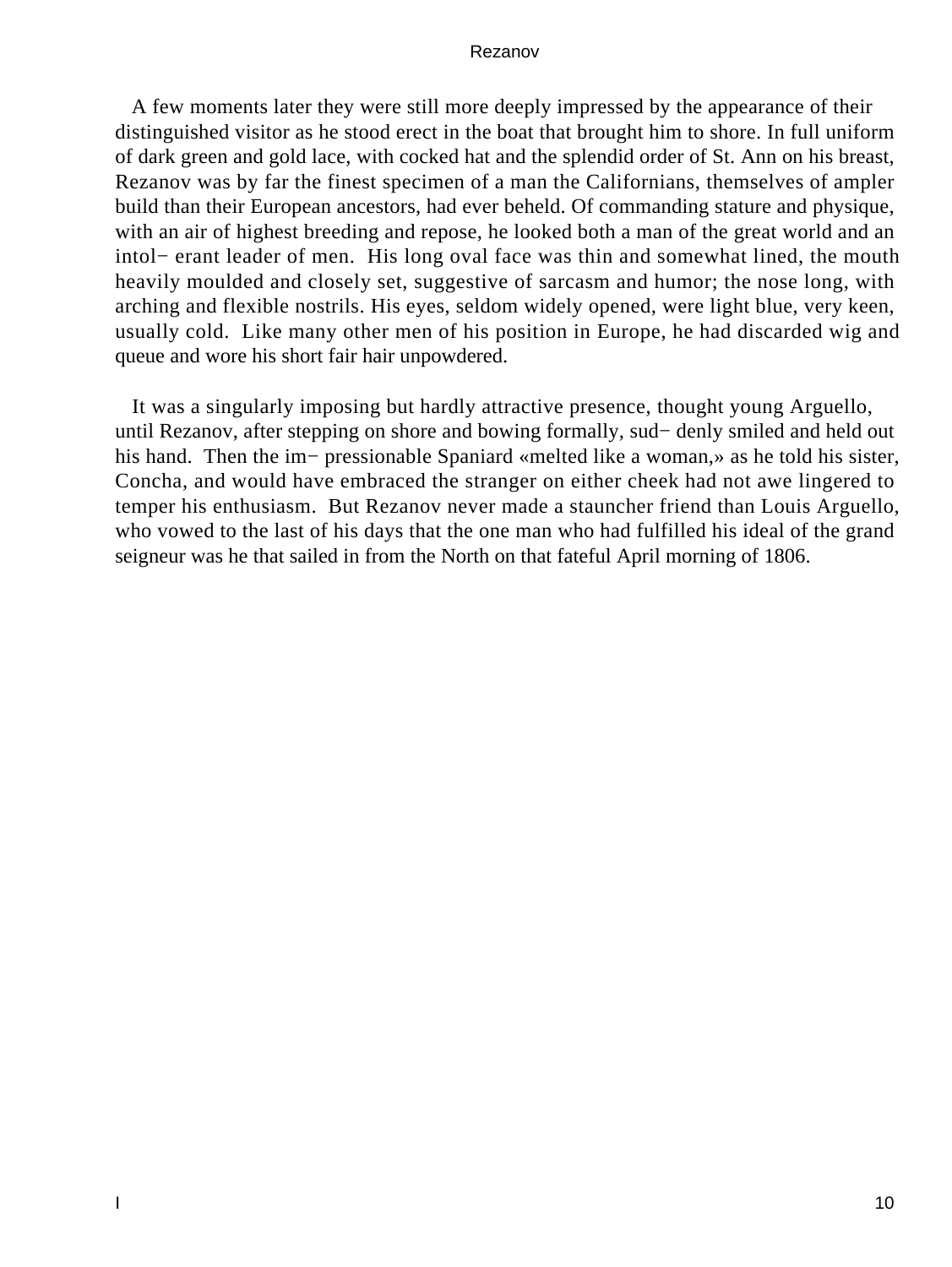# **[II](#page-140-0)**

*A*s Rezanov, heading the procession with young Arguello, entered the wide gates of the Presidio, he received an impression memorably different from that which led earlier travelers to describe it in− clemently as a large square surrounded by mud houses, thatched with reeds. It is true that the walls were of adobe and the roofs of tule, nor was there a tree on the sand hills encircling the stronghold. But in this early springtime – the summer of the peninsula – the hills showed patches of verdure, and all the low white buildings were covered by a net− work of soft dull green and archaic pink. The Cas− tilian rose, full and fluted, and of a chaste and pene− trating fragrance, hung singly and in clusters on the pillars of the dwellings, on the barracks and chapel, from the very roofs; bloomed upon bushes as high as young trees. The Presidio was as delicately per− fumed as a lady's bower, and its cannon faced the ever−changing hues of water and island and hill.

 As the party approached, heads of all ages ap− peared between the vines, and there was a low mur− mur of irrepressible curiosity and delight.

 «We do not see many strangers in this lonely land,» said Arguello apologetically. «And never before have we had so distinguished a guest as your excellency. It was always a gala day when ever a Boston skipper came in with a few bales of goods and a complexion like the hides we sold him. Now, alas! they are no longer permitted to enter our ports. Governor Arrillaga will have none of contra− band trade and slaying of our otter. And as for Europeans other than Spaniards, save for an Eng− lish sea captain now and then, they know naught of our existence.»

 But Rezanov had not come to California on the impulse of a moment. He replied suavely: «There you are mistaken. Your illustrious father, Don Jose Mario de Arguello, is well known to us as the most respected, eminent and influential character in the Californias. It was my intention, after paying a visit of ceremony to his excellency, Governor Ar− rillaga, to come to San Francisco for the sole pur− pose of meeting a man whose record has inspired me with the deepest interest. And we have all heard such wonderful tales of your California, of its beauty, its fertility, of the beneficent lives of your missionaries – so different from ours – and of the hospitality and elegance of the Spaniards, that it has been the objective point of my travels, and I have found it difficult to curb my impatience while attending to imperative duties elsewhere.»

 «Ay! senor!» exclaimed the young Californian. «What you say fills me with a pride I cannot ex− press, and I can only regret that the reports of our poor habitations should be so sadly exaggerated. Such as our possessions are, however, they are yours while you deign to remain in our midst. This is my father's house. I beg that you will regard it as your own.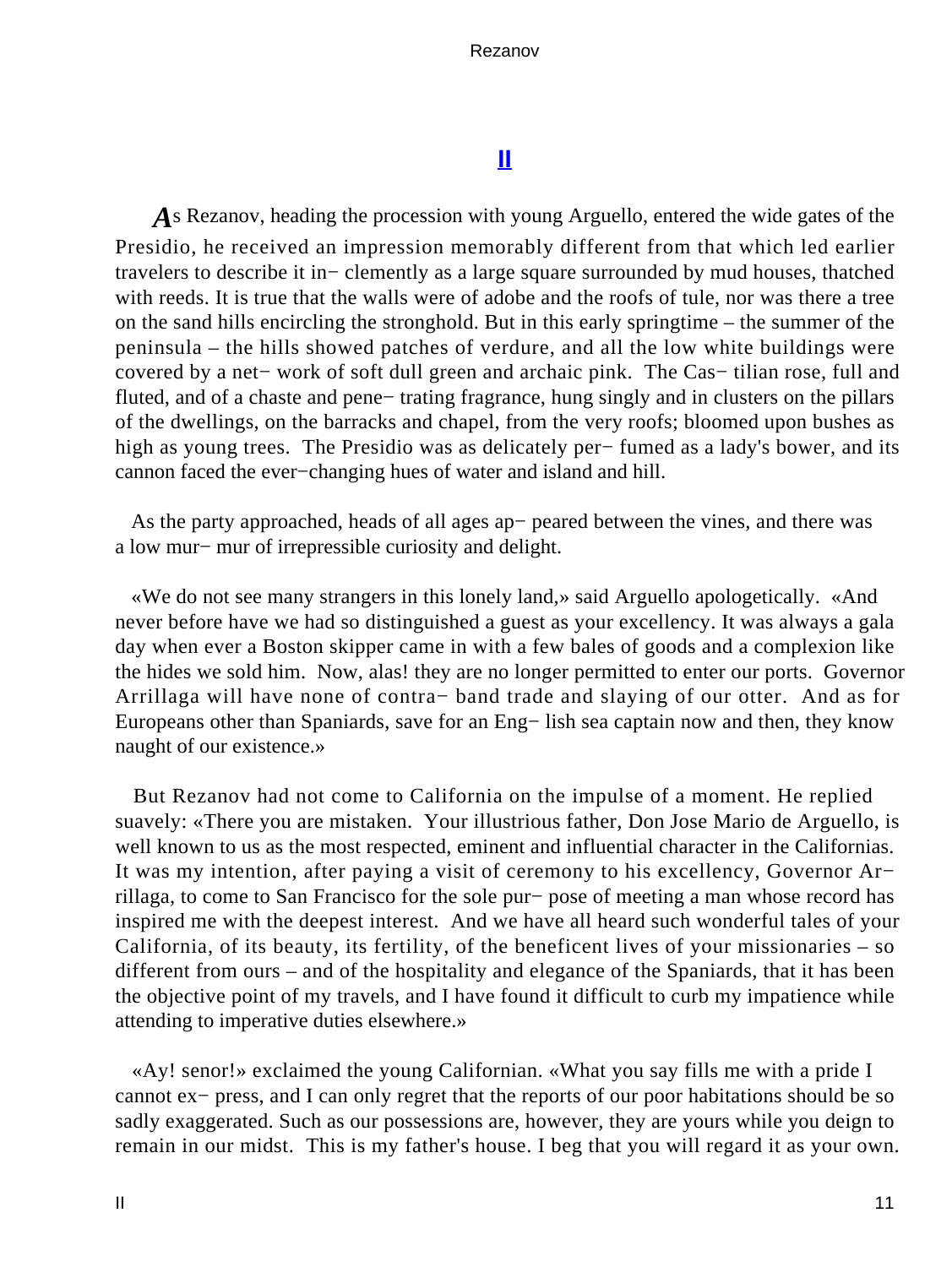Burn it if you will!» he cried with more enthusiasm than commonly enlivened the phrases of hospitality. «He will be proud to know that a lifetime of severe attention to duty and of devotion to his King have won him fame abroad as well as at home. He has risen to his present position from the ranks, but he is of pure Spanish blood, not a drop of Indian; and my mother was a Moraga, of the best blood of Spain,» he added art− lessly. «As to the beauty and variety of our country, senor, of course you will visit our opulent south; but  $-\infty$ They had dismounted at the Comman− dante's house in the southeast corner of the square. Arguello impulsively led Rezanov back to the gates and pointed to the east. «I have crossed those mountains and the mountains beyond, Excellency, and seen fertile and beautiful valleys of a vast ex− tent, watered by five rivers and bound far, far away by mountains covered with snow and gigantic trees. The valley beyond the southern edge of the bay, where the Missions of Santa Clara and San Jose are, is also rich, but those between the ranges is an empire; and one day when the King sends us more colonists, we shall recompense Spain for all she has lost.»

 «I congratulate you!» Rezanov, indifferent to his host's ancestral tree, had lifted an alert ear. His quick incisive brain was at work. «I should like to stretch my legs over a horse for a week at a time, and even to climb your highest mountains. You may imagine how much exercise a man may get on a vessel of two hundred and six tons, and it is thirty−two days since I left Sitka. To look upon a vast expanse of green – to say nothing of possible sport – after a winter of incessant rain and impene− trable forests – what a prospect! I beg you will take me off into the wilderness as soon as possible.»

 «I promise you the Governor shall not withhold his consent – and there are bear and deer – quail, wild duck – your excellency will enjoy that beauti− ful wild country as I have done.» Arguello was enchanted at the prospect of fresh adventure in the company of this fascinating stranger. «But we are once more at our poor abode, senor. I beg you to remember that it is your own.»

 They ascended the steps of the piazza, suddenly deserted, and it seemed to Rezanov that every sense in his being quivered responsively to the poignant sweetness of the Castilian roses. He throbbed with a sudden exultant premonition that he stood on the threshold of an historic future, with a pagan joy in mere existence, a sudden rush of desire for the keen wild happiness of youth. Such is the elixir of California in the north and the spring.

 They entered a long sala typical of its day and of many to come; whitewashed walls hung with colored prints of the Virgin and saints; horsehair furniture, matting, deep window seats; and a perennial coolness. The Chamberlain (his court title and the one commonly attached to his name) made himself as comfortable as the slippery chair would permit, and Arguello went for his mother.

Langsdorff, who had lingered on the piazza with the priest, entered in a moment.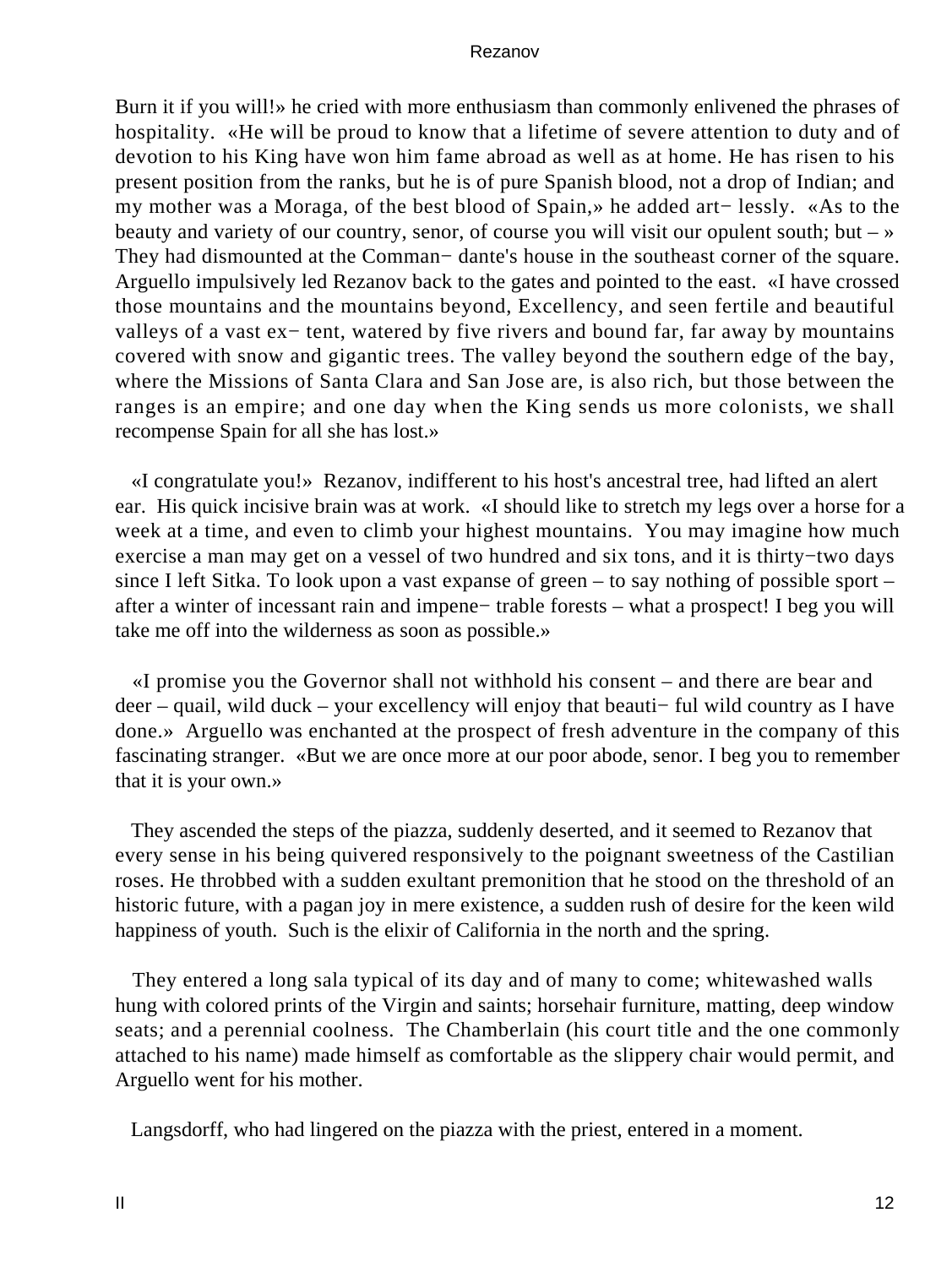«The good padre tells me that this rose of Cas− tile is the only imported flower in California,» he cried, with enthusiasm, for although not a bot− anist, there was a bump between his eyes as big as a child's fist and he had a nose like the prow of a toy ship. «Many cuttings were brought from Spain  $-\infty$ 

 «What difference does it make where it came from?» interrupted Rezanov testily. «Is it not enough that it is beautiful, but it must have a pin stuck through it like some poor devil of a butter− fly?»

 «Your excellency has also the habit to probe into things he deems worthy of his attention,» re− torted the offended scientist; but he was obliged to closet his wrath. An inner door opened and the host reappeared with his mother and a fair demonstration of her virtues. She was a very large woman dressed loosely in black, but she car− ried herself with an air of complete, if somewhat sleepy, dignity, and it was evident that her beauty had been great. Her full face had lost its con– tours, but time had spared the fine Roman nose and the white skin, that birthright of the high−bred Castilian. Arguello presented his family ceremo− niously as the guest of honor rose and bowed with formal deference.

 «My mother, Dona Ignacia Arguello, your ex− cellency, who unites with me in praying that you will regard our home as yours during your so− journ in the north. My sister, Maria de la Con− cepcion Marcella Arguello, and my little sisters, Ana Paula and Gertrudis Rudisinda. My brothers: Gervasio – soldado distinguido of the San Francisco Company; Santiago, a cadet in the same company; Francesco and Toribio, whose presence at the table I beg you will overlook, for when we are so fortunate as to be all together, senor, we cannot bear to be separated. My oldest brother, alas – Ignacio – is studying for holy or− ders in Mexico, and my sister Isabel visits at the Presidio of Santa Barbara. I beg that you will be seated, Excellency.» And he continued the intro− duction to the lesser luminaries, with equal cour− tesy but fewer periods.

 Rezanov exchanged a few pleasant words with his smiling hostess before she returned to her dis− tracted maids preparing the dinner; but his eyes during Arguello's declamation had wandered with a singular fidelity to the beautiful face of the eld− est daughter of the house. She had responded with a humorous twinkle in her magnificent black eyes and not a hint of diffidence. As she entered the room his brain had flashed out the thought: «Thank heaven for a pretty girl after these three abominable years!» Possibly his pleasure would have been salted with pique had he guessed that her thought was the twin of his own. He was the first man of any world more considerable than the petty court of the viceroy of Mexico that had vis− ited California in her time, and excellent as she found his tall military figure and pale cold face, the novelty of the circumstance fluttered her more.

 Dona «Concha» Arguello was the beauty of California, and although her years were but six− teen her blood was Spanish, and she carried her tall deep figure and fine head with the grace and dignity of an accomplished woman. She had in− herited the white skin and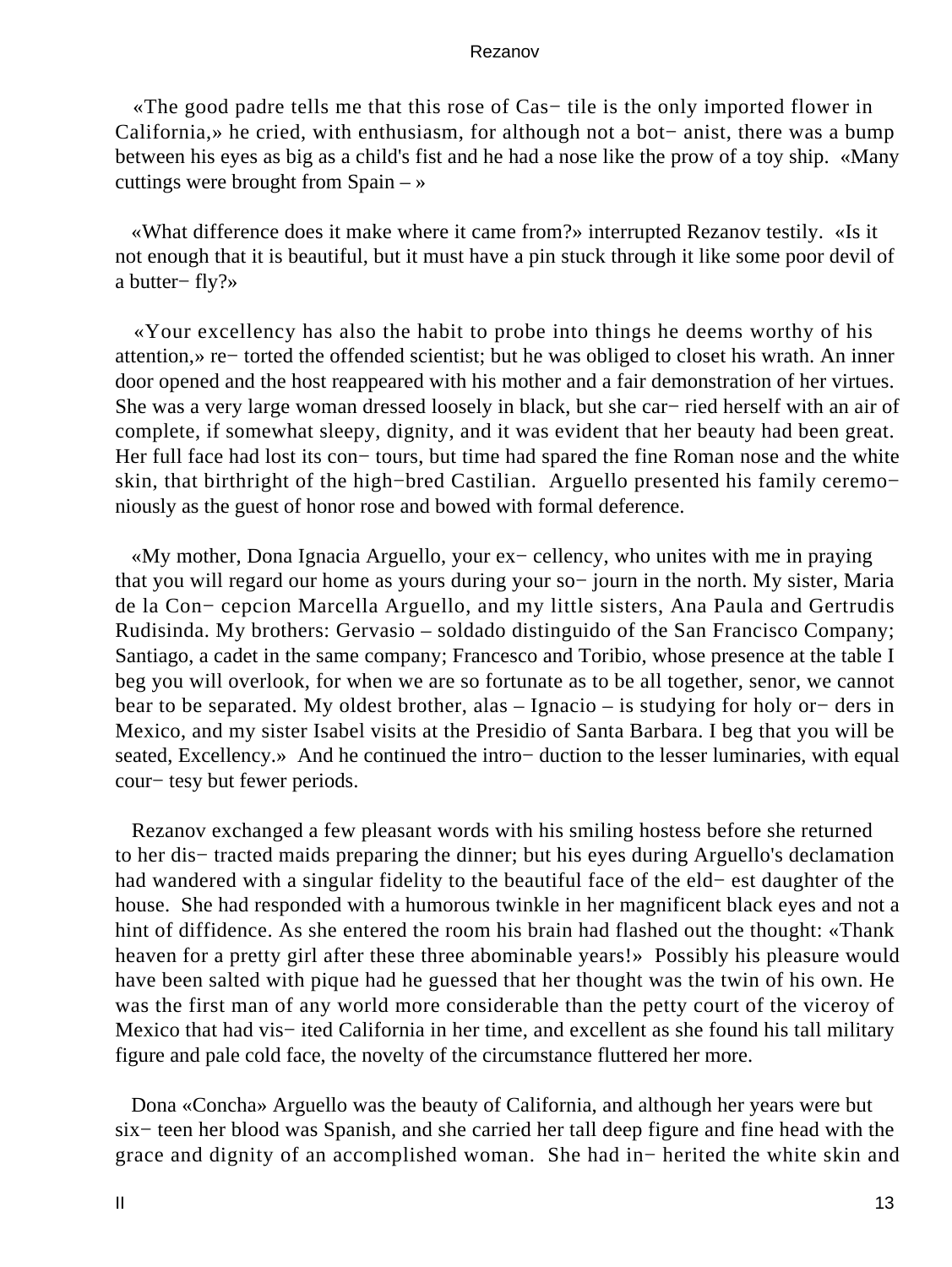delicate Roman−Span− ish profile of the Moragas, but there was an in− telligent fire in her eyes, a sharp accentuation of nostril, and a full mobility of mouth, childish, half− developed as that feature still was, that betrayed a strong cross−current forcing the placid maternal flow into rugged and unexplored channels, while assimilating its fine qualities of pride and high breeding. Gervasio and Santiago resembled their sister in coloring and profile, but lacked her subtle quality of personality and divine innocence. Luis was more the mother's son than the father's – sav− ing his olive skin; a grandee, modified by the sim− plicities of a soldier's life, amiable and upright. Dona Ignacia recognized in Concha the quintes− sence of the two opposing streams, and had long since ceased to impose upon a girl who had little else but her liberties, the conventional restrictions of the Spanish maiden. Concha had already re− ceived many offers of marriage and regarded men as mere swingers of incense. Moreover, her cul− tivated mind was filled with ideals and ideas far beyond anything California would yield in her day.

 As Rezanov, upon Dona Ignacia's retreat, walked directly over to her, she smilingly seated herself on a sofa and swept aside her voluminous white skirts. She was not sure that she liked him, but in no doubt whatever of her delight at his advent.

 Her manners were very simple and artless, as are the manners of most women whom Nature has gifted with complexity and depth.

 «It is now two years and more that we have been excited over the prospect of this visit,» she said. «But if you will tell me what you have been doing all this time, I, at least, will forgive you; for you will never be able to imagine, senor, how I long to hear of the great world. I stare at the map, then at the few pictures we have. I know many books of travel by heart; but I am afraid my imagination is a poor one, for I cannot con− jure up great cities filled with people – thousands of people! **DIOS DE MI ALMA!** A world where there is something besides mountains and water, grain fields, orchards, forests, earthquakes, and climate? Will you, senor?»

 «For quite as many hours as you will listen to me. I propose a compact. You shall improve my Spanish. I will impart all I know of Europe – and of Asia – if your curiosity reaches that far.»

«Even of Japan?» There was a wicked spark in her eye.

 «I see you already have some knowledge of the cause of my delay.» His voice was even, but a wound smarted. «It is quite true, senorita, that the first embassy to Japan, from which we hoped so much, was a humiliating failure, and that I was played with for six months by a people whom we had regarded as a nation of monkeys. When my health began to suffer from the long confinement on shipboard – we had previously been fourteen months at sea – and I asked to be permitted to live on shore while my claims to an audience were under consideration, I was removed with my suite to a cage on a strip of land nearly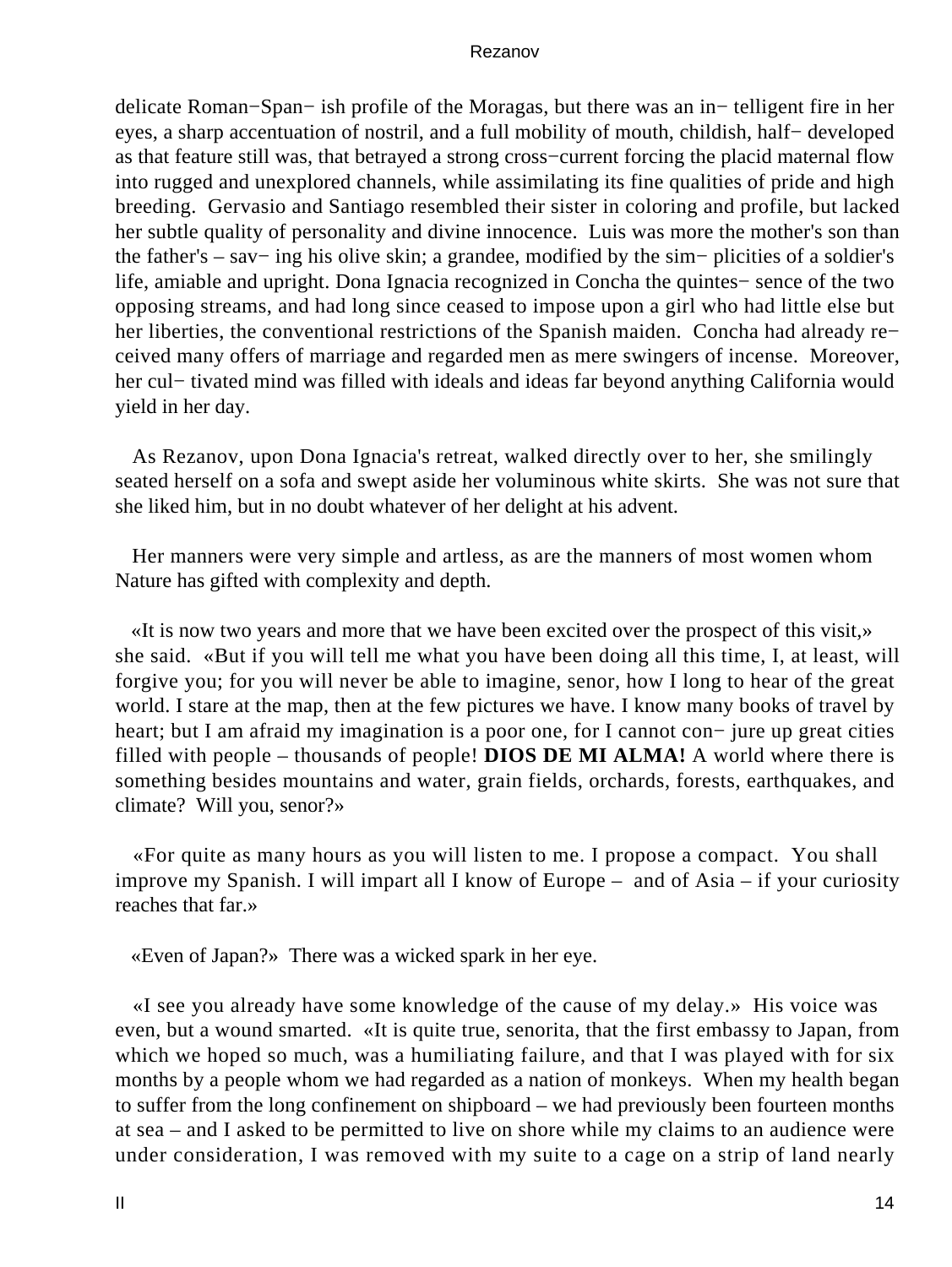surrounded with water, where I had less liberty and exercise than on shipboard. Finally, I had a ridiculous interview with a 'great man,' in which I accomplished nothing but the preservation of what personal dignity a man may while sitting on his heels; the superb presents of the Tsar were returned to me, and I was politely told to leave. Japan wanted neither the friendship of Russia nor her gimcracks. That, senorita, is the history of the first Russian Embassy – for the tenta− tive visit of Adam Lanxmann, twelve years before, can be dignified by no such title – to Oriental waters. It is to be hoped that Count Golofkin, who was to undertake a similar mission to China, has met with a better fate.»

 Underneath the polished armour of a man who was a courtier when he chose and the dominating spirit always, he was hot and quick of temper. His light cold eyes glowed with resentment at the danc− ing lights in hers, as he cynically gave her a bald abstract of the unfortunate mission. He reflected that commonly he would have fitted a different mask to the ugly skull of fact, but this young bar− barian, as he chose to regard her, excited the ele− mental truth in him, defying him to appear at his worst. He was astonished to see her eyes suddenly soften and her mouth tremble.

 «It must have been a hateful experience – hate− ful!» Her voice, beginning on its usual low soft note, rose to a hoarse pitch of indignation. «I should have killed somebody! To be a man, and strong, and caressed all one's life by fortune – and to be as helpless as an Indian! Madre de dios!»

 «I shall take my revenge,» said Rezanov shortly; but the wound closed, and once more he became aware of the poignant sweetness of Castilian roses. Concha wore one in her soft dusky hair, and an− other where the little round jacket of white linen, gaily embroidered with pink, met on her bosom. But if sentiment tempted him he was quickly poised by her next remarks. She uttered them in a low tone, although the animated conversation of the rest of the party would have permitted the two on the sofa to exchange the vows of love unheard.

 «But what a practice for your diplomatic talents, Excellency! Poor California! At least let me be the first to hear what you have come for?» Her voice dropped to a soft cooing note, although her eyes twinkled. «For the love of God, senor! I am so bored in this life on the edge of the world! To see the seams and ravelings of a diplomatic in− trigue! I have read and heard of many, but never had I hoped to link my finger in anything subtler than a quarrel between priest and Governor, or the jealousy of Los Angeles for Monterey. I even will help you – if you mean no harm to my father or my country. And I am not a friend to scorn, senor, for my blessed father is as wax in my hands, the dear old Governor adores me, and even Padre Abella, who thinks himself a great diplomat, and is watching us out of the corner of his eye, while I make him believe you pay me so many compli− ments my poor little head turns round – Bueno senor!» As she raised her voice she plucked the rose from her dress and tossed it to Rezanov. Then she lifted her chin and pouted her childish lips at the ironical smile of the priest.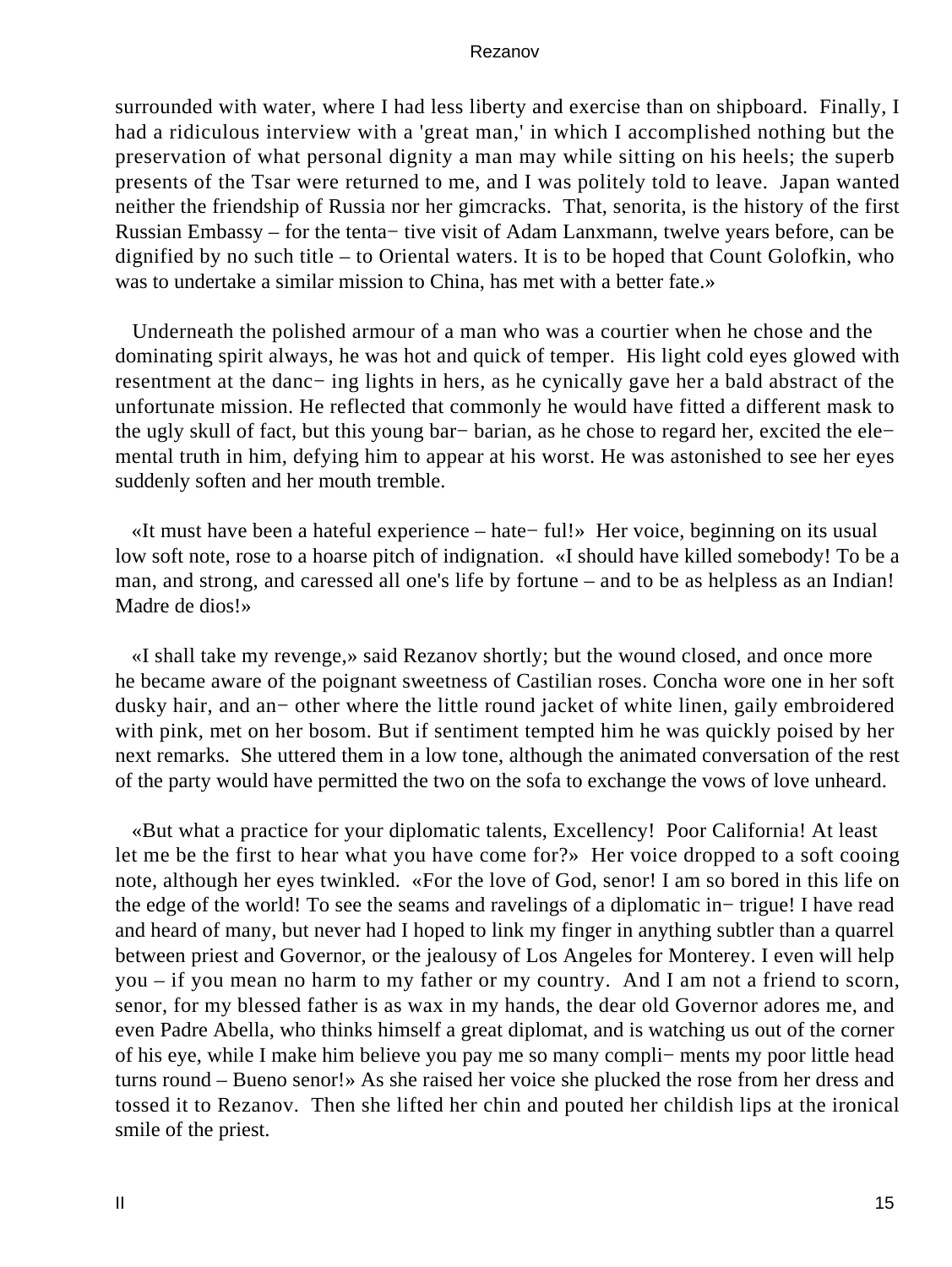Rezanov was close to betraying his surprise; but as he cherished a belief that the souls of all pretty women went to school to the devil before entering upon earthly enterprise, he wondered that he had been open to the illusion of complete ingenuousness in a descendant of one of the oldest and subtlest civilizations of earth. Within that luminous shell of youth there were, no doubt, whispering memories of men and women steeped in court intrigue from birth, of triumphant beauties that had lived for love and their power over the passions of men as ardent as himself. It was quite possible that she might be as useful as she desired. But his impulses were in leash. He merely looked and murmured his ad− miration.

 «Better ask, what chance have I, a defenceless man, who has not seen a charming woman for three years, against such practised art? If you can hood− wink a Spanish priest, and manipulate a Governor who has won the confidence of the most suspicious court in Europe, what fortune for a barbarian of the north? Less than with Japan, I should think.»

 He divested the rose of its thorns and many tight little buds, and thrust the stem underneath the star of St. Ann. She lifted her chin again and tossed her head.

 «You do not trust me, but you will. I fancy it will be before long – for it is quite true that the Californians are not so easily outwitted. And – even did I not help you, I would not  $-$  I vow, senor! – betray you. Is it true that Russia is at war with Spain?»

#### «What?»

 «Have you not heard? It was for that we were all so excited this morning. We thought your ship might be the first of a fleet.»

 «I have heard no such rumor, and you may dis− miss it. Russia is too much occupied with Napo− leon Bonaparte, who has had himself crowned Em− peror, and by this time is probably at war with half Europe – »

 She interrupted him with flashing eye. The pink in her cheeks had turned red. The thin nostrils of her pretty Roman nose fluttered like paper. «Ah!» she exclaimed, again with that note of hoarseness in her voice. «There is a great man, not a mere king on a throne his ancestors made for him. Papa hates him because he has seized a throne. **AY YI! DIOS,** but you should hear the words fly when we go to war together. But I do not care that» – she snapped her firm white fingers – «for all the Bour− bons that are in Europe. Bonaparte! Do you know him? Have you seen him?»

 «I have seen him insult poor Markov, our ambas− sador to France, when I can assure you that he looked like neither a demi−god nor a gentleman. When you have improved my Spanish I will tell you many anecdotes of him. Meanwhile, am I to as− sume that you reserve your admiration for the man that carves his career in defiance of the rusty old machinery?»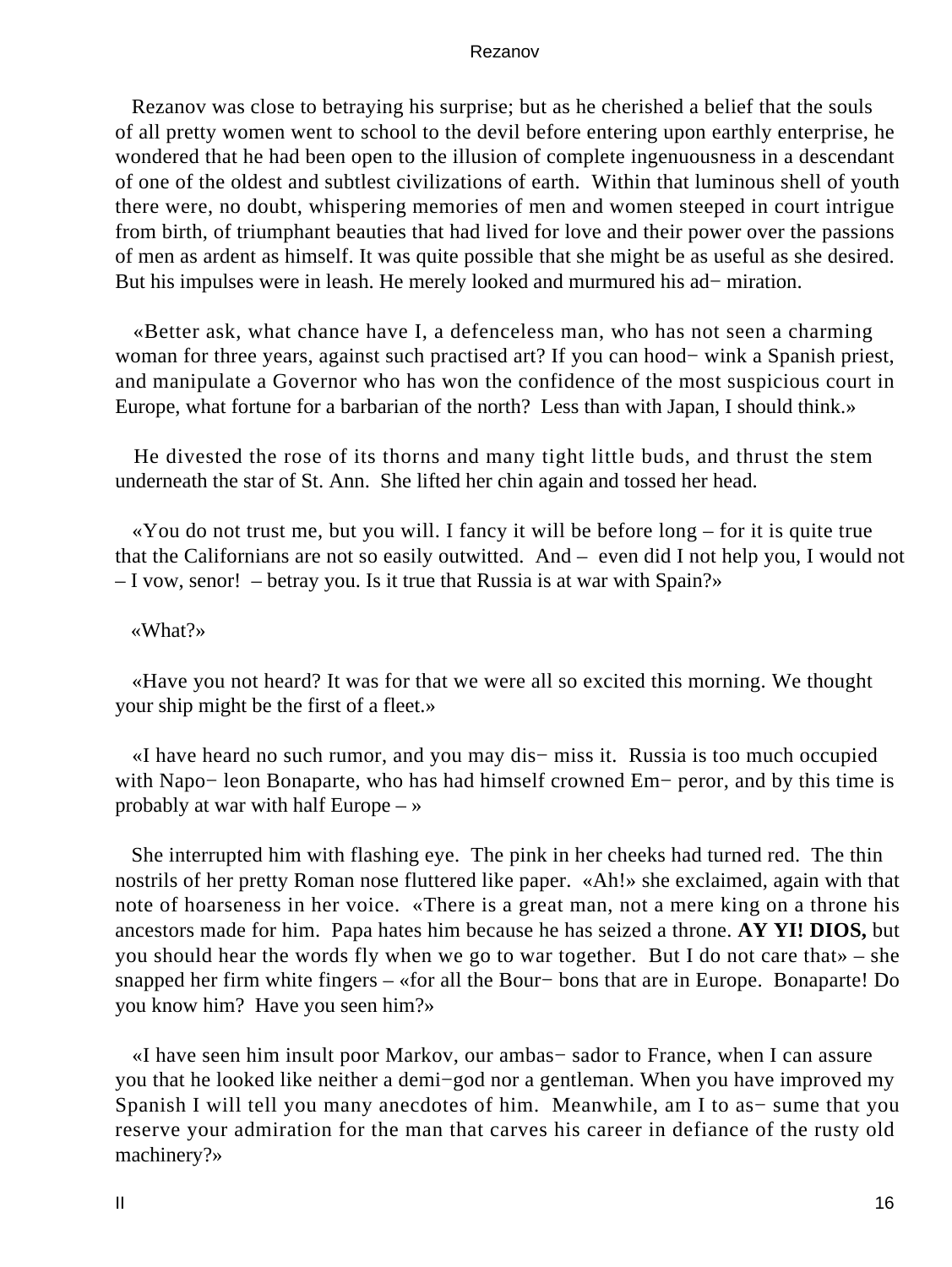«I do! I do! My father was of the people, a poor boy. He has risen to be the most powerful of all Californians, although the King he adores never makes him Gobernador Proprietario. I tell him he should be the first to recognize the genius and the ambitions of a Bonaparte. The mere thought hor− rifies him. But in me that same strong plebeian blood makes another cry, and if my father had but enough men at his back, and the will to make him− self King of the Californias – Madre de Dios! how I should help him!»

 «At least I know her better than she knows me,» thought Rezanov, as the inner door was thrown open and another bare room with a long table laden with savory food on a superb silver service was re− vealed. «And if I know anything of women, I can trust her – for as long as she may be necessary, at all events.»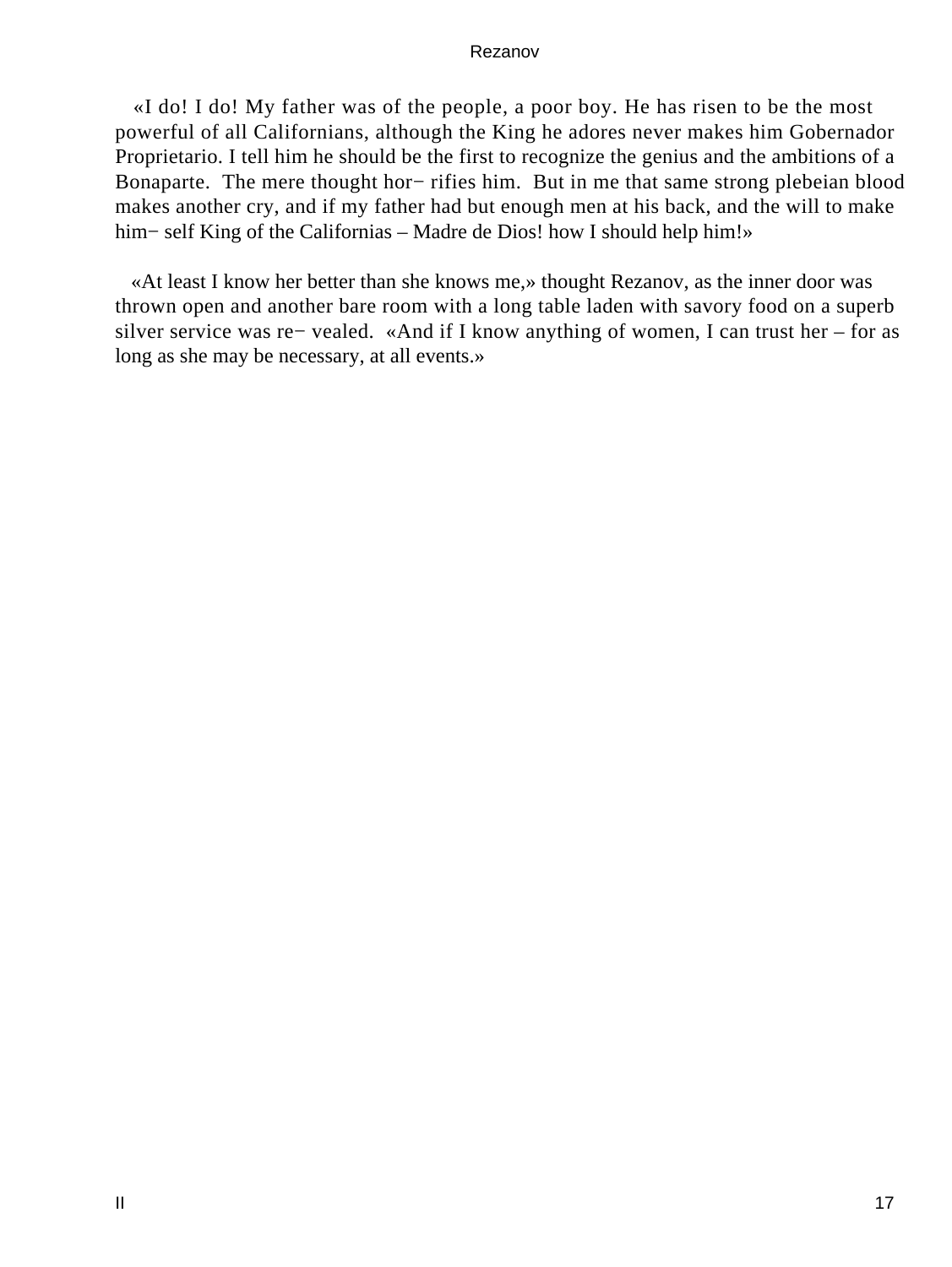# **[III](#page-140-0)**

*«S*antiago!» whispered Concha. «Do not go down to the ship. Take me for a walk. I have much to say.»

 Santiago, who had not been asked to form one of the escort upon the return of the Russians to the Juno for the night, felt injured and sulky and deigned no reply.

 «If you do not, I'll not braid your hair to−mor− row,» said his sister, giving his arm a little shake; and he succumbed. The luxuriant tresses of the male Arguellos were combed and braided and tied with a ribbon every morning by the women of the family, and Concha's fingers were the gentlest and deftest. And Concha and Santiago were more inti− mate than even the rest of that united family. They had studied and read together, were equally dis− satisfied with their narrow existence, ambitious for a wider experience. Santiago consoled himself with cards and training roosters for battle, and otherwise as a man may. He was but fifteen, this haughty, severe−looking young hidalgo, but while in some re− spects many years older than his sister, in others he was younger, for he possessed none of her illuminating instinct.

 She led him through a postern gate, round the first of the dunes, and they were alone in a waste of sand. She demanded abruptly:

«What do you think of our illustrious visitor?»

 «I like him. He would wring your neck if you got in his way, but has a kind heart for those that call him master. I like that sort of a man. I wish he would take me away with him.»

«He shall – one of these days. Santiago mio, let me whisper  $-\infty$  She pulled his ear down to her lips. «He will marry me. I feel it. I know it. He has talked to me the whole day. He has told me grave secrets. Not even to you would I reveal them. So many have loved me – why should not he? I shall live in St. Petersburg, and see all Europe! – thousands of people – Dios mio! Dios mio!»

 «Indeed!» Santiago, still unamiable, responded to this confidence with a sneer. «You aspire very high for a little girl of the wilderness, without for− tune, and only half a coat−of−arms, so to speak. Do you know that this Rezanov – Dr. Langsdorff has told us all about him – is a great noble, one of the ten barons of Russia, and a Chamberlain in accord− ance with a decree of Peter the Great that court titles should be bestowed as a reward for distin− guished services alone? He got a fortune in his youth by marriage with a daughter of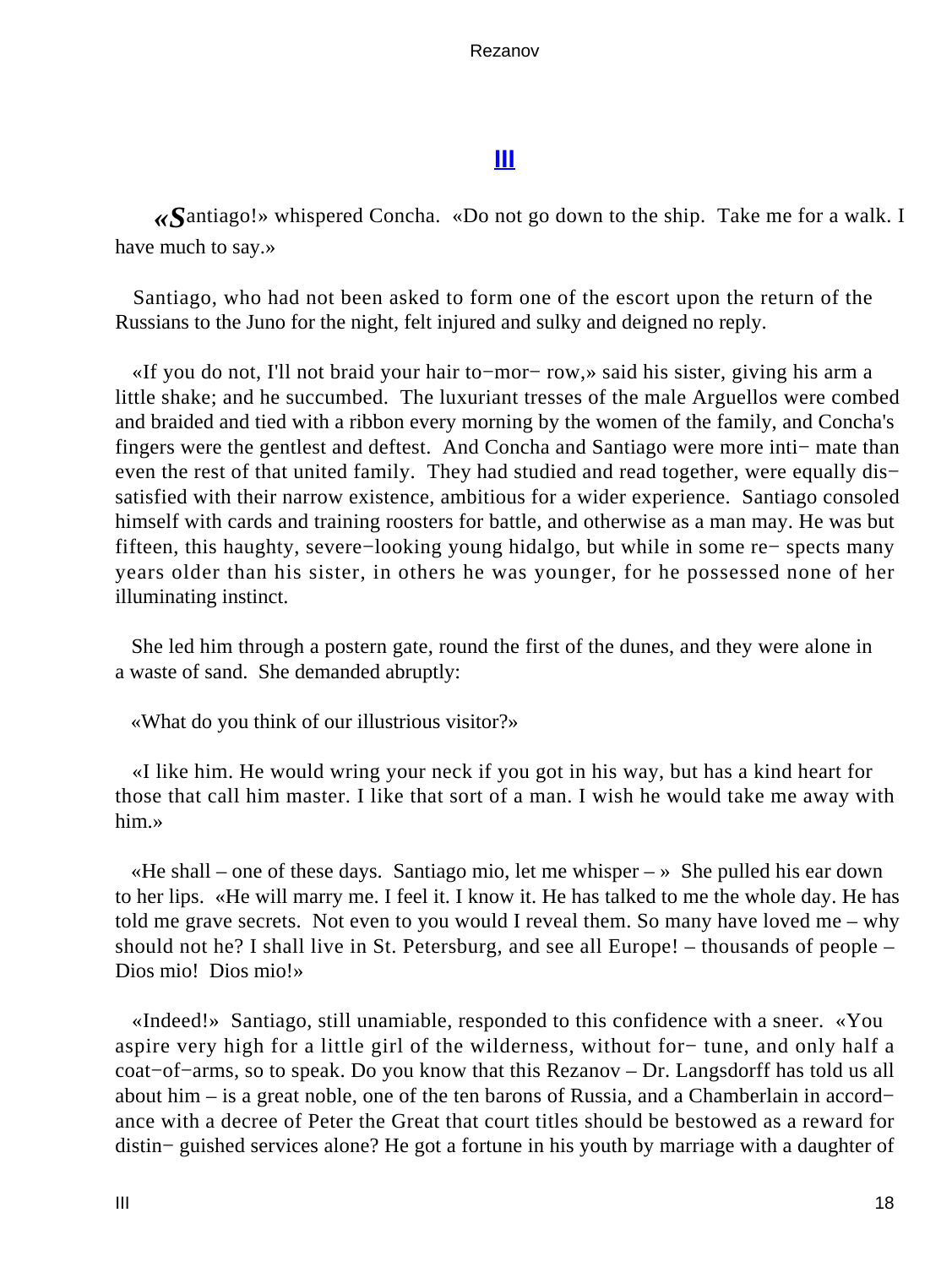Shelikov – that Siberian who founded the Russian colonies in America. The wife died almost immediately, but the Baron's influence remained with Shelikov – for his influence at court was even greater – and after the older man's death, with his mother−in−law, who is uncommonly clever. Shelikov's schemes were but little sketches beside Rezanov's, who from merely a courtier and a gay blood about town developed into a great man of business, with an ambition to corre− spond. It was he who got the Imperial ukase that gave the Russian−American Company its power to squeeze all the other fur hunters and traders out of the northeast, and made Rezanov and everybody belonging to it so rich your head would swim if I told you the number of doubloons they spend in a year. Nobody has ever been so clever at managing those old beasts of autocrats as he. They think him merely the accomplished courtier, a brilliant dilet− tante, a condescending patron of art and letters, a devotee of pleasure, and all the time he is pulling their befuddled old brains about to suit himself. The Tsar Paul was a lunatic and they murdered him, but meanwhile he signed the ukase. The Tsar Alexander, who is not so bad nor so silly as the others, thinks there is no man so clever as Rezanov, who addresses him personally when sending home his reports. Do you know what all that means? Your plenipotentiary is not only a Chamberlain at court, a Privy Councillor, and the Tsar himself on this side of the world, but when his inspections and reforms are concluded, and he is one of the wealth− iest men in Russia, he will return to St. Petersburg and become so high and mighty that a princess would snap at him. And you aspire! I never heard such nonsense.»

 «His excellency told me much of this,» replied Concha imperturbably. «And I am sure that he cares nothing for princesses and will marry whom he most admires. He would not say, but I know he cared nothing for that poor little wife, dead so long ago. It was a mariage de convenance, such as all the great world is accustomed to. He will love me more than all the fine ladies he has ever seen. I feel it. I know it! And I am quite happy.»

 «Do you love him?» asked Santiago, looking curiously at his sister's flushed and glowing face. It seemed to him that she had never looked so young. «Many have loved you. I had begun to think you had no heart for men, no wish for any− thing but admiration. And now you give your heart in a day to this Russian – who must be nearly forty – unasked.»

 «I have not thought of my heart at all. But I could love him, of course. He is so handsome, so kind, so grand, so gay! But love is for men and wives – has not my mother said so? Now I think only of St. Petersburg! of Paris! of London! of the beautiful gowns and jewels I shall wear at court – a red velvet train as long as a queen's, and all embroidered with gold, a white veil spangled with gold, a head−dress a foot high studded with jewels, ropes of diamonds and pearls – I made him tell me how the great ladies dressed. Ah! there is the pleasure of being a girl – to think and dream of all those beautiful things, not of when the wife must live always for the husband and children. That comes soon enough. And why should I not have all! – there is so little in life for the girl. It seems to me now that I have had nothing. When he asks me to marry him he will tell me of the fine things I shall have and the great sights I shall witness – the ceremonies at court, the winter streets – with snow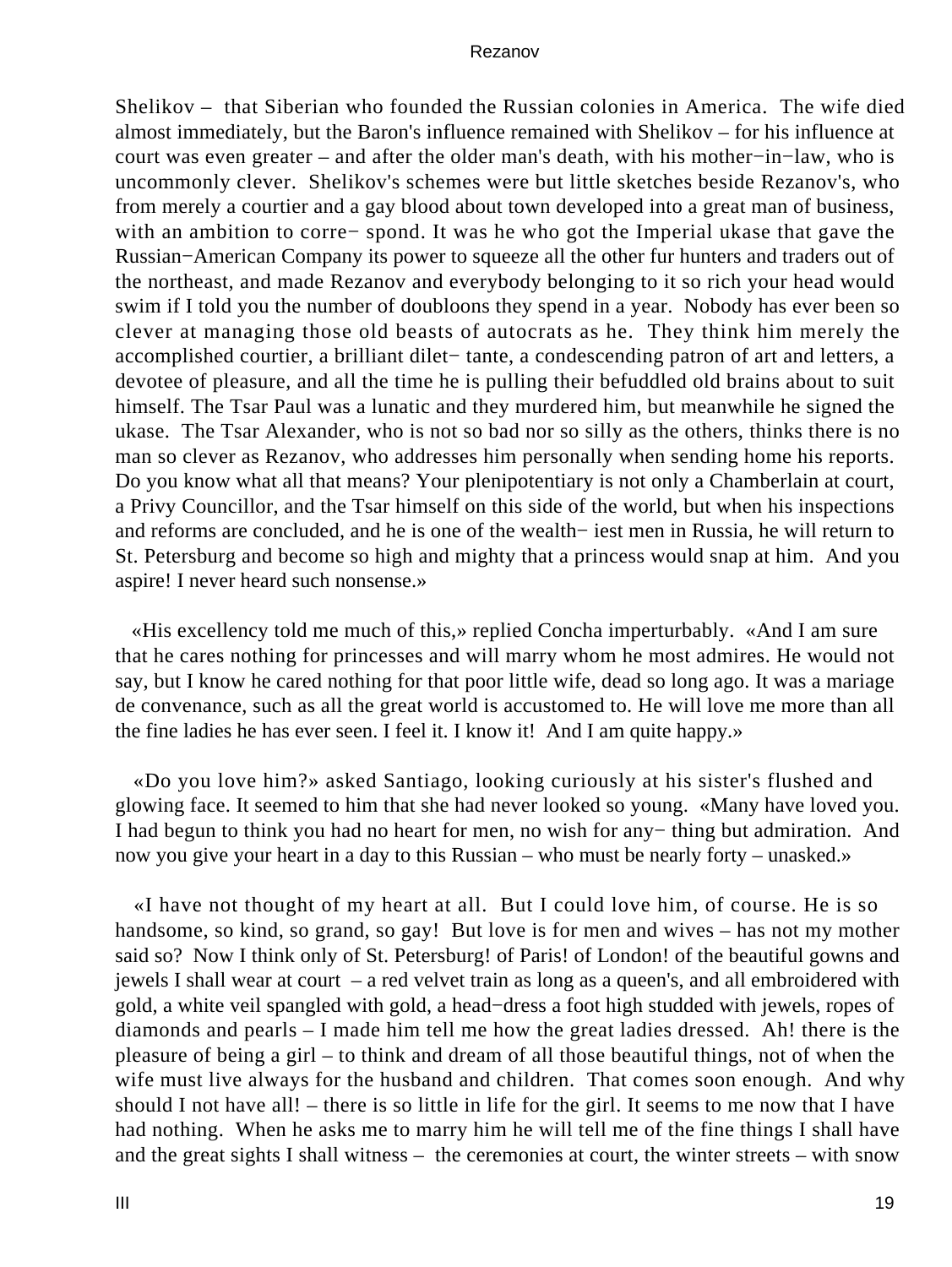– snow, Santiago! – where the great nobles drive four horses through the drifts like little hills, and are wrapped in furs like bears! The grand military parades – how I shall laugh when I think of our poor little Presidios with their dozen officers strutting about  $-$  » She stopped abruptly and bursting wildly into tears flung herself into her brother's arms. «But I never could leave you! And my father! my mother! all! all! Ay, Dios de mi alma! what an ingrate I am! I should die of home− sickness! My Santiago! My Santiago!»

 Santiago patted her philosophically. «You are not going to−morrow,» he reminded her. «Don't cross your bridges until you come to them. That is a good proverb for maids and men. You might take us all with you, or spend every third year or so in California. No doubt you would need the rest. And meanwhile remember that the high and mighty Chamberlain has not yet asked for the honor of an alliance with the house of Arguello, and that your brother will match his best fighting cock against your new white lace mantilla from Mexico, that he is not meditating any project so detrimental to his fortunes. Console yourself with the reflection that if he were, our father and the priests, and the Governor himself, would die of apoplexy. He is a heretic – a member of the Greek Church! Hast thou lost thy reason, Conchita? Dry your eyes and come home to sleep, and let us hear no more of marriage with a man who is not only a barbarian of the north and a heretic, but so proud he does not think a Californian good enough to wash his decks.»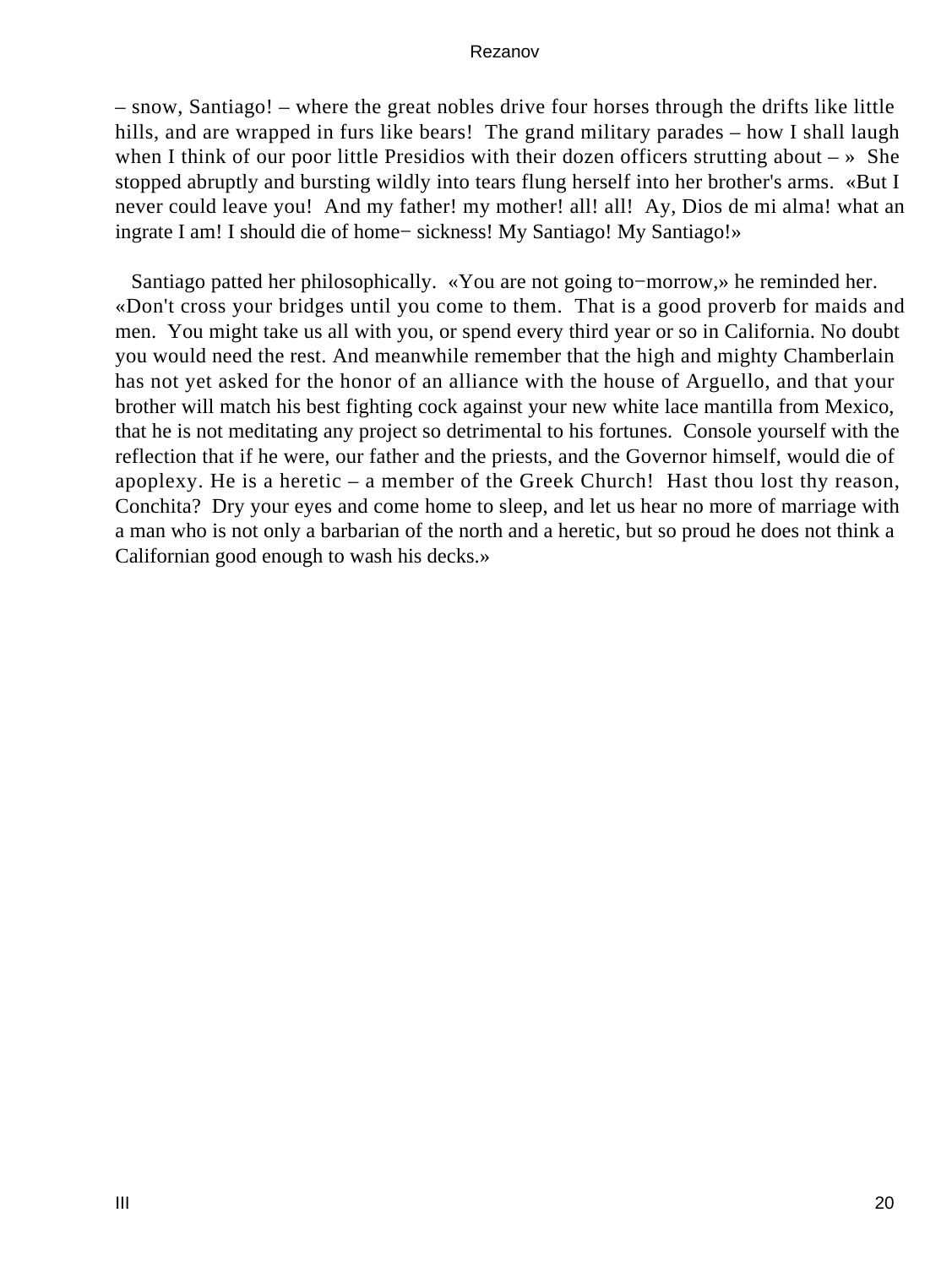# **[IV](#page-140-0)**

*I*t was long before Rezanov slept that night. The usual chill had come in from the Pacific as the sun went down, and the distinguished visitor had inti− mated to his hosts that he should like to exercise on shore until ready for his detested quarters; but Arguello dared not, in the absence of his father, in− vite the foreigner even to sleep in the house so lavishly offered in the morning; although he had sent such an abundance of provisions to the ship that the poor sailors were deep in sleep, gorged like boa−constrictors; and he could safely promise that while the Juno remained in port her larder should never be empty. He shared the evening bowl of punch in the cabin, then went his way lamenting that he could not take his new friends with him.

 Rezanov paced the little deck of the Juno to keep his blood in stir. There was no moon. The islands and promontories on the great sheet of water were black save for the occasional glow of an Indian camp−fire. There was not a sound but the lapping of the waves, the roar of distant breakers. The great silver stars and the little green stars looked down upon a solitude that was almost primeval, yet mysteriously disturbed by the restless currents in the brain of a man who had little in common with primal forces.

 Rezanov was uneasy on more scores than one. He was annoyed and mortified at the discovery – made over the punch bowl – that the girl he had taken to be twenty was but sixteen. It was by no means his first experience of the quick maturity of southern women – but sixteen! He had never wasted a moment on a chit before, and although he was a man of imagination, and notwithstanding her intelligence and dignity, he could not reconcile properties so conflicting with any sort of feminine ideal.

 And the pressing half of his mission he had con− fided to her! No man knew better than he the value of a tactful and witty woman in the political dilemmas of life; more than one had given him devoted service, nor ever yet had he made a mistake. After several hours spent in the society of this clever, politic, dissatisfied girl he had come to the conclu− sion that he could trust her, and had told her of the lamentable condition of the creatures in the employ of the Russian−American Company; of their chronic state of semi−starvation, of the scurvy that made them apathetic of brain and body, and eventually would exterminate them unless he could establish reciprocal trade relations with California and obtain regular supplies of farinaceous food; acknowl− edged that he had brought a cargo of Russian and Boston goods necessary to the well−being of the Mis− sions and Presidios, and that he would not return to the wretched people of Sitka, at least, without a generous exchange of breadstuffs, dried meats, peas, beans, barley and tallow. Not only had he no long− er the courage to witness their misery, but his for− tune and his career were at stake. His entire capi− tal was invested in the Company he had founded, and he had failed in his embassy to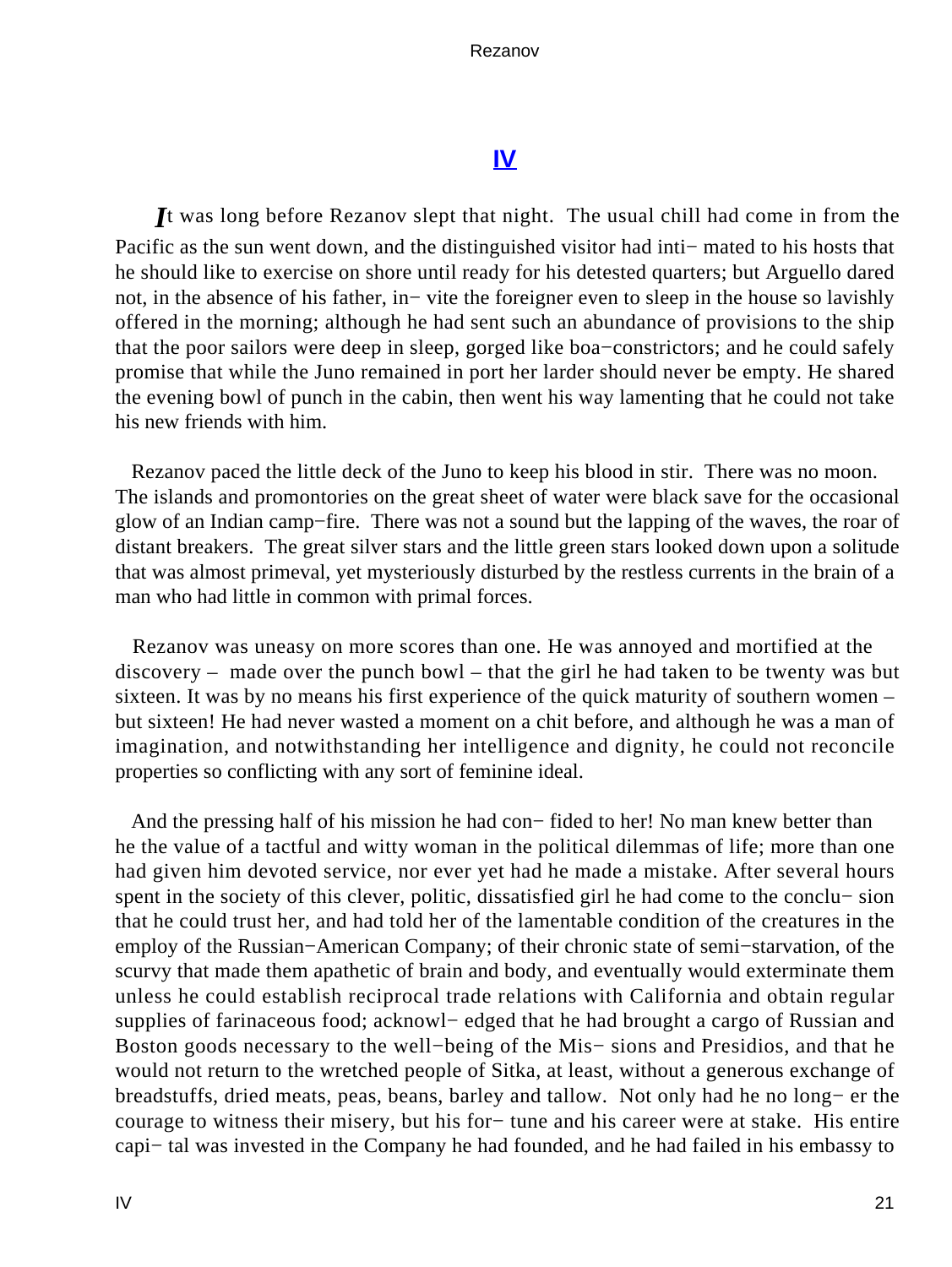Japan – to the keen mortification of the Tsar and the jubilation of his enemies. If he left the Emperor's northeastern dominions unreclaimed and failed to rescue the Company from its precarious condition, he hardly should care to return to St. Petersburg.

 Dona Concha had listened to this eloquent harangue – they sat alone at one end of the long sala while Luis at the other toiled over letters to the Governor and his father advising them of the for− midable honor of the Russian's visit – in exactly the temper he would have chosen. Her fine eyes had melted and run over at the moving tale of the sufferings of the servants of the Company – until his own had softened in response and he had im− pulsively kissed her hand; they had dilated and flashed as he spoke of his personal apprehensions; and when he had given her a practical explanation of his reasons for coming to California she had given him advice as practical in return.

He must withhold from her father and the Gov– ernor the fact of his pressing need; they were high officials with an inflexible sense of duty, and did all they could to enforce the law against trading with foreigners. He was to maintain the fiction of belt− ing the globe, but admit that he had indulged in a dream of commercial relations – for a benefit strictly mutual – between neighbors as close as the Spanish and Russians in America. This would interest them – what would not, on the edge of the world? – and they would agree to lay the matter, rein− forced by a strong personal plea, before the Viceroy of Mexico; who in turn would send it to the Cab− inet and King at Madrid. Meanwhile, he was to confide in the priests at the Mission. Not only would their sympathies be enlisted, but they did much trading under the very nose of the govern− ment. Not for personal gain – they were vowed to a life of poverty; but for their Indian converts; and as there were twelve hundred at the Mission of San Francisco, they would wink at many things con− demnable in the abstract. He had engaged to visit them on the morrow, and he must take presents to tempt their impersonal cupidity, and invite them to inspect the rest of his wares – which the Governor would be informed his Excellency had been forced to buy with the Juno from the Yankee skipper, D'Wolf, and would rid himself of did opportunity offer.

 Rezanov had never received sounder advice, and had promptly accepted it. Now, as he reflected that it had been given by a girl of sixteen, he was divided between admiration of her precocity and fear lest she prove to be too young to keep a secret. More− over, there were other considerations.

 Rezanov, although in his earlier years he had so far sacrificed his interests and played into the hands of his enemies, in avoiding the too embarrassing par− tiality of Catherine the Great, had nevertheless held a high place at court by right of birth, and been a man of the world always; rarely absent from St. Petersburg during the last and least susceptible part of the imperial courtesan's life, the brief reign of Paul, and the two years between the accession of Alexander and the sailing of the Nadeshda. More− over, there was hardly another court of importance in Europe with which he was not familiar, and few men had had a more complete experience of life. And the life of a courtier, a diplomat, a traveller, noble,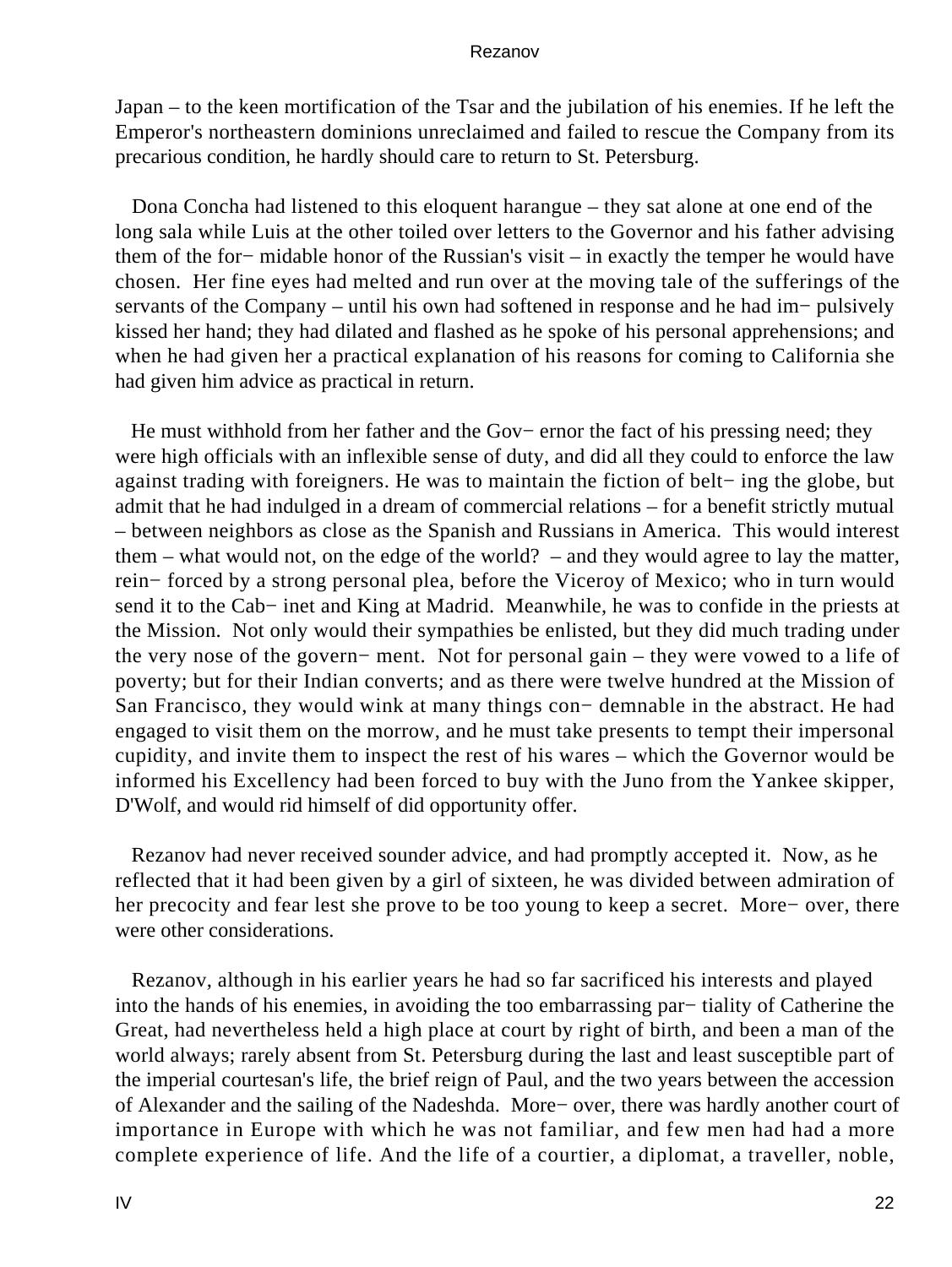wealthy, agreeable to women by divine right, with active enemies and a horde of flatterers, in daily contact with the meaner and more disin− genuous corners of human nature, is not conducive to a broad optimism and a sweet and immutable Christianity. Rezanov inevitably was more or less cynical and blase', and too long versed in the ways of courts and courtiers to retain more than a whim− sical tolerance of the naked truth and an apprecia− tion of its excellence as a diplomatic manoeuvre. Nevertheless, he was by nature too impetuous ever to become under any provocation a dishonest man, and too normally a gentleman to deviate from a certain personal code of honor. He might come to California with fair words and a very definite in− tention of annexing it to Russia at the first oppor− tunity, but he was incapable of abusing the hospi− tality of the Arguellos by making love to their six− teen−year−old daughter. Had she been of the years he had assumed, he would have had less scruple in embarking upon a flirtation, both for the pastime and the use he might make of her. A Spanish beauty of twenty, still unmarried, would be more than his match. But a child, however precocious, inevitably would fall in love with the first uncom− mon stranger she met; and Rezanov, less vain than most men of his kind, and with a fundamental hu− manity that was the chief cause in his efforts to im− prove the condition of his wretched promuschleniki, had no taste for the role of heart−breaker.

 But the girl had proved her timeliness; would, if trustworthy, be of further use in inclining her father and the Governor toward such of his de− signs as he had any intentions of revealing; and, weighing carefully his conversations with her, he was disposed to believe that she would screen and abet him through vanity and love of intrigue. After the dinner, in the seclusion of the sala, he had taken pains to explore for the causes of her mental ma− turity. Concha had told him of Don Jose Arguello's ambition that his children in their youth should have the education he had been forced to acquire in his manhood; he had taught them himself, and not− withstanding his piety and the disapproval of the priests, had permitted them to read the histories, travels, and biographies he received once a year from the City of Mexico. Rezanov had met Madame de Stael and other bas bleus, and given them no more of his society than politeness de− manded, but although astonished at the amount of information this young girl had assimilated, he found nothing in her manner of wearing her intel− lectual crown to offend his fastidious taste. She was wholly artless in her love of books and of dis− cussing them; and nothing in their contents had dis− turbed the sweetest innocence he had ever met. Of the little arts of coquetry she was mistress by inheri− tance and much provocation, but her unawakened inner life breathed the simplicity and purity of the elemental roses that hovered about her in his thoughts. Her very unsusceptibility made the game more dangerous; if it piqued him – and he aspired to be no more than human – he either should have to marry her, or nurse a sore spot in his conscience for the rest of his life; and for neither alternative had he the least relish.

 He dismissed the subject at last with an impatient shrug. Perhaps he was a conceited ass, as his Eng− lish friends would say; perhaps the Governor would be more amenable than she had represented. No man could forecast events. It was enough to be forearmed.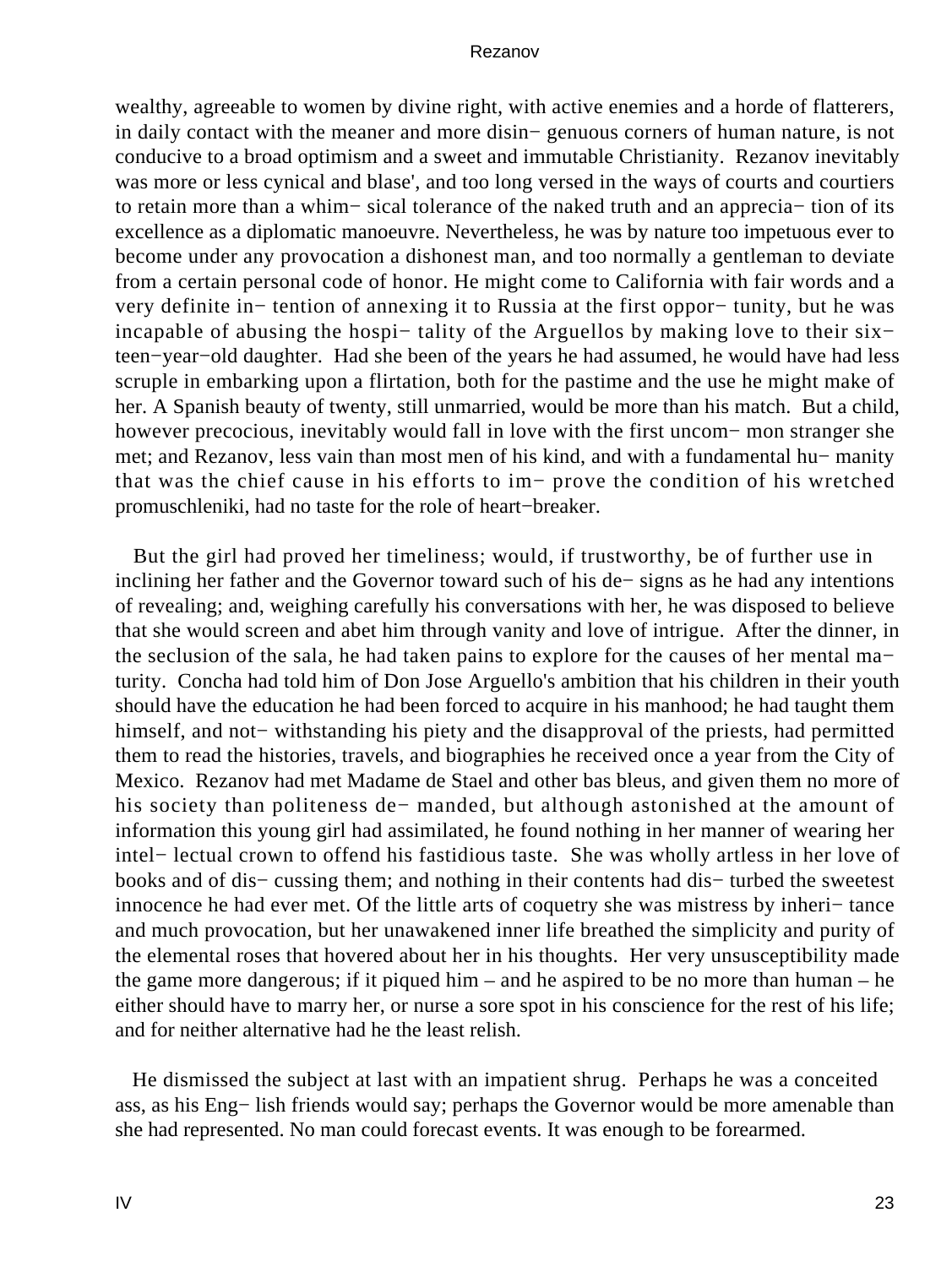But his thoughts swung to a theme as little dis− burdening. His needs, as he had confided to Con− cha, were very pressing. The dry or frozen fish, the sea dogs, the fat of whales, upon which the em− ployees of the Company were forced to subsist in the least hospitable of climes, had ravaged them with scorbutic diseases until their numbers were so reduced by death and desertion that there was dan− ger of depopulation and the consequent bankruptcy of the Company. Since June of the preceding year until his departure from New Archangel in the pre− vious month, he had been actively engaged in inspec− tion of the Company's holdings from Kamchatka to Sitka: reforming abuses, establishing schools and libraries, conceiving measures to protect the fur−bearing animals from reckless slaughter both by the promuschleniki and marauding foreigners; punishing and banishing the worst offenders against the Company's laws; encouraging the faithful, and sharing hardships with them that sent memories of former luxuries and pleasures scurrying off to the realms of fantasy. But his rule would be incom− plete and his efforts end in failure if the miserable Russians and natives in the employ of the Com− pany were not vitalized by proper food and cheered with the hope of its permanence.

 In Santiago's story of the Russian visitor's achievements and status there was the common mingling of truth and fiction the exalted never fail to inspire. Rezanov, although he had accomplished great ends against greater odds, was too little of a courtier at heart ever to have been a prime favorite in St. Petersburg until the accession of a ruler with whom he had something in common. A dissolute woman and a crack−brained despot were the last to appreciate an original and independent mind, and the seclusion of Alexander had been so complete during the lifetime of his father that Rezanov barely had known him by sight. But the Tsarovitz, en− thusiastic for reform and a passionate admirer of enterprise, knew of Rezanov, and no sooner did he mount his gory throne than he confirmed the Cham− berlain in his enterprise, and two years later made him a Privy Counsellor, invested him with the order of St. Ann, and chose him for the critical embassy to the verdant realm with the blind and gateless walls.

 Rezanov had conquered so far in life even less by address than by the demonstration of abilities very singular in a man of his birth and education. When he met Shelikov, during the Siberian merchant− trader's visit to St. Petersburg in 1788, he was a young man with little interest in life outside of its pleasures, and a patrimony that enabled him to command them to no great extent and barely to maintain the dignity of his rank. Shelikov's plan to obtain a monopoly of the fur trade in the islands and territories added by his Company to Russia, possibly throughout the entire possession, thus pre− venting the destruction of sables, seals, otters, and foxes by small traders and foreigners, interested him at once; or possibly he was merely fascinated at first by the shrewd and dauntless representative of a class with which he had never before come in contact. The accidental acquaintance ripened into intimacy, Rezanov became a partner in the Shelikov−Golikov Company, and married the daugh− ter of his new friend. After the death of his father−in−law, in 1795, his ambitions and business abilities, now fully awake, prompted him to obtain for himself and his partners rights analogous to those granted by England to the East India Com− pany. Shelikov had won little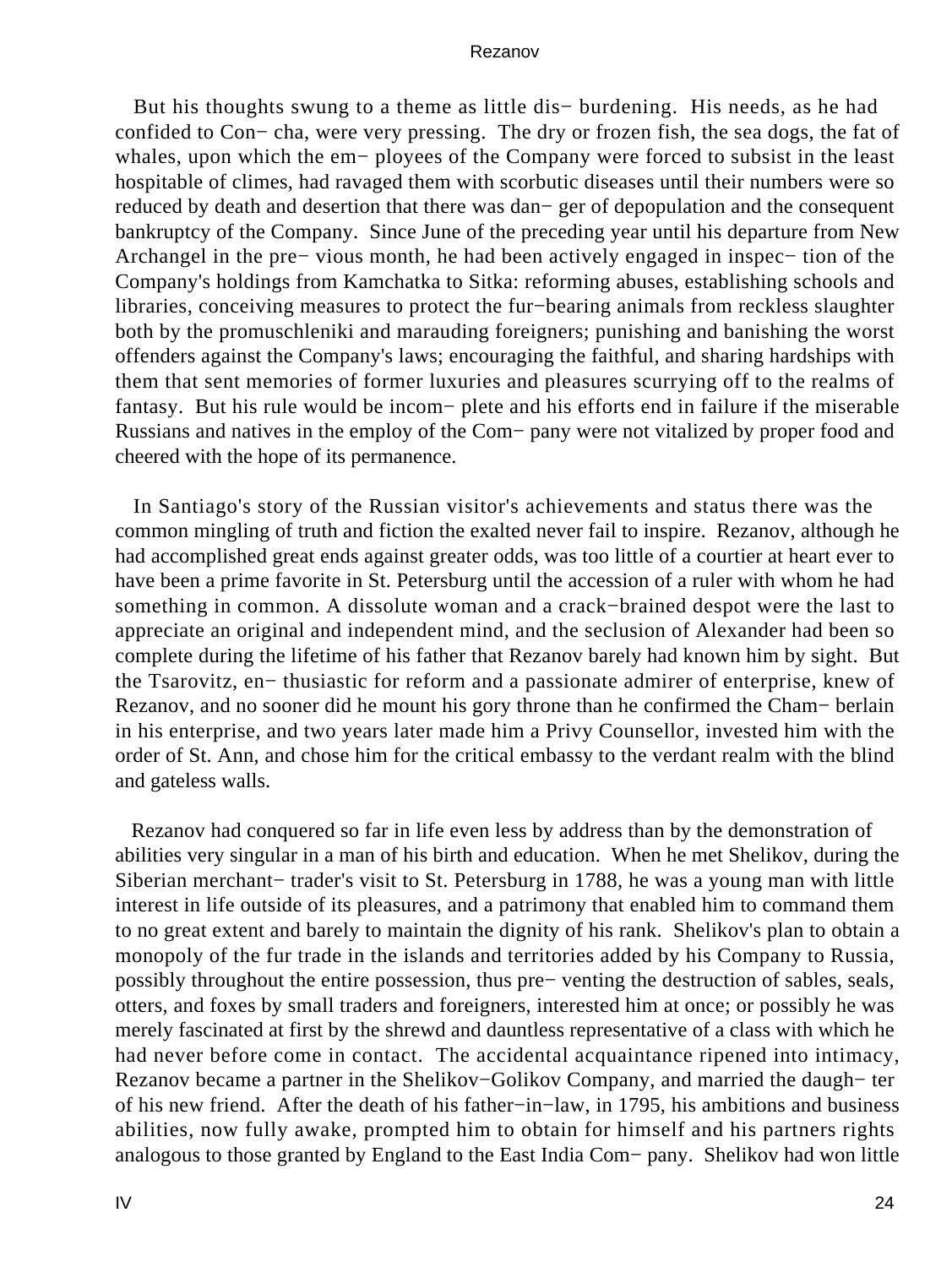more than half the power and privileges he had solicited of Catherine, although he had amalgamated the two leading com− panies, drawn in several others, and built ships and factories and forts to protect them. And if the regnant merchants made large fortunes, the enter− prise in general suffered from the rivalries between the various companies, and above all from lack of imperial support.

 Rezanov, his plans made, brought to bear all the considerable influence he was able to command, called upon all his resources of brain and address, and brought Catherine to the point of consenting to sign the charter he needed. Before it was ready for the imperial signature she died. Rezanov was forced to begin again with her ill−balanced and in− tractable son. Natalie Shelikov, his famous mother− in−law, the old shareholders of the Company, and the many new ones that had subscribed to Rezanov's ambitious project, gave themselves up to despair. For a time the outlook was dark. The personal enemies of Rezanov and the bitter and persistent opponents of the companies threw themselves eager− ly into the scale with tales of brutality of the mer– chants and the threatened extirpation of the fur– bearing animals. Paul announced his attention to abolish all the companies and close the colonies to traders big and little.

 But the enemy had a very subtle antagonist in Rezanov. Apparently dismissing the subject, he ap− plied himself to gaining a personal ascendancy over the erratic but impressionable Tsar. No one in the opposing camp could compare with him in that fine balance of charm and brain which was his peculiar gift, or in the adroit manipulation of a mind pro− pelled mainly by vanity. He studied Paul's moods and character, discovered that after some senseless act of oppression he suffered from a corresponding remorse, and was susceptible to any plan that would increase his power and add lustre to his name. The commercial and historic advantages of prosperous northeastern possessions were artfully instilled. At the opportune moment Rezanov laid before him a scheme, mature in every detail, for a great com− pany that would add to the wealth of Russia, and convince Europe of the sound commercial sense and immortal wisdom of its sovereign. Without more ado he obtained his charter.

 This momentous instrument granted to the «Rus− sian−American Company under our Highest Protec− tion,» «full privileges, for a period of twenty years on the coast of northwestern America, beginning from latitude 55 degrees north, and including the chain of islands extending from Kamchatka north− ward, and southward to Japan; the exclusive right to all enterprises, whether hunting, trading, or build− ing, and to new discoveries; with strict prohibition from profiting from any of these pursuits, not only to all parties who might engage in them on their own responsibility, but also to those who formerly had ships and establishments there, except those who have united with the new Company.» All private traders who refused to join the Company were to be allowed to sell their property and depart in peace.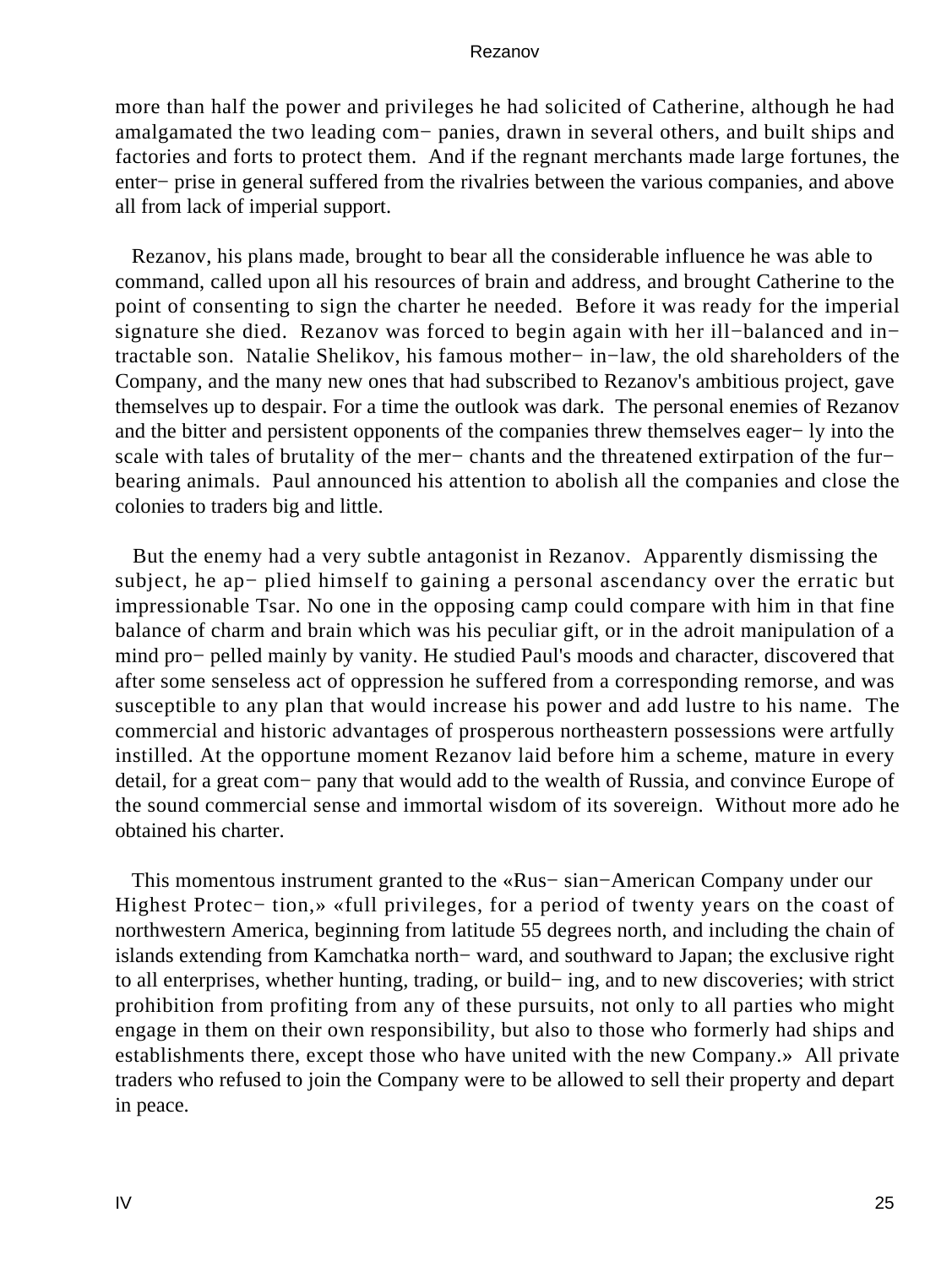Thus was formed the first of the Trusts in America; and the United States never has had so formidable a menace to her territorial greatness as this Russian nobleman who paced that night the wretched deck of the little ship he had bought from one of her skippers. Perturbed in mind at his re− cent failures and immediate prospects, he was no less determined to take California from the Span− iards either by absorption or force.

 On his way from New Archangel to San Fran− cisco he had met with his second failure since leav− ing St. Petersburg. It was his intention to move the Sitkan colony down to the mouth of the Colum− bia River; not only pressed by the need of a more beneficent soil, but as a first insidious advance upon San Francisco Bay. Upon this trip it would be enough to make a survey of the ground and bury a copper plate inscribed: «Possession of the Rus− sian Empire.» The Juno had encountered terrific storms. After three desperate attempts to reach the mouth of the river, Rezanov had been forced to relinquish the enterprise for the moment and hasten with his diseased and almost useless crew to the nearest port. It was true that the attempt could be made again later, but Rezanov, sanguine of tem− perament, was correspondingly depressed by failure and disposed to regard it as an ill−omen.

 An ambassador inspired by heaven could have accomplished no more with the Japanese at that mediaeval stage of their development than he had done, and the most indomitable of men cannot yet control the winds of heaven; but sovereigns are rarely governed by logic, and frequently by the fav− orite at hand. The privilege of writing personally to the Tsar, in his case, meant more and less than appeared on the surface. It was a measure to keep the reports of the Company out of the hands of the Admiralty College, its bitterest enemy, and always jealous of the Civil Service. Nevertheless, Rezanov knew that he had no immediate reason to apprehend the loss of Alexander's friendship and esteem; and if he placed the Company, in which all the imperial family had bought shares, on a sounder basis than ever before, and doubled its earnings by insuring the health of its employees, he would meet, when in St. Petersburg again, with practically no opposition to his highest ambitions. These ambitions he delib− erately kept in a fluid state for the present. Whether he should aspire to great authority in the government, or choose to rule with the absolute powers of the Tsar himself these already vast pos− sessions on the Pacific – to be extended indefinitely – would be decided by events. All his inherited and cultivated instincts yearned for the brilliant and complex civilizations of Europe, but the new world had taken a firm hold upon his humaner and appealed more insidiously to his despotic. More− over, Europe, torn up by that human earthquake, Napoleon Bonaparte, must lose the greater half of its sweetness and savor. All that, however, could be determined upon his return to St. Petersburg in the autumn.

 But meanwhile he must succeed with these Cali− fornians, or they might prove, toy soldiers as they were, more perilous to his fortunes than enemies at court. He could not afford another failure; and news of this attempt and an exposition of all that depended upon it were already on the road to the capital of Russia.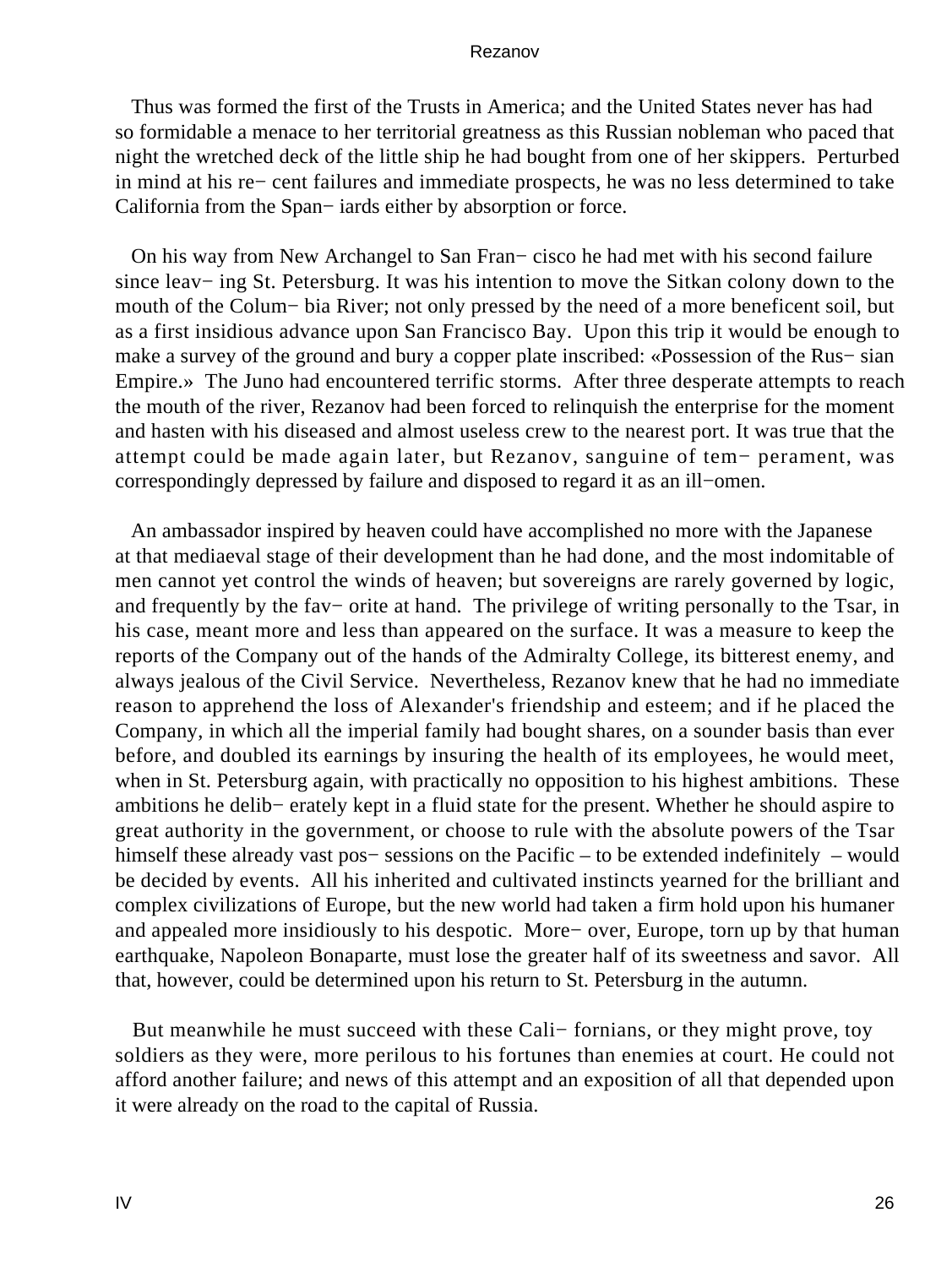He had known, of course, of the law that forbade the Spanish colonies to trade with foreign ships, but he had relied partly upon the use he could make of the orders given by the Spanish King at the request of the Tsar regarding the expedition under Krusenstern, partly upon his own wit and address. But although the royal order had insured him imme− diate hospitality and saved him many wearisome formalities, he had already discovered that the Spanish on the far rim of their empire had lost nothing of their connate suspicion. Rather, their isolation made them the more wary. Although they little appreciated the richness and variousness of California's soil, and not at all this wonderful bay that would accommodate the combined navies of the world, pocketing several, the pious zeal of the clergy in behalf of the Indians, and the general policy of Spain to hold all of the western hemisphere that disintegrating forces would permit, made her as tenacious of this vast territory she had so sparsely populated as had she been aware that its founda− tions were of gold, conceived that its climate and soil were a more enduring source of wealth than ever she would command again. If Rezanov was not gifted with the prospector's sense for ores – although he had taken note of Arguello's casual ref− erence to a vein of silver and lead in the Monterey hills – no man ever more thoroughly appreciated the visible resources of California than he. Baranhov, chief−manager of the Company, had talked with American and British skippers for twenty years, and every item he had accumulated Rezanov had extracted. To−day he had drawn further informa− tion from Concha and her brothers; and their art− less descriptions as well as this incomparable bay had filled him with enthusiasm. What a gift to Russia! What an achievement to his immortal credit! The fog rolled in from the Pacific in great white waves and stealthily enfolded him, obliterated the sea and the land. But he did not see it. Appre− hension left him. Once more he fell to dreaming. In the course of a few years the Company would attract a large population to the mouth of the Columbia River, be strong enough to make use of any favorable turn in European politics and sweep down upon California. The geographical position of Mexico, the arid and desolate, herbless and waterless wastes intervening, would prohibit her sending any considerable assistance overland; and, all powerful at court by that time, he would take care that the Russian navy inspired Spain with a distaste for remote Pacific waters. He had long since recovered from the disappointment induced by the orders compelling him to remain in the col− onies. The great Company he had heretofore re− garded merely as a source of income and a means of advancing his ambitions, he now loved as his child. Even during the marches over frozen swamps and mountains, during the terrible winter in Sitka when he had become familiar with illness and even with hunger, his ardor had grown, as well as his deter− mination to force Russia into the front rank of Commercial Europe. The United States he barely considered. He respected the new country for the independent spirit and military genius that had routed so powerful a nation as Great Britain, but he thought of her only as a new and tentative civilization on the far shores of the Atlantic. After some experience of travel in Siberia, and knowing the immensity and primeval conditions of north− western America, he did not think it probable that the little cluster of states, barely able to walk alone, would indulge in dreams of expansion for many years to come. He had heard of the projected ex− pedition of Lewis and Clarke to the mouth of the Columbia, but – perhaps he was too Russian – he did not take any adventure seriously that had not a mighty nation at its back. And as it was almost the half of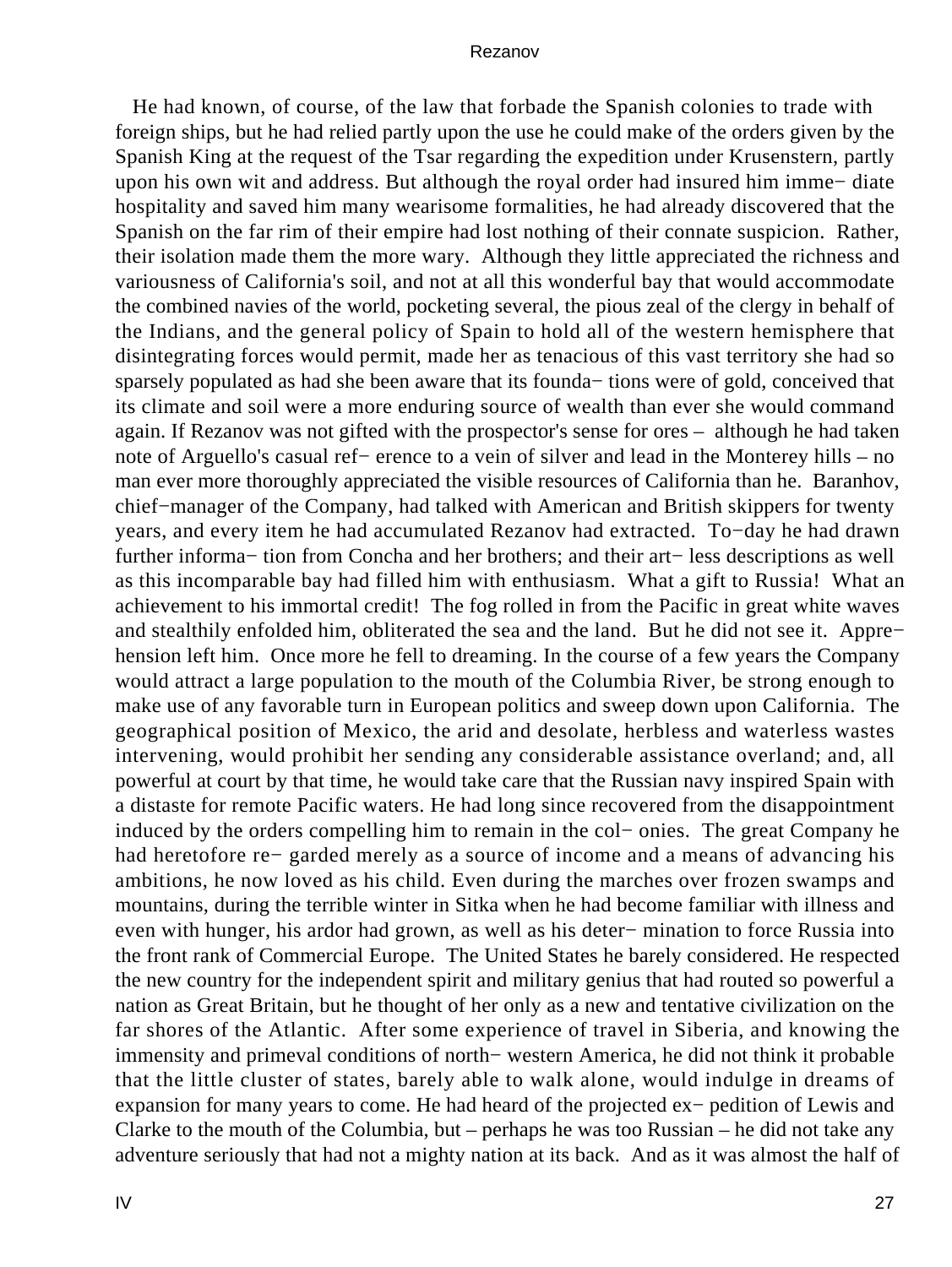a century from that night before the American flag flew over the Custom House of Mon− terey, there is reason to believe that Russian aggres− sion under the leadership of so energetic and re− sourceful a spirit as Nicolai Petrovich de Rezanov was in a fair way to make history first in the New Albion of Drake and the California of the incompe− tent Spaniard.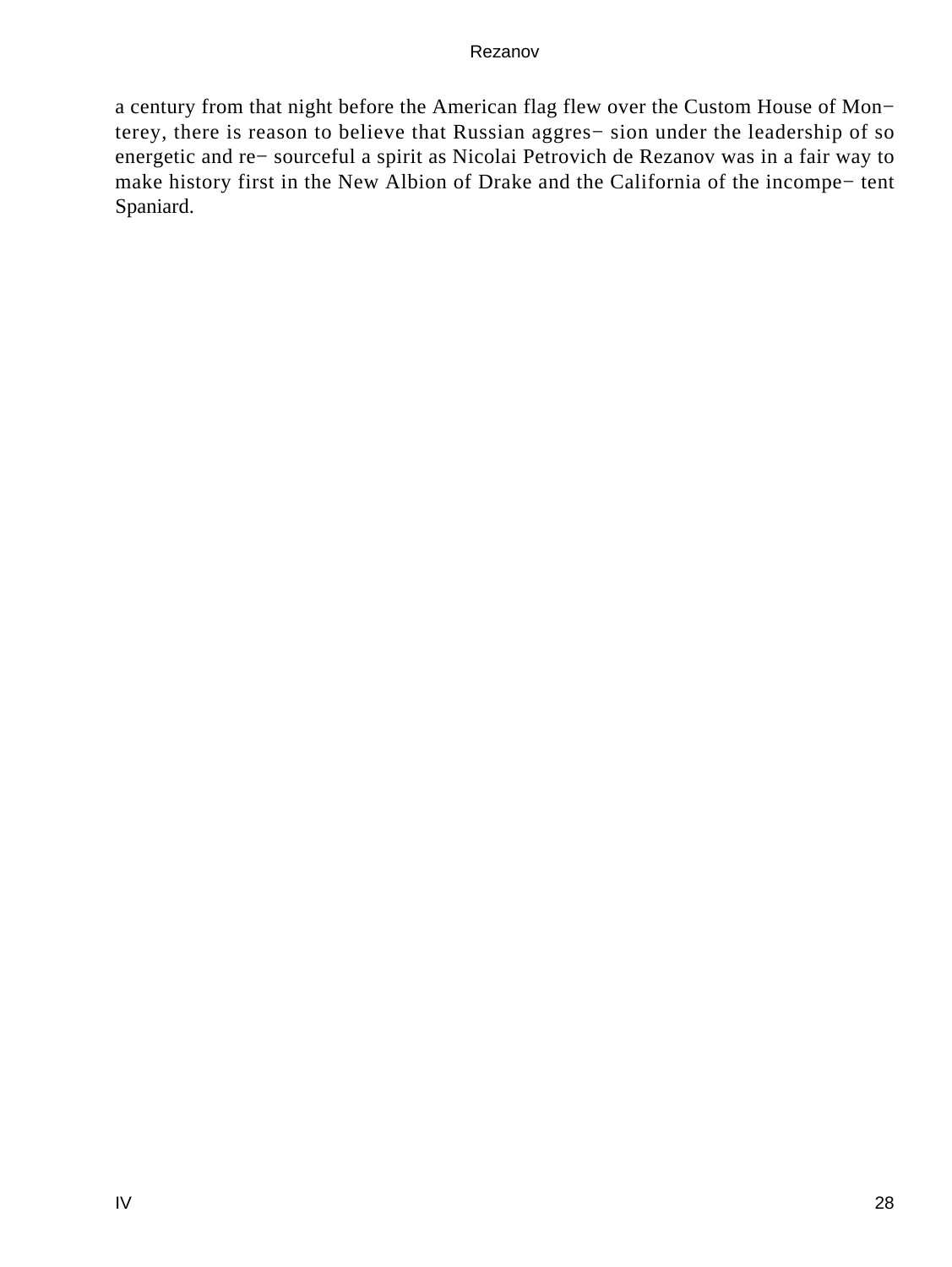### **[V](#page-140-0)**

*T*he Russians were to call at the house of the Com− mandante on their way to the Mission, and Concha herself made the chocolate with which they were to be detained for another hour. It was another spark− ling morning, one of the few that came between winter and summer, summer and winter, and made even this bleak peninsula a land of enchantment be− fore the cold winds took the sand hills up by their foundations and drove them down to Yerba Buena, submerging the battery and every green thing by the way; or the great fogs rolled down from the tule lands of the north and in from the sea, making the shivering San Franciscan forget that not ten miles away the sun was as prodigal as youth. For a few weeks San Francisco had her springtime, when the days were warm and the air of a wonder− ful lightness and brightness, the atmosphere so clear that the flowers might be seen on the islands, when man walked with wings on his feet and a song in his heart; when the past was done with, the future mattered not, the present with its ever changing hues on bay and hill, its cool electrical breezes stir− ring imagination and pulse, was all in all.

 And it was in San Francisco's springtime that Concha Arguello made chocolate for the Russian to whom she was to give a niche in the history of her land; and sang at her task. She whirled the molinillo in each cup as it was filled, whipping the fragrant liquid to froth; pausing only to scold when her servant stained one of the dainty saucers or cups. Poor Rosa did not sing, although the spring attuned her broken spirit to a gentler melancholy than when the winds howled and the fog was cold in her marrow. She had been sentenced by the last Governor, the wise Borica, to eight years of domes− tic servitude in the house of Don Jose Arguello for abetting her lover in the murder of his wife. Con− cha, thoughtless in many things, did what she could to exorcise the terror and despair that stared from the eyes of the Indian and puzzled her deeply. Rosa adored her young mistress and exulted even when Concha's voice rose in wrath; for was not she noticed by the loveliest senorita in all the Cali− fornias, while others, envious and spiteful to a poor girl no worse than themselves, were ignored?

 Concha's cheeks were as pink as the Castilian roses that grew even before the kitchen door and were quivering at the moment under the impas− sioned carolling of a choir of larks. Her black eyes were full of dancing lights, like the imprisoned sum− flecks under the rose bush, and never had indolent Spanish hands moved so quickly.

 «Mira! Mira!» she cried to the luckless Rosa. «That is the third time thou hast spilt the chocolate. Thy hands are of wood when they should be of air. A soft bit of linen to clean them, not that coarse rag. Dios de mi alma! I shall send for Malia.»

«For the love of Mary, senorita, have pity!» wailed Rosa. «There – see – thanks to the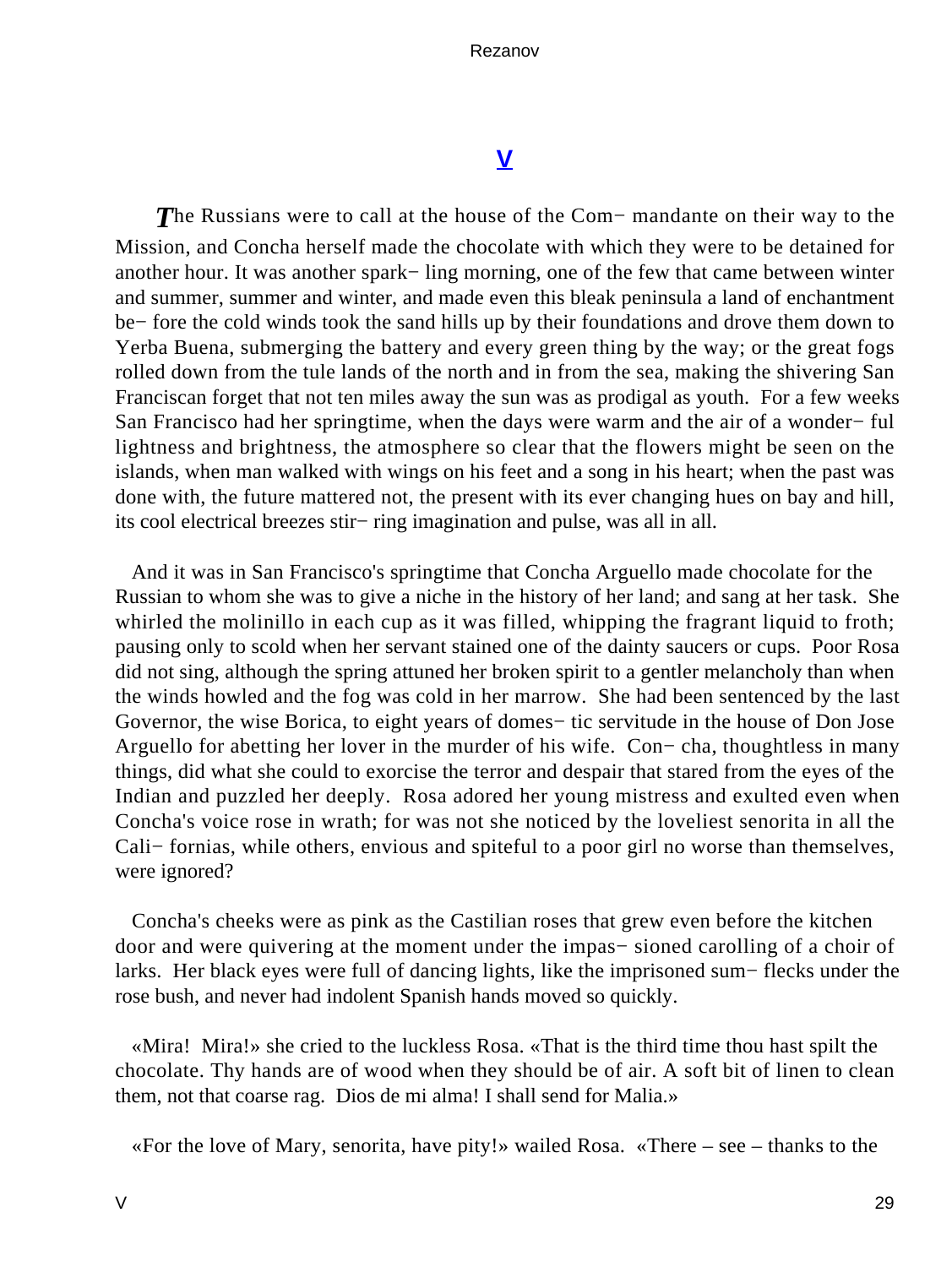Virgin I have poured three cups without spilling a drop. And this rag is of soft linen. Look, Dona Concha, is it not true?»

 «Bueno; take care thou leavest not one drop on a saucer and I will forgive thee – do not kiss my hand now, foolish one! How can I whirl the moli− nillo? Be always good and I will burn a candle for thee every time I go to the Mission. The Russians go to the Mission this morning. Hast thou seen the Russians, Rosa?»

«I have seen them, senorita. Did I not serve at table yesterday?»

«True; I had forgotten. What didst thou think of them?»

 «What matters it to such great folk what a poor Indian girl thinks of them? They are very fair, which may be the fashion in their country; but I am not accustomed to it; and I like not beards.»

«His excellency wore no beard – he who sat on my mother's right and opposite to me.»

 «He is very grand, senorita; more grand than the Governor, who after all has red hair and is old. He is even grander than Don Jose, whom may the saints preserve; or than the padres at the mission. Perhaps he is a king, like our King and natural lord in spain. (El rey nuestro y senor natural.) Is he a king, senorita?»

 «No, but he should be. Rosa, thou mayest have my red cloak that came from Mexico – last year. I have a new one and that is too small. I had intended to give it to Ana Paula, but thou art a good girl and should have a gay mantle for Sunday, like the other girls. I have also a red ribbon for thy hair  $-\infty$ 

 Rosa spilt half the contents of the chocolate pot on the floor and Concha gave her a sound box on the ear. However, she did not dismiss her, a sen− tence for which the trembling girl prepared herself.

 «Make more – quickly!» cried the lady of caprice. «They come. I hear them. But this is enough for the first. Make the rest and beat with the molinillo as I have done, and Malia will bring all to the cor− ridor.»

 She ran to her room and her mirror. Both were small, the room little more luxurious than the cell of a nun. But the roses hung over the window, the birds had built in the eaves, and over the wall the sun shone in. In one corner was an altar and a crucifix. If the walls were rough and white, they were spotless as the hands that shook out and then twisted high the fine dusky masses of hair. When a fold had been drawn over either ear, in the modest fashion of the California maid and wife, and the tall shell comb had fastened the rest, Con− cha instead of finishing the headdress with her long Spanish pins, divested the stems of two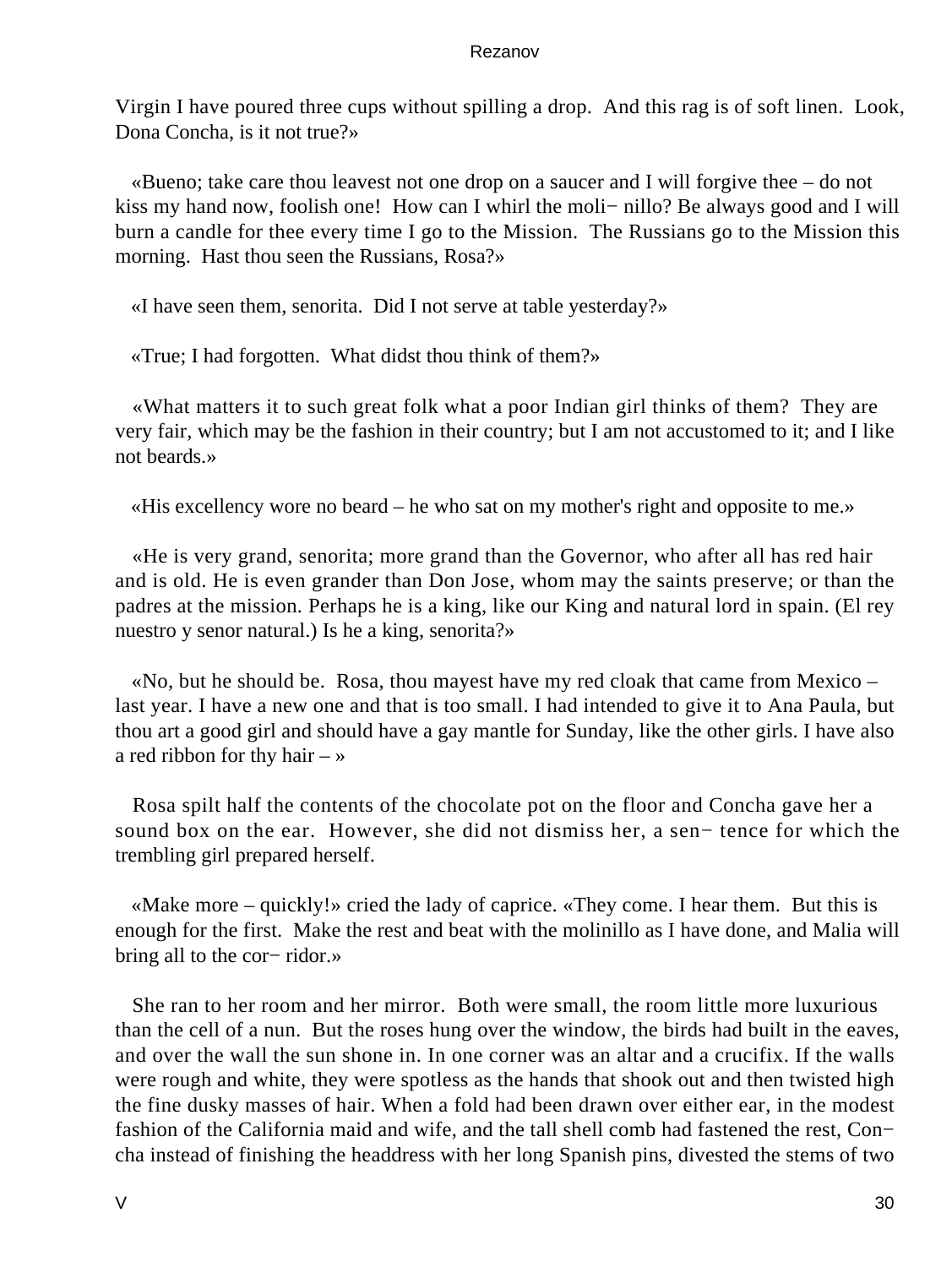half–blown roses of their thorns and thrust them obliquely through the knot. Her dress was of simple white linen made with a very full skirt and little round jacket, but embroidered by her own deft fingers with the color she loved best. She patted her frock, rolled down her sleeves, and went out to the «corri− dor» to stand demurely behind her mother as the Russians, escorted by Father Ramon Abella, rode into the square.

 Rezanov had intended merely to pay a call of ceremony upon the hospitable Arguellos, but after he had dismounted and kissed the hands of the smiling senora and her beautiful daughter he was nothing loath to linger over a cup of chocolate.

 It was served out there in the shade of the vines. Rezanov and Concha sat on the railing, and the man stared over his cup at the girl with the roses touching her cheeks and ruffling her hair.

 «Do you like chocolate, senor?» asked Concha, who was not in the intellectual mood of yesterday. «I made it myself – I and my poor Rosa.»

 «It is the most delectable foam I have ever tasted. I am interested to know that it has the solid founda− tion of a name. What is the matter with your Rosa?»

 «She is an unfortunate. Her lover killed his wife, and it is said that she is not innocent herself. The lover serves in chains for eight years, and she is with us that we may make her repent and keep her from further sin. She is unhappy and will marry the man when his punishment is over. I am very sorry for her.»

«Fancy you living close to a woman like that! I find it detestable.»

 $\langle \text{why?} - \text{if I can do her good} - \text{and make her happy, sometimes?} \rangle$ 

«Does she ever talk about her life – before she came here?»

 «Oh, no; she is far too sad. Once only, when I told her I would pray for her in the Mission Church, she asked me to burn a candle that her lover might serve his sentence more quickly and come out and marry her. Will you light one for her to−day, senor?»

 «With the greatest pleasure; if you really want your maid to marry a man who no doubt will mur− der her for the sake of some other woman.»

 «Oh, surely not! He loves her. I know that many men love more than once, but when they are punished like that, they must remember.»

 «Is it true that you are only sixteen? Is that an impertinent question? I cannot help it. Those years are so few, and so much wisdom has gone into that little head.»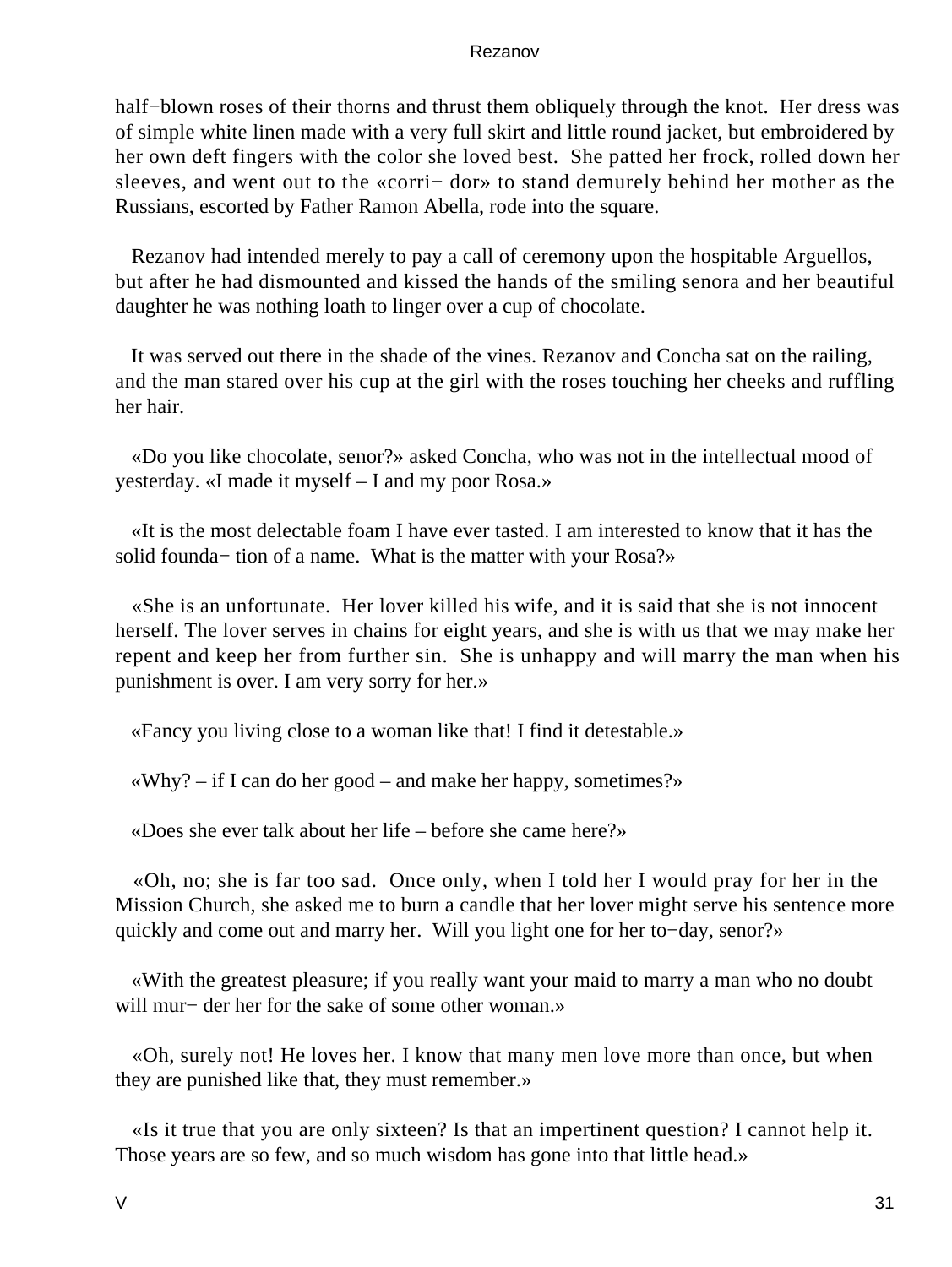«Sixteen is quite old.» Concha drew herself up with an air of offended dignity. «Elena Castro, who lives on the other side, is but eighteen and she has three little ones. The Virgin brought them in the night and left them in the big rosebush you see before the door – one at a time, of course. Only the old nurse knew; the Virgin whispered it while she was saying a prayer for Elena; and early in the morning she came and found the dear little baby and put it in Elena's arms. I am the godmother of the first – Conchitita. In Santa Barbara, where we lived for some years, Anita Amanda Carillo, the friend of Ana Paula, is married, although she is but twelve and sits on the floor all day and plays with her dolls. She prays every night to the Virgin to bring her a real baby, but she is not old enough to take care of it and must wait. Twelve is too young to marry.» Concha shook her head. Her eyes were wise, and Rezanov noted anew that her mouth alone was as young as her years. «My father would not permit such a thing. I am glad he is not anxious we should marry soon. I should love to have the babies, though; they are so sweet to play with and make little dresses for. But my mother says the Virgin does not bring the little ones to good girls – poor Rosa had one but it died – until their parents find them a husband first. I have never wanted a husband  $-\infty$  Concha darted a swift glance over her shoulder, but Santiago was in the clutches of the learned doctor and wishing that he knew no Latin; «so I go every day and play with Elena's babies, which is well enough.»

 Rezanov listened to this innocent revelation with the utmost gravity, but for the first time in many years he was conscious of a novel fascination in a sex to which he had paid no niggard's tribute. In his world the married woman reigned; it was doubt− ful if he had ever had ten minutes' conversation with a young girl before, never with one whose face and form were as arresting as her crystal purity. He was fascinated, but more than ever on his guard. As he rode over the sand hills to the Mission she clung fast to his thoughts and he speculated upon the woman hidden away in the depths of that lovely shell like the deep color within the tight Castilian buds that opened so slowly. He recalled the per− sonalities of the young officers that surrounded her. They were charming fellows, gay, kindly, honest; but he felt sure that not one of them was fit to hold the cup of life to the exquisite young lips of Concha Arguello. The very thought disposed him to twist their necks.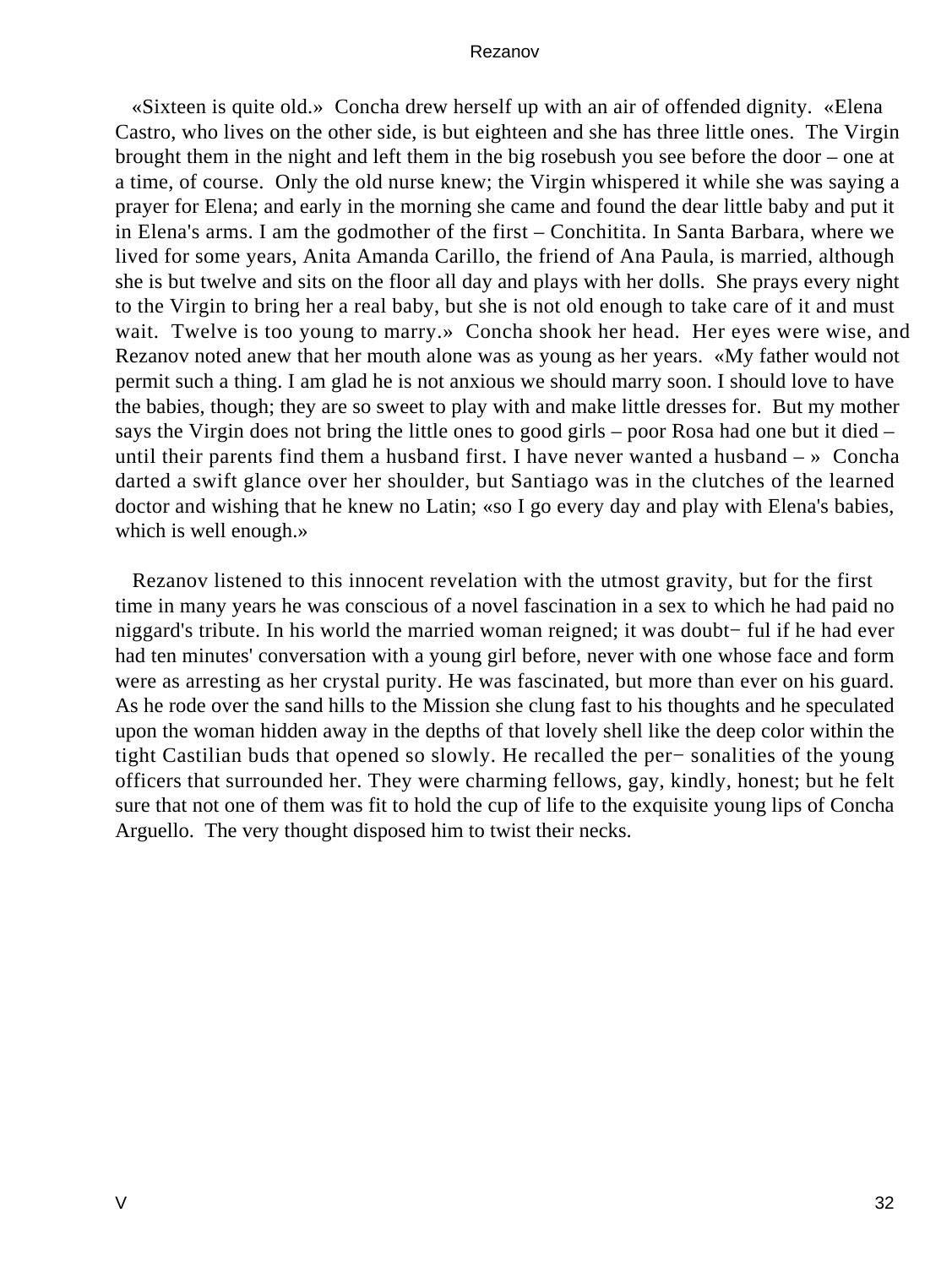### **[VI](#page-140-0)**

**The Mission San Francisco de Assisi stood at the head of a great valley about a league** from the Presidio and facing the eastern hills. Behind it, yet not too close, for the priests were ever on their guard against Indians more lustful of loot than sal− vation, was a long irregular chain of hills, break− ing into twin peaks on its highest ridge, with a lone mountain outstanding. It was an imposing but forbidding mass, as steep and bare as the walls of a fortress; but in the distance, north and south, as the range curved in a tapering arc that gave the valley the appearance of a colossal stadium, the outlines were soft in a haze of pale color. The sheltered valley between the western heights and the sand hills far down the bay where it turned to the south, was green with wheat fields, and a small herd of cattle grazed on the lower slopes. The beauty of this superbly proportioned valley was further enhanced by groves of oaks and bay trees, and by a lagoon, communicating with an arm of the bay, which the priests had named for their Lady of Sorrows – Nuestra Senora de los Dolores. The little sheet of water was almost round, very green and set in a thicket of willows that were green, too, in the springtime, and golden in summer. Near its banks, or closer to the protecting Mission – on whose land grant they were built – were the com− fortable adobe homes of the few Spanish pioneers that preferred the bracing north to the monotonous warmth of the south. Some of these houses were long and rambling, others built about a court; all were surrounded by a high wall, enclosing a gar− den where the Castilian roses grew even more lux− uriantly than at the Presidio. The walls, like the houses, were white, and on those of Don Juan Moraga, a cousin of Dona Ignacia Arguello, the roses had been trained to form a border along the top in a fashion that reminded Rezanov of the pink edged walls of Fiesole.

 The white red−tiled church and the long line of rooms adjoining were built of adobe with no effort at grandeur, but with a certain noble simplicity of outline that harmonized not only with the lofty re− serve of the hills but with the innocent hope of creat− ing a soul in the lowest of human bipeds. The Indians of San Francisco were as immedicable as they were hideous; but the fathers belabored them with sticks and heaven with prayer, and had so far succeeded that if as yet they had sown piety no higher than the knees, they had trained some twelve hundred pairs of hands to useful service.

 On the right was a graveyard, with little in it as yet but rose trees; behind the church and the many spacious rooms built for the consolation of virtue in the wilderness was a large building surrounding a court. Girls and young widows occupied the cells on the north side, and the work rooms on the east, while the youths, under the sharp eye of a lay brother, were opposite. All lived a life of unwill− ing industry: cleaning and combing wool, spinning, weaving, manufacturing chocolate, grinding corn between stones, making shoes, fashioning the simple garments worn by priest and Indian. Between the main group of buildings and the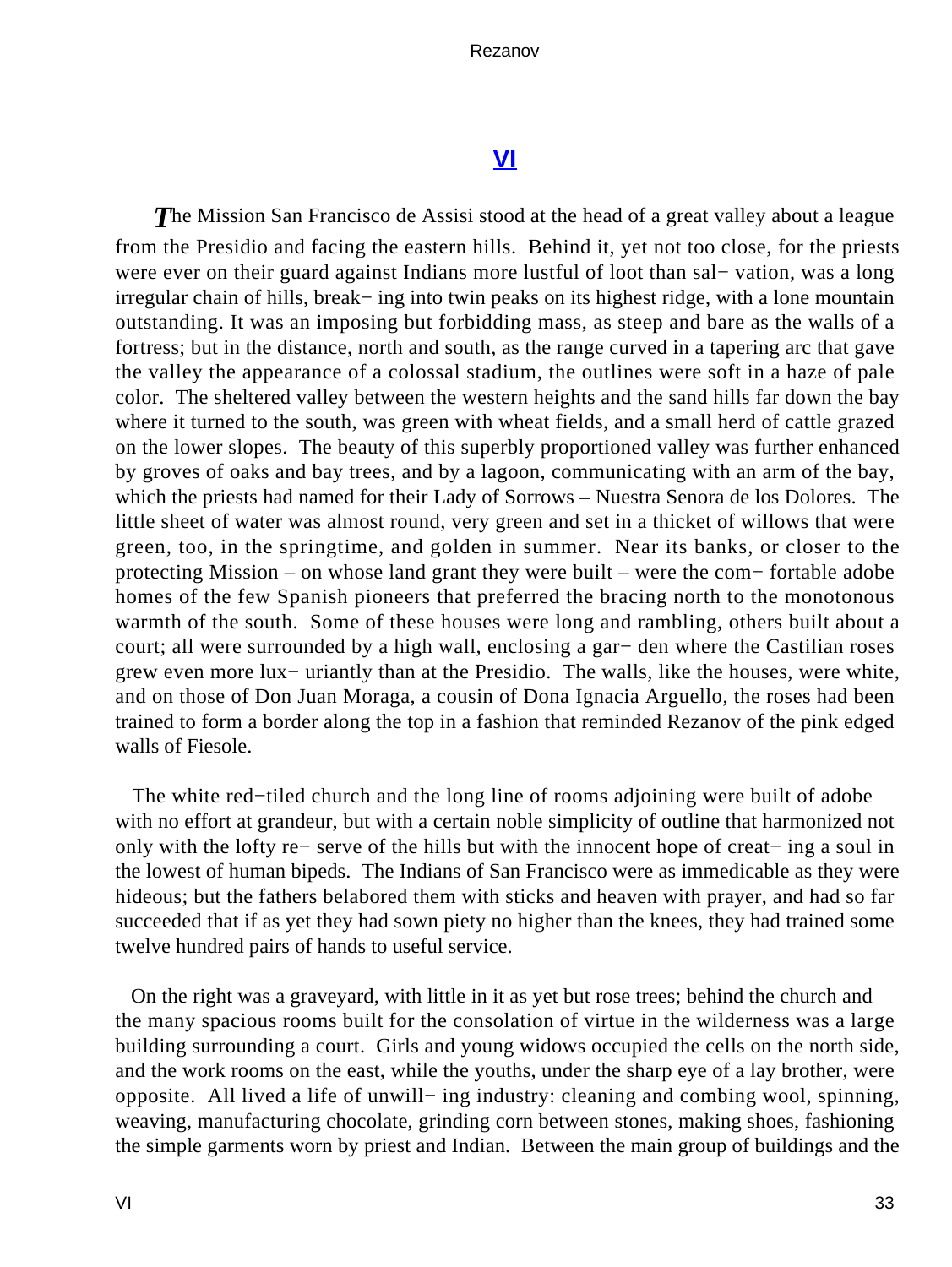natural rampart of the «San Bruno Mountains» was the Rancheria, where the Indian families lived in eight long rows of isolated huts.

 In spite of vigilance an Indian escaped now and again to the mountains, where he could lie naked in the sun and curse the fetich of civilization. As the Russians approached, a friar, with deer−skin armor over his cassock, was tugging at a recalcitrant mule, while a body−guard of four Indians stood ready to attend him down the coast in search of an enviable brother. The mule, as if in sympathy with the fugitive, had planted his four feet in the earth and lifted his voice in derision, while the young friar, a recruit at the Mission, and far from enamored of his task, strained at the rope, and an Indian pelted the hindquarters with stones. Suddenly, the mule flung out his heels, the enemy in the rear sprawled, the rope flew loose, the beast with a loud bray fled toward the willows of Dolores. But the young priest was both agile and angry. With a flying leap he reached the heaving back. The mule acknowl− edged himself conquered. The body−guard trotted on their own feet, and the party disappeared round a bend of the hills.

Rezanov laughed heartily and even the glum vis− age of Father Abella relaxed.

 «It is a common sight, Excellency,» he said. «We are thankful to have a younger friar for such fatiguing work. Many a time have I belabored stubborn mules and bestrode bucking mustangs while searching for one of these ungrateful but no doubt chosen creatures. It is the will of God, and we make no complaint; but we are very willing, Father Landaeta and I, that youth should cool its ardor in so certain a fashion while we attend to the more reasonable duties at home.»

 They were dismounted at the door of the church. The horses were led off by waiting Indians. The soldiers on guard saluted and stepped aside, and the party entered. Two priests in handsome vest− ments stood before the altar, but the long dim nave was empty. The Russians had been told that a mass would be said in their honor, and they marched down the church and bent their knees with as much ceremony as had they been of the faith of their hosts. When the short mass was over, Rezanov bethought himself of Concha's re− quest, and whispering its purport to Father Abella was led to a double iron hoop stuck with tallow dips in various stages of petition. Rezanov lit a candle and fastened it in an empty socket. Then with a whimsical twist of his mouth he lit and adjusted another.

 «No doubt she has some fervent wish, like all children,» he thought apologetically. «And whether this will help her to realize it or not, at least it will be interesting to watch her eyes – and mouth – when I tell her. Will she melt, or flash, or receive my offering at her shrine as a matter of course? I'll surprise her to−night in the middle of a dance.»

 He deposited a gold piece among the candles on the table and followed Father Abella through a side door. A corridor ran behind the long line of rooms designed not only for priests but for travellers al− ways sure of a welcome at these hospitable Mis− sions. Father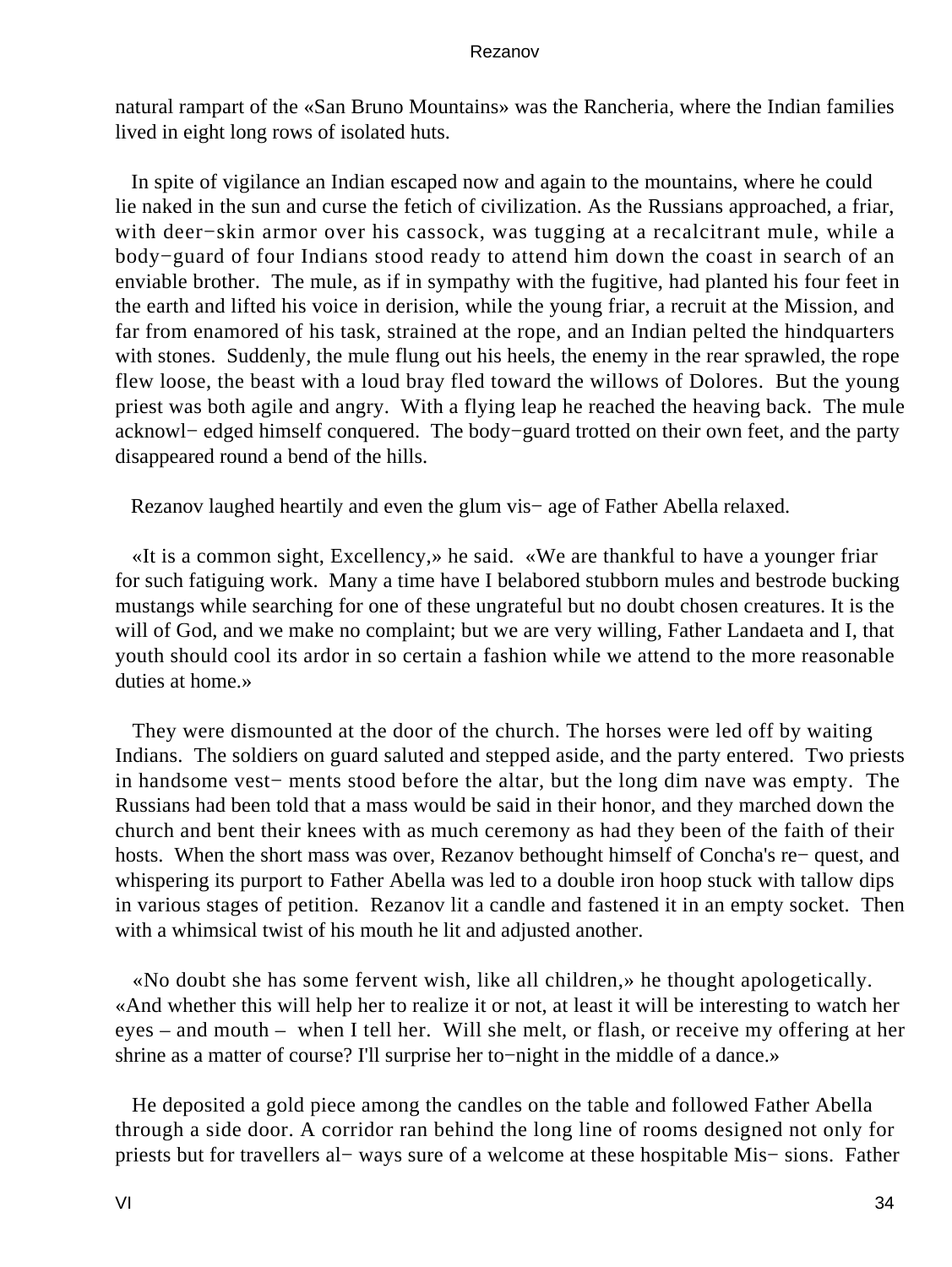Abella shuffled ahead, halted on the threshold of a large room, and ceremoniously in− vited his guests to enter. Two other priests stood before a table set with wine and delicate confec− tions, their hands concealed in their wide brown sleeves, but their unmatched physiognomies – the one lean and jovial, the other plump and resigned – alight with the same smile of welcome. Father Abella mentioned them as his coadjutor Father Martin Landaeta, and their guest Father Jose Uria of San Jose; and then the three, with the scant rites of genuine hospitality, applied themselves to the tick− ling of palates long unused to ambrosial living. Re− sponding ingenuously to the glow of their home− made wines, they begged Rezanov to accept the Mis− sion, burn it, plunder it, above all, to plan his own day.

 «I hope that I am to see every detail of your great work,» replied the diplomatic guest of honor. «But at your own leisure. Meanwhile, I beg that you will order one of your Indians to bring in the little presents I venture to offer as a token of my respect. You may have heard that the presents of his Im− perial Majesty were refused by the Mikado of Japan. I reserved many of them for possible use in our own possessions, particularly a piece of cloth of gold. This I had intended for our church at New Archangel, but finding the priests there more in need of punishment than reward, I concluded to bring it here and offer it as a manifest of my ad− miration for what the great Franciscan Order of the Most Holy Church of Rome has accomplished in the Californias. Have I been too presump− tuous?»

The priests all wore the eager expressions of chil− dren.

 «Could we not see them first?» asked Father Lan− daeta of his superior; and Father Abella sent a ser− vant with an order to unload the horse and bring in the presents.

 Not a vestige of reserve lingered. Priests and guests sat about the table eating and drinking and chatting as were they old friends reunited, and Rezanov extracted much of the information he de− sired. The white population – «gente de razon» – of Alta California, the peculiar province of the Franciscans – the Jesuits having been the first to invade Baja California, and with little success – numbered about two thousand, the Christianized Indians about twenty thousand. There were nine− teen Missions and four Presidial districts – San Diego, close to the border of Baja California, Santa Barbara, Monterey, and San Francisco. Each Mis− sion had an immense grant of land, or rancho – generally fifteen miles square – for the raising of live stock, agricultural necessities, and the grape. At the Presidio of San Francisco there were some seventy men, including invalids; and the number varied little at the other military centres, Rezanov inferred, although there was a natural effort to im− press the foreigner with the casual inferiority of the armed force within his ken. Cattle and horses increased so rapidly that every few years there was a wholesale slaughter, although the agricultural yield was enormous. What the Missions were un− able to manufacture was sent them from Mexico, and disposed of the small salaries of the priests; the «Pious Fund of California» in the city of Mexico being systematically embezzled. The first Presidio and Mission were founded at San Diego in July of 1769; the last at San Francisco in Sep− tember and October of 1776.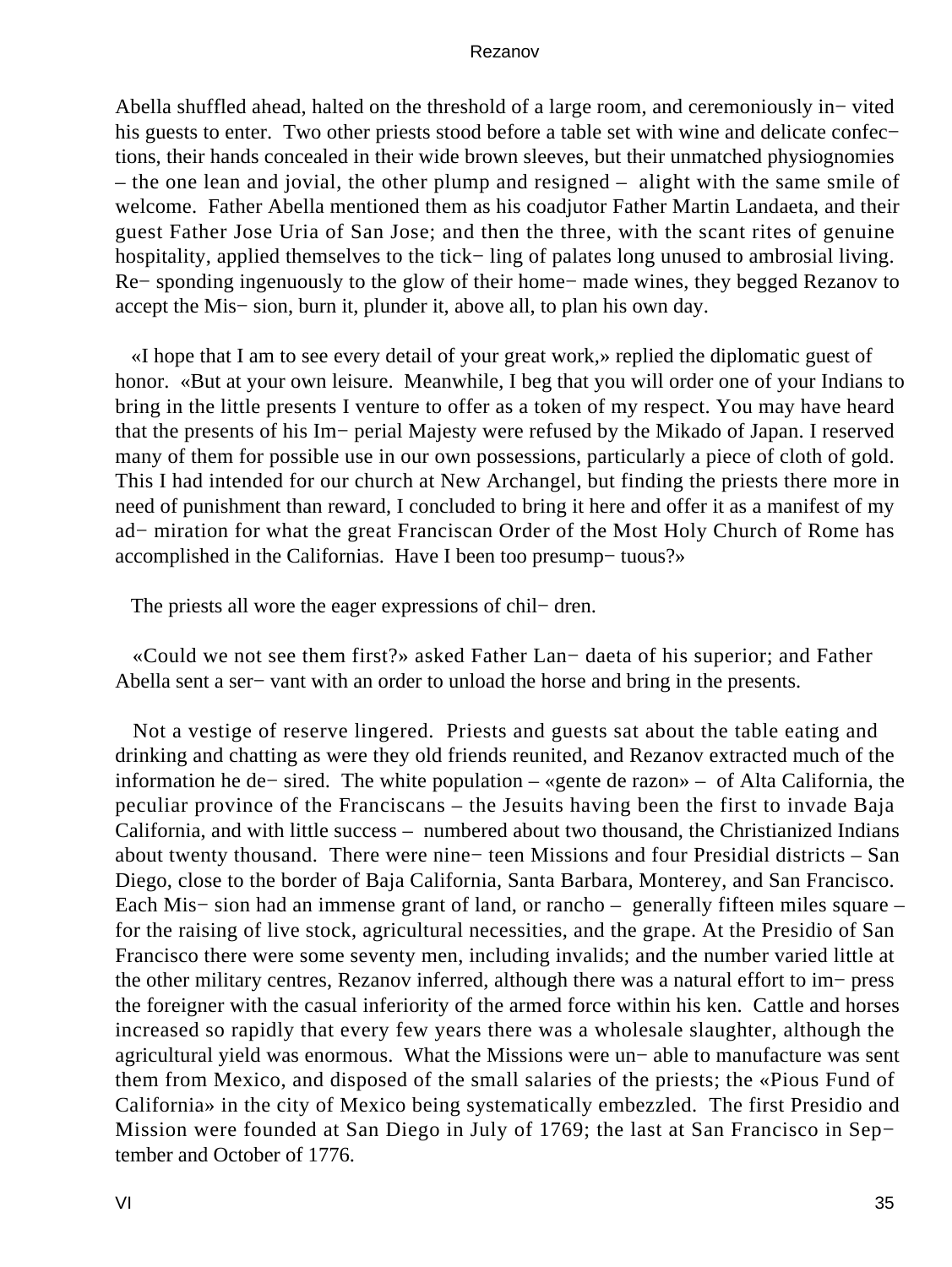Rezanov's polite interest in the virgin country was cut short by the entrance of two Indians carry− ing heavy bundles, which they opened upon the floor without further delay.

 The cloth of gold was magnificent, and the padres handled it as rapturously as had their souls and fin− gers been of the sex symbolized while exalted by the essence of maternity, in whose service it would be anointed. Rezanov looked on with an amused sigh, yet conscious of being more comprehending and sympathetic than if he had journeyed straight from Europe to California. It was not the first time he had felt a passing gratitude for his uncomfort− able but illuminating sojourn so close to the springs of nature.

 The priests were as well pleased with the pieces of fine English cloth; and as their own homespun robes rasped like hair shirts, they silently but uni− formly congratulated themselves that the color was brown.

Father Abella turned to Rezanov, his saturnine features relaxed.

 «We are deeply grateful to your excellency, and our prayers shall follow you always. Never have we received presents so timely and so magnificent. And be sure we shall not forget the brave officers that have brought you safely to our distant shores, nor the distinguished scholar who guards your ex− cellency's health.» He turned to Langsdorff and repeated himself in Latin. The naturalist, whose sharp nose was always lifted as if in protest against oversight and ready to pounce upon and penetrate the least of mysteries, bowed with his hand on his heart, and translated for the benefit of the officers.

 «Humph!» said Davidov in Russian. «Much the Chamberlain will care for the prayers of the Cath− olic Church if he has to go home with his cargo. But he has a fine opportunity here for the display of his diplomatic talents. I fancy they will avail him more than they did at Nagasaki – where I am told he swore more than once when he should have kow− towed and grinned.»

 «I shouldn't like to see him grin,» replied Khos− tov, as they finally started for the outbuildings. «If he could go as far as that he would be the most terrible man living. Were it not for the fire in him that melts the iron just so often he would be crafty and cruel instead of subtle and firm. He is a for− tunate man! There were many fairies at his cradle! I have always envied him, and now he is going to win that beautiful Dona Concha. She will look at none of us.»

 «We will doubtless meet others as beautiful at the ball to−night,» said Davidov philosophically. «You are not in love with a girl who has barely spoken to you, I suppose.»

 «She had almost given me a rose this morning, when Rezanov, who was flattering the good Dona Ignacia with a moment of his attention, turned too soon. I might have been air. She looked straight through me. Such eyes! Such teeth! Such a form! She is the most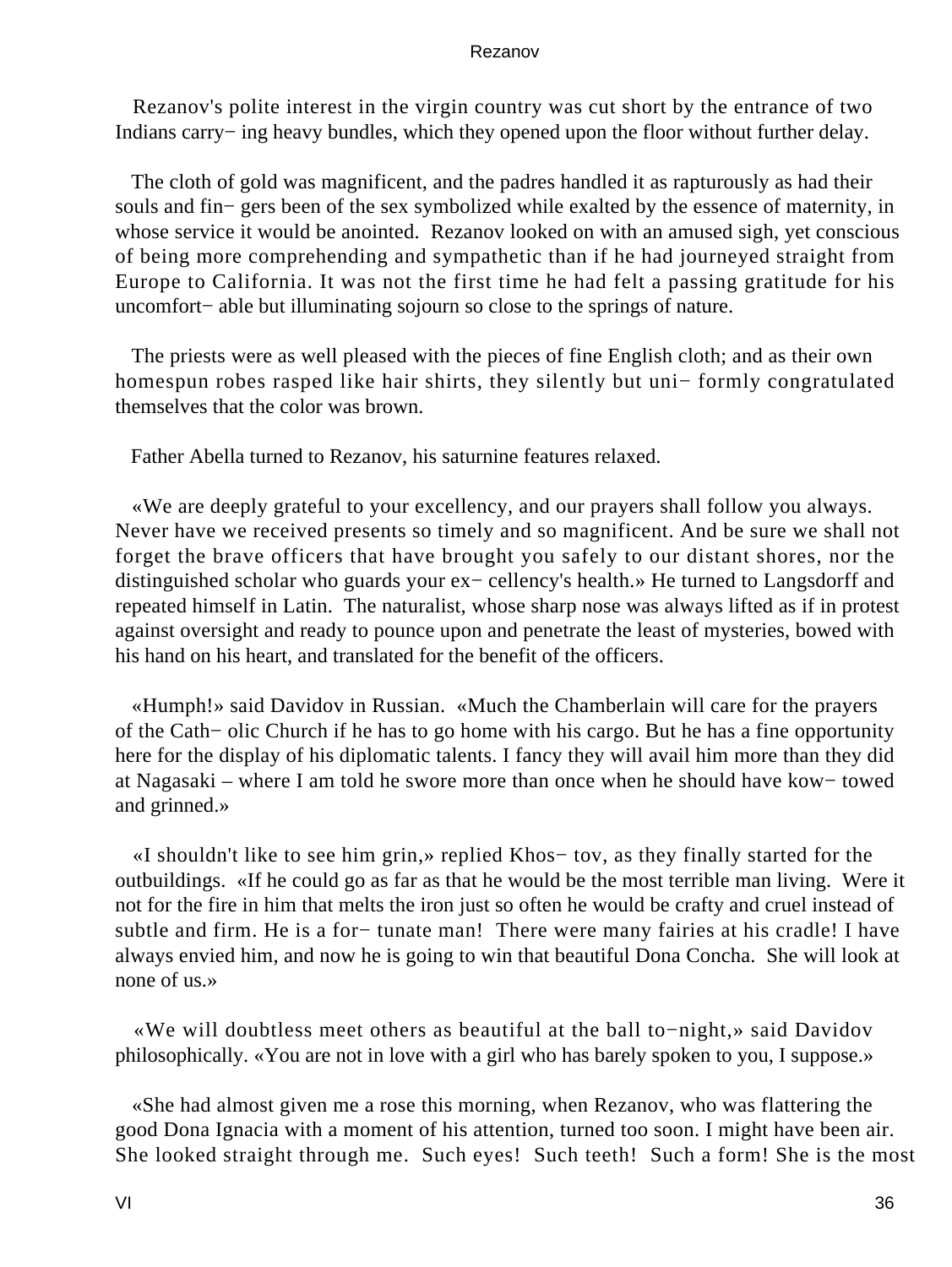enchanting girl I have ever seen. And he will monopolize her without troubling to notice whether we even admire her or not. Pray heaven he does not break her heart.»

 «He is honorable. One must admit that, if he does fancy his own will was a personal gift from the Almighty. Perhaps she will break his. I never saw a more accomplished flirt.»

 «I know women,» replied the shrewder Khos− tov. When men like Rezanov make an effort to please – « He shrugged his shoulders. »Some men are the offspring of Mars and Venus and most of us are not. We can at least be philosophers. Let us hope the dinner will be excellent."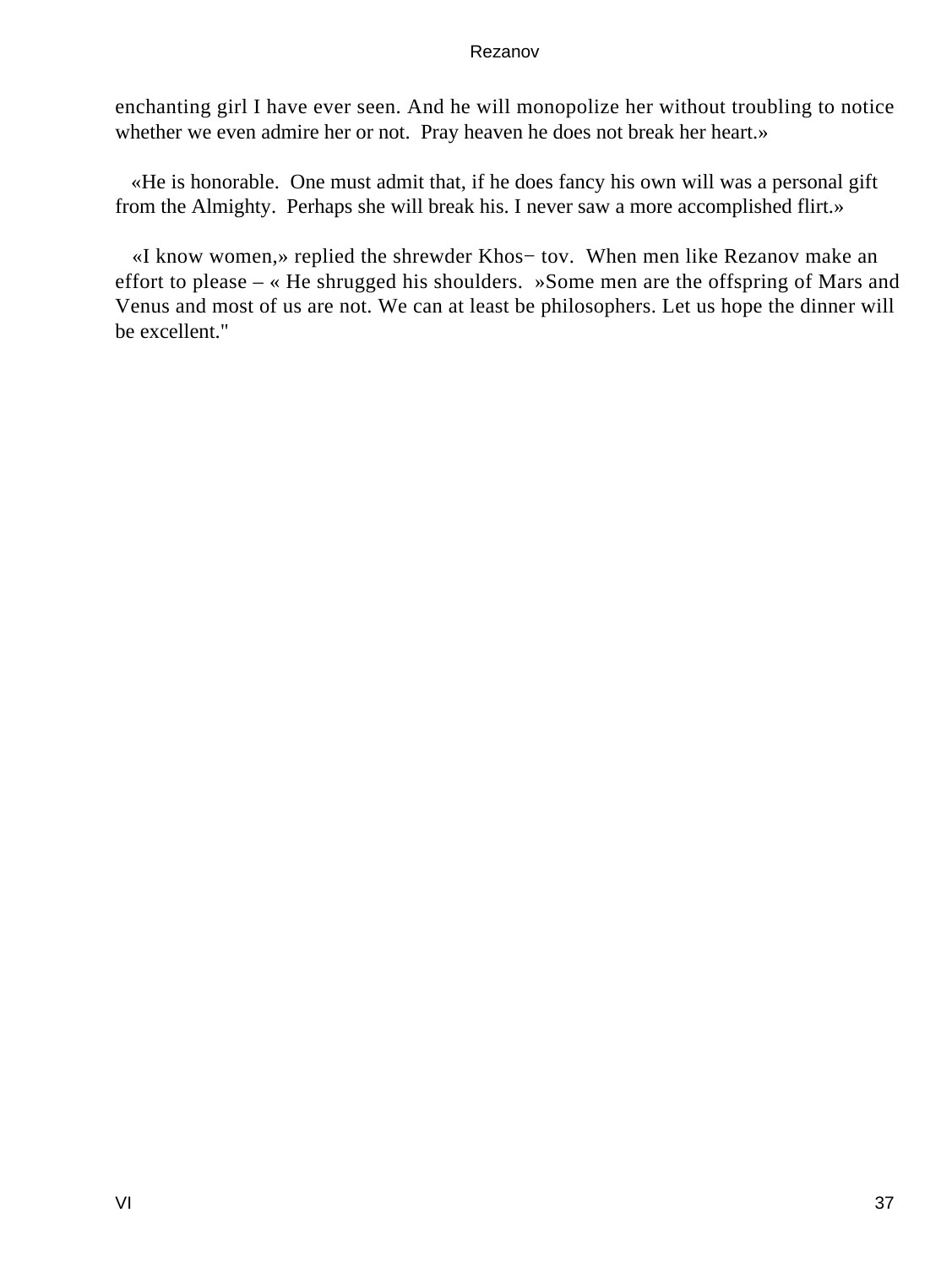# **[VII](#page-140-0)**

*I*t proved to be the most delicate and savory repast that had excited their appetites this side of Europe. The friars had their consolations, and even Dona Ignacia Arguello was less gastronomic than Father Landaeta. Rezanov, whose epicurianism had sur− vived a year of dried fish and the coarse luxuries of his managers, suddenly saw all life in the light of the humorist, and told so many amusing versions of his adventures in the wilderness, and even of his misadventure with Japan, that the priests choked over their wine, and Langsdorff, who had not a grain of humor, swelled with pride in his chance relationship to a man who seemed able to manip− ulate every string in the human network.

 «He will succeed,» he said to Davidov. «He will succeed. I almost hoped he would not, he is so in− different – I might almost say so hostile – to my own scientific adventures. But when he is in this mood, when those cold eyes brim with laughter and ordinary humanity, I am nothing better than his slave.»

 Rezanov, in reply to an entreaty from Father Uria to tell them more of his mission and of the strange picture−book country they had never hoped to hear of at first hand, assumed a tone of great frankness and intimacy. "We were, with astound− ing cleverness, treated from the first like an audi− ence in a new theatre. After we had solemnly been towed by a string of boats to anchor, under the Papen mountains, all Nagasaki appeared to turn out, men, women and children. Thousands of little boats, decorated with flags by day and colored lan− terns by night, and filled with people in gala attire, swarmed about us, gazed at us through telescopes, were so thick on the bay one could have traversed it on foot. The imperial sailors were distinguished by their uniforms of a large blue and white check, suggesting the pinafores of a brobdingnagian baby. The barges of the imperial princes were covered with blue and white awnings and towed to the sound of kettledrums and the loud measured cries of the boatmen. At night the thousands of illuminated lanterns, of every color and shade, the waving of fans, the incessant chattering, and the more har− monious noise that rose unceasingly above, made up a scene as brilliant as it was juvenile and absurd. In the daytime it was more interesting, with the background of hills cultivated to their crests in the form of terraces, varied with rice fields, hamlets, groves, and paper villas encircled with little gardens as glowing and various of color as the night lan− terns. When, at last, I was graciously permitted to have a residence on a point of land called Megasaki, I was conveyed thither in the pleasure barge of the Prince of Fisi. There was place for sixty oarsmen, but as one of the few tokens of respect, I was en− abled to record for the comfort of the mighty sov− ereign whose representative I was, the barge was towed by a long line of boats, decorated with flags, the voices of the rowers rising and falling in meas− ured cadence as they announced to all Japan the honor about to be conferred upon her. I sat on a chair of state in the central compartment of the barge, and quite alone; my suite standing on a raised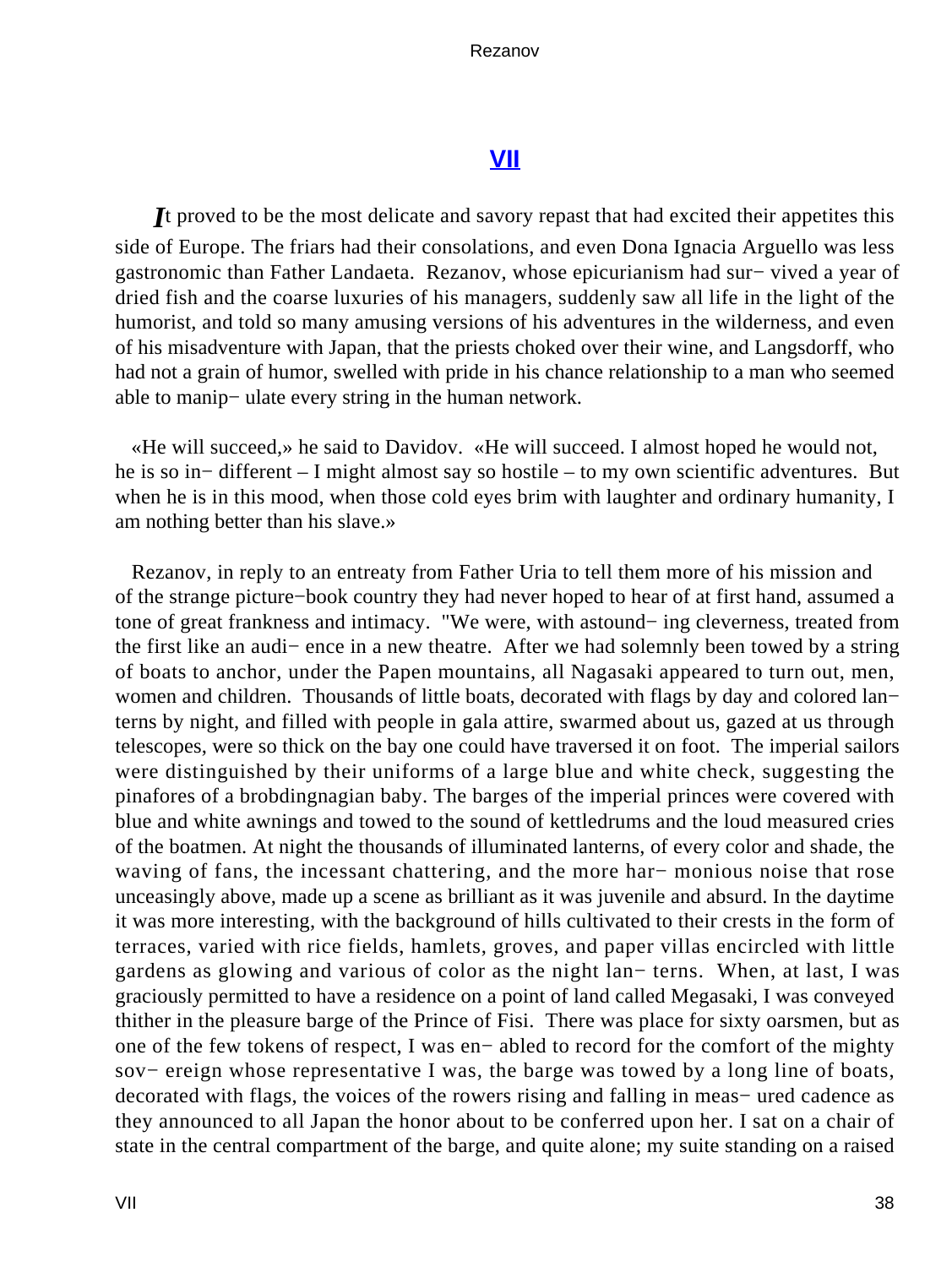deck beyond. Before me on a table, mar− vellously inlaid, were my credentials. I was sur− rounded by curtains of sky−blue silk and panels of polished lacquer inwrought with the Imperial arms in gold. The awning of blue and white silk was lined with a delicate and beautiful tapestry, and the reverse sides of the silken partitions were of canvas painted by the masters of the country. The pol– ished floor was covered by a magnificent carpet woven with alarming dragons whose jaws pointed directly at my chair of state. And such an escort and such a reception, both of ceremony and of curiosity, no Russian had ever boasted before. Flags waved, kettledrums beat, fans were flung into my very lap to autograph. The bay, the hills, were a blaze of color and a confusion of sound. The barracks were hung with tapestries and gay silks. I, with my arms folded and in full uniform, my fea− tures composed to the impassivity of one of their own wooden gods, was the central figure of this magnificent farce; and it may be placed to the ever− lasting credit of the discipline of courts that not one of my staff smiled. They stood with their arms folded and their eyes on the inlaid devices at their feet.

 «When this first act was over and I was locked in for the night and felt myself able to kick my way through the flimsy walls, yet as completely a pris− oner as if they had been of stone, I will confess that I fell into a most undiplomatical rage; and when I found myself played with from month to month by a people I scorned as a grotesque mix− ture of barbarian and mannikin, I was alternately infuriated, and consumed with laughter at the van− ity of men and nations.»

 His voice dropped from its light ironical note, and became harsh and abrupt with reminiscent dis− gust. "And the end of it all was failure. The superb presents of the Tsar were rejected. These presents: coats of black fox and ermine, vases of fossil ivory and of marble, muskets, pistols, sabers, magnificent lustres, table services of crystal and porcelain, tapestries and carpets, immense mirrors, a clock in the form of an elephant, and set with precious stones, a portrait of the Tsar by Madame le Brun, damasks, furs, velvets, printed cotton, cloths, brocades of gold and silver, microscopes, gold and silver watches, a complete electrical ma− chine – presents in all, of the value of three hundred thousand roubles, were returned with scant cere− mony to the Nadeshda and I was politely told to leave.

 «But the mortification was the least of my wor− ries. The object of the embassy was to establish not only good will and friendship between Russia and Japan, for which we cared little, but commercial intercourse between this fertile country and our northeastern and barren possessions. It would have been greatly to the advantage of the Japanese, and God knows it would have meant much to us.»

 Then Rezanov having tickled the imaginations and delighted the curiosity of the priests, began to play upon their heartstrings. His own voice vibrated as he related the sufferings of the servants of the Company, and while avoiding the nomen− clature and details of their bodily afflictions, gave so thrilling a hint of their terrible condition that his audience gasped with sympathy while experiencing no qualms in their own more fortunate stomachs.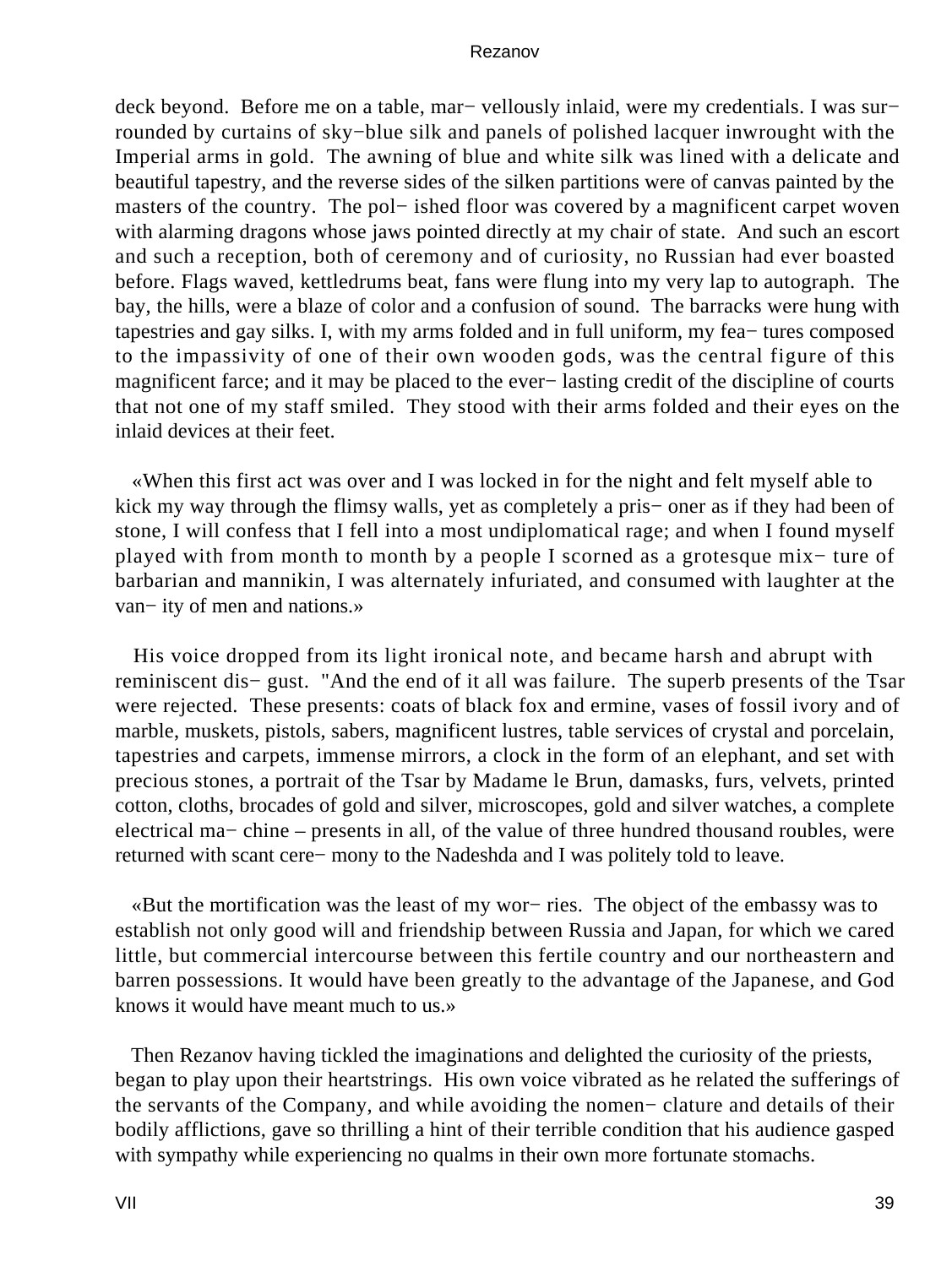He led their disarmed understandings as far down the vale of tears as he deemed wise, then per− mitted himself a magnificent burst of spontaneity.

 «I must tell you the object of my mission to California, my kind friends!» he cried, «although I beg you will not betray me to the other powers until I think it wise to speak myself. But I must have your sympathy and advice. It has long been my desire to establish relations between Russia and Spain that should be of mutual benefit to the col− onies of both in this part of the western hemis− phere. I have told you of the horrible condition and needs of my men. They must have a share in the superfluities of this most prodigal land. But I make no appeal to your mercy. Trade is not founded on charity. You well know we have much you are in daily need of. There should be a bi− yearly interchange.» He paused and looked from one staring face to the other. He had been wise in his appeal. They were deeply gratified at being taken into his confidence and virtually asked to out− wit the military authorities they detested.

Rezanov continued:

 «I have brought the Juno heavy laden, my fathers, and for the deliberate purpose of barter. She is full of Russian and Boston goods. I shall do my utmost to persuade your Governor to give me of his corn and other farinaceous foods in ex− change. It may be against your laws, and I am well aware that for the treaty I must wait, but I beg you in the name of humanity to point out to his ex− cellency a way in which he can at the same time relieve our necessities and placate his conscience.»

 «We will! We will!» cried Father Abella. «Would that you had come in the disguise of a common sea−captain, for we have hoodwinked the commandantes more than once. But aside from the suspicion and distrust in which Spain holds Russia – with so distinguished a visitor as your excellency, it would be impossible to traffic undetected. But there must be a way out. There shall be! And will your excellency kindly let us see the cargo? I am sure there is much we sadly need: cloth, linen, cot− ton, boots, shoes, casks, bottles, glasses, plates, shears, axes, implements of husbandry, saws, sheep− shears, iron wares – have you any of these things, Excellency?»

«All and more. Will you come to−morrow?»

 «We will! and one way or another they shall be ours and you shall have breadstuffs for your pitiable subjects. We have as much need of Europe as you can have of California, for Mexico is dilatory and often disregards our orders altogether. One way or another – we have your promise, Excellency?»

«I shall not leave California without accomplish− ing what I came for,» said Rezanov.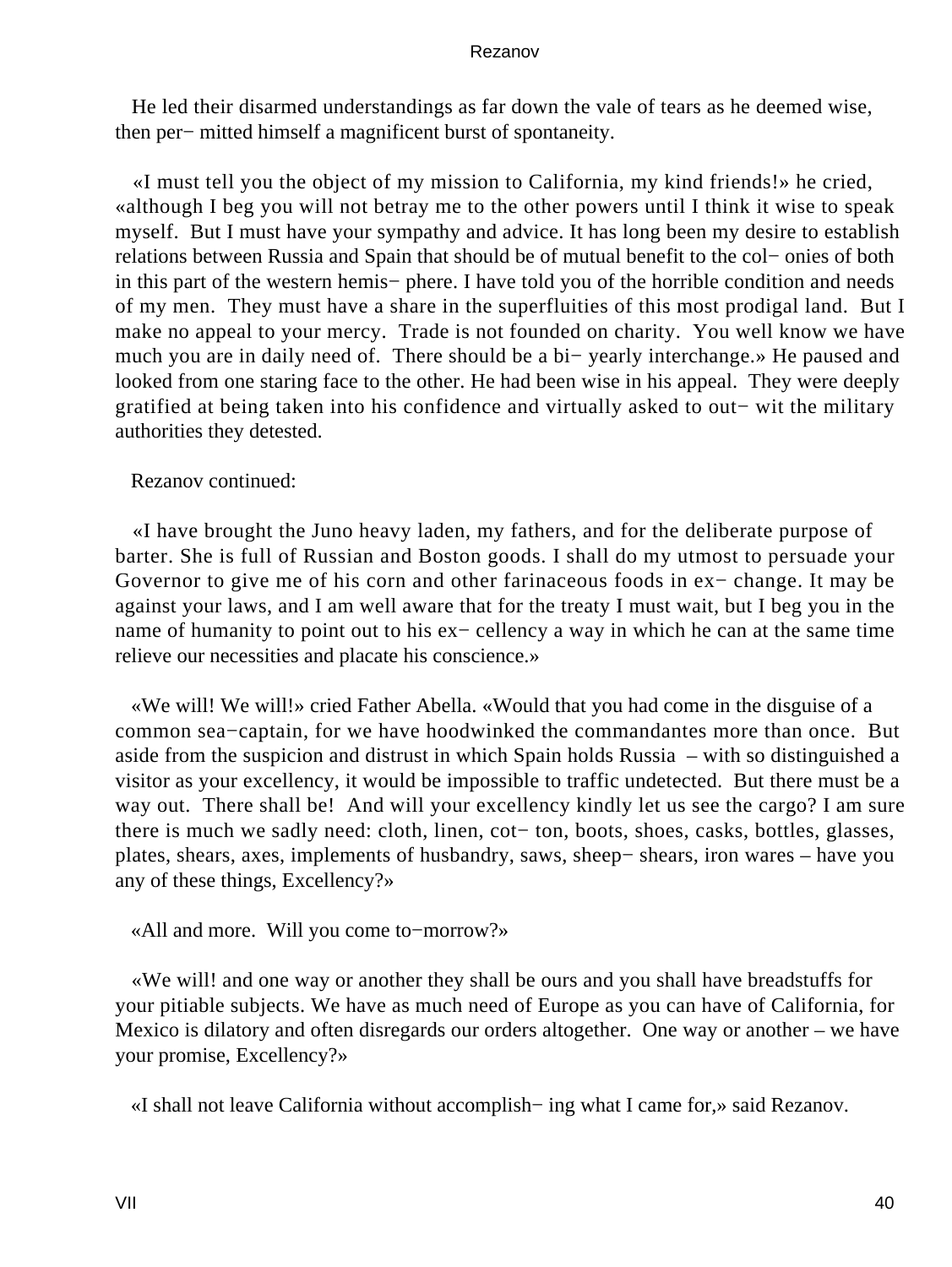# **[VIII](#page-140-0)**

*C*oncha boxed Rosa's ears twice while being dressed for the ball that evening. It was true that excitement had reigned throughout the Presidio all day, for never had a ball been so hastily planned. Don Luis had demurred when Concha proposed it at breakfast; officially to entertain strangers not yet officially received exceeded his authority. Concha, waxing stubborn with opposition, vowed that she would give the ball herself if he did not. Business immediately afterward took the Commandante ad. in. down to the Battery at Yerba Buena. Before he left he gave orders that the large hall in the bar− racks, where balls usually were held, should be locked and the key given up to no one but himself. He returned in the afternoon to find that Concha had outwitted him. The sala of the Commandante's house was very large. The furniture had been re− moved and the walls hung with flags, those of Spain on three sides, the Russian, borrowed by San− tiago from the ship, at the head of the room. Con− cha laughed gaily as Luis stormed about the sala rasping his spurs on the bare floor.

 «Whitewashed walls for guests from St. Peters− burg!» she jeered, as Luis menaced the flags. «We have little enough to offer. Besides – what more wise than to flaunt our flag in the face of the Rus− sian bear? Their flag, of course, is a mere idle compliment. Let me tell you two things, Luis mio: this morning I invited the Russians to dance to− night, and told Padre Abella to ask all our neigh− bors of the Mission besides; and Rafaella Sal helped me to drape every one of those flags. When I told her you might tear them down, she vowed that if you did she would dance all night with the Bostonian.»

 Luis lifted his shoulders and mustache to express an attitude of contemptuous resignation, but his face darkened, and a moment later he left the room and strolled up the square to the grating of Rafaella Sal.

 Concha well knew that the frank gray eyes of the Bostonian – all citizens of the United States were Bostonians in that part of the world, for only Bos− ton skippers had the enterprise to venture so far – were for no one but herself. But his face was bony and freckled, and his figure less in height and vigor than her own. He was rich and well−born, but shy and very modest. Concha Arguello, La Favorita of California, was for some such dashing caballero as Don Antonio Castro of Monterey, or Ignacio Sal, the most adventurous rider of the north. Meanwhile he could look at her and adore her in secret, and Dona Rafaella Sal was very kind and danced as well as himself. He never dreamed that he was being used as a stalking horse to keep alive in the best match in the Californias the jealous desire for exclusive possession that had animated him in 1800 when he had applied through the Vice− roy of Mexico for royal consent to his marriage with the Favorita of her year. That was six years ago and never a word had come from Madrid. Luis was faithful, but men were men, and girls grew older every day. So the wise Rafaella was alter− nately indifferent and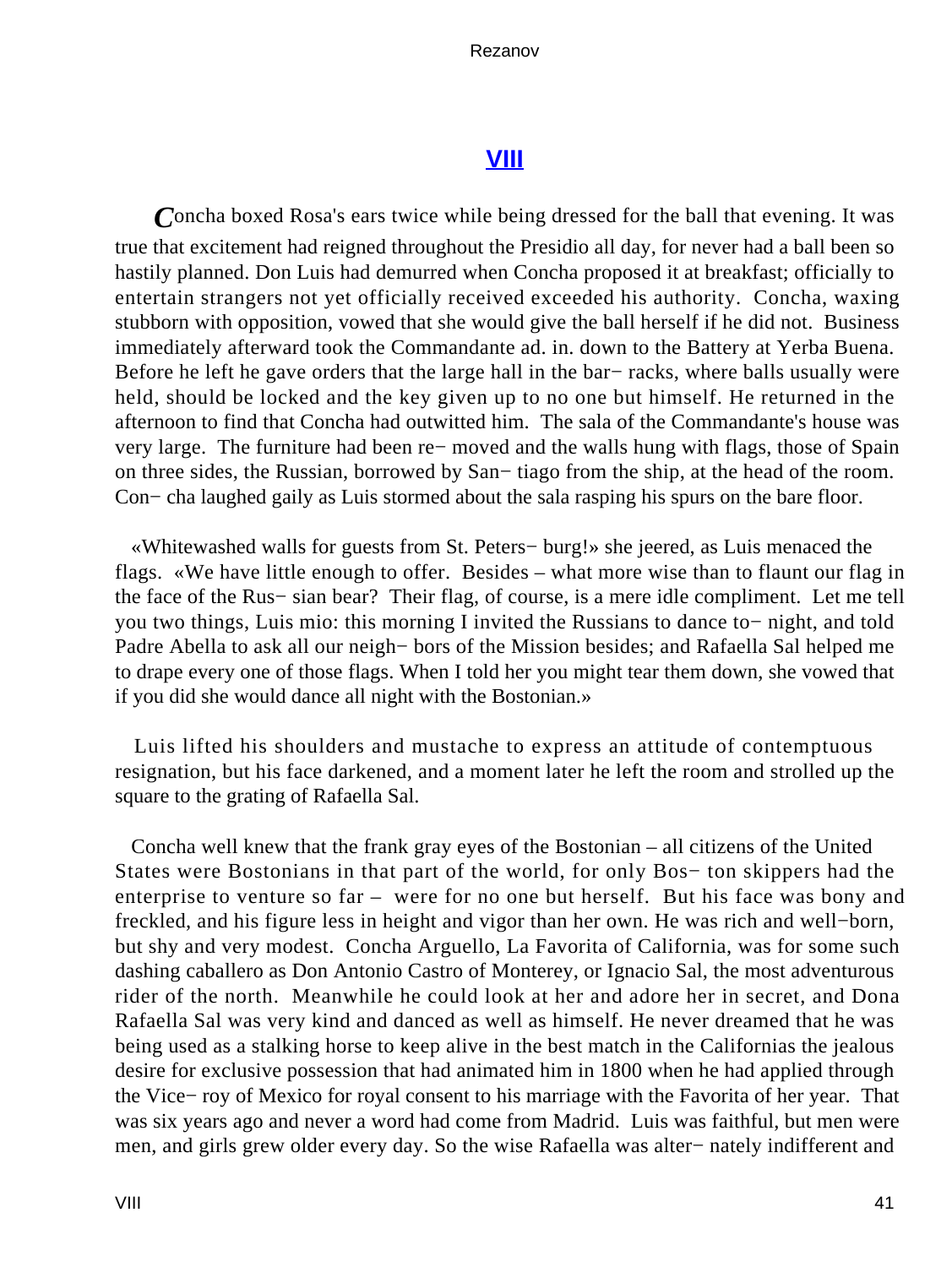alluring, the object of more admiration than a maid could always repel, yet with wells of sentiment that only one man could dis− cover. And the American was patient, and even had he known, would not in the least have minded the use she made of him. He still could look at Concha Arguello.

 William Sturgis had sailed in one of his father's ships, now six years ago, from Boston in search of health. The ship in a dense fog had gone on the rocks in the straits between the Farallones and the Bay of San Francisco. He alone, and after long hours of struggle with the wicked currents, not even knowing in what direction land might be, was flung, senseless, on the shore below the Fort. For the next month he was an invalid in the house of the Commandante. Fortunately, his papers and money were sewn in an oilskin belt and his father's name was well known in California. Moreover, there never was a more likable youth. His illness interested all the matrons and maids of the Presidio in his fate; when he recovered, his good dancing and unselfishness gave him a permanent place in the regard of the women, while his entire absence of beauty, and his ability to hold his own in the mess room, established his position with the men.

 In due course word of his plight reached Boston, and a ship was immediately despatched, not only to bring the castaway home, but with the fine ward− robe necessary to a young gentleman of his station. But the same ship brought word of his father's death – his mother had gone long since – and as there were brothers enamored of the business he hated, he decided to remain in the country that had won his heart and given him health. For some time there was demur on the part of the authorities; Spain welcomed no foreigners in her colonies. But Sturgis swore a mighty oath that he would never despatch a letter uninspected by the Com− mandante, that he would make no excursions into the heart of the country, that he would neither en− gage in traffic nor interfere in politics. Then hav− ing already won the affections of the Governor, he was permitted to remain, even to rent an acre of land from the Church in the sheltered Mission val− ley, and build himself a house. Here he raised fruit and vegetables for his own hospitable table, chickens and game cocks. Books and other lux− uries came by every ship from Boston; until for a long interval ships came no more. One of these days, when the power of the priests had abated, and the jealousy which would keep all Californians land− less but themselves was counterbalanced by a great increase in population, he meant to have a ranch down in the south where the sun shone all the year round and he could ride half the day with his vaqueros after the finest cattle in the country. He should never marry because he could not marry Concha Arguello, but he could think of her, see her sometimes; and in a land where a man was neither frozen in winter nor grilled in summer, where life could be led in the open, and the tendency was to idle and dream, domestic happiness called on a feebler note than in less equable climes. In his heart he was desperately jealous of Concha's fav− ored cavaliers, but it was a jealousy without hatred, and his kind, earnest, often humorous eyes, were always assuring his lady of an imperishable desire to serve her without reward. Of course Concha treated him with as little consideration as so humble a swain deserved; but in her heart she liked him bet− ter than either Castro or Sal, for he talked to her of something besides rodeos and balls, racing and cock−fights; he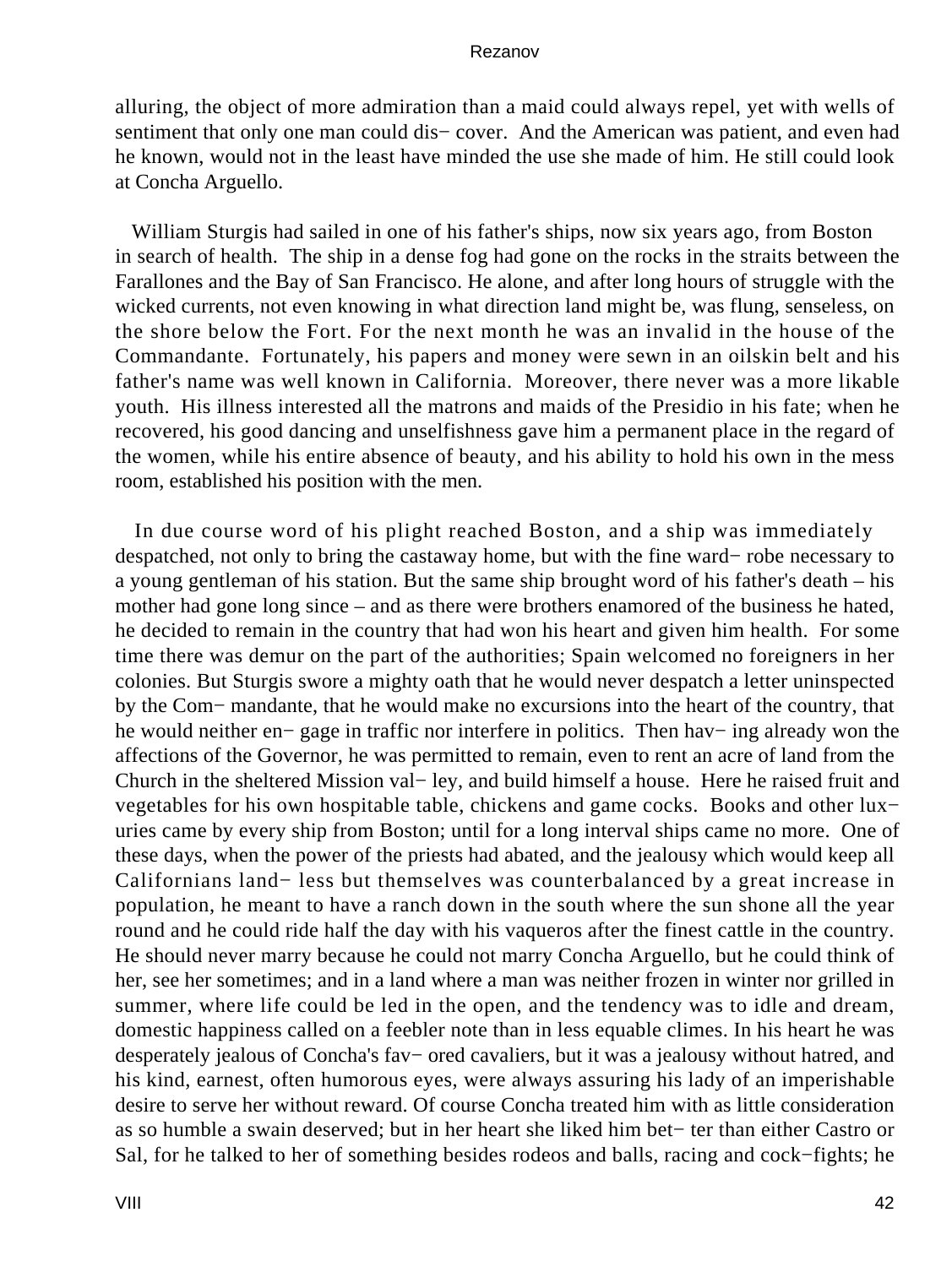had taught her English and lent her many books. Moreover, he neither sighed nor lan− guished, nor ever had sung at her grating. But she regarded him merely as an intelligence, a well of refreshment in her stagnant life, never as a man.

 «Rose,» she said, as she caught her hair into a high golden comb that had been worn in Spain by many a beauty of the house of Moraga, and spiked the knot with two long pins globed at the end with gold, while the maid fastened her slippers and smoothed the pink silk stockings over the thin in− step above; «what is a lover like? Is it like meet− ing one of the saints of heaven?»

«No, senorita.»

«Like what, then?»

«Like – like nothing but himself, senorita. You would not have him otherwise.»

 «Oh, stupid one! Hast thou no imagination? Fancy any man being well enough as he is! For instance, there is Don Antonio, who is so hand− some and fiery, and Don Ignacio, who can sing and dance and ride as no one else in all the Californias, and Don Weeliam Sturgis, who is very clever and true. If I could roll them into one – a tamale of corn and chicken and peppers – there would be a man almost to my liking. But even then – not quite. And one man – what nonsense! I have too much color to−night, Rosa.»

 «No, senorita, you have never been so beautiful. When the lover comes and you love him, senorita, you will think him greater than our natural king and lord, and all other men poor Indians.»

«But how shall I know?»

«Your heart will tell you, senorita.»

 «My heart? My father and my mother will choose for me a husband whom I shall love as all other women love their husbands – just enough and no more. Then – I suppose – I shall never know?»

 «Would you marry at your parents' bidding, like a child, senorita? I do not think you would.»

 Concha looked at the girl in astonishment, but with a greater astonishment she suddenly realized that she would not. Even her little fingers stiffened in a rush of personality, of passionate resentment against the shackles bound by the ages about the feminine ego. Her individuality, long budding, burst into flower; her eyes gazed far beyond her radiant image in the mirror with a look of terrified but dauntless insight; then moved slowly to the girl that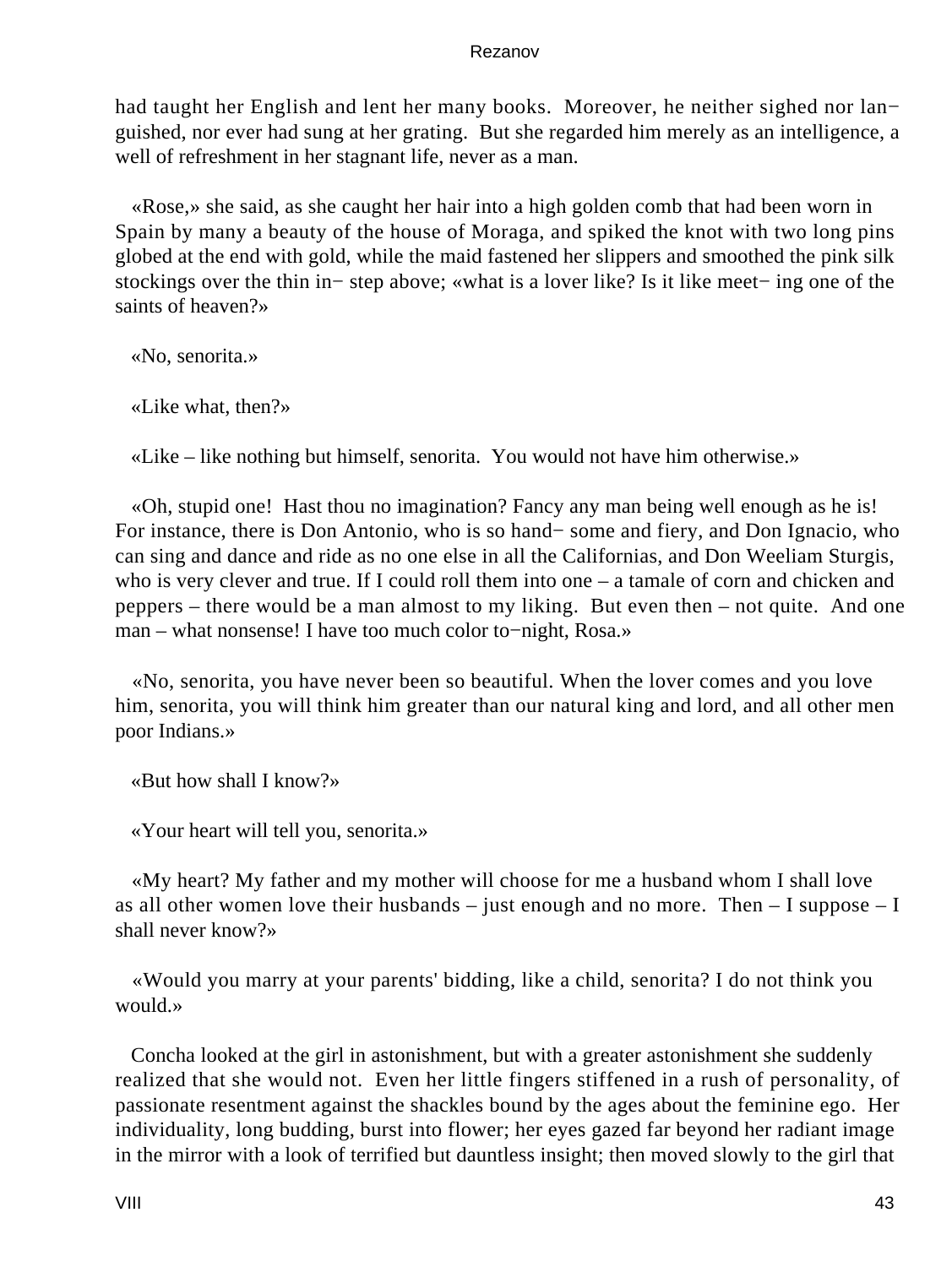sat weeping on the floor.

 «I know not what thy sin was,» she said musingly. «But I have heard it said thou didst obey no law but thine own will – and his. Why should the pun− ishment have been so terrible? Thou hast sworn to me thou didst not help to murder the woman.»

 «I cannot tell you, senorita. You will never know anything of sin; but of love – yes, I think you will know that, and before very long.»

 «Before long?» Concha's lips parted and the ner− vous color she had deprecated left her cheeks. «What meanest thou, Rosa?» Her voice rose hoarsely.

 And the Indian, with the insight of her own tragedy, replied: «The Russian has come for you, senorita. You will go with him, far away to the north and the snow. These others never could win your heart; but this man who looks like a king, and as if many women had loved him, and he had cared little – Oh, senorita, Carlos was only a poor In− dian, but the men that women love all have some− thing that makes them brothers – the Great Rus− sian and the poor man who goes mad for a moment and kills one woman that he may live with another forever. The great Russian is free, but he is the same, senorita – he too could kill for love, and such are the men we women die for!»

 Concha, ambitious and romantic, eager for the brilliant life the advent of this Russian nobleman seemed to herald, had assured Santiago that he would love her; but they had been the empty words of the Favorita of many conquests; of love and pas− sion she had known, suspected, nothing. As she watched Rosa, huddled and convulsed, little pointed arrows flew into her brain. Girls in those old Span− ish days went to the altar with a serene faith in miracles, and it was a matter of honor among those that preceded their friends to abet the parents in a custom which assuredly did not err on the side of ugliness. Concha had a larger vocabulary than other Californians of her sex, for she had read many books, and if never a novel, she knew some− thing of poetry. Sturgis had filled the sala with the sonorous roll of his favorite masters and it had pleased her ear; but the language of passion had been so many beautiful words, neither vibrating nor lingering in her consciousness. But the rude expres− sion of the miserable woman at her feet, whose sobs grew more uncontrollable every moment, made it forever impossible that she should prattle again as she had to Santiago and Rezanov in the last day and night; and although she felt as if straining her eyes in the dark, her cheeks burned once more, and she rose uneasily and walked to the window.

 She returned in a moment and stood over Rosa, but her voice when she spoke had lost its hoarseness and was cold and irritated.

 «Control thyself,» she said. «And go and bathe thine eyes. Wouldst look like a tomato when it is time to pass the dulces and wines? And think no more of thy lover until he can come out of prison and marry thee.» She drew herself away as the woman attempted to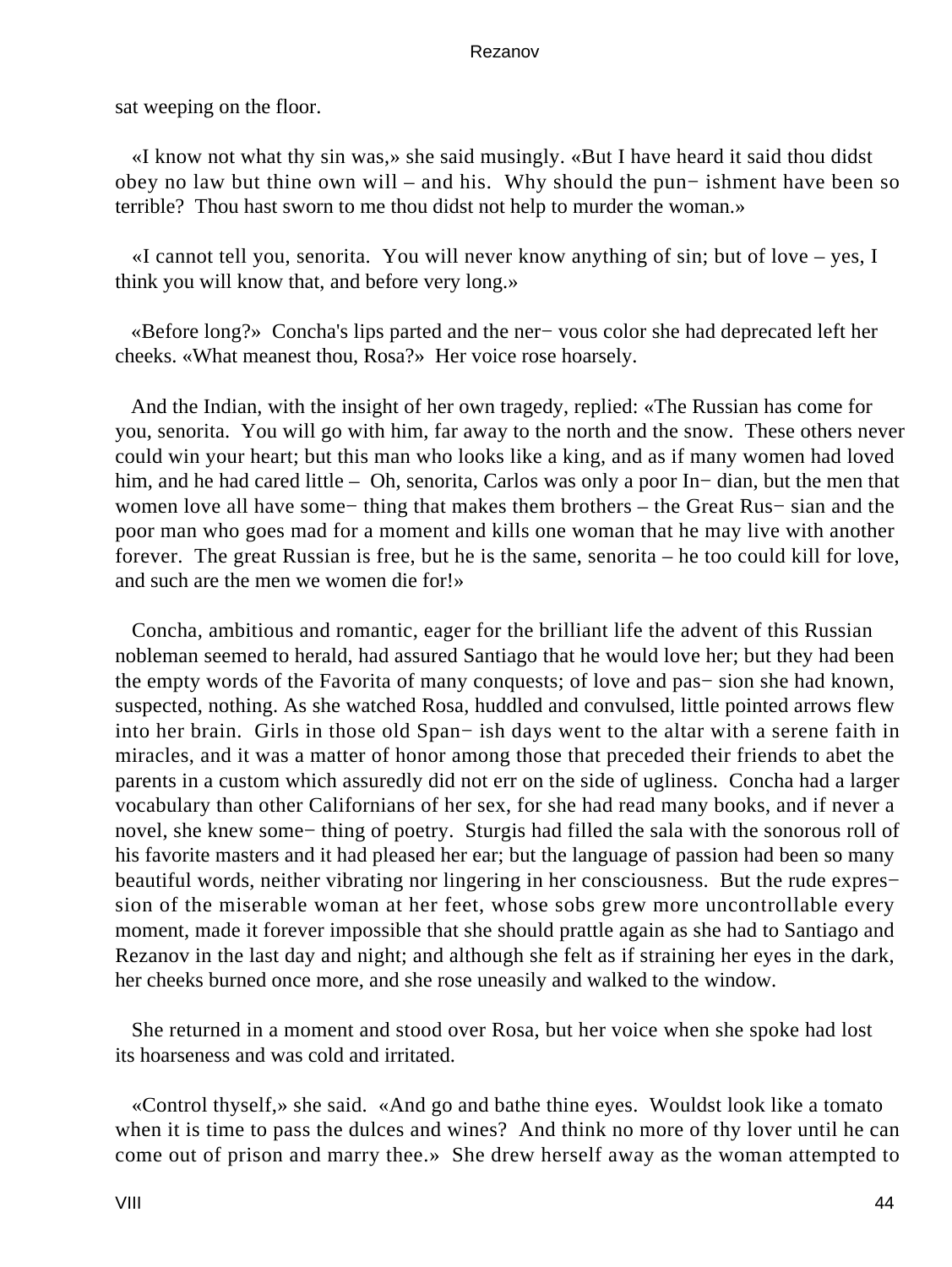clutch her skirts. «Go,» she said. «The musicians are tuning.»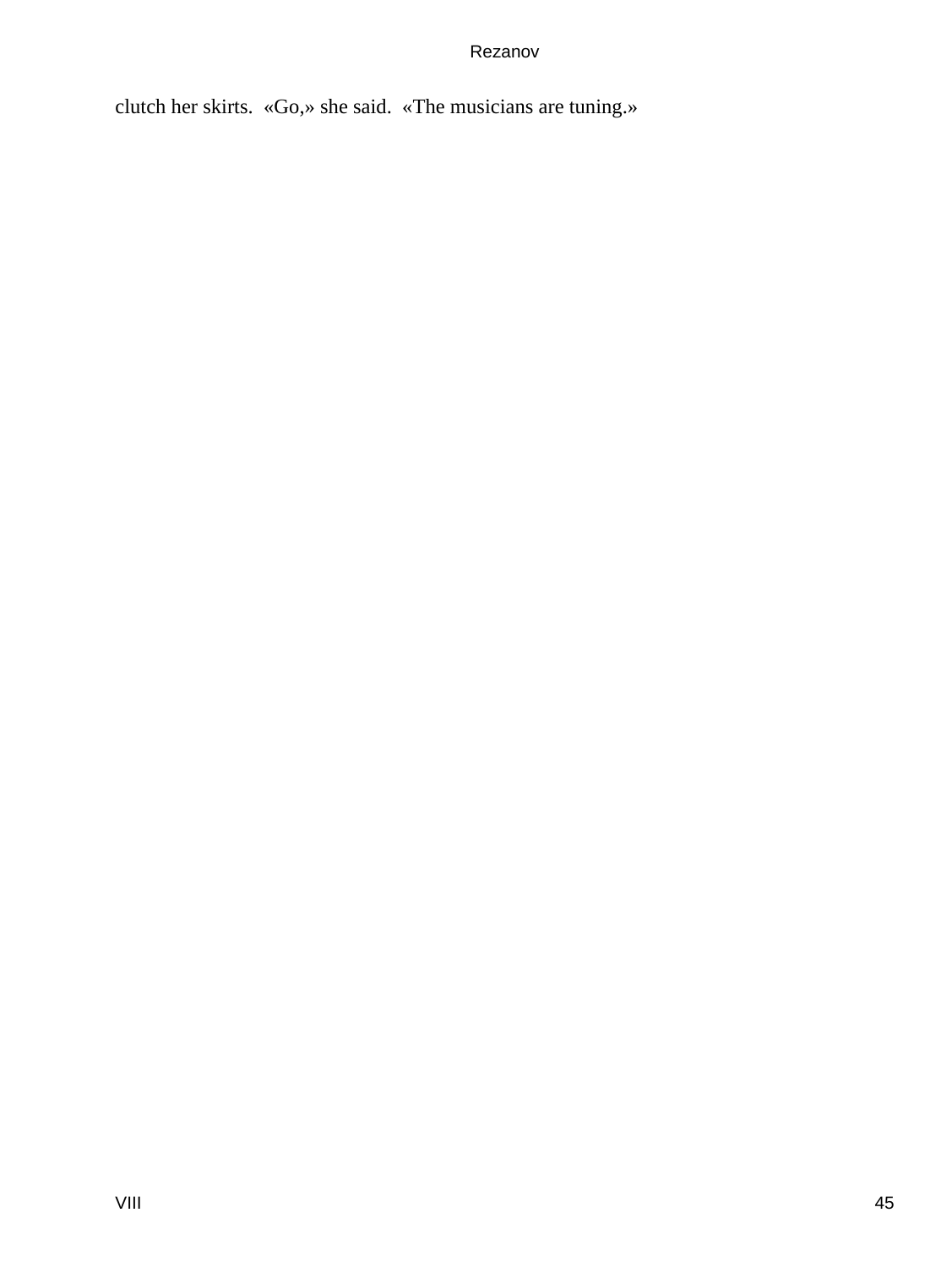# **[IX](#page-140-0)**

*«T*he sash, Excellency?» Jon longed to see his master in full regalia once more, and after all, was not this an embassy of a sort? But Rezanov, who already regarded his reflection with some humor, shook his head.

 «I'll go as far as decency permits, for no one is so impressed by external magnificence as the Span− iard. But full dress uniform and orders are enough; an ambassador's sash and they might suspect I took them for the children they are. Children are not always fools. My stock is too tight. Remember that I am to dance, and am too tall for most wom− men's pretty little ears. And I doubt if an ear is less thirsty for being so provocatively screened.»

 Jon, a «prince» whose family had fallen upon evil days long since, but whose thin, clever fingers were no mean inheritance, unwound and readjusted the folds of soft batiste, that most becoming neck ves− ture man has ever worn. He fain would have pressed the matter of the sash, but Rezanov, most indulgent of masters to this devoted servant, was never patient of insistence. Jon also regretted the powdered wig and queue, which he privately thought more befitting a fine gentleman than his own hair, even though the latter were thick and bright. He said tentatively:

 «I notice these Californians still wear the hair long; and with their gay ribbons and showy hats look much better no doubt than if they followed a fashion of which it would seem they had not heard – and perhaps do not admire. I ventured to pack two of your excellency's wigs when we were leav− ing St. Petersburg – »

 «Good heavens, no!» cried Rezanov, rising to his feet and casting a last impatient glance at the mir− ror. «When a man has escaped from a furnace does he run back of his own accord? My brain would cook under a wig in this climate, and I need all my wits – for more reasons than one.» And he went up on deck.

 There, while awaiting his horses and escort, he had another glimpse of the happy Arcadian life of the Californians. Over the sand hills through which he had floundered twice that day rode young men in gala attire, a maiden, her attire as brilliant as the sunset along the western summits, on the saddle before them. These saddles were heavy with silver, the blanket beneath was embroidered with both silver and gold. Gay light laughter floated out on the cool evening breeze to the little ship in the harbor.

 «It has been a good day,» thought Rezanov, low− ering his glass. «It is like her to arrange so charm− ing a finale.»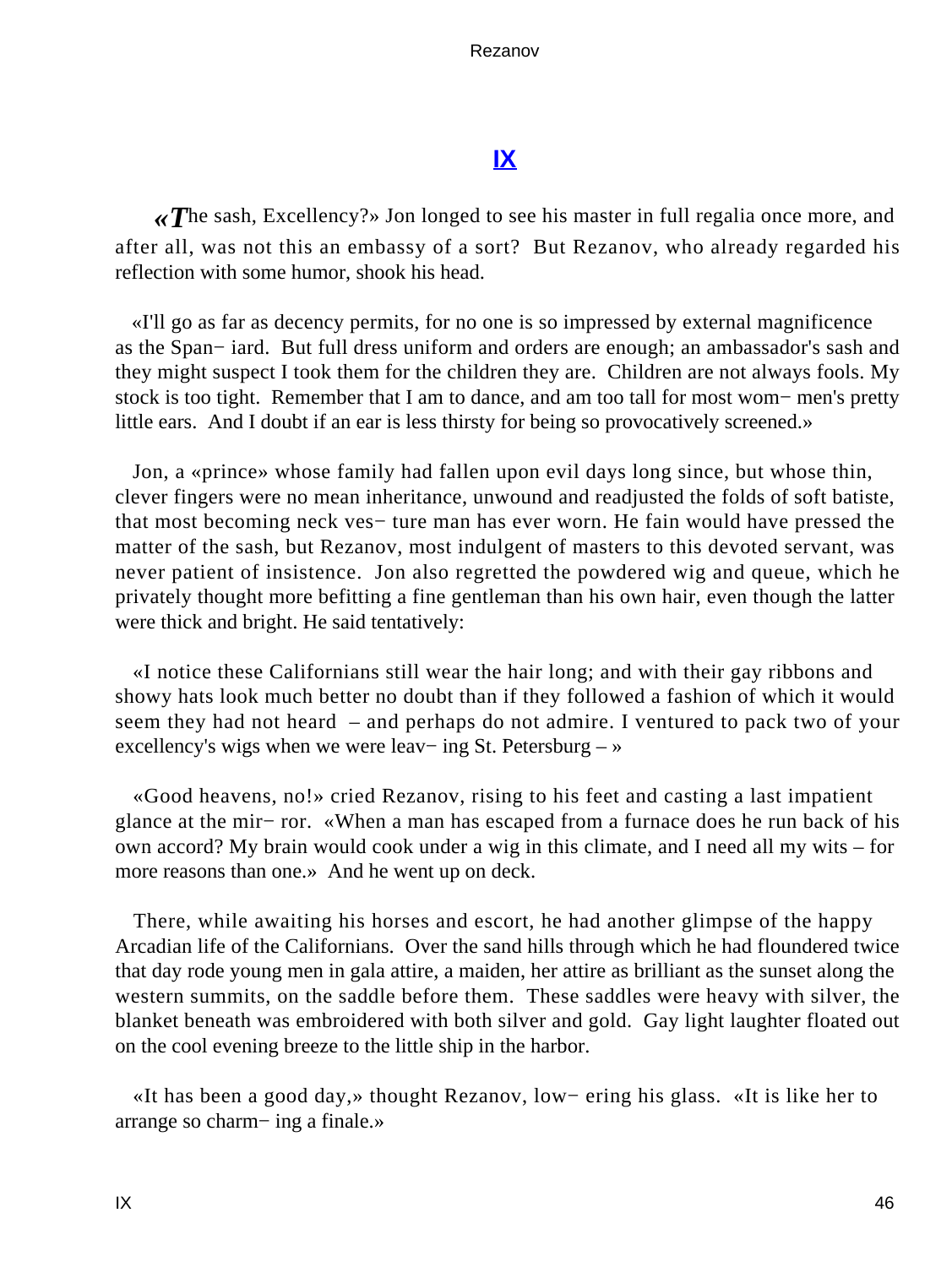When he arrived at the Presidio the guitars were tinkling and the sala was full of eager and somber faces. The Californians had come early, deter− mined to witness the arrival of the Russians. Very pretty most of the girls were, and by no means a bevy of brunettes. There was hair of every shade of brown, looped over the ears, drawn high and confined by the high comb and the long pins; and Rafaella Sal, with her red hair and gray eyes, was still celebrated as a beauty, although no longer in her first youth – she was twenty−two, and should have been a matron and mother long since! But she looked very handsome and coquettish in her daring yellow frock that no other red head would have dared to wear, and she displayed three ropes of Baja California pearls; one strand being the com− mon possession. The matrons, young and old, wore heavy satins or brocades, either red or yellow, but the maids were in flowered silks, sometimes with coquettish little jacket, generally with long pointed bodice and full flowing skirt. Concha's frock was made in this fashion, but quite different otherwise; an aunt in the City of Mexico being mindful at whiles of the cravings of relatives in exile. It was of a soft shimmering white stuff covered with gold spangles and cut to reveal her young neck and arms. She stood at the head of the room with her mother as Rezanov entered, and he noticed for the first time how tall she was. She held herself proudly; mischievous twinkle, nor child−like trust, nor flashing coquetry possessed her eyes; these, even more star− like than usual, nevertheless looked upon her guests with a dignified composure. Her lips, her skin, were luminous. In this well−cut evening gown he saw that her figure was superb; and that she could command stateliness as well as vivacity moved her toward a pedestal in his regard that had been occu− pied by few and never for long.

 Rezanov, in his splendid uniform and blazing orders, filled the sala with his presence as he walked past the rows of bright critical eyes toward his hostesses. The young lips of the maids parted with delight and the men frowned. For the first time William Sturgis felt the sickness of jealousy instead of its not unagreeable pain. Davidov and Khostov, both handsome and well−bred young men, were also in full naval uniform, and by no means ignored; while Langsdorff, in the severe black of the scholar, was an admirable foil.

 Rezanov, wondering at the subtle change in Concha, bowed ceremoniously and murmured: «You will give me the first dance, senorita?»

«Certainly, Excellency. Are you not the guest of honor?»

 She motioned to the Indian musicians, fiddles and guitars fairly leaped to position, and in a mo− ment Rezanov enjoyed the novel delusion of en− circling a girl's floating wraith.

«We can waltz, you see! Are you not sur− prised?»

 «It is but one accomplishment the more. I feared a preference for your native dances, but ventured to hope you would teach me.»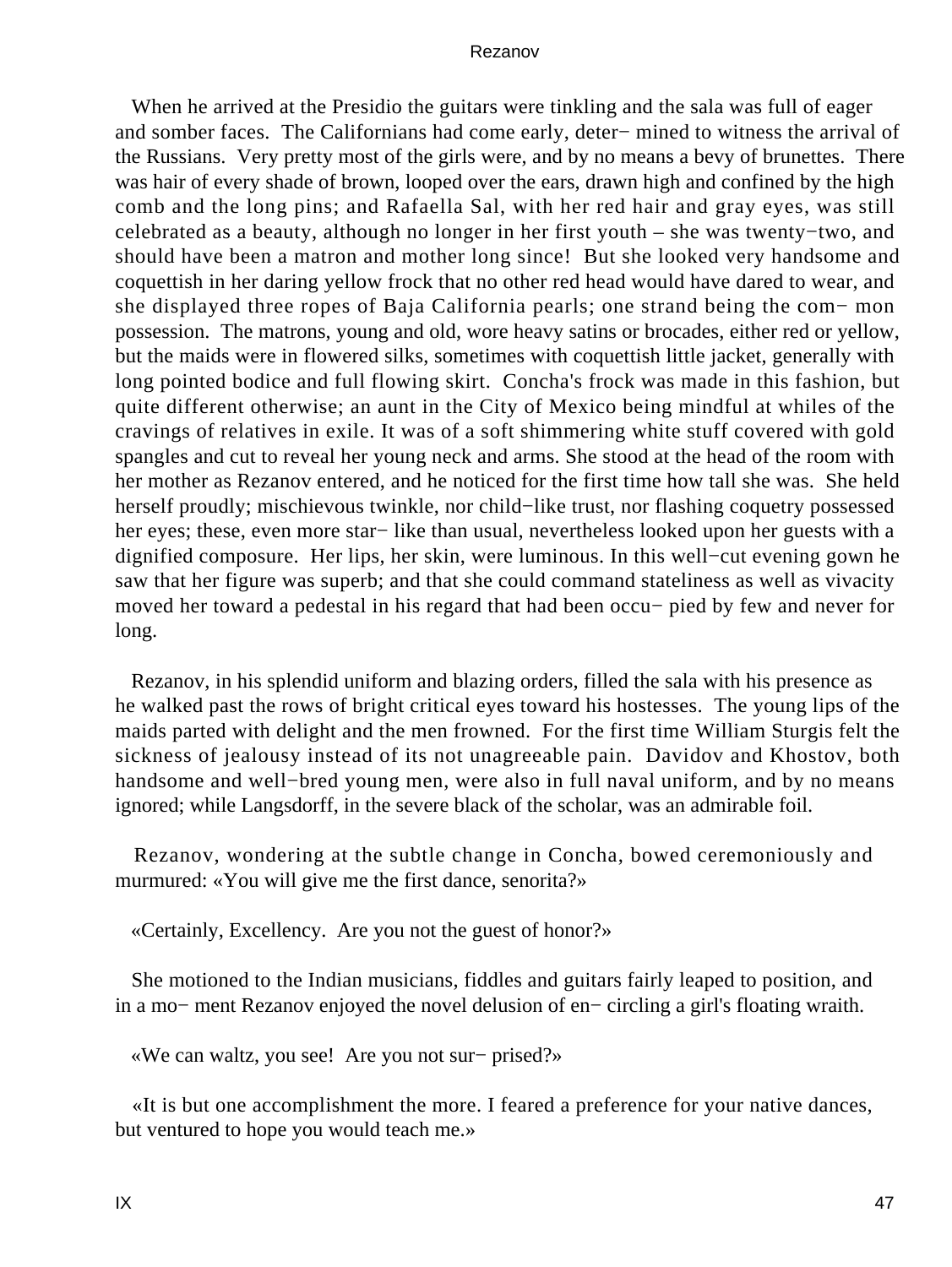«They are easy to learn. You will watch us dance the contra−danza after this.»

«With whom do you dance it?»

Her black eyelashes were very thick; he barely caught the glance she shot him.

 «The Russian bear growls,» she said lightly. «Did you expect to dance every dance with me?»

«I came for no other purpose.»

«You would have several duels to fight to−mor− row.»

«I have no objection.»

 «You have fought others, then?» Her voice was the softer with the effort to turn its edge.

«No more than most men, I suppose. May I ask how many have been fought for you?»

«My memory is no better than yours. Why should I burden it with trifles?»

 «True. It doubtless is charged with matters far more serious than the desires of mere men. Tell me, senorita, what is your dearest wish?» He had bent his head and fixed his powerful gaze on her stubborn lashes. As he hoped, she raised startled eyes in which an angry glitter dawned.

«My dearest wish? If I had one should I tell you? Why do you ask me such a question?»

 «Because I lit a candle at the Mission to−day that you might realize it,» he answered, smiling.

 To his surprise he saw a flash of terror in her eyes before she dropped them, and felt her shiver. But she answered coldly:

 «You have wasted a candle, senor. I have never had a wish that was not instantly gratified. But I thank you for the kind thought. Will you finish this waltz with my friend, and the fiancee of Luis, Rafaella Sal? She has quarrelled with Luis, I see; Don Weeliam is dancing with Carolina Xime'no, and she cares to waltz with no one else. Pardon me if I say that no one has ever waltzed as well as your excellency, and I must not be selfish.»

 «I will release you if you are tired, but otherwise I shall do myself the honor to waltz with your friend later.»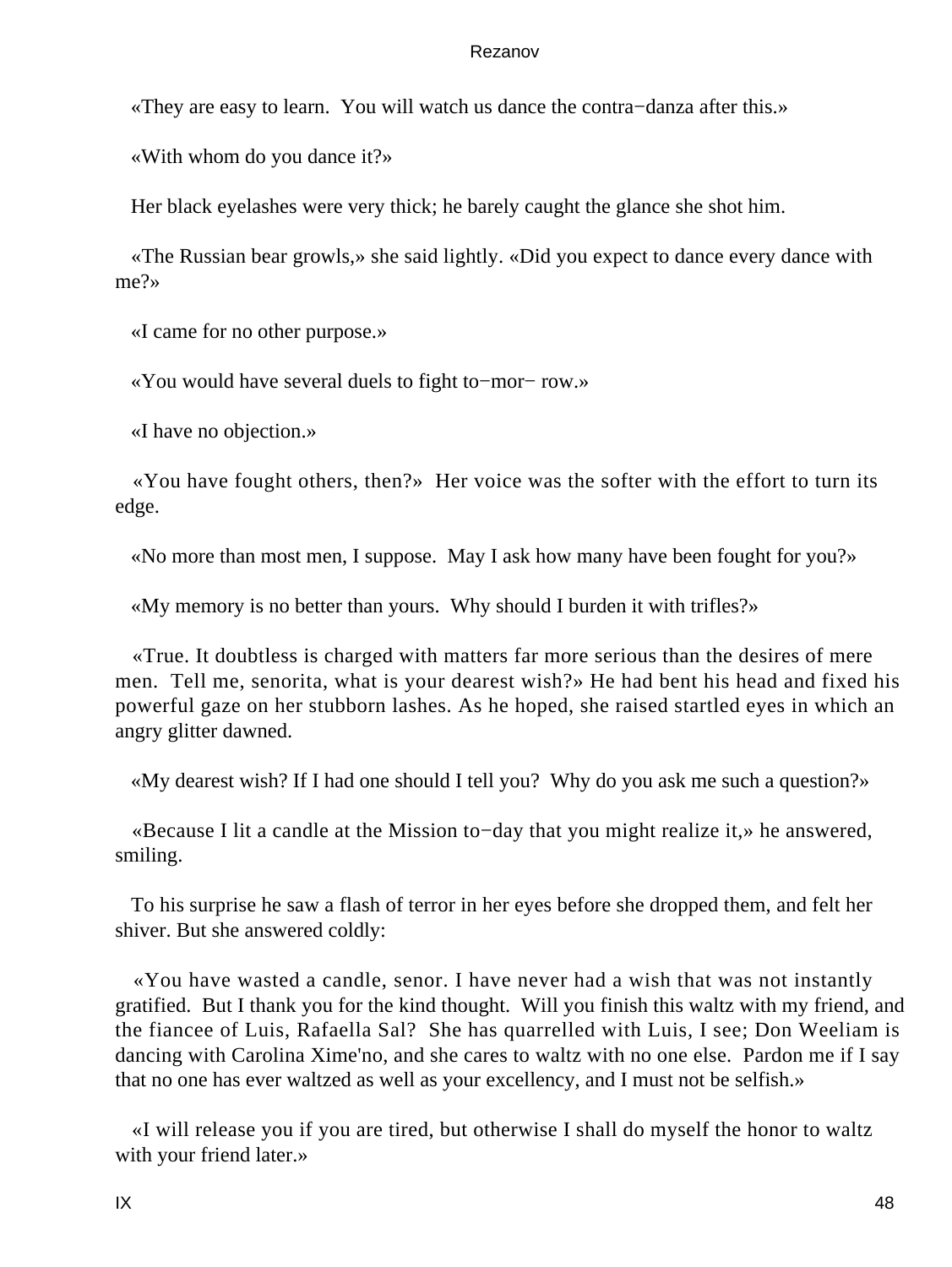«I must look after my other guests,» she said coldly; and he was led with what grace he could summon to the fair but sulky Rafaella.

 «How am I to help flirting with that girl?» he thought as he mechanically guided another light and graceful partner through the crowded room. «If she were one girl I might resist. But since eleven o'clock yesterday morning she has been three. And if she was twenty yesterday, twelve this morning, she is twenty−eight to−night, and this might be a court ball in Madrid. I shall leave the day after I bring the Governor to terms.»

 He sat beside Dona Ignacia during the contra− danza and found the scene remarkably brilliant and animated considering the primitive conditions. In addition to the bright flags on the wall and the vivid colors of the women, the officers of the Presidio and forts wore full dress uniform, either white coats with red velvet vest, red pantaloons and sash, or white trousers and scarlet coat and waistcoat faced with green. The young men from the Mission wore small clothes of a black silk, fastened at the knee with silver buckles, and white silk stockings; two gentlemen from Monterey wore the evening costume of the capital, dove−colored small clothes, with white silk waistcoat and stockings, and much fine lawn and lace. The room was well lighted by many wicks stuck in lumps of tallow. The Indian musi− cians, soldiers recruited from a superior tribe in the Santa Clara valley, were clad almost entirely in scarlet, and danced sometimes as they played; and Indian girls, in short red skirts and snow−white smocks open at the throat, their long hair decorated with flowers and ribbons, already passed about wine and dulces. The windows were open. The sweet night air blew in.

 The contra−danza was not unlike the square dances of England except that it was far more graceful, and the men rivalled the women in their supple glidings and bendings, doublings and sway− ings. Concha danced with Ignacio Sal, Rafaella with William Sturgis; their pliant grace, as facile as grain rippling before the wind, would have put the best ballet in Europe to the blush. Concha's skirts swept Rezanov's feet, her little slippers twinkled before his admiring eyes, and he lost no sinuous turn or undulation of her beautiful figure; but she never vouchsafed him a glance.

When the dance finished his host introduced him to the prettiest of the girls and he paid them as many compliments as their heads would stand. He even took some trouble to talk to them, if only to fathom the sources of their unlikeness to Concha Arguello. He concluded that the gulf that separated her from these charming, vivacious, shallow young girls was not dug by education alone. Individualities were rare enough in Europe; out here, in earthly, but sparsely settled paradises, they must be rarer still; but that one had wandered into the lovely shell of Concha Arguello he no longer doubted. The fact that it had developed haphazardly, with little or no help from her sentience, and was still fluid and un− certain, but multiplied her in interest and charm. The women to whom he was accustomed knew themselves, consequently were no riddle to a man of his experience, but here he had an odd sense of hav− ing entered into a compact in the dark with a girl who might one day symbolize some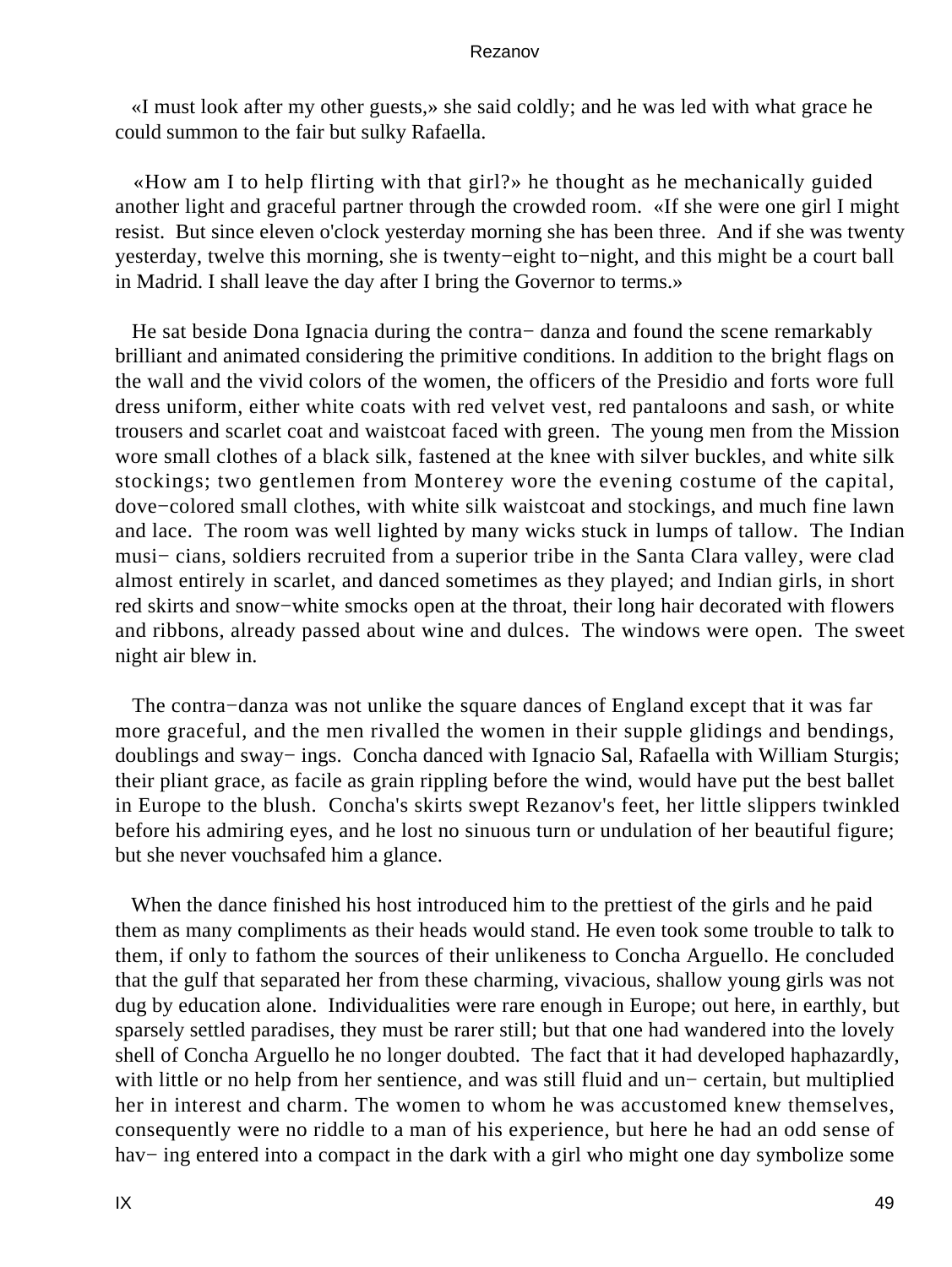high and im− passioned ideal he had cherished in the days before ideals had been cast aside with the negative virtues that bred them.

 As he coolly studied the good looks of the young caballeros and the plain intellectual face and slight little figure of the Bostonian, noted the utter in− difference with which they were treated by the Favorita of Presidio and Mission, he felt a sudden rush of arrogance, a youthful tingling of nerves, the same prophetic sense of imminent happiness and power that his first contact with the light electrical air and the beauty of the country had induced. After all, he was but forty−two. Life on the whole had been very kind to him. And, although he did not realize it as yet, his frame, blighted by the rigors of the past three years, was already sensible to a renewal of juice and sap. He admitted that he was more interested than he had been for many years, and that if he was not in love, he tingled with a very natural masculine desire for an adventure with a pretty girl.

 But he was by no means a weak man, and his mind counted the cost even while his imagination hummed. He had almost decided to bid Dona Ignacia an abrupt good−night, pleading fatigue, which his pallor indorsed, when the door of the din− ing−room was thrown open to the liveliest of fiddling, and a white hand with a singular sugges− tion of tenacity both in appearance and clasp took possession of his arm.

 «My mother has gone to Gertrudis Rudisinda, who is crying,» said Concha. «It is my pleasure to lead your excellency in to supper.»

 They sat side by side at the head of the long table almost covered by the massive service of sil− ver and loaded with evidences of Dona Ignacia's generosity and skill; chickens in red rice and gravy, oysters, tamales, dulces, pastries, fruits and pleasant drinks. Luis, with Rafaella Sal dimpling and sparkling at his side, and now quite resigned to the semi−official nature of the ball, rose and drank the health of the distinguished guest in long and flow− ery praises. Rezanov responded in briefer but no less felicitous vein, and concluded by remarking that the only rift in the lute of his present enchant− ing experience was the fear that whereas he had nearly died of starvation several times during the past three years, he was now threatened with a far more ignominious end, so delicious and irresistible were the temptations that beset the wayfarer in this most hospitable land. Both speeches were gaily ap− plauded, the conversation became animated and gen− eral, and Concha dropped her voice to the attentive ear beside her.

«You were very successful to−day at the Mission, Excellency.»

«May I ask how you know?»

 «I never saw anything so serenely – arrogantly, perhaps would be a truer description – triumphant as your bearing when you walked down our humble sala to−night. You looked like Caesar returned from Gaul; but I suppose that all great conquests are merely the sum of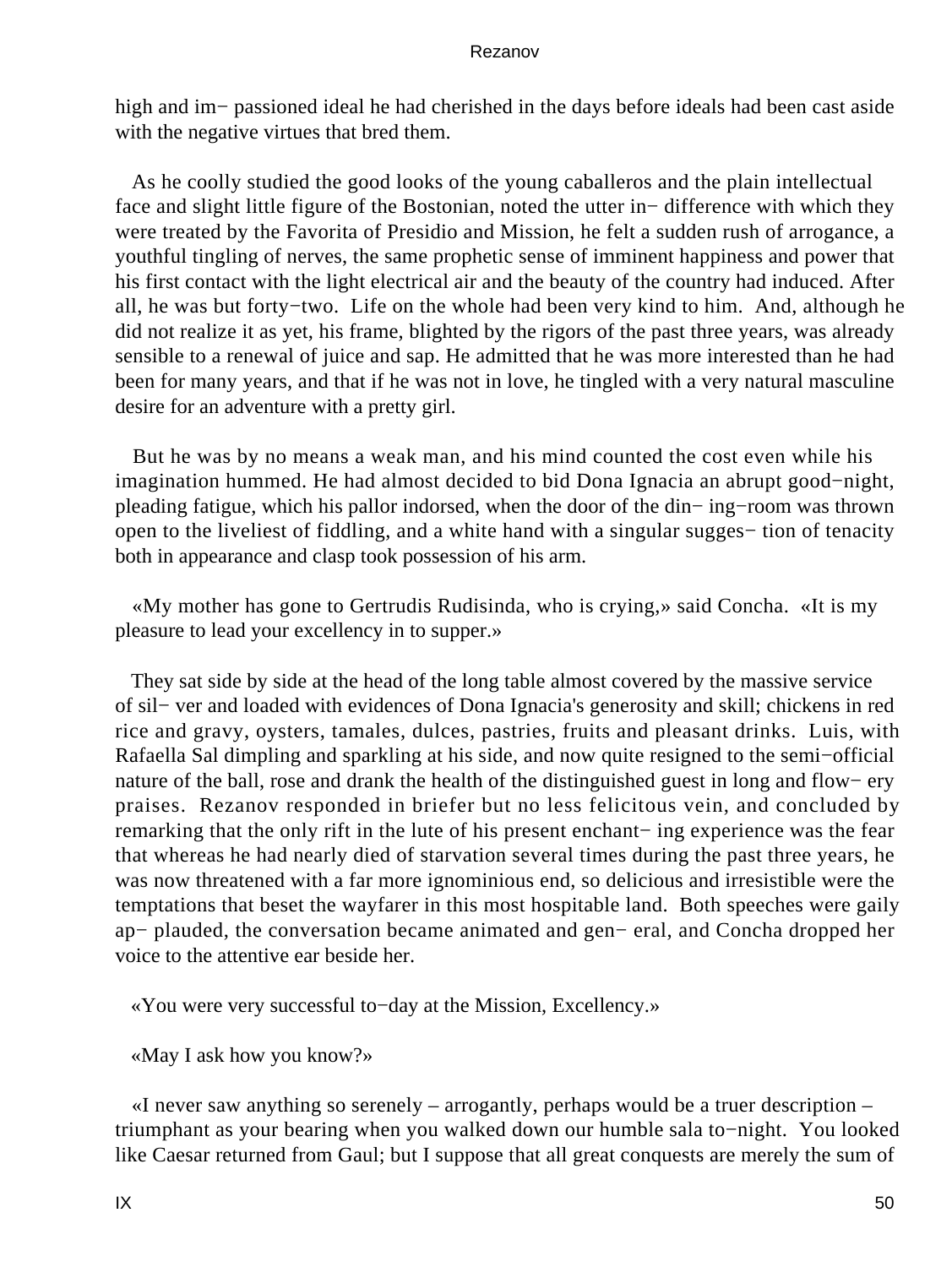many small ones.»

 «I do not regard the friendship of so shrewd a man as Father Abella a trifling conquest. And ac− cording to yourself, dear senorita, it is essential to the success of a mission upon which many lives and my own honor depend.»

«Is it really so serious?» she asked with a faint sneer.

 He drew himself up stiffly and his light eyes glowed with anger. «It is a subject I never should have thought of introducing at a festivity like this,» he said suavely. «May I be permitted to compli− ment you, senorita, upon your marvellous grace in the contra−danza? It quite turned my head, and I am delighted to hear that you will dance alone after supper.»

 Her face had flushed hotly. She dropped her eyes and her voice trembled as she replied: «You humiliate me, senor, and I deserve it. I – my poor Rosa told me something of her great tragedy while dressing me, and for the moment other things seemed unimportant. What is hunger and court favor beside a broken heart and a desolate life? But that of course is the attitude of an ignorant girl.» She raised her eyes. They were soft, and her voice was softer. «I beg that you will forgive me, senor. And be sure that I take an even deeper interest in your great mission than yesterday. I have thought much about it, and while I have told my mother nothing, I have expressed certain peev− ish hopes that a ship would not come all the way from Sitka without taking a hint more than one Boston skipper must have given, and brought us many things we need. She is quite excited over the prospect of a new shawl for herself, and of send− ing several as presents to the south; besides many other things: cotton, shoes, kitchen utensils. Have you any of these things, Excellency?»

 Rezanov stared at her face, barely tinted with color, dully wondering why it should be so different from the one roguish, pathetically innocent, that had haunted him all day. He asked abruptly:

 «Which is the friend whose little ones you envy? You have made me wish to see them and her?»

 «That is Elena – beside Gervasio.» She indicated a young woman with soft, patient, brown eyes, the dignity of her race and the sweetness of young motherhood, who would have looked little older than herself had it not been for an already shape− less figure. «I can take you to−morrow to see them if you wish.»

She had cast down her eyes and her face was white. Still he groped on.

 «Pardon me if I say that I am surprised your parents should permit such a woman as this Rosa to attend you. Why should your happy life be dis− turbed by the lamentations of an abandoned crea− ture – who can do you no good, and possibly much harm?»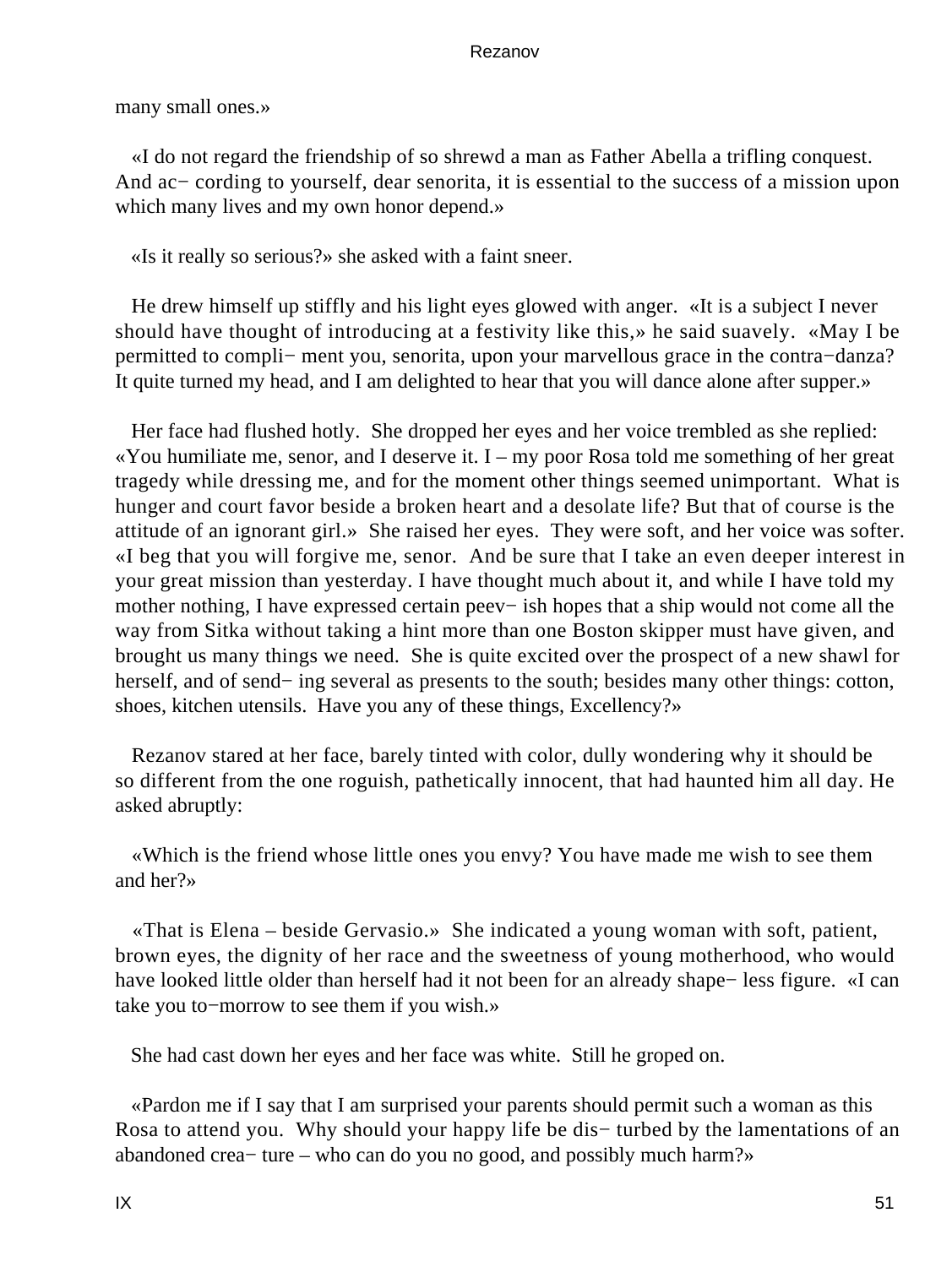Still Concha did not raise her eyes. «I do not think poor Rosa would do anyone harm. But per− haps it were as well she went elsewhere. We have had her long enough. I have taken a dislike to her. I reproach myself bitterly, but I cannot help it. I should like never to see her again.»

 «What has she told you?» Concha glanced up swiftly. His eyes were blazing. She felt quite cer− tain that he rolled a Russian oath under his tongue, and she made a slight involuntary motion toward him, her lips trembling apart.

 «Nothing,» she murmured. «I do not know – I do not know. But I no longer wish her near me. She – life is very strange and terrible, senor. You know it well – I, so little.»

 Rezanov felt his breath short and his hands cold. For a moment he made no reply. Then he smiled charmingly and said in the conventional tone that was ever at his command: «Of course you know little of life in this Arcadia. One who hopes to be numbered among the best of your friends prays that you never may. Yes, senorita, life is strange – strangely commonplace and disillusionizing – but sometimes picturesque. Believe me when I say that nothing stranger has ever befallen me than to find out here on the lonely brink of a continent nearly twenty thousand versts from Europe, a girl of six– teen with the grand manner, and an intellect with− out the detestable idiosyncrasies of the fashionable bas bleus I have hitherto had the misfortune to en− counter.»

 She was tapping the table slowly with her fork, and he noted that her soft, childish mouth was set. «No doubt you are quite right to put me off,» she said finally, and in a voice as even as his own. «And my intellect would do me little good if it did not teach me to ignore mysteries I can never hope to fathom. There is no such thing as life in your sense in this forgotten corner of the world, nor ever will be in my time. If you come back and visit us twenty years hence you will find me fat and worn like Elena, and busy every minute like my mother – unless, indeed, I marry Don Weeliam Sturgis and become a great lady in Boston. It would not be so mean a fate.»

 Rezanov darted a look of angry contempt at the pale young man who was eating little and miser− ably watching the handsome pair at the head of the table. «You will not marry him!» he said briefly.

 «I could do far worse.» Concha's lashes framed an adorable glance that sent the blood to the hair of the sensitive youth. «You have no idea how clever and good he is. And – Madre de Dios! – I am so tired of California.»

«But you are a part of it – the very symbol of its future, it seems to me. I wish I had a sculptor in my suite. I should make him model you, label the statue 'California,' and erect it on the peak of that big island out there.»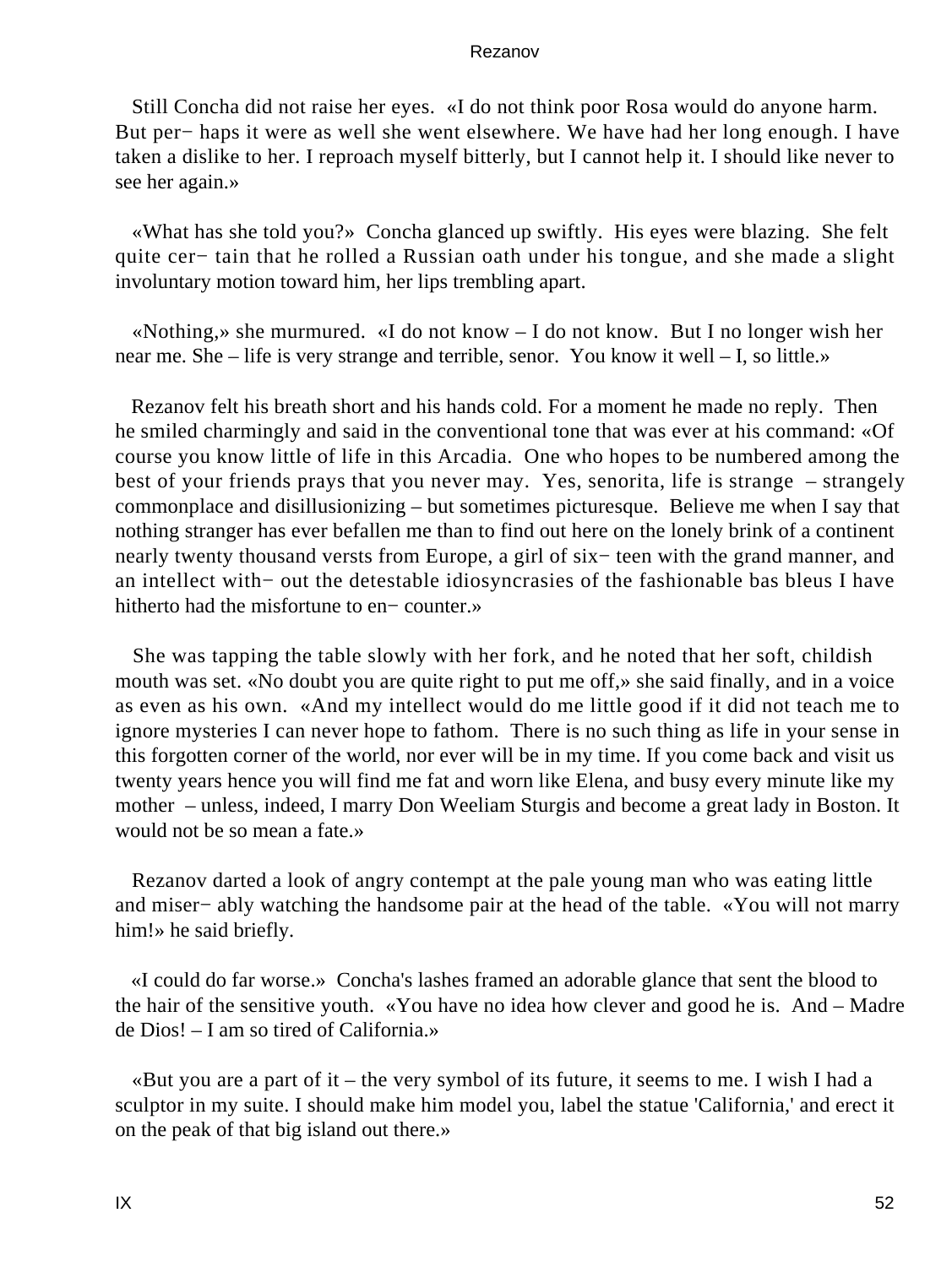«That is very poetical, but after all, you are only saying that I am a pretty savage with an education that will be more common in the next generation. It is little consolation for an existence where the most exciting event in a lifetime is the arrival of a foreign ship or the inauguration of a governor.» And once more she smiled at Sturgis. He raised his glass impulsively, and she hers in gay response. A moment later she gave the signal to leave the table. Rezanov followed her back to the sala chewing the cud of many reflections.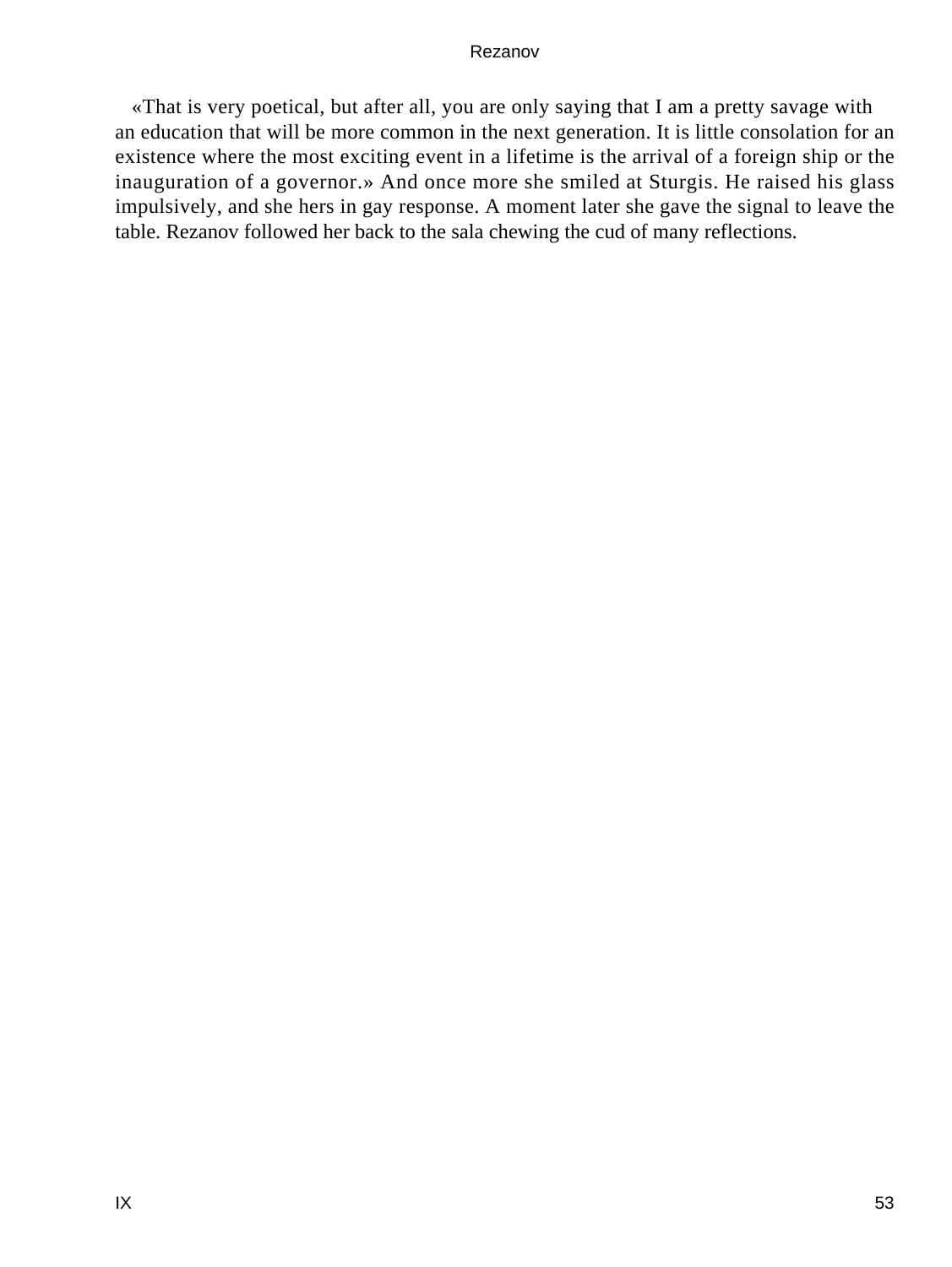# **[X](#page-140-0)**

*C*oncha had eaten no supper. As she entered the sala she clapped her hands, the guests ranged themselves against the wall, the musicians, livelier than ever, flew to their instruments; with the drift− ing, swaying movement she could assume at will, she went slowly, absently, to the middle of the room. Then she let her head drop backward, as if with the weight of her hair, and Rezanov, vaguely angry, expected one of those appeals to the senses for which Spanish women of another sort were notorious. But Concha, after tapping the floor alternately with the points and the wooden heels of her slippers, for a few moments, suddenly made an imperious gesture to Ignacio Sal. He sprang to her side, took her hand, and once more there was the same monotonous tapping of toes and heels. Then they whirled apart, bent their lithe backs until their brows almost touched the floor in a salute of mock admiration, and danced to and from each other, coquetry in the very tilt of her eyebrows, the bare semblance of masculine indulgence on his eager, passionate face. Suddenly to the surprise of all, she snapped her fingers directly under his nose, waved her hand, turned her back, and made a peremptory gesture to that other enamoured young swain, Cap− tain Antonio Castro of Monterey. Don Ignacio, surprised and discomfited, retired amidst the jeers of his friends, and Concha, with her most vivacious and gracious manner, met Castro half way, and, tak− ing his hand, danced up and down the sala, slowly and with many improvisations. Then, as they re– turned to the center of the room and stepped lightly apart before joining in a gay whirl, she snapped her fingers under HIS nose, made a gesture of dismissal over her shoulder, and fluttered an uplifted hand in the direction of Sturgis. Again there was a de− lighted laughter, again a discomforted knight and a triumphant partner.

 «Concha always gives us something we do not expect,» said Santiago to Rezanov, whose eyes were twinkling. «The other girls dance El Son and La Jota very gracefully – yes. But Conchita dances with her head, and the musicians and the partner, when she takes one, have all they can do to follow. She will choose you, next, senor.»

 Rezanov turned cold, and measured the distance to the door. «I hope not!» he said. «I should hate nothing so much as to make an exhibition of myself. The dances I know – that is all very well – but to improvise – for the love of heaven help me to get out!»

 But Santiago, who was watching his sister in− tently, replied: «Wait a moment, Excellency. I do not think she will choose another. I know by her feet that she intends to dance El Son – in her own way, of course – after all.»

 Concha circled about the room twice with Sturgis, lifted him to the seventh heaven of expectancy, dis− missed him as abruptly as the others. Lifting her chin with an expression of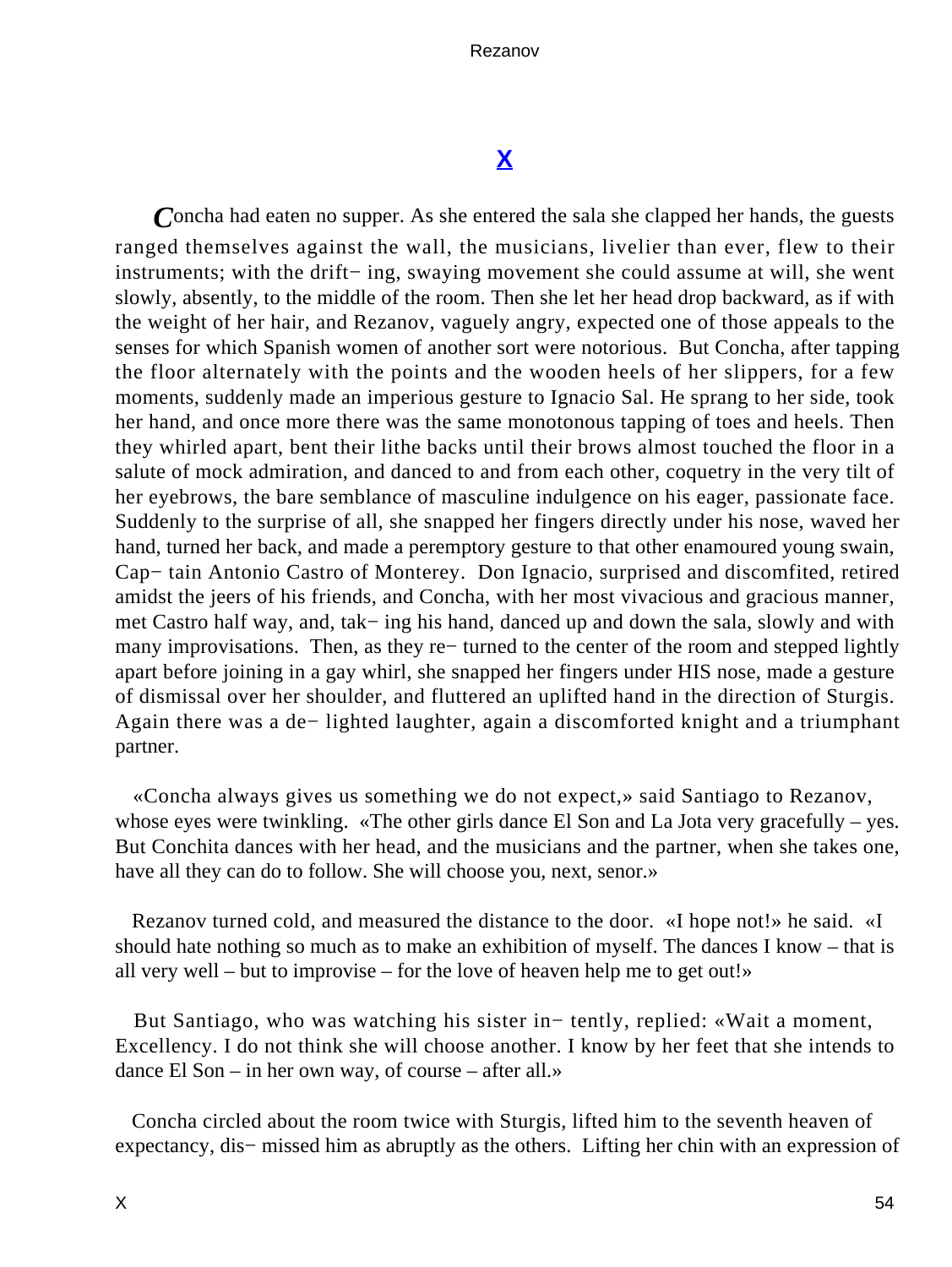supreme disdain for all his sex, she stood a moment, swaying, her arms hanging at her sides.

 «I am glad she will not dance with Weeliam,» muttered Santiago. «I love him – yes; but the Spanish dance is not for the Bostonian.»

 Rezanov awaited her performance with an in− terest that caused him some cynical amusement. But in a moment he had surrendered to her once more as a creature of inexhaustible surprise. The musicians, watching her, began to play more slowly. Concha, her arms still supine, her head lifted, her eyes half veiled, began to dance in a stately and measured fashion that seemed to powder her hair and dissolve the partitions before an endless vista of rooms. Rezanov had a sudden vision of the Hall of the Ambassadors in the royal palace at Madrid, where, when a young man on his travels, he had attended a state ball. There he had seen the most dignified beauties of Europe dance at the most for− mal of its courts. But Concha created the illusion of having stepped down from the throne in some bygone fashion to dance alone for her subjects and adorers.

 She raised her arms, barely budding at the top, with a gesture that was not only the poetry of grace but as though bestowing some royal favor; when she curved and swayed her body, again it was with the lofty sweetness of one too highly placed to descend to mere seductiveness. She glided up and down, back and forth, with a dreamy revealing mo– tion as if assisting to shape some vague impas− sioned image in the brain of a poet. She lifted her little feet in a manner that transformed boards into clouds. There were moments when she seemed actually to soar.

 «She is a little genius!» thought Rezanov en− thusiastically. «Anything could be made of a woman like that.»

 It was not her dancing alone that interested him, but its effect on her audience. The young men had begun with audible expressions of approval. They were now shouting and stamping and clapping. Suddenly, as once more she danced back to the very center of the room, her bosom heaving, her eyes like stars, her red lips parted, Don Ignacio, long since recovered from his spleen, invaded his pocket and flung a handful of silver at her feet. It was a signal. Gold and silver coins, chains, watches, jewels, bounced over the floor, to be laughingly ignored. Rezanov looked on in amazement, won− dering if this were a part of the performance and if he should follow suit. But after a glance at the faces of the young men, lost to everything but their passionate admiration for the unique and beautiful dancing of their Favorita, and when Sturgis, after wildly searching in his pockets, tore a large pearl from the lace of his stock, he doubted no longer – nor hesitated. Fastened by a blue ribbon to the fourth button of his closely fitting coat was a golden key, the outward symbol of his rank at court. He detached it, then made a sudden gesture that caught her attention. For a moment their eyes met. He tossed her the bauble, and mechanically she lifted her hand and caught it. Then she laughed con− fusedly, shrugged her shoulders, bowed graciously to her audience, and signalled to the musicians to stop. Rezanov was at her side in a moment.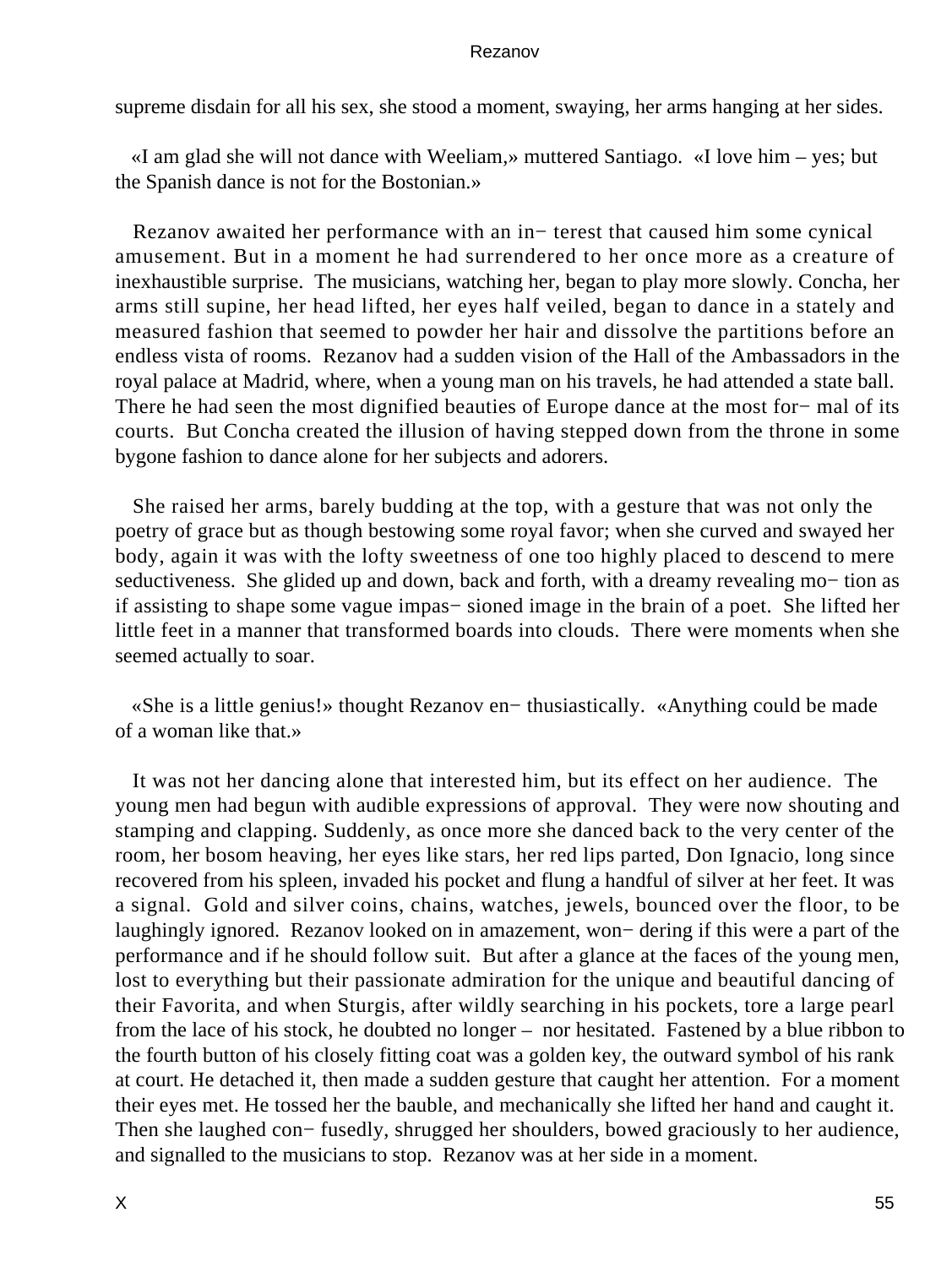«You must be tired,» he said. «I insist that you come out on the veranda and rest.»

 «Very well,» she said indifferently; «it is quite time we all went out to the air. Santiago mio, wilt thou bring my reboso – the white one?»

 Santiago, more flushed than his sister at her triumphs, fetched the long strip of silk, and Rez− anov detached her from her eager court and led her without. Elena Castro followed closely, yet with a cavalier of her own that her friend might talk freely with this interesting stranger. The night air was cool and stimulating. The hills were black under the sparks of white fire in the high arch of the California sky. In the Presidio square were long blue shadows that might have been reflections of the smoldering blue beyond the stars. Rezanov and Concha sat on the railing at the end of the «corridor.»

«It is a custom – all that very material admira− tion?» he asked.

 «A very old one, but not too often followed. Otherwise we should not prize it. But when some Favorita outdoes herself then she receives the greatest reward that man can think of – gold and silver jewels. We do not dare to return the tributes in common fashion, but they have a way of appear− ing where they belong as soon as their owners are supposed to have forgotten the incident. As you are not a Californian, senor, I take the liberty of re− turning this without any foolish subterfuge.» She handed him his contribution. «I thank you all the same. It was a spontaneous act, and I am very proud.»

 He accepted the key awkwardly, not daring to press it upon her, with the obvious banalities. But he felt a sudden desire to give her something, and, nothing better offering, he gathered half a dozen roses and laid them on her lap.

 «I was disappointed that you did not wear your roses to−night,» he said. «I associate them with you in my thoughts. Will you put one in your hair?»

 She found a place for two and thrust another in the neck of her gown. The rest she held closely in her hands. Then he noticed that she was very white, and again she shivered.

 «You are cold and tired,» he murmured, his eyes melting to hers. «It was entrancing, but I hope never to see you give so much of yourself to others again.» His hand in arranging the reboso touched hers. It lingered, and she stared up at him, help− lessly, her eyes wide, her lips parted. She reminded him of a rabbit caught in a trap, and he had a sud− den and violent revulsion of feeling. He rose and offered his arm. «I should be a brute if I kept you talking out here. Slip off and go to bed. I shall start the guests, for I am very tired myself.»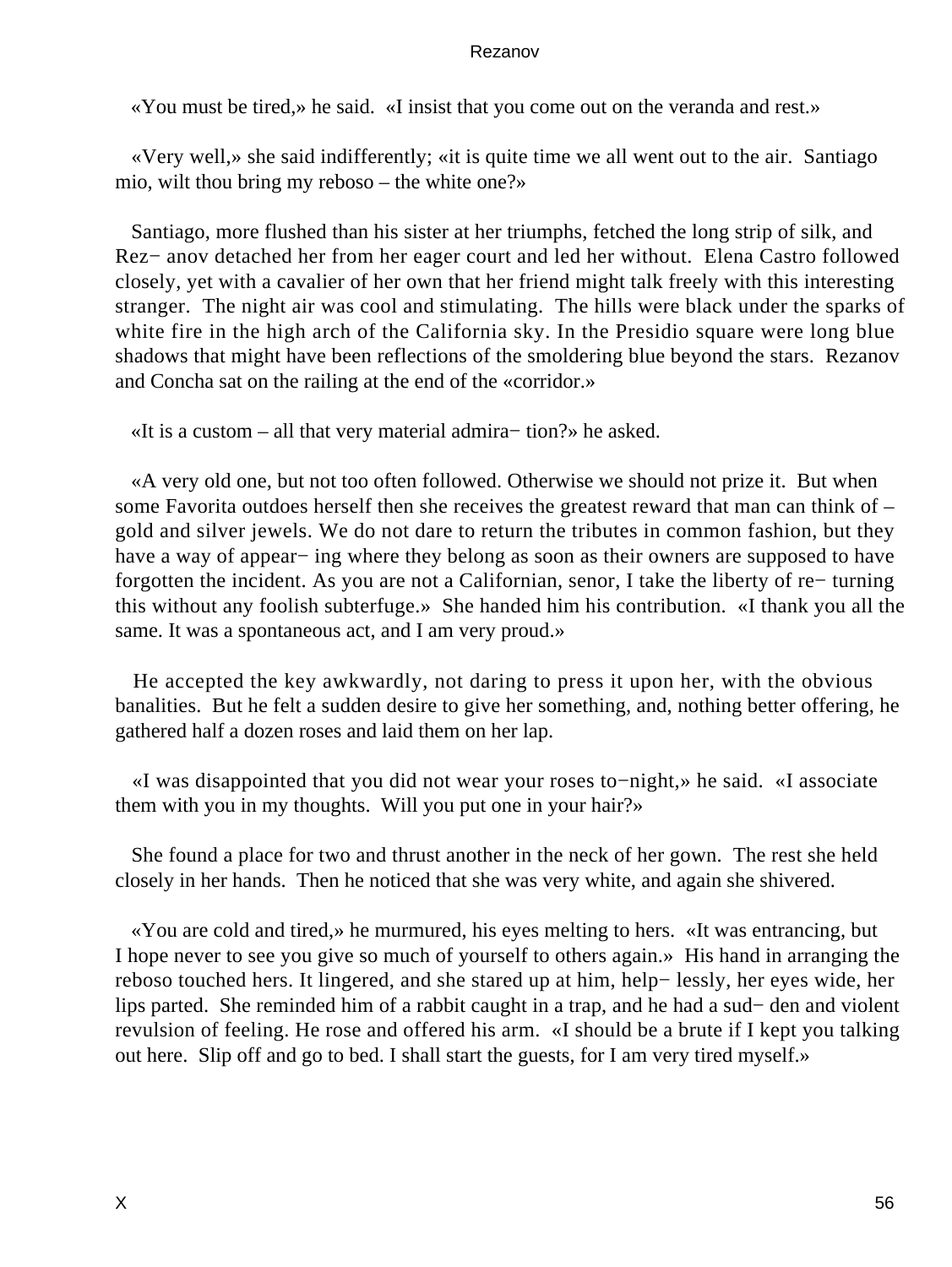# **[XI](#page-140-0)**

*H*e did not talk with her again for several days. He called in state, but remained only a few moments. His officers went to several impromptu dances at the Presidio and Mission, but he pleaded fatigue, natural in the damaged state of his constitution, and left the ship only for a gallop over the hills or down the coast with Luis Arguello.

 But he had never felt better. At the end of a week his pallor had gone, his skin was tanned and fresh. Even his wretched crew were different men. They were given much leave on shore, and already might be seen escorting the serving−women over the hills in the late afternoon. Rezanov gave them a long rope, although he knew they must be ger− minating with a mutinous distaste of the Russian north; he kept strict watch over them and would have given a deserter his due without an instant's pause.

 The estafette that had gone with Luis' letters to Monterey had taken one from Rezanov as well, ask− ing permission to pay a visit of ceremony to the Governor. Five days later the plenipotentiary re− ceived a polite welcome to California, and protest against another long journey; the humble servant of the King of Spain would himself go to San Francisco at once and offer the hospitality of Cali− fornia to the illustrious representative of the Em− peror of all the Russias.

 Rezanov was not only annoyed at the Governor's evident determination that he should see as little as possible of the insignificant military equipment of California, but at the delay to his own plans for ex− ploration. He knew that Luis would dare take him upon no expedition into the heart of the country without the consent of the Governor, and he began to doubt this consent would be given. But he was determined to see the bay, at least, and he no sooner read the diplomatic epistle from Monterey than he decided to accomplish this part of his purpose before the arrival of the Governor or Don Jose. He knew the material he had to deal with at the moment, but nothing of that already, no doubt, on its way to the north.

 Early in the morning after the return of the courier he wrote an informal note to Dona Ignacia, asking her to give him the honor of entertaining her for a day on the Juno, and to bring all the young people she would. As the weather was so fine, he hoped to see them in time for chocolate at nine o'clock. He knew that Luis, who was pressingly included in the invitation, had left at daybreak for his father's rancho, some thirty miles to the south.

 There was a flutter at the Presidio when the invi− tation of the Chamberlain was made known. The compliment was not unexpected, but there had been a lively speculation as to what form the Russian's return of hospitality would take. Concha, whose tides had thundered and ebbed many times since the night of her party, submerging the happy inconse− quence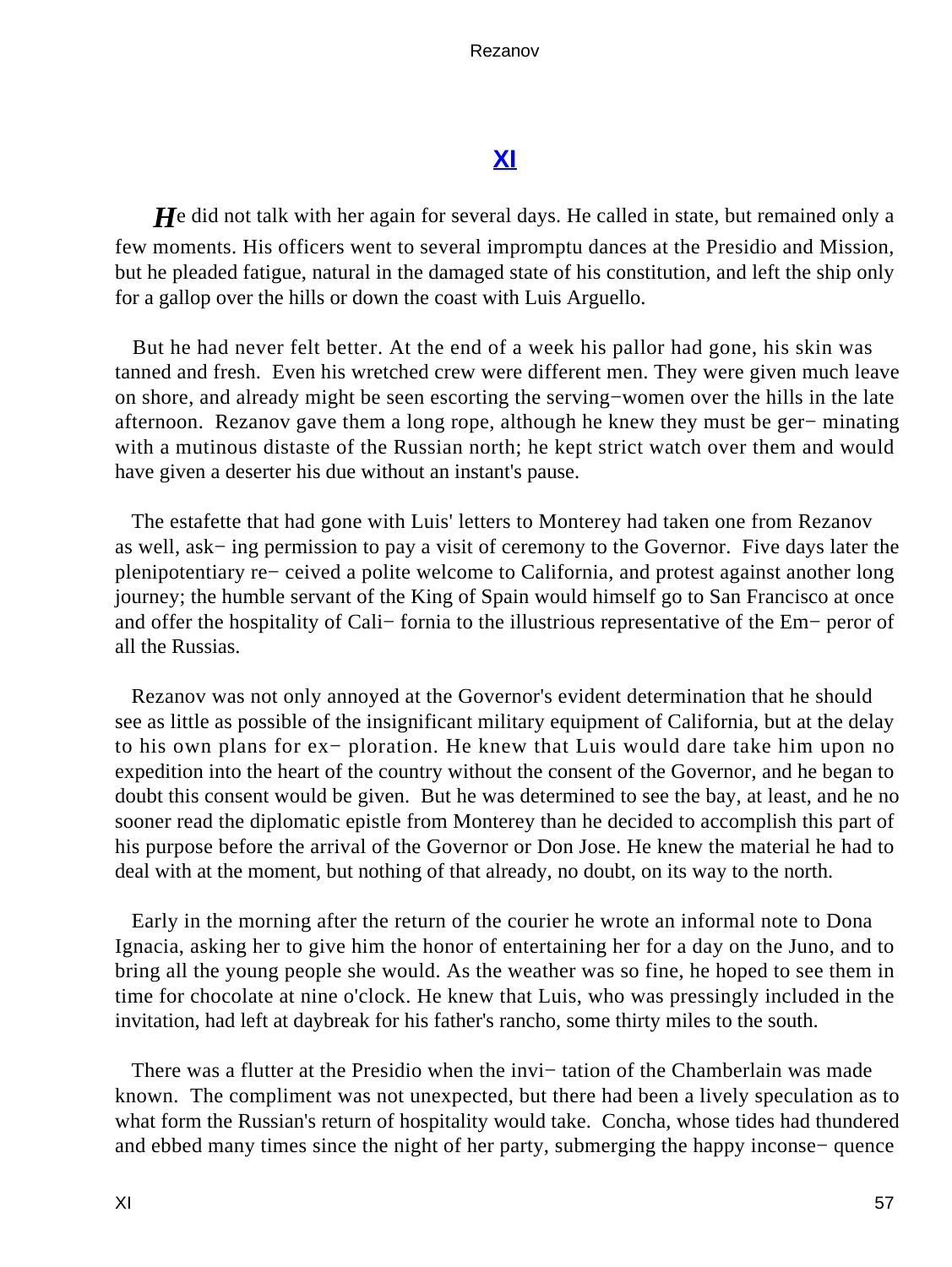of her sixteen years, but leaving her un− shaken spirit with wide clarified vision, felt young to−day from sheer reaction. She would listen to no protest from her prudent mother and smothered her with kisses and a torrent of words.

 «But, my Conchita,» gasped Dona Ignacia, «I have much to do. Thy father and his excellency come in two days. And perhaps they would not approve – before they are here! – to go on the for− eign ship! If Luis were not gone! Ay yi! Ay yi!»

 «We go, we go, madre mia! And his excellency will give you a shawl. I feel it! I know it! And if we go now we disobey no law. Have they ever said we could not visit a foreign ship when they were not here? We are light−headed, irresponsible women. And if they should not let us go! If the Governor and the Russian should disagree! Now we have the opportunity for such a day as we never have had before. We should be imbeciles. We go, madre mia, we go!»

 So it proved. At a few minutes before nine the Senora Arguello, clad in her best black skirt and jacket, a red shawl embroidered with yellow draped over her bust with unconquerable grace, and a black reboso folded about her fine proud head, rode down to the beach with Ana Paula on the aquera behind and Gertrudis Rudisinda on her arm. The boys howled on the corridor, but the good senora felt she could not too liberally construe the kind invita− tion of a chamberlain of the Russian Court.

 Behind her rode Concha, in white with a pink reboso; Rafaella Sal, Carolina Xime'no, Herminia Lopez, Delfina Rivera, the only other girls at the Presidio old enough to grace such an occasion; Sturgis, who happened to have spent the night at the Presidio, Gervasio, Santiago and Lieutenant Rivera. Castro had returned to Monterey, Sal was officer of the day, and the other young men had sulkily declined to be the guests of a man who looked as haughty as the Tsar himself and betrayed no dis− position to recognize in Spain the first nation of Europe. But no one missed them. The girls, in their flowered muslins and bright rebosos, the men in gay serapes and embroidered botas, looked a fine mass of color as they galloped down to the beach and laughed and chattered as youth must on so glorious a morning. Even Sturgis, always care− ful to be as nearly one with these people as his dif− ferent appearance and temperament would permit, wore clothes of green linen, a ruffled shirt, deer−skin botas and sombrero.

 Three of the ship's canoes awaited the guests, and as not one of the women had ever set foot in a boat, there was a chorus of shrieks. Dona Ignacia mur− mured an audible prayer, and clutched Gertrudis Rudisinda to her breast.

 «Madre de Dios! The water! I cannot!» she muttered. But Santiago took her firmly by one elbow, Sturgis by the other, Davidov caught up the children with a reassuring laugh, and in a moment she was trembling in the middle of the canoe. Con− cha had already leaped into the second and waved a careless little salutation to the Juno. Her eyes sparkled. Her nostrils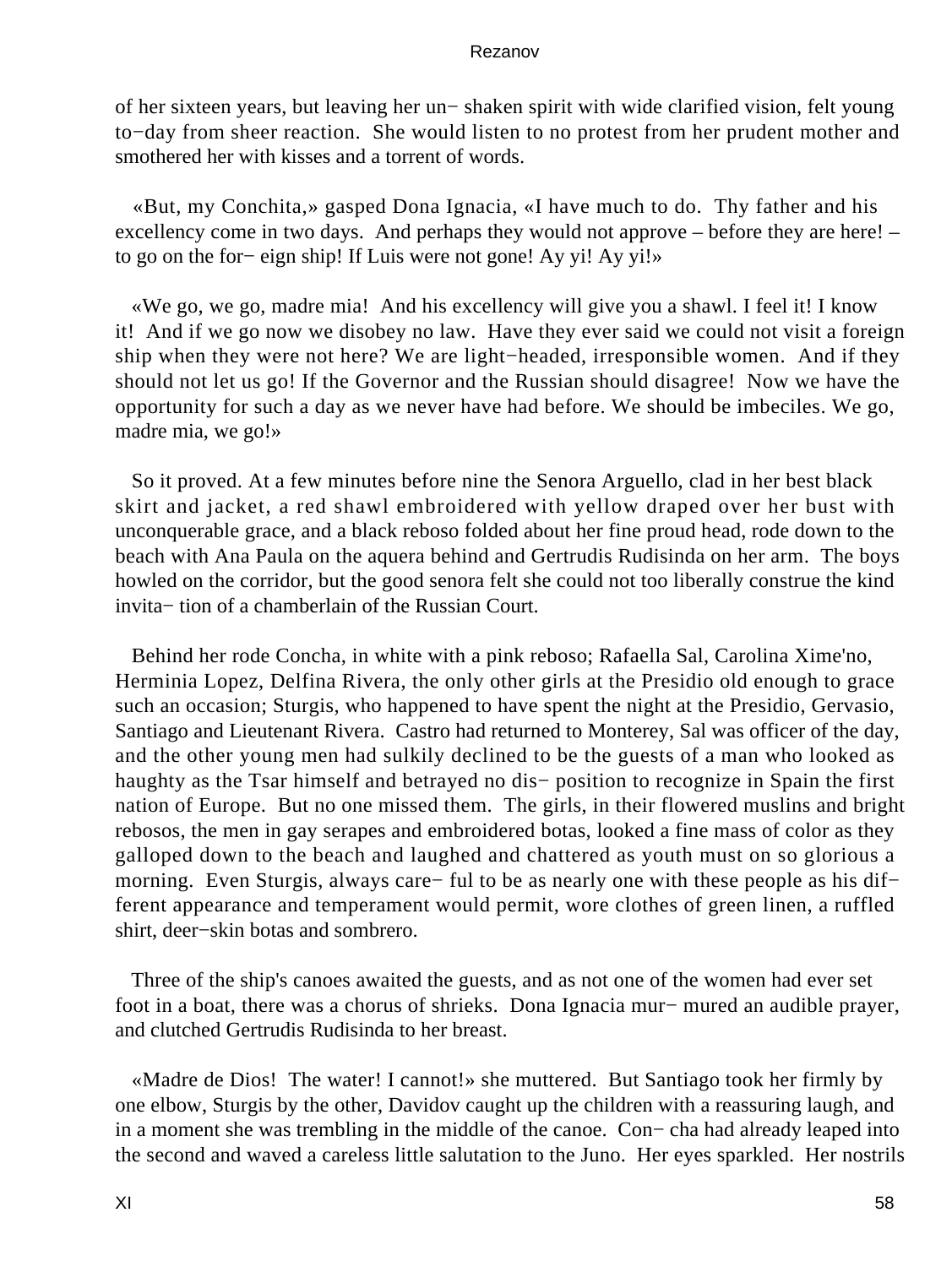fluttered. She felt indif− ferent to everything but the certain pleasure of the day. Rezanov was sure to be charming. What mattered the morrow, and possible nights of doubt, despair, hatred of life and wondering self−contempt?

 Rezanov awaited the canoes in the prow of the ship. He wore undress uniform and a cap instead of the cocked hat of ceremony which had excited their awe. He too tingled with a sense of youthful gaiety and adventure. As he helped his guests up the side of the vessel and listened to the delightful laughter of the girls, saw the dancing eyes of even the haughty and reserved Santiago, he also dismissed the morrow from his thoughts.

 As Dona Ignacia was hauled to the deck, uttering embarrassed apologies for bringing the two little girls, Rezanov protested that he adored children, patted their heads and told off a young sailor to amuse them.

 Four tables on the deck were set with coffee, chocolate, Russian tea, and strange sweets that the cook had fashioned from ingredients to which his skilful fingers had long been strangers.

 Dona Ignacia sat beside the host, and when she had tried both the tea and the coffee and had de− manded the recipe of the sweets, he said casually: «After breakfast I shall ask you to go down to the cabin for a few moments. I bought the cargo with the Juno, and find there are several articles which I shall beg as a great favor to present to my kindest hostesses and the young girls she has been good enough to bring to my ship. Shawls and ells of cotton and all that sort of thing are of no use to a bachelor, and I hope you will rid me of some of them.»

 Dona Ignacia lost all interest in the breakfast, and presently, murmuring an excuse, was escorted by Langsdorff down to the cabin. When the light repast was over, Rezanov made a signal to several sailors who awaited commands, and they sprang to the anchor and sails.

 «We are going to have a cruise,» announced the host to his guests. «The bay is very smooth, there is a fine breeze, we shall neither be becalmed nor otherwise the sport of inclement waters. I know that most of you have never seen this beautiful bay and that you will enjoy its scenery as much as I shall.»

 He moved to Concha's side and dropped his voice. «This is for you, senorita,» he said. «You want change, variety, and I have planned to give you all that I can in one day. I expect you to be happy.»

 «I shall be,» she said dryly, «if only in watching a diplomat get his way. You will see every corner of our bay, and I shall have the delightful sensation of doing something for which I cannot be held re− sponsible.»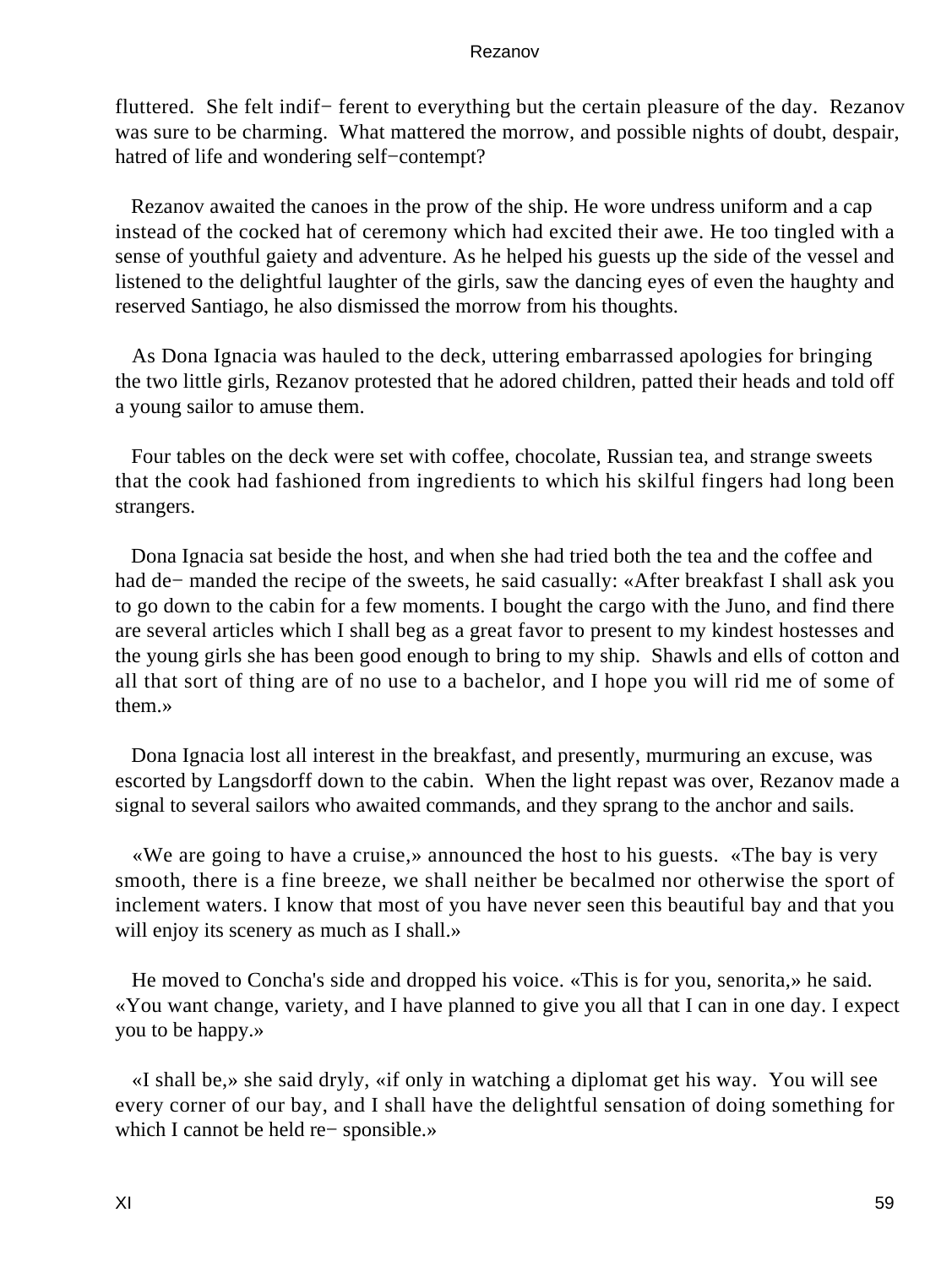He laughed. «I am quite willing that you should understand me,» he said. «But it is true that I thought as much of you as of myself.»

 In a few moments the ship was under way. San− tiago and Sturgis had gone down to the cabin to reassure Dona Ignacia, who uttered a loud cry as the Juno gave a preliminary lurch. Gervasio and Rivera had opened their eyes as Rezanov abruptly unfolded his plan, but dropped them sleepily before the delight of the girls. After all, it was none of their affair, and what was a bay? If they requested him, as a point of honor, to refrain from examining the battery of Yerba Buena with his glass, their con− sciences would be as light as their hearts.

 As Rezanov stood alone with Concha in the prow of the ship and alternately cast softened eyes on her intense, rapt face, and shrewd glances on the rami− fications of the bay, he congratulated himself upon his precipitate action and the collusion of nature. They were sailing east, and would turn to the north in a moment. The mountain range bent abruptly at the entrance to the bay, encircling the immense sheet of water in a chain of every altitude and form: a long hard undulating line against the bright blue sky; smooth and dimpled slopes as round as cones, bare but for the green of their grasses; lofty ridges tapering to hills in the curve at the north but with blue peaks multiplying beyond. There were dense forests in deep canyons on the mountainside, bare and jagged heights, the graceful sweep of valleys, promontories leaping out from the mainland like mammoth crocodiles guarding the bay. The view of the main waters was broken by the largest of the islands, but far away were the hills of the east and the soft blue peaks behind. And over all, hills and valley and canyon and mountain, was a bright opalescent mist. Green, pink, and other pale col− ors gleamed as behind a thin layer of crystal. Where the sun shone through a low white cloud upon a distant slope there might have been a great globe of iridescent glass illuminated within. The water was a light, soft, filmy yet translucent blue. Concha gazed with parted lips.

 «I never knew before how wonderful it was,» she murmured. «I have been taught to believe that only the south is beautiful, and when we had to come here again from Santa Barbara it was exile. But now I am glad I was born in the north.»

 «I have watched the light on these hills and islands, and what I could see of the fine lines of the mountains ever since I came, and were there but villas and castles, these waters would be far more beautiful than the Lake of Como or the Bay of Naples. But I am glad to see trees again. From our anchorage I had but a bare glimpse of two or three. They seem to hide from the western winds. Are they so strong, then?»

 «We have terrible winds, senor. I do not wonder the trees crouch to the east. But I must tell you our names.» She pointed to the largest of the islands, a great bare mass that looked as had it been, when viscid, flung out in long folds from a central peak, concaving here and there with its own weight. Its southern point was on a line with a point of mainland far to the west, and its northern, from their vantage looking to be but a continuation of the curve of the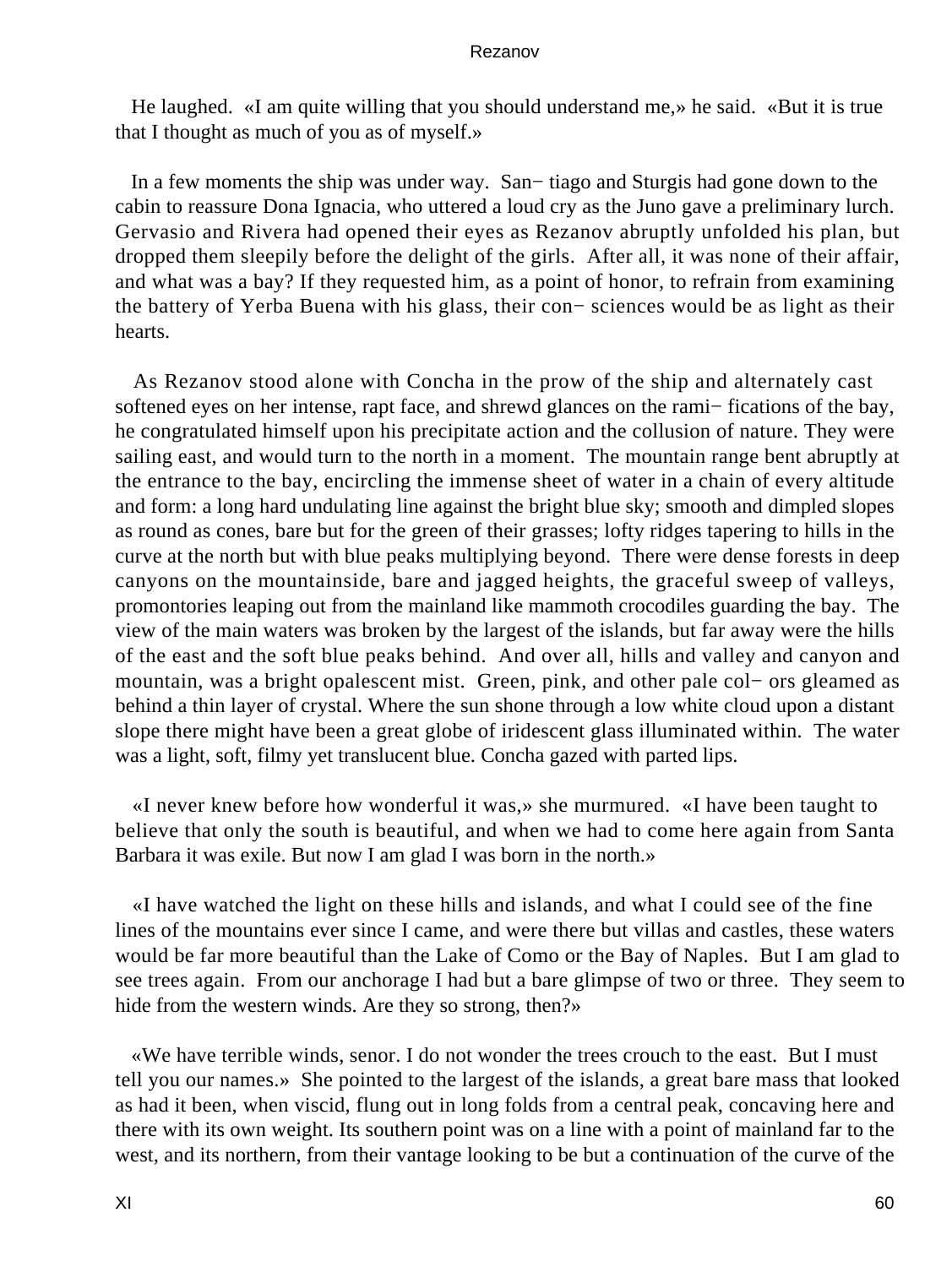mainland, finished an arc of almost perfect proportions, whose deep curve was a tumbled mass of hills and one great mountain. «That is Nuestra Senora de los Angeles, and it opens a triple jaw, Luis has told me, at Point Tiburon – you will soon see the straits between. The big rock over there is Alcatraz, and farther away still is Yerba Buena – that looks like a camel on its knees.»

 But Rezanov was examining the scene before him. The lines of this bay within a bay were superb, and in its wide embrace, slanting from Point Tiburon toward an inner point two miles opposite was another island, as steep as Alcatraz, but long and waving of outline, with a glimpse of trees on its crest. Rezanov, while he lost nothing of the pic− turesque beauty surrounding him, was more deeply interested in noting the many foundations, sheltered and solid, for fortifications that would hold these rich lands against the fleets of the world. Never had he seen so many strategic advantages on one sheet of water. The islands farther south he had examined through his glass from the deck of the Juno until he knew every convolution they turned to the west.

 Concha was directing his attention to the tremen− dous angular peak rising above the tumbled hills. «That is Mount Tamalpais – the mountain of peace. It was named by the Indians, not by us. Sometimes it is like a great purple shadow, and at others the clouds fight about it like the ghosts of big sea gulls.» They were sailing past the rounded end of the western inner point of the little bay. It was almost detached from the bare ridge behind and half cov− ered with oaks and willow trees. «That is Point Sausalito. I have often looked at it through the glass and longed for a merienda in the deep shade.» She turned to Rezanov with lips apart. «Could we not – oh, senor! – have our dinner on shore?»

 «It is only for you to select the spot. We can sail many miles before it is time for dinner, and you may find a place even more to your liking. I fancy we can not go far here. It looks swampy and shal– low. Nothing could be less romantic than to stick in the mud.»

 «May I ask,» said Concha demurely, «how you dare to run the risks of an unknown sheet of water? I have heard it said that there is more than one rock and shoal in this bay.»

 «I am not as rash as I may appear,» replied Reza− nov dryly, but smiling. «In 1789 there was a chart of this bay, taken from a Spanish MSS., published in London; and I bought it there when I ran up from the Nadeshda – anchored at Falmouth – three years ago. Davidov, who, you may observe, is steering, oblivious to the charms of even Dona Caro− lina, knows every sounding by heart.»

 «Oh!» Concha shrugged her shoulders. «The Governor, too, is very clever. It will be a drawn battle. Perhaps I shall remain neutral after all. It would be more amusing.» The ship was turning, and she waved her hand to the island between the deep arc of the hilly coast. «I have heard so much of the beauty of that island,» she said, «that I have called it La Bellissima, but I never hoped to see anything but the back of its head, from which the wind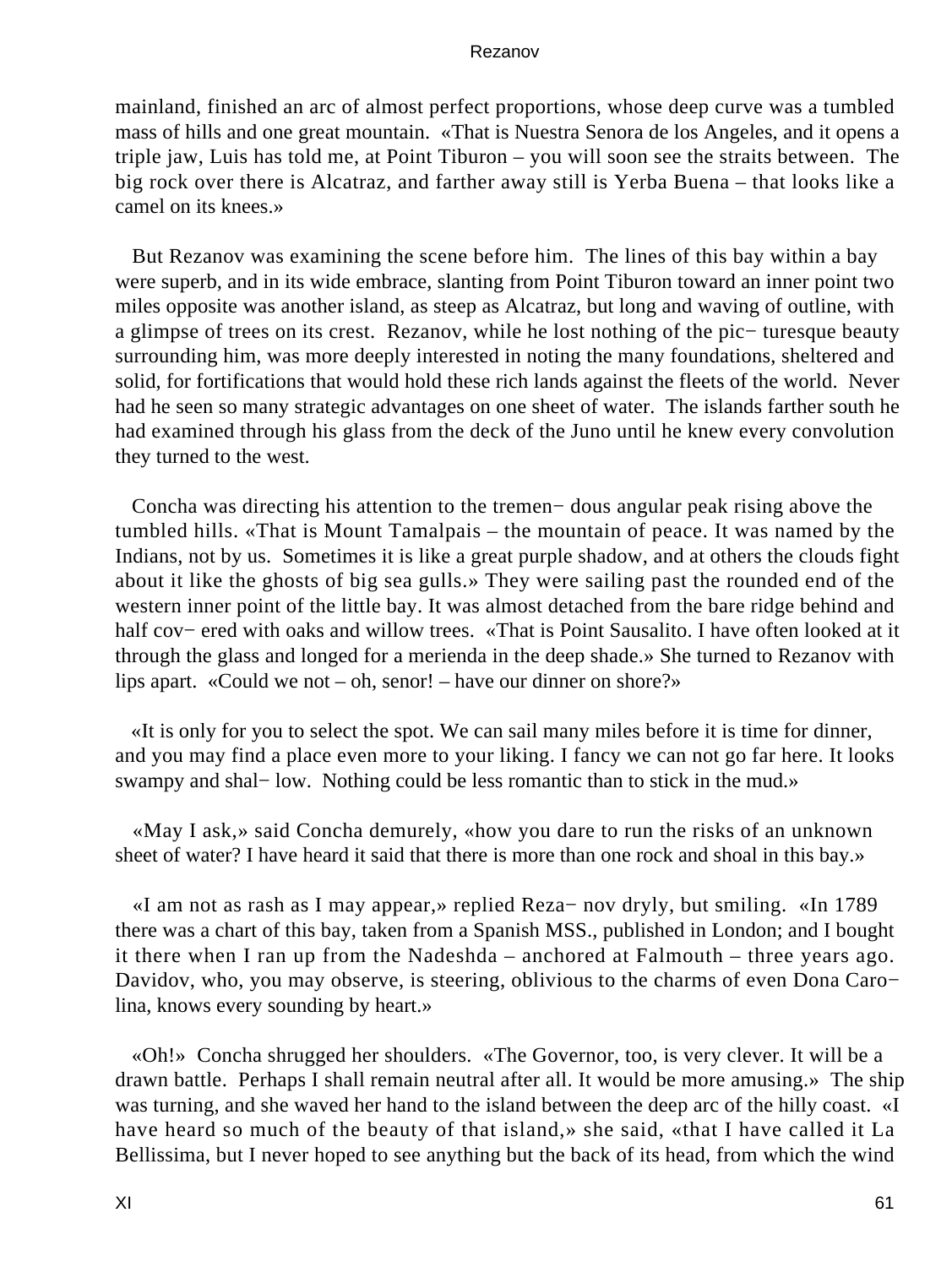has blown all the hair. And now I shall. How kind of you, senor!»

«How easily you are made happy!» he said, with a sigh. «You look like a child.»

 «To−day I shall be one; and you the kind fairy god−father,» she added, with some malice. «How old are you, senor?»

«Forty−two.»

 «That is twenty−six years older than myself. But your excellency might pass for thirty−five,» she added politely. «We have all said it. And now that you are not so pale you will soon look younger – and even more triumphant than when you came.»

 «I have never felt so triumphant as on this morn− ing, dear senorita. I had not hoped to give you so much pleasure.»

 Her cheeks were as pink as her reboso, her great black eyes were dancing. Her hands strained at the railing. «I shall see La Bellissima! La Bellis− sima!» she cried.

 They rounded the low broken point of the island, sailed through the racing currents between the lower end of La Bellissima and «Our Lady of the An− gels,» more slowly past what looked to be a per− pendicular forest. From water to crest the gulches and converging spurs of this hillside in the sea were a dense mass of oaks, bays, underbrush; here and there a tall slender tree with a bark like red kid and a flirting polished leaf, at which Concha clapped her hands as at sight of an old friend and called «El Madrono.» It was a primeval bit of nature, but sweet and silent and peaceful; there was no sugges– tion either of gloom or of discourteous beast.

 «We shall have our dinner here, Excellency. There on that little beach; and afterward we shall climb to the top. See, there are trails! The In− dians have been here.»

 They stood out through the straits between Point Tiburon and the Isle of the Angels, where the tide ran fast. Then, for the first time, was Rezanov able to form a definite idea of the size and shape of this great natural harbor. To the south it extended be− yond the peninsula in an unbroken sheet for some forty English miles. Ten miles to the north there was a gateway between the lower hills which Luis had alluded to as leading into the bay of Saint Pablo, another large body of tidewater, but inferior in depth and beauty to the Bay of San Francisco.

 The mist had dissolved. The greens were vivid where the sun shone on island and hill. The woods of Bellissima, the groves of Point Sausalito, the for− ests in the northern canyons, deepened to purple like that of the great bare sweep of Tamalpais. Only the farther peaks remained a pale misty blue, and were of an indescribable floating delicacy.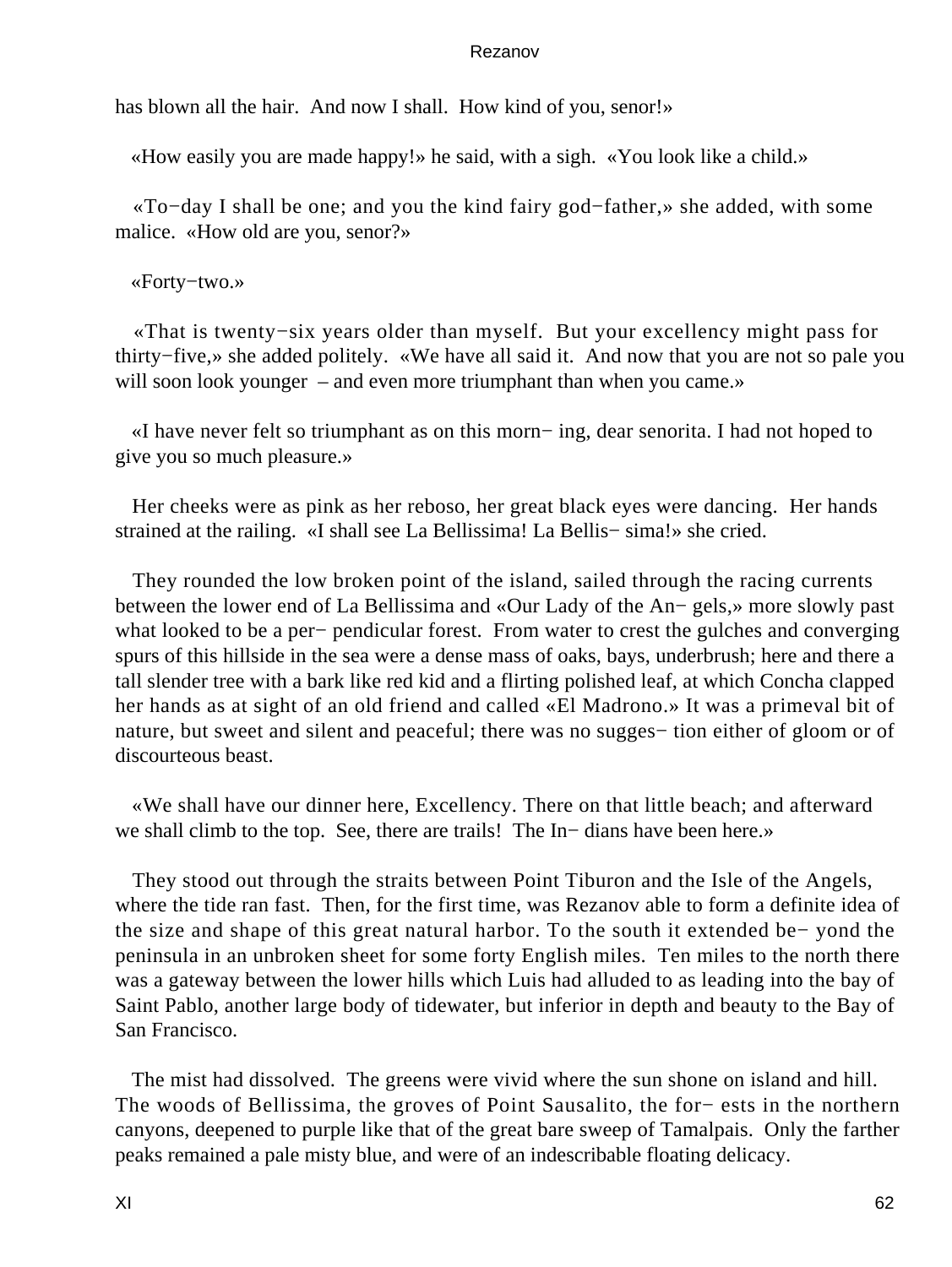Concha pointed to the eastern double cone. «That is Monte del Diablo. Once they say it spouted fire, but that was long ago, and all our volcanoes are dead. But perhaps not so long ago. The Indians tell the strange story that their grandfathers remem− bered when this bay was a valley covered with oak trees, and the rivers of the north flowed through and emptied into Lake Merced and a rift by the Fort. Then came a tremendous earthquake and rent the mountains apart where you came through – we call it the Mouth of the Gulf of the Faral− lones – the valley sank, the sea flowed in, only these hills that are islands now keeping their heads above the flood. Perhaps it is true, for Drake was close to this bay for a long while and never saw it, and it would have given him a better shelter than the little harbor he found a few miles higher on the coast. I believe it was not here. Madre de Dios, I hope California shakes no more. She would – is it not true, Excellency? – be the most perfect coun− try in all the world did she not have the devil in her.»

 «Are you afraid of earthquakes?» asked Rezanov, who once more had transferred his comprehensive gaze from battery sites to her face.

 «I cross myself. It is like feeling your grave turn over. But I fancy the poor old earth is like the people on her; she gets tired of being good and is all the naughtier for having been sober too long. Don Vincente Rivera is an example; he is cold, haughty, solemn, stern to others and himself, as you see him; but once in a while – Madre de Dios! The Presidio does not sleep for three nights!»

 Rezanov laughed heartily, then turned abruptly away. «Come,» he said. «I had almost forgotten. Will you ask the others to go to the cabin, while I give orders that dinner shall be served on your island?»

 In the cabin, Concha forgot him for a few mo− ments. Her mother, her eyes dwelling fondly upon several shawls she hoped were intended for herself alone, was hushing the baby to sleep in the deep chair of his excellency. Ana Paula was playing with an Alaskan doll she had appropriated without ceremony. Rezanov came in when his guests were assembled, and he had a gift for each; curious ob− jects of Alaskan workmanship for the men, minia− ture totem poles and fur−bordered moccasins; but silk and cotton, linen, shawls, and find handker− chiefs for senora and maiden.

 «They are trifles,» he said, in response to an en− thusiastic chorus. «The cargo I was obliged to take over was a very large one. You must not protest. I shall never miss these things.» And he knew that he had sown the seeds of a rapacity simi− lar to that implanted in the worthy bosoms of the priests when they had paid him their promised visit. If the Governor were insensible to diplomacy he would have pressure brought to bear upon his offi− cial integrity from more quarters than one.

 «There are also many of the presents rejected by the Mikado, somewhere,» he added carelessly. «But I could not find them. They must have found their way to the bottom of the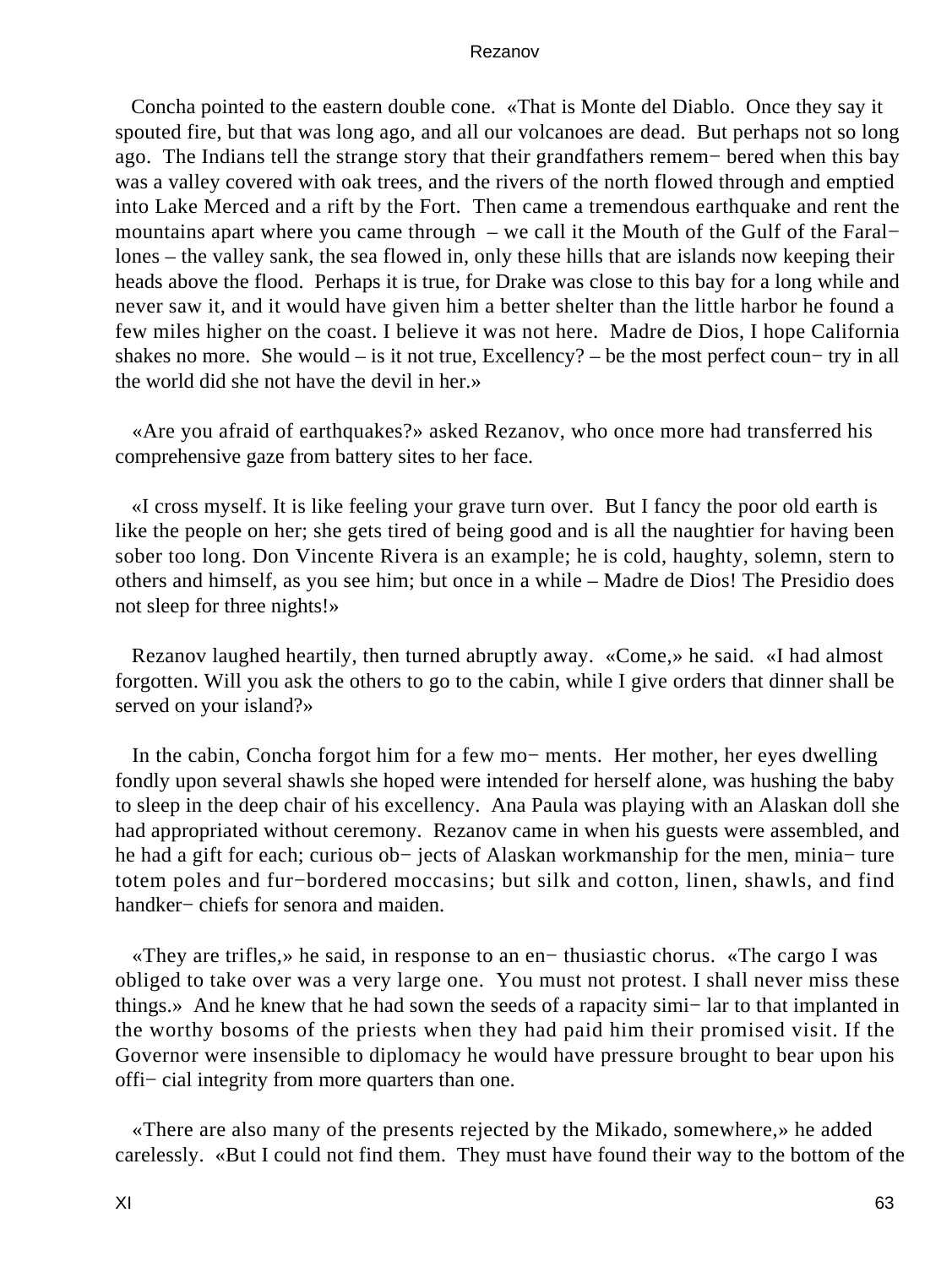hold during one of the storms we encountered on our way from Sitka.»

 He certainly looked the fairy godfather, and quite impartial as he distributed his offerings with a chosen word to each; his memory for little char− acteristics was as remarkable as for names and faces. He had taken off his cap on deck, and the breeze had ruffled his thick fair hair, brought the blood to his thin cheeks. The lines of his face, cut by privation and anxiety and illness, had almost disappeared with the renewed elasticity of the flesh, and his blue eyes were wide open, and sparkling in sympathy with the pleasure of his guests and the success of his own strategy. These few insignificant Spaniards dis− lodged, a half–dozen forts in this harbor, and the combined navies of the world might be defied; while a great chain of hungry settlements fattened and prospered exceedingly on the beneficence of the most fertile land in all the Americas.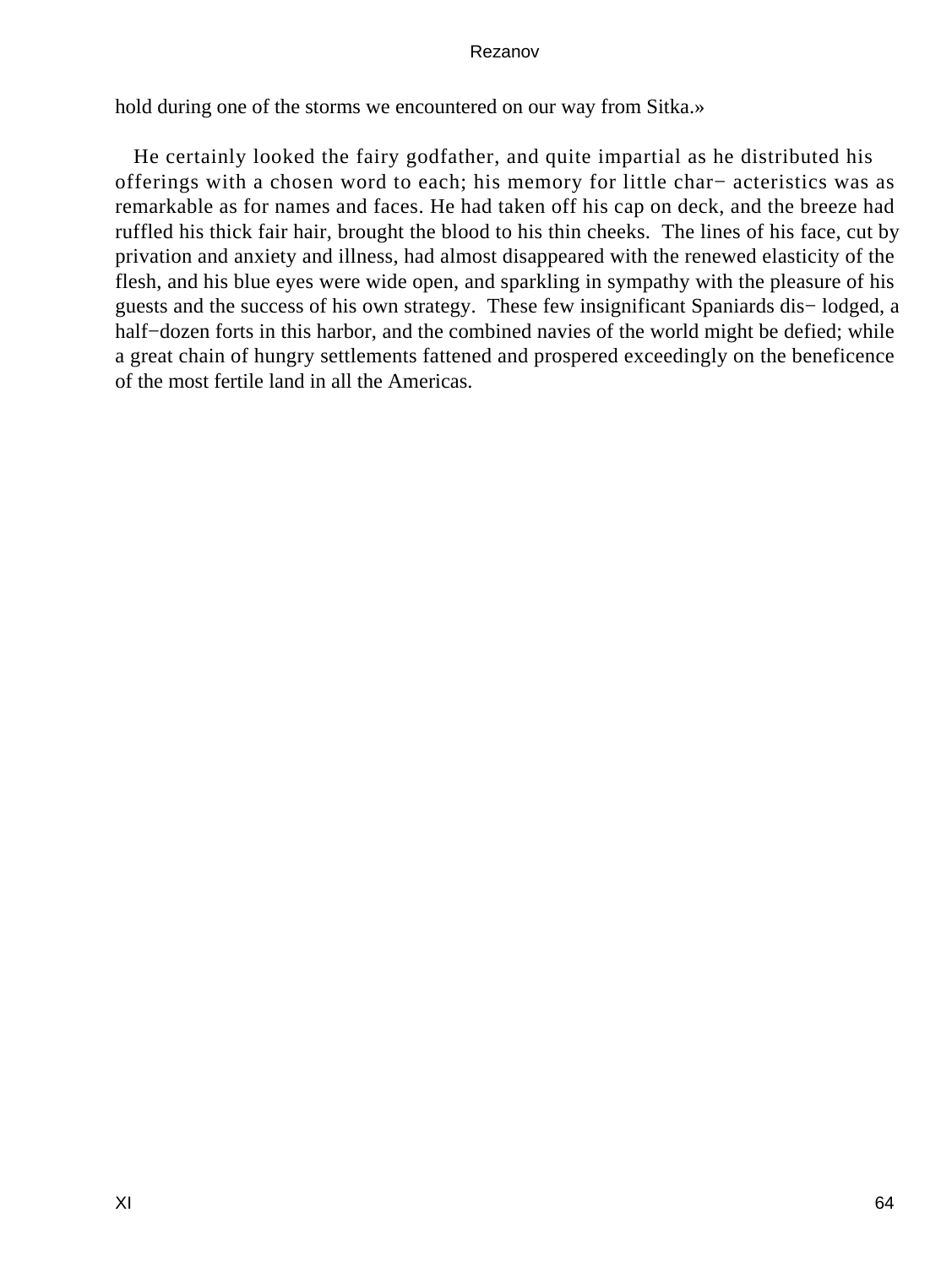# **[XII](#page-140-0)**

**The eastern mountains looked very close from the crest of La Bellissima and of a** singular transpar− ency and variety of hue. It was as if the white masses of cloud sailing low overhead flung down great splashes of color from prismatic stores stolen from the sun. There was a vivid pale green on the long sweep of a rounding slope, deep violet and pale purple in dimple and hollow, red showing through green on a tongue of land running down from the north; and on the lower ridges and little islands, pale and dark blue, and the most exquisite fields of lavender. This last tint was reflected in the water immediately below the ridge, and farther out there were lakelets of pale green, as if the islands, too, had the power to mirror themselves when the sea itself was glass.

 Santiago, Davidov, Carolina Xime'no, Delfina Ri− vera, Concha and Rezanov, had climbed to the ridge. The other young people had given out halfway up the steep and tangled ascent and returned to the beach. Dona Ignacia immediately after dinner had frankly asked her host for the hospitality of his stateroom. She and her little ones must have their siesta, and the good lady was convinced that so high and mighty a personage as the Russian Cham− berlain was all the chaperon the proprieties de− manded.

 Four of the party strayed along the crest in search of the first wild pansies. Rezanov and Concha looked under the sloping roof of brittle leaves into dim falling vistas, arches, arbors, caverns, a forest in miniature with natural terraces breaking the pre− cipitous wall of the island.

«I should like to live here,» said Concha defi− nitely.

 «It would make a fine estate for summer life – or for a honeymoon.» He smiled down upon his com− panion, who stood very tall and straight and proud beside him. «If you conclude to marry your little Bostonian no doubt he will buy it for you,» he said.

 If he had hoped to see a look of blank dismay after his hours of devotion he was disappointed. She made a little face.

 «I do not think I could stand a desert island with the good Weeliam. For that I should prefer one of my own sort – Ignacio, or Fernando. Better still, I could come here and be a hermit.»

«A hermit?»

«In some ways that would suit me very well. All human beings become tiresome, I find.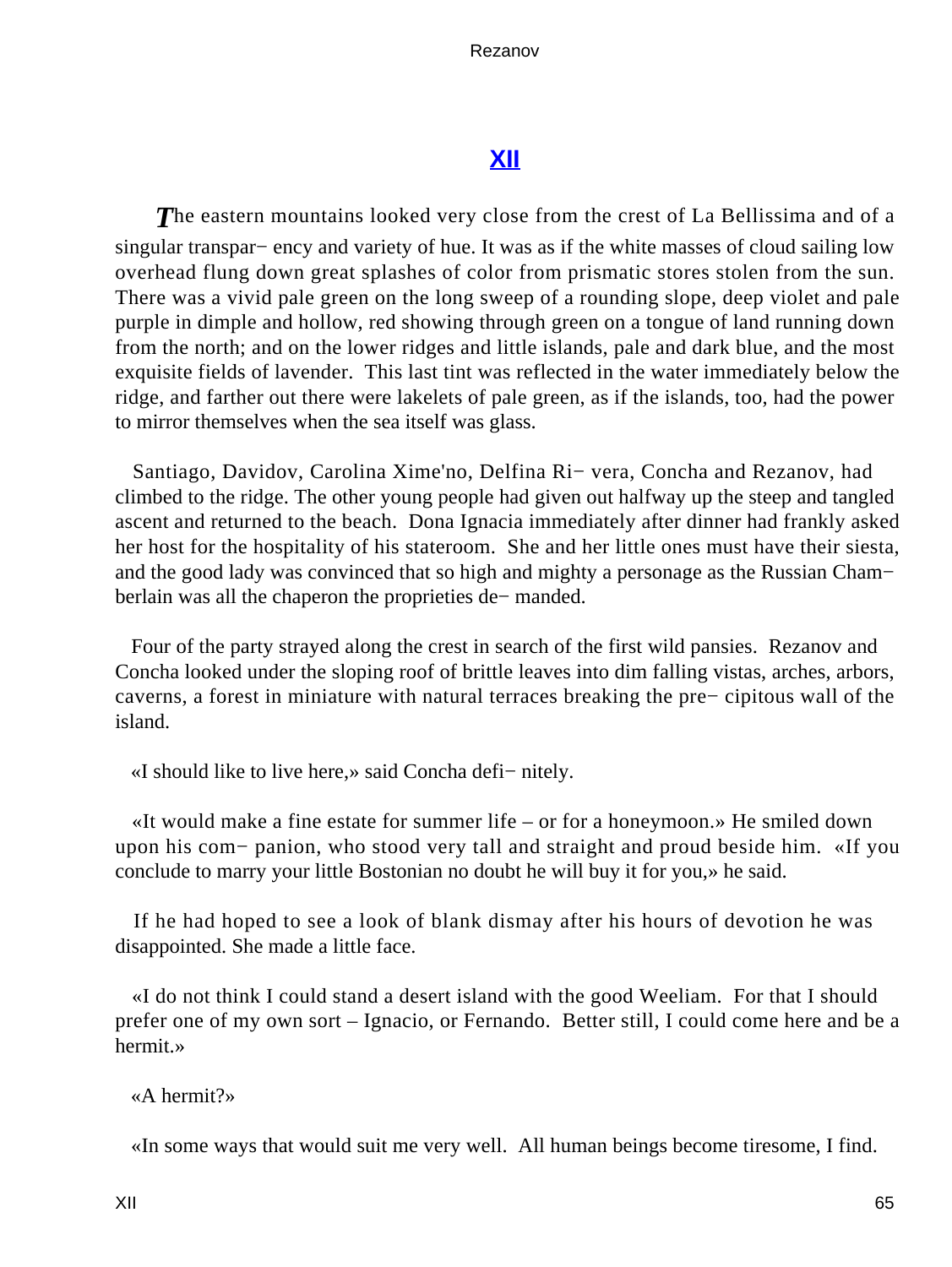I shall have a little hut just below the crest where I can look from my window right into the woods that are so quiet and green and beautiful. That is a thought that has always fascinated me. And when I walk on the crest I can see all the beauty of mountain and bay. What more could I want? What more have you in your world when you know it too well, senor?»

«Nothing; but you might tire, too, of this.»

 «What of it? It would be the gentle sad ennui of peace, not of disillusion, senor. How I wish you would tell me all you know of life!»

 «God forbid. And do not remind me of ennui and disillusions. I have forgotten both in California. Perhaps, after all, I shall not return to St. Peters− burg. There is a vast empire here  $-$  »

«But it is not yours or Russia's to rule, Excel− lency,» she interrupted him softly.

 He did not color nor start, but met her eyes with his deep amused glance. «I, too, can dream, seno− rita. Of a great and wonderful kingdom – that never will exist, perhaps. I have always been called a dreamer, but the habit has grown since I came to this lovely unreal land of yours.»

«Have you the intention to take it from us, Ex− cellency?» she asked quietly.

«Would you betray me if you thought I had?»

Her eyes responded for a moment to the mag– netism of his, and then she drew herself up.

 «No, senor, I could not betray a man who had been our guest, and Spain needs no assistance from a weak girl to hold her own against Russia.»

 «Well said! I kiss your hands, as they say in Vienna. But we must sail again. I told them to be ready at three o'clock.»

 Dalliance with the most alluring girl he had ever known was all very well, but the day's work was not yet done. When they returned to the ship he deliberately engaged all the Spaniards in a game of cards, ordered cigarettes and a bowl of punch for their refreshment, and then the Juno steered south.

 They sailed swiftly past Nuestra Senorita de los Angeles and the eastern side of Alcatraz, Rezanov sweeping every inch with his glass; more slowly past the peninsula where it came down in a succes− sion of rough hills almost in a straight line from the Presidio, ascending to a high outpost of solid rock, whence it turned abruptly to the south in a waving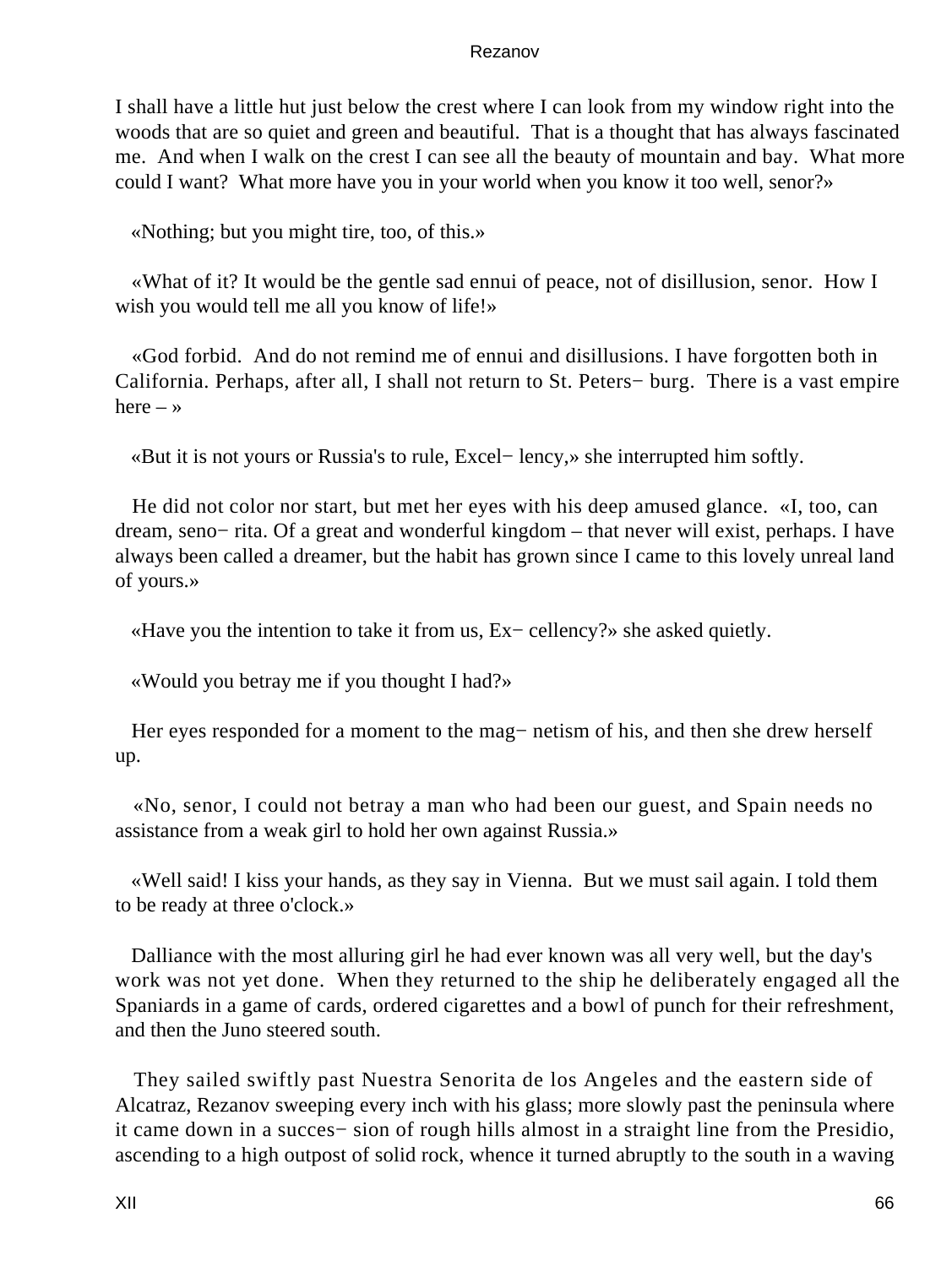line of steep irregular cliffs, harsh, barren, intersected with gullies. Then the land became sud− denly as flat as the sea, save for the shifting dunes: the desert porch of the great fertile valley hidden from the water by the waves of sand, but indicated by its rampart of mountains. The shallow water curved abruptly inward between the rocky mass on the right and a gentler incline and point two miles below. At its head was the «Battery of Yerba Buena,» facing the island from which it took its name. Rezanov scrupulously kept his word and did not raise his glass, but one contemptuous glance satisfied his curiosity. His eye rolled over the steep hills that were designed to bristle with forts, and, as sometimes happened, when he spoke again to Concha, whom he kept close to his side, for the other girls bored him, his words did not express the work− ings of his mind.

 «Athens has no finer site than this,» he said. «I should like to see a white marble city on these hills, and on that plain, when all the sand dunes are leveled. Not in our time, perhaps! But, as I told you, I have surrendered myself to the habit of dreaming.»

 Concha shrugged her shoulders and made no re− ply at the moment. As they sailed toward the east before turning south again, she pointed across the great silvery sheet of water melting into the misty southern horizon, to a high ridge of mountains that looked to be a continuation of the San Bruno range behind the Mission, but slanting farther west with the coast line.

 «Those are behind our rancho, senor – Rancho El Pilar, or Las Pulgas, as some prefer. Perhaps my father will take you there. I hope so, for we love to go, and may not too often; my father is very busy here. He is one of the few that has received a large grant of land, and it is because the clergy love him so much they oppose his wish in nothing. Do you see those sharp points against the sky? They are the tops of lofty trees, like the masts of giant ships, and with many rigid arms spiked like the pines. You saw a few of them in the hollow below Tamal− pais, but up on those mountains there are miles and miles of mighty forests. No white man has ever penetrated them, nor ever will, perhaps. We have no use for them, and even if you made this your kingdom, senor, I suppose not many would come with you. Far, far down where the water stops are the Mission of Santa Clara and the pueblo of San Jose; but I have heard you cannot approach within many miles of the land in a boat.»

 When they had sailed south for a few moments the boat came about sharply. Concha laughed. «I had forgotten the chart. I rather hoped you would run on a shoal.»

 But as they approached the cove of Yerba Buena again she caught his arm suddenly, unconscious of the act, and the little dancing lights of humor in her eyes went out. «Your white city, senor! Ay, Dios! what a city of dreams that can never come true!»

 The soft white fog that sometimes, even at this season, came in from the sea, was rolling over the hills between the Battery and the Presidio, wreath− ing about the rocky heights and slopes. It broke into domes and cupolas, spires and minarets. Great waves rolled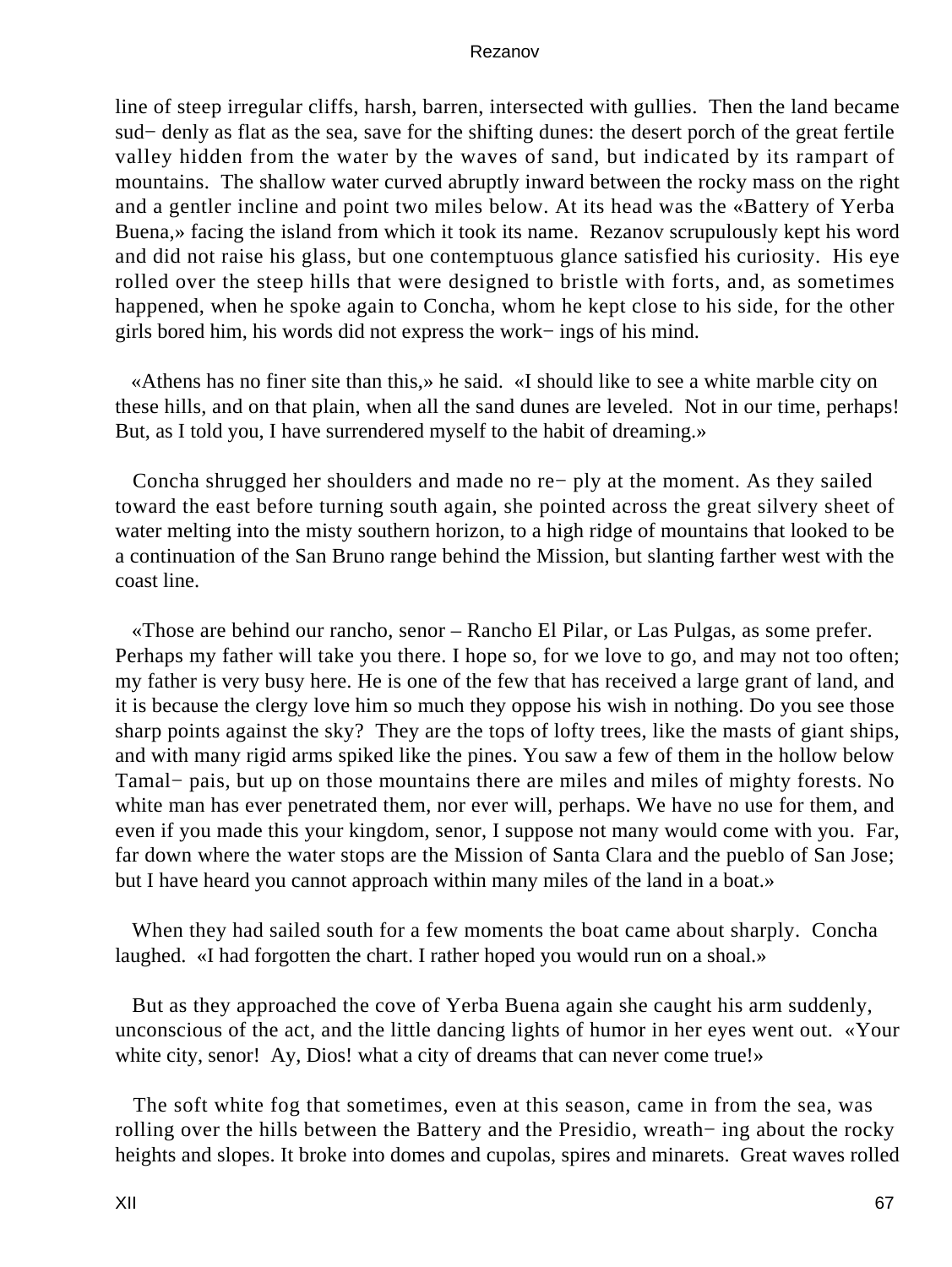over the sand dunes and beat upon the cliffs with the phantoms clinging to its sides. Then the sun struggled with a thousand colors. The sun conquered, the mist shimmered into sun− light, and once more the hills were gray and bare.

 Rezanov laughed, but his eyes glowed down upon her. «I am not sure it was there,» he said. «I have an idea your imagination and touch acted as a sort of enchanter's wand. The others evidently saw nothing.»

 «The others saw only fog and shivered. But it was there, senor! We have had a vision. A Rus− sian city! Ay, yi!»

 But Rezanov had forgotten the city. Her reboso had fallen and a strand of her hair blew across his face. His lips caught it and his eyes burned. They rounded a headland and the world looked green and young.

«Concha!» he whispered.

 Her eyes flashed and melted, she lifted her chin; then burst into a merry ripple of laughter.

 «Senor!» she said, «if you make love to me, I shall have to compare you with many others, and I might not like the Russian fashion. You are much better as you are – very grand seigneur, iron− handed and absolute, haughty and arrogant, but the most charming person in the world, with ends to gain, even from such humble folk as a handful of stranded Californians. But to sigh! to languish with the eye! to sing at the grating! I fear that the lightest headed of the caballeros you despise could transcend you in all.»

 «Very likely! I have not the least intention of sighing or languishing or singing at gratings. But if we were alone I certainly should kiss you.»

 But her eyes did not melt again at the vision. She flushed hotly with annoyance. «I am a child to you! Were it not that I have read a few books, you would find me but a year older than Ana Paula. Well! Regard me as a child and do not attempt to flirt with me again. Shall it be so?»

 «As you wish!» Rezanov looked at her half in resentment, half wistfully, then shrugged his shoulders, and called to Davidov to steer for the anchorage. She was quite right; and on the whole he was grateful to her.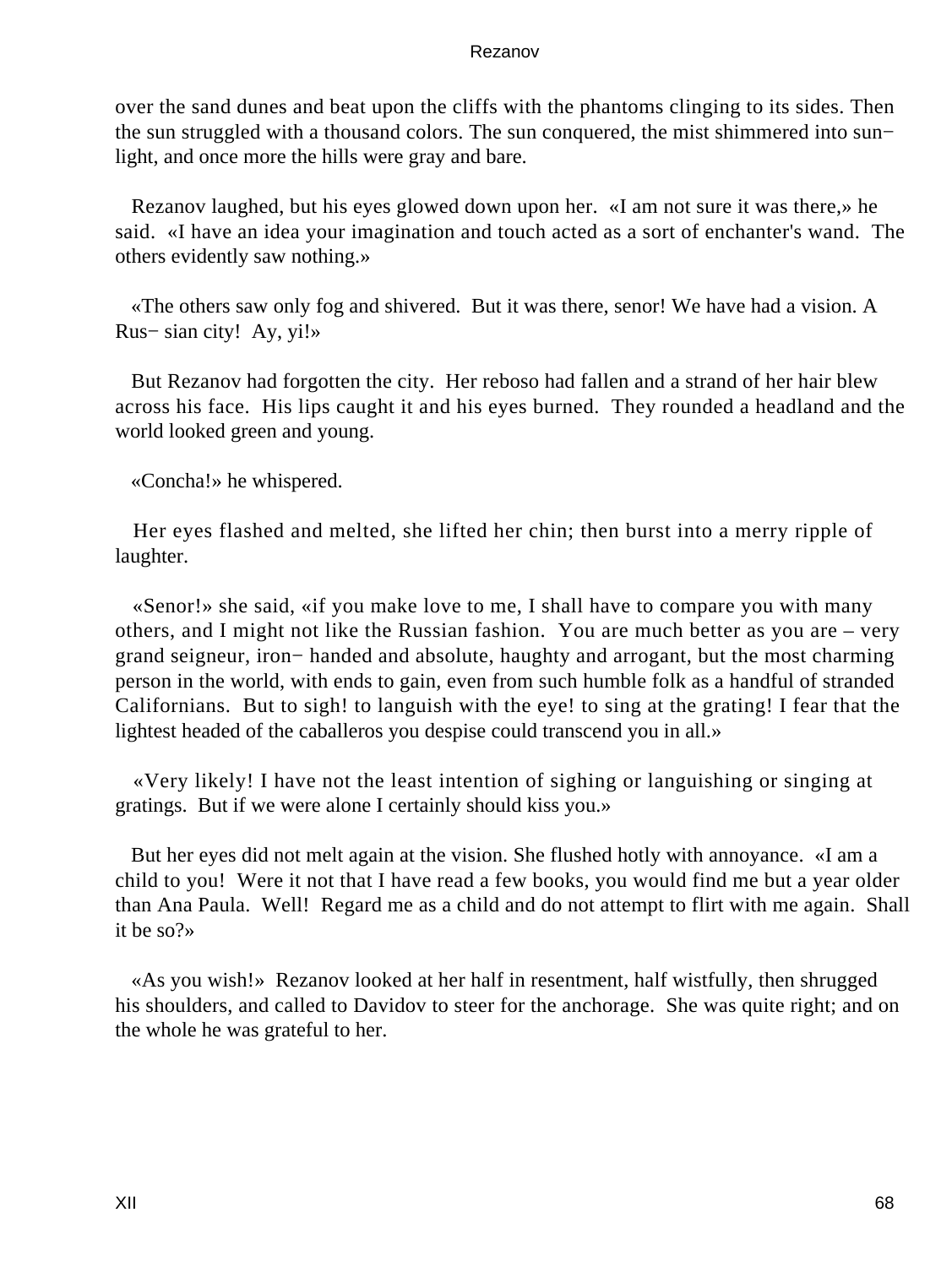# **[XIII](#page-140-0)**

*«C*oncha,» said Sturgis abruptly, «will you marry me?»

 Concha, who was sitting in the shade of the rose vines on the corridor making a dress for Gertrudis Rudisinda, ran the needle into her finger.

 «Madre de Dios!» she cried angrily. «Who would have expected such foolish words from you? and now I have pricked my finger and stained my little frock. It will have to be washed before worn, and is never so pretty after.»

 «I am sorry,» said Sturgis humbly. "But it seems to me that if a man wishes to marry a maid he should ask her in a straightforward manner, with no preliminary sighs and hints and serenades – and all sorts of insincere stage play.

«He should at least address her parents first.»

 «True. I was wholly the American for the mo− ment. May I speak to Don Jose and Dona Ignacia, Concha?»

 «How can I prevent? No, I will not coquet with you, Weeliam. But I am angry that you have thought of such nonsense. Such friends as we were! We have talked and read together by the hour, and my parents have thought no more of it than if it had been Santiago. There! You have a new book in your pocket. Why did you not read it to me instead of making love? Let me see it.»

 «I brought it to read later if you wished, but I came to ask you to marry me and to receive your answer. I never expected to ask you – but – lately – things have changed – life seems, somehow, more real. The thought of losing you has suddenly be– come terrible.»

 «You have been drinking Russian tea,» said Con− cha, stitching quietly but flashing him a glance of amusement, not wholly without malice.

 «It is true,» he replied. «I suppose I never really believed you would marry Raimundo or Ignacio or any of the caballeros. They think and talk of noth− ing but horse−racing, gambling, cock−fighting, love and cigaritos. I thought of you always here, where at least I could look at you or read with you. But one must admit that this Russian is no ordinary man. I hate him, yet like him more than any I have ever met. Last night I stayed to punch with him, and we talked English for an hour. That is to say, he did; I could have listened to him till morning. Langsdorff says that he has the greatest possible command of his native tongue,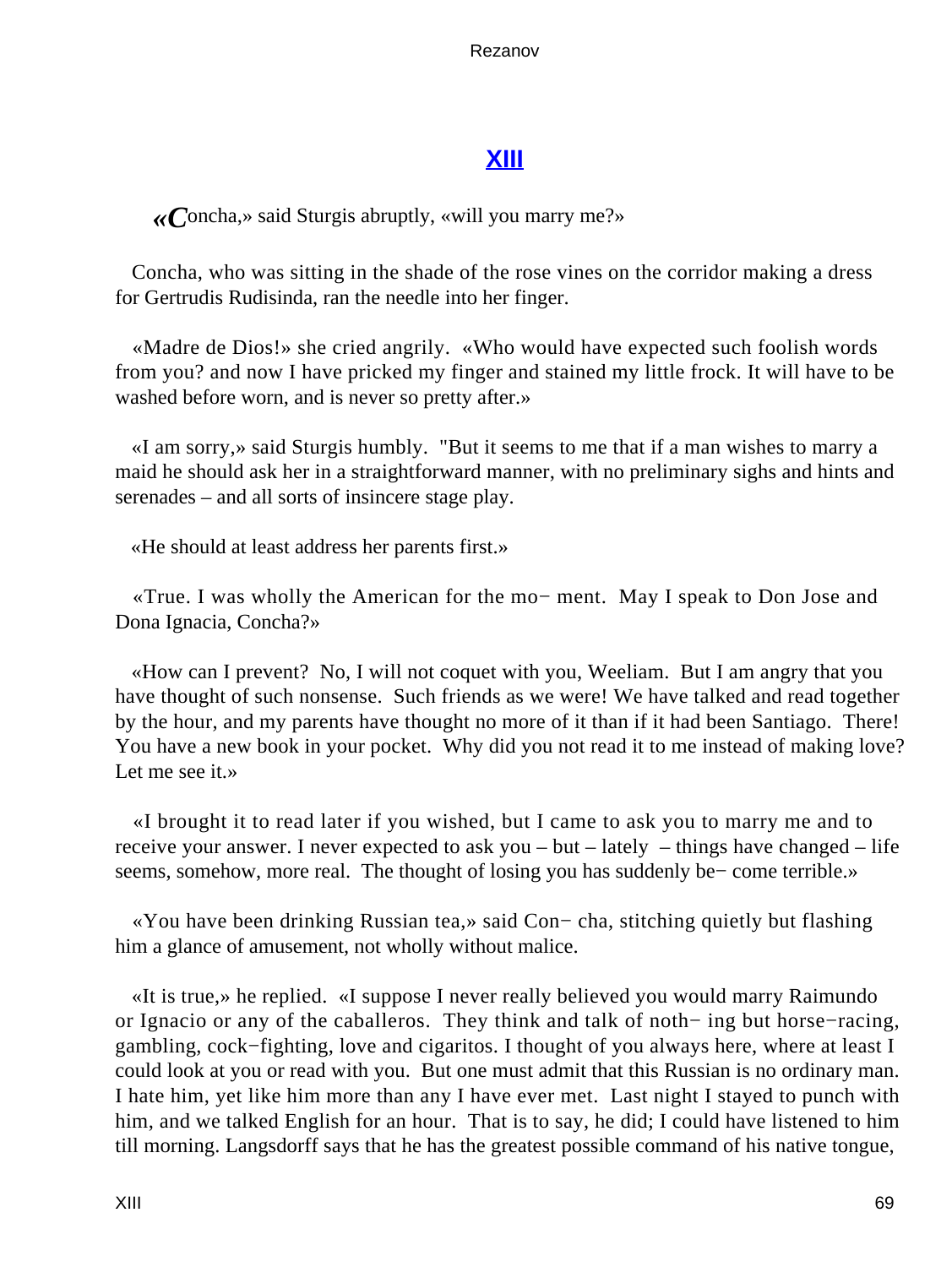but he speaks Eng− lish well enough. I wish I could despise him, but I do not believe I even hate him.»

 «Well?» demanded Concha. She kept her eyes on her work (and the delight that rose in her breast from her voice).

«Well?»

«Why should you hate him?»

 «Do you ask me that, Concha, when he makes a fence of himself about you, and his fine eyes – prac− tised is nearer the mark – look at no one else?»

 «But why should that cause you jealousy? He is a man of the world, accustomed to make himself agreeable, and I am the daughter of the Com− mandante.»

«He is more in love with you than he knows.»

 «Do you think so, Weeliam?» Still her voice was innocent and even, although the color rose above the inner commotion. «But even so, what of it? Have not many loved me? Am I to be won by the first stranger?»

«I do not know.»

 The tumult in Concha turned to wrath, and she lifted flashing eyes to his moody face. «Do you presume to say you are jealous because you think I love him – a stranger I have known but a week – who looks upon me as a child – who has never – never thought – » But her dignity, flying to the rescue, assumed control. Her upper lip curled, her body stiffened for a moment, and she went on with her stitching. «You deserve I should rap your silly little skull with my thimble. You are no better than Ignacio and Fernando. Such scenes as I have had with them! They wanted to fight the Russian! How he would laugh at them! I have threatened they shall both be sent to San Diego if there is any more nonsense.» Then curiosity overcame her. «You never had the least, least reason to think I would marry you, and now, according to your own words, you think you have less. Then why, pray, did you address me?»

«Because I am a man, I suppose. I could not sit tamely down and see you go.»

 She looked at him with a slight access of interest. A man? Perhaps he was, after all. And his well− bred, bony face looked very determined, albeit the eyes were wistful. Suddenly she felt sorry for him; and she had never experienced a pang of sym− pathy for a suitor before. She leaned forward and patted his hand.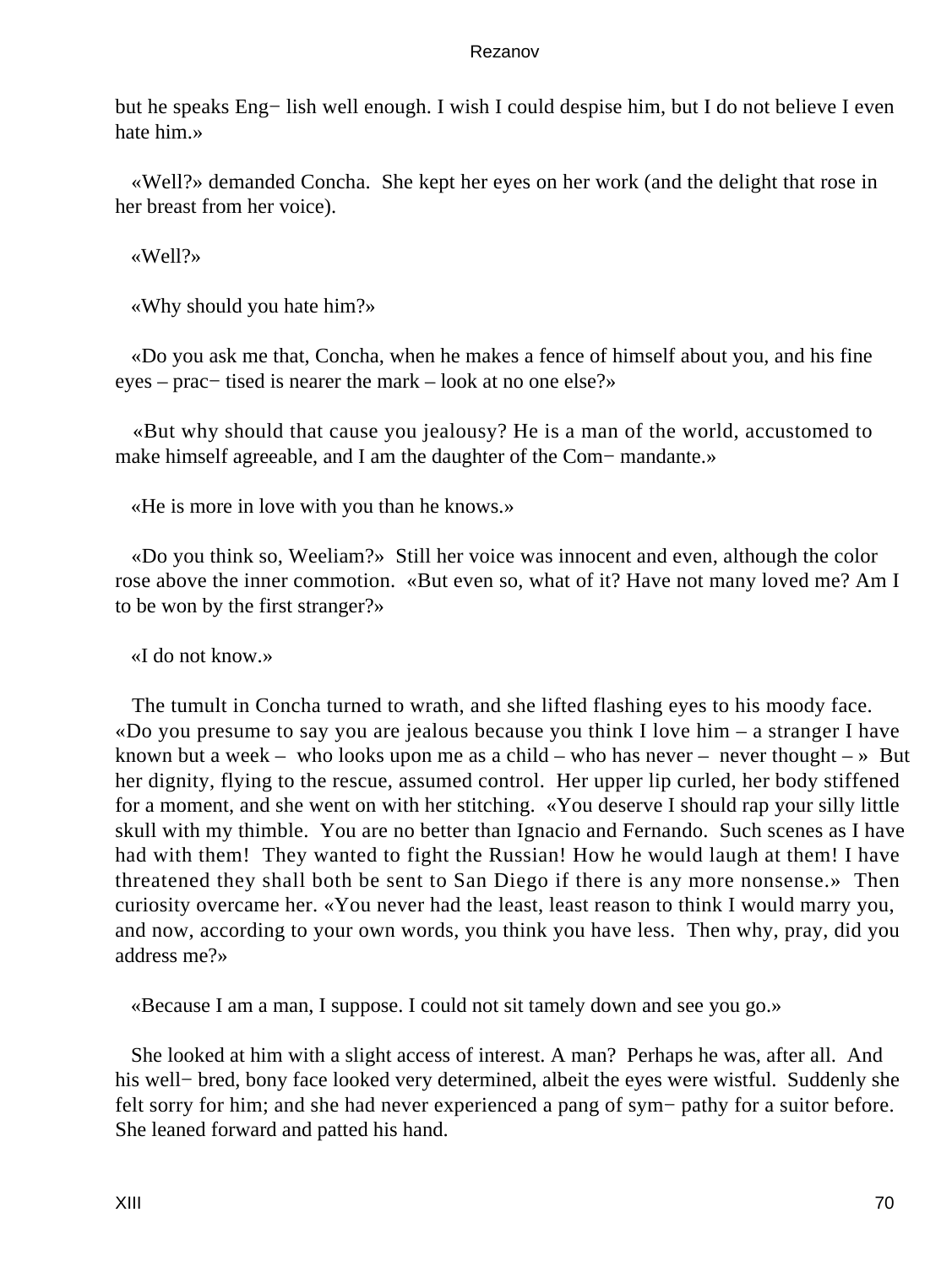«I cannot marry you, dear Weeliam,» she said, and never had he seen her so sweet and adorable, although he noted with a pang that her mouth was already drawn with a firmer line. «But what mat− ter? I shall never marry at all. For many years – forty, fifty perhaps – I shall sit here on the veranda, and you shall read to me.»

 And then she shivered violently. But she set her mouth until it was almost straight, and picked up the little dress. «Not that, perhaps,» she said quietly in a moment. «I sometimes think I should like to be a nun, that, after all, it is my vocation. Not a cloistered one, for that is but a selfish life. But to teach, to do good, to forget myself. There are no convents in California, but I could join the Third Order of the Franciscans, and wear the gray habit, and be set aside by the world as one that only lived to make it a little better. To forget oneself! That, after all, may be the secret of happiness. I envy none of my friends that are married. They have the dear children, it is true. But the children grow up and go away, and then one is fat and eats many dulces and the siesta grows longer and longer and the face very brown. That is life in California. I should prefer to work and pray, and» – with a flash of insight that made her drop her work again and stare through the rose−vines – «to dream always of some beautiful thing that youth promised but never gave, and that given might have ended in dull routine and a brain so choked with little things that memory too held nothing else.»

 «But Concha,» cried Sturgis eagerly, «I could give you far better than that. I could take you away from here – to Boston, to Europe. You should see – live your life – in the great cities you have dreamed of – that you hardly believe in – that were made to enjoy. I have told you of the theater, the opera – you should go to the finest in the world. You should wear the most beautiful gowns and jewels, go to courts, see the great works of art – I am not trying to bribe you,» he stammered, flushing miserably. «God forbid that I should stoop to any− thing as mean as that. But it all rushed upon me suddenly that I could give you so much that you were made for, with this worthless money of mine. And what happiness to be in Europe with you – what – what –  $\ast$ 

 His voice trembled and broke, and he dared not look at her. Again she stared through the vines. A splendid and thrilling panorama rose beyond them, her bosom heaved, her lips parted. She saw herself in it, and not alone. And not, alas, with the honest youth whose words had inspired it. In a moment she shook her head and turned her eyes on the flushed, averted face of her suitor.

«I shall never see Europe,» she said gently, «and I shall never marry.»

«Not if this Russian asks you?» cried Sturgis, in his jealous misery.

 But Concha's anger did not rise again. «He has no intention of asking a little California girl to share the honors of one of the most brilliant careers in Europe,» she said calmly. «Set your mind at rest. He has paid me no more attention than is due my position as the daughter of the Commandante, and perhaps of La Favorita. If I flirt a little and he flirts in response,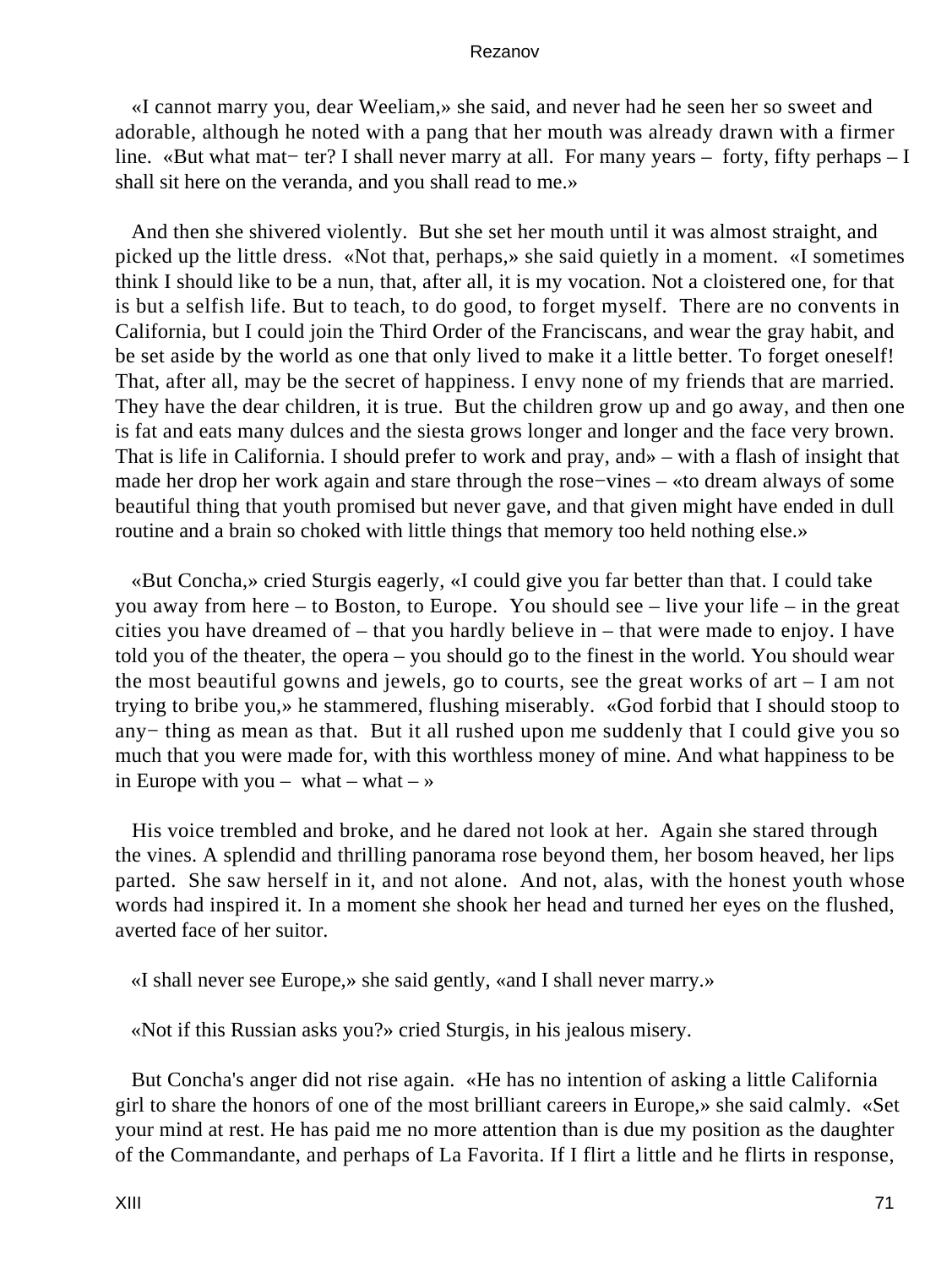that is nothing. Is he not then a man? But he will forget me in a month. The world, his world, is full of pretty girls.»

 «A week ago you would not have said that,» said Sturgis shrewdly. «There has been nothing in your life to make you so humble.»

 «I cannot explain, but he seems to have brought the great world with him. I know, I understand so many things that I had not dreamed of a week ago. A week! Madre de Dios!»

And Sturgis, who after all was a gallant gentle− man, made no comment.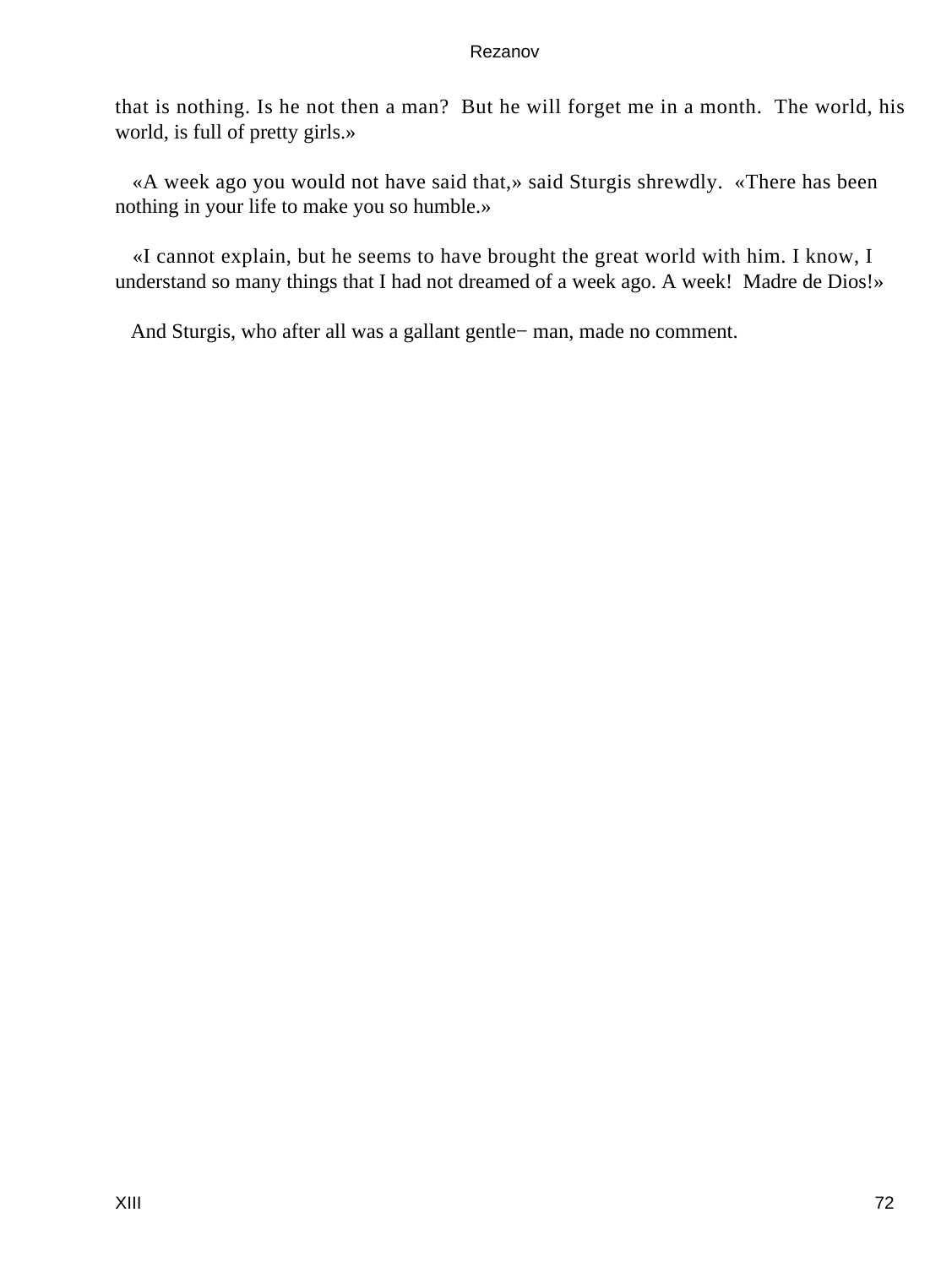# **[XIV](#page-140-0)**

*G*overnor Arrillaga, Commandante Arguello, and Chamberlain Rezanov sat in the familiar sala at the Presidio content in body after a culinary achievement worthy of Padre Landaeta, but per− turbed and alert of mind. Upon the arrival of the two California dignitaries in the morning, Rezanov had sent Davidov and Langsdorff on shore to assure them of his gratitude and deep appreciation of the hospitality shown himself, his officers and men. The Governor had replied with a fulsome apology for not repairing at once to the Juno to welcome his dis− tinguished guest in person, and, pleading his age and the one hundred and seventy−five English miles he had ridden from Monterey, begged him as a younger man to waive informality, and dine at the house of the Commandante that very day. Rezanov had complied as a matter of course, and now he was alone with the men who held his fate in their hands. The dark worn rugged face of Don Jose, who had been skilfully prepared by his oldest daughter to think well of the Russian, beamed with good−will and interest, in spite of lingering doubts; but the lank, wiry figure of the Governor, who was as digni− fied as only a blond Spaniard can be, was fairly rigid with the severe formality he reserved for occa− sions of ceremony – being a gentleman who loved good company and cheer – and his sharp gray eyes were almost shut in the effort to penetrate the de− signs of this deputy, this symbol, this index in cipher, of a dreaded race. Rezanov smoked calmly, made himself comfortable on the slippery horse−hair chair, though with no loss of dignity, and beat about the bush with the others until the Governor betrayed himself at last by a chance remark:

 «What you say of the neighborly instincts of the Russian colonists for the Spanish on this coast in− terests me deeply, Excellency, but if Russia is at war with Spain – »

 «Russia is not at war with Spain,» said Rezanov, with a flash of amusement in his half−closed eyes. «Napoleon Bonaparte is encamped about half way between the two countries. They could not get at each other if they wished. While that man is at large, Europe will be at war with him, no two na− tions with each other.»

 «Ah!» exclaimed Arrillaga. «That is a manner of reasoning that had not occurred to me.»

 The Commandante had spat at the mention of the usurper's name and muttered «Chinchosa!» and Rezanov, recalling his first conversation with Con− cha, looked into the honest eyes of the monarchist with a direct and hearty sympathy.

 «No better epithet for him,» he said. «And the sooner Europe combines to get rid of him the bet− ter. But until it does, count upon a common griev− ance to unite your country and mine.»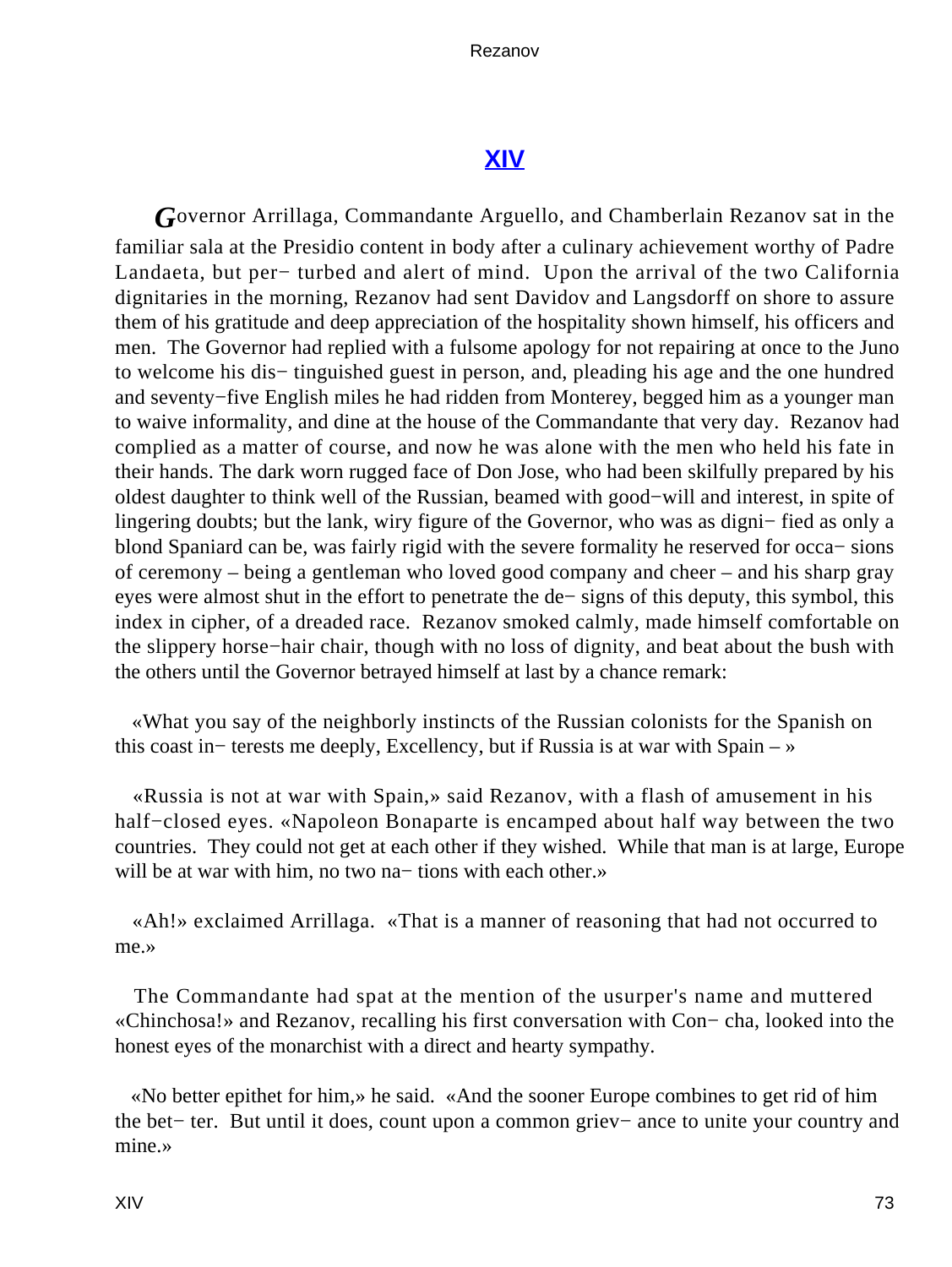«Good!» muttered the Governor. «Good! I am glad that nightmare has lifted its bat's wings from our poor California. Captain O'Cain's raid two years ago made me apprehensive, for he took away some eleven hundred of our otter skins and his hunters were Aleutians – subjects of the Tsar. A negro that deserted gave the information that they were furnished the Bostonian by the chief manager of your Company – Baranhov – whose reputation we know well enough! – for the deliberate purpose of raiding our coast.»

 Rezanov shrugged his shoulders and replied indif− ferently: «I will ask Baranhov when I return to Sitka, and write you the particulars. It is more likely that the Aleutians were deserters. This O'Cain would not be the first shrewd Bostonian to tempt them, for they are admirable hunters and ready for any change. They make a greater de− mand upon the Company for variety of diet than we are always prepared to meet, so many are the difficulties of transportation across Siberia. When, therefore, the time arrived that I could continue my voyage, I determined to come here and see if some arrangement could not be made for a bi−yearly exchange of commodities. We need farinaceous stuffs of every sort. I will not pay so poor a com− pliment to your knowledge of the northern settle− ments as to enlarge upon the advantages California would reap from such a treaty.»

 The Governor, who had permitted himself to touch the back of his chair after the dispersal of the war cloud, stiffened again. «Ah!» he said. «Ah!» He looked significantly at the Com− mandante, who nodded. «You come on a semi− official mission, after all, then?»

 «It is entirely my own idea,» said Rezanov care− lessly. «The young Tsar is too much occupied with Bonaparte to give more than a passing thought to his colonies. But I have a free hand. Can I arrange the preliminaries of a treaty, I have only to return to St. Petersburg to receive his signature and highest approval. It would be a great feather in my cap I can assure your excellencies,» he added, with a quick human glance and a sudden curve of his somewhat cynical mouth.

```
 «Um!» said the Governor. «Um!»
```
 But Arguello's stern face had further relaxed. After all, he was but eleven years older than the Russian, and, although early struggles and heavy responsibilities and many disappointments had de− prived life of much of its early savor, what was left of youth in him responded to the ambition he divined in this interesting stranger. Moreover, the idea of a friendly bond with another race on the lonely coast of the Pacific appealed to him irresistibly. He turned eagerly to the Governor.

 «It is a fine idea, Excellency. We need much that they have, and it pleases me to think we should be able to supply the wants of others. Fancy any one wanting aught of California, except hides, to be sure. I did not think our existence was known save to an occasional British or Boston skipper. It is true we are here only to Christianize savages, but even they have need of much that cannot be manu− factured in this God−forsaken land. And we our−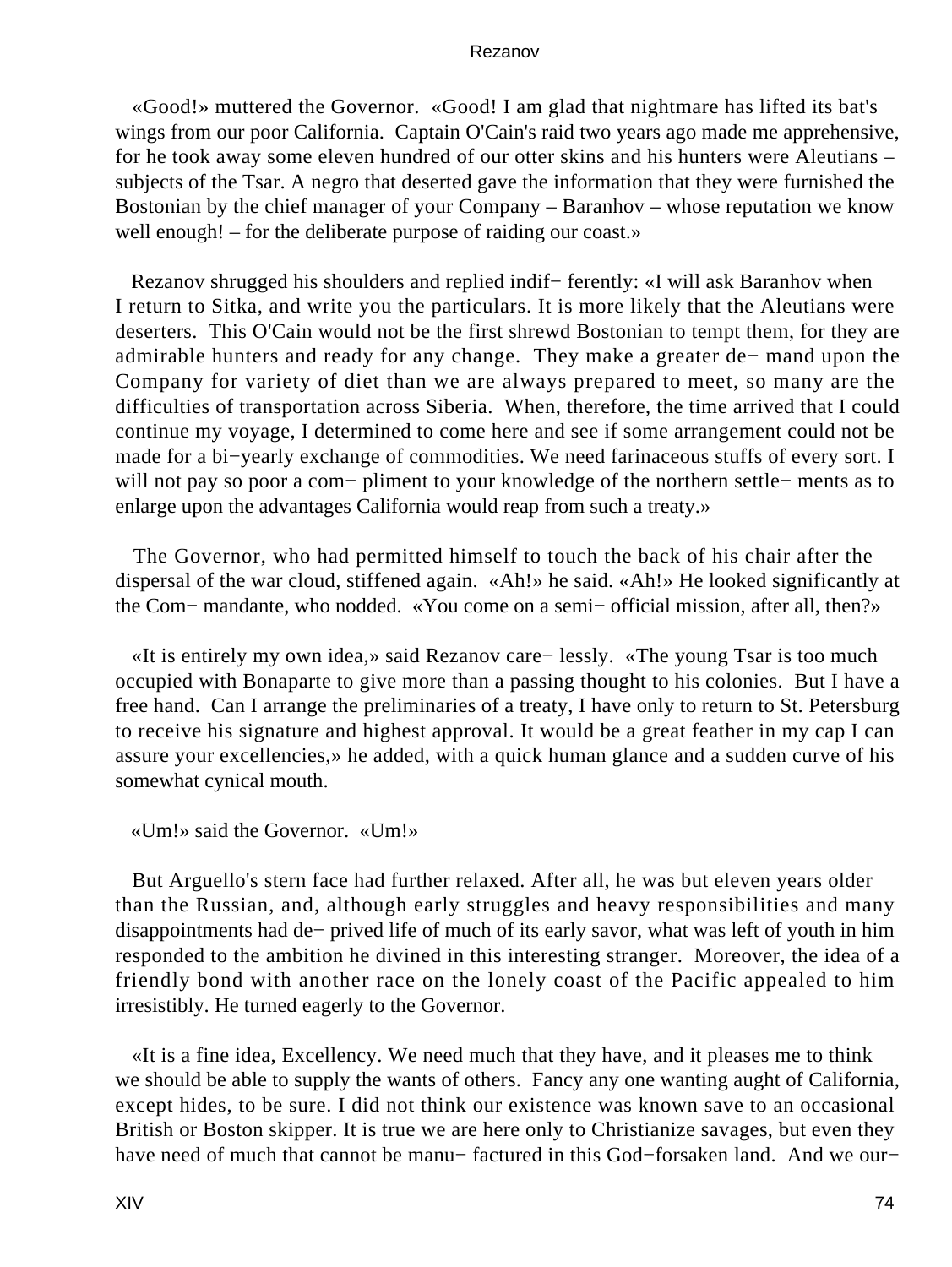selves could be more comfortable – God in heaven, yes! It is well to think it over, Excellency. Who knows? – we might have a trip to the north once in a while. Life is more excellent with something to look forward to.»

 "You should have a royal welcome. Baranhov is the most hospitable man in Russia, and I might have the happiness to be there myself. I see, by the way, that you have not engaged in shipbuilding. I need not say that we should supply the ships of com− merce, with no diminution of your profits. We build at Okhotsk, Petropaulovski, Kadiak, and Sitka. Moreover, as the Bostonians visit us frequently, and as your laws prohibit you from trading with them, we would see that you always got such of their com− modities as you needed. They come to us for furs, and generally bring much for which we have no use. Captain D'Wolf, from whom I bought the Juno, had a cargo I was forced to take over. I unloaded what was needed at Sitka, but as there was no boat going for some months to the other islands, I brought the rest with me, and you are wel− come to it, if in exchange you will ballast the Juno with samples of your agricultural products; while the treaty is pending, I can experiment in our col− onies and make sure which are the most adaptable to the market.

«Um!» said the Governor. «Um!»

Rezanov did not remove his cool direct gaze from the snapping eyes opposite.

 «I have not the least objection to making a trade that would fill my promuschleniki with joy; but that was by no means the first object of my voyage; which was partly inspired by a desire to see as much of this globe as a man may in one short life, partly to arrange a treaty that would be of incalculable benefit to both colonies and greatly redound to my own glory. I make no pretence of being disinter− ested. I look forward to a career of ever increasing influence and power in St. Petersburg, and I wish to take back as many credits as possible.»

 «I understand, I understand!» The Governor rested his lame back once more. «Your ambition is the more laudable, Excellency, since you have achieved so much already. I am not one to balk the honest ambition of any man, particularly when he does me the honor to take me into his confidence. I like this suggested measure. I like it much. I be− lieve it would redound to our mutual benefit and reputation. Is it not so, Jose?»

 The Commandante nodded vigorously. «I am sure of it! I am sure of it! I like it – much, much.»

 «I will write at once to the Viceroy of Mexico and ask that he lay the matter before the Cabinet and King. Without that high authority we can do nothing. But I see no reason to doubt the issue when we, who know the wants and needs of California, approve and desire. We are doomed to failure in this unwieldy land of worthless savages, but it is the business of the wretched servants of a glorious mon− arch to do the best they can.»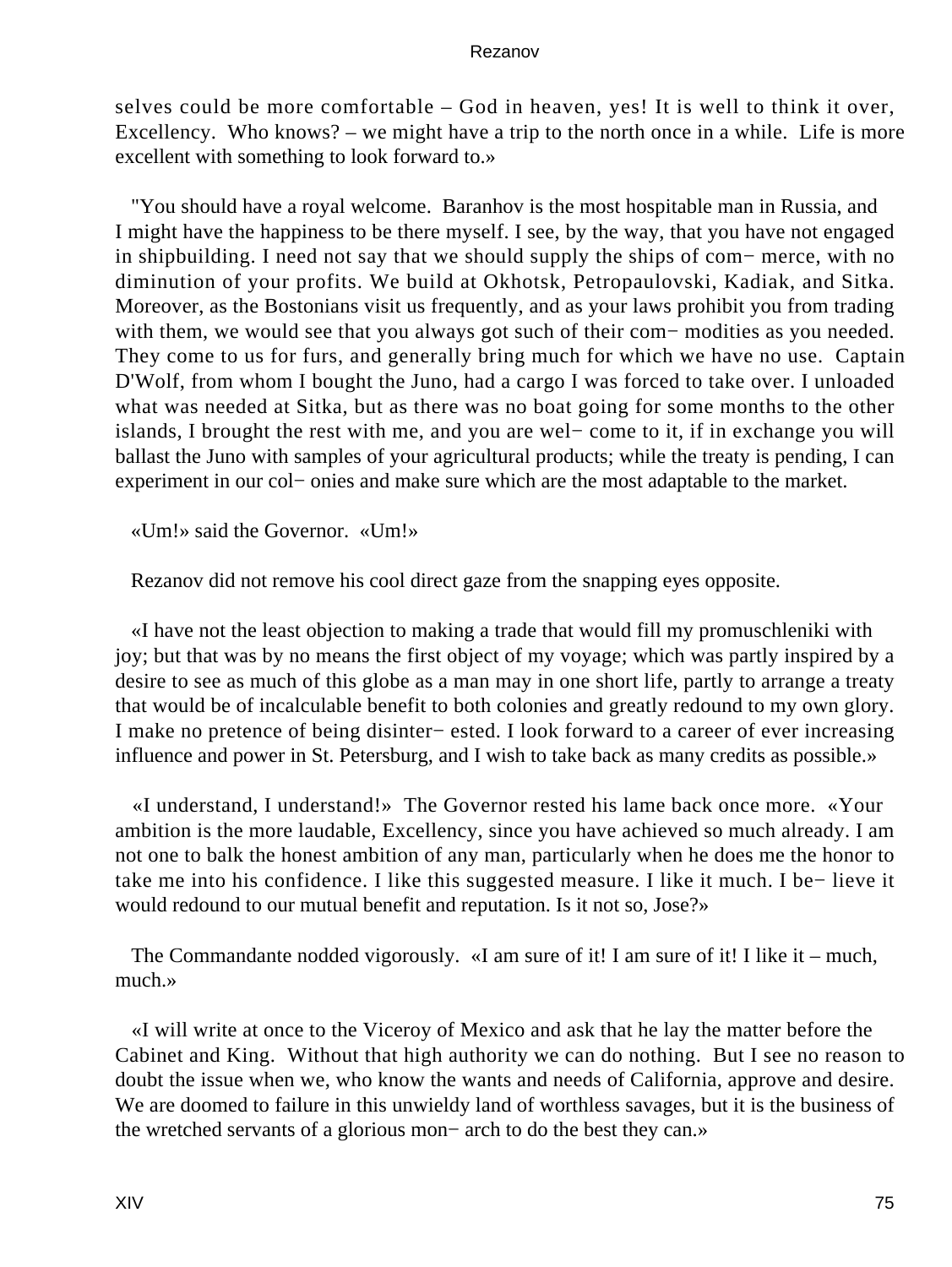Rezanov had an inspiration. «You might remind the viceroy that Spain and the United States of America have been on the verge of war for years, and suggest the benefit of an alliance with Russia in the case of the new country taking advantage of the situation in Europe to extend its western boundaries  $-\infty$ 

 Arrillaga had bounced to his feet, his small eyes injected and blazing. «Those damned Bostonians!» he shouted. «I distrusted them years ago. They have too much calculation in their bluntness. They cheated us, sold us short, traded under my very nose, stole our otters, until I ordered them never to drop an anchor in California waters again. If their ridiculous upstart government dares to cast its eyes on California we shall know how to meet them – the sooner they march on Mexico and lose their conceit the better. How they do brag! Faugh! It is sickening. I shall remember all you say, Excel− lency; and thank you for the hint.»

 Rezanov rose, and the Commandante solemnly kissed him on either cheek. «Governor Arrillaga is my guest, Excellency,» he said. «I beg that you will dine with us daily – unofficially – that you will re− gard California as your own kingdom, and come and go at your pleasure. And my daughter begs me to remind you and your young officers that there will be informal dancing every night.»

 «So far so good,» thought Rezanov, as he mounted his horse to return to the Juno. «But what of my cargo? I fancy there will be more diffi– culty in that quarter.»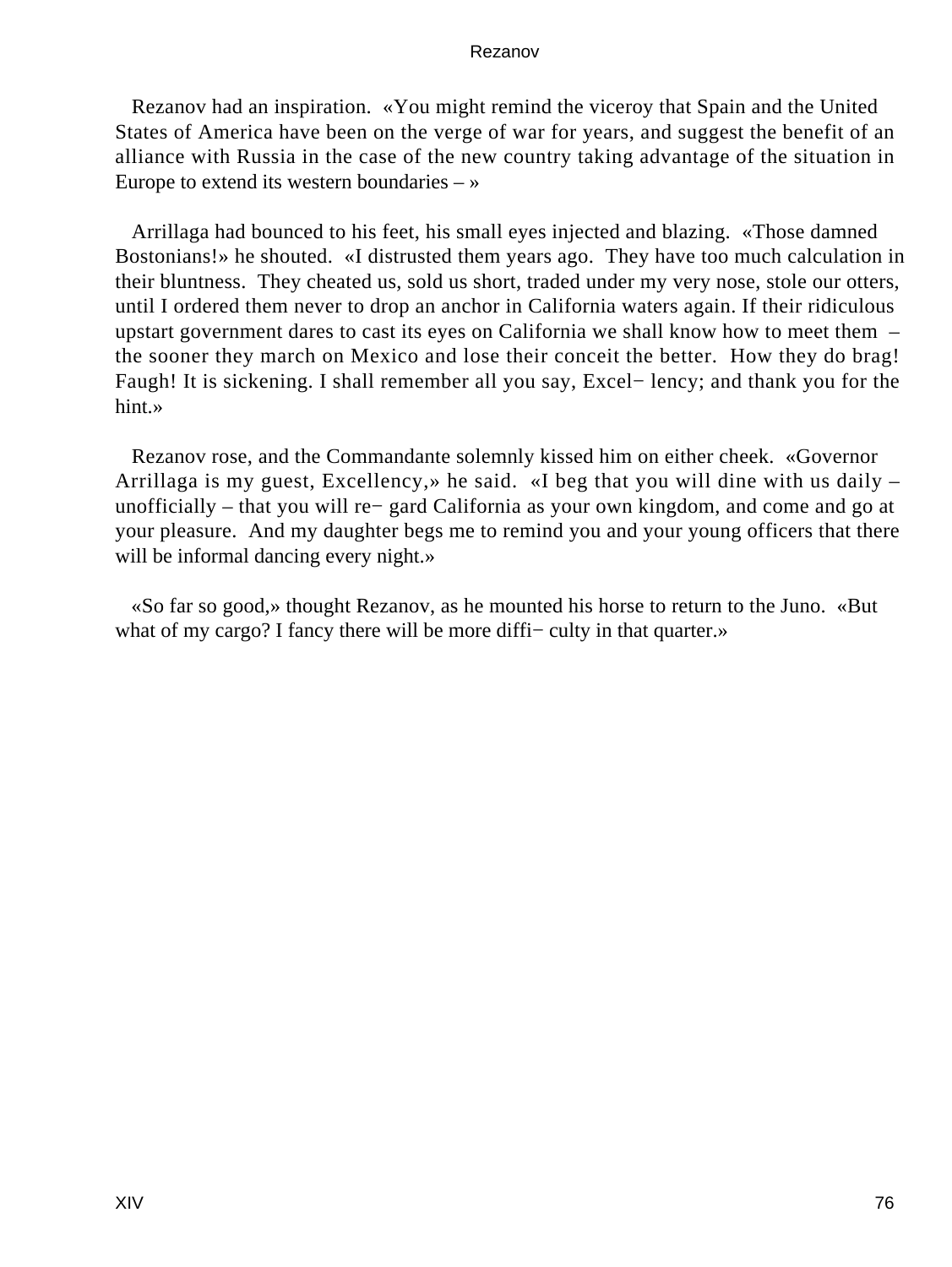# **[XV](#page-140-0)**

**The Chamberlain was in a towering bad humor. As he made his appearance at least two** hours earlier than he was expected, he found the decks of the Juno covered with the skins of sea−dogs, foxes, and birds. He had heard Langsdorff go to his cabin later than usual the night before, and that his pet aversion was the cause of a fresh grievance, but hastened the eruption of his smouldering resentment toward life in general.

 «What does this mean?» he roared to the sailor on watch. «Clear them off – overboard, every one of them. What are you staring at?»

The sailor, who was a «Bostonian,» an inheri– tance with the ship, opened his mouth in favor of the unfortunate professor, but like his mates, he stood in much awe of a master whose indulgence demanded implicit obedience in return. Without further ado, he flung the skins into the sea.

 Rezanov, to do him justice, would not have acted otherwise had he risen in the best of tempers. He had inflicted himself with the society of the learned doctor that he might always have a physician and surgeon at hand, as well as an interpreter where Latin was the one door of communication. He should pay him handsomely, make him a present in addition to the sum agreed upon, but he had not the least intention of giving up any of the Juno's precious space to the vagaries of a scientist, nor to submit to the pollution of her atmosphere. Langs− dorff was his creature, and the sooner he realized the fact the better.

 «Remember,» he said to the sailor, «no more of this, or it will be the worse for you – What is this?» He had come upon a pile of ducks, gulls, pelicans, and other aquatic birds. «Are these the cook's or the professor's?»

«The professor's, Excellency.»

«Overboard.» And the birds followed the skins.

 Rezanov turned to confront the white and trembling Langsdorff. The naturalist was enfolded in a gorgeous Japanese dressing−gown, purple bro− cade embroidered with gold, that he had surrepti− tiously bought in the harbor of Nagasaki. To Rezanov it was like a red rag to a bull; but the pro− fessor was oblivious at the moment of the tactless garment. His eyes were glaring and the extended tip of his nose worked like a knife trying to leap from its sheath. But although he occasionally ven− tured upon a retort when goaded too far in conver− sation, he was able to curb his just indignation when the Chamberlain was in a bad temper. In that vague gray under winking stars in their last watch, Rez− anov seemed to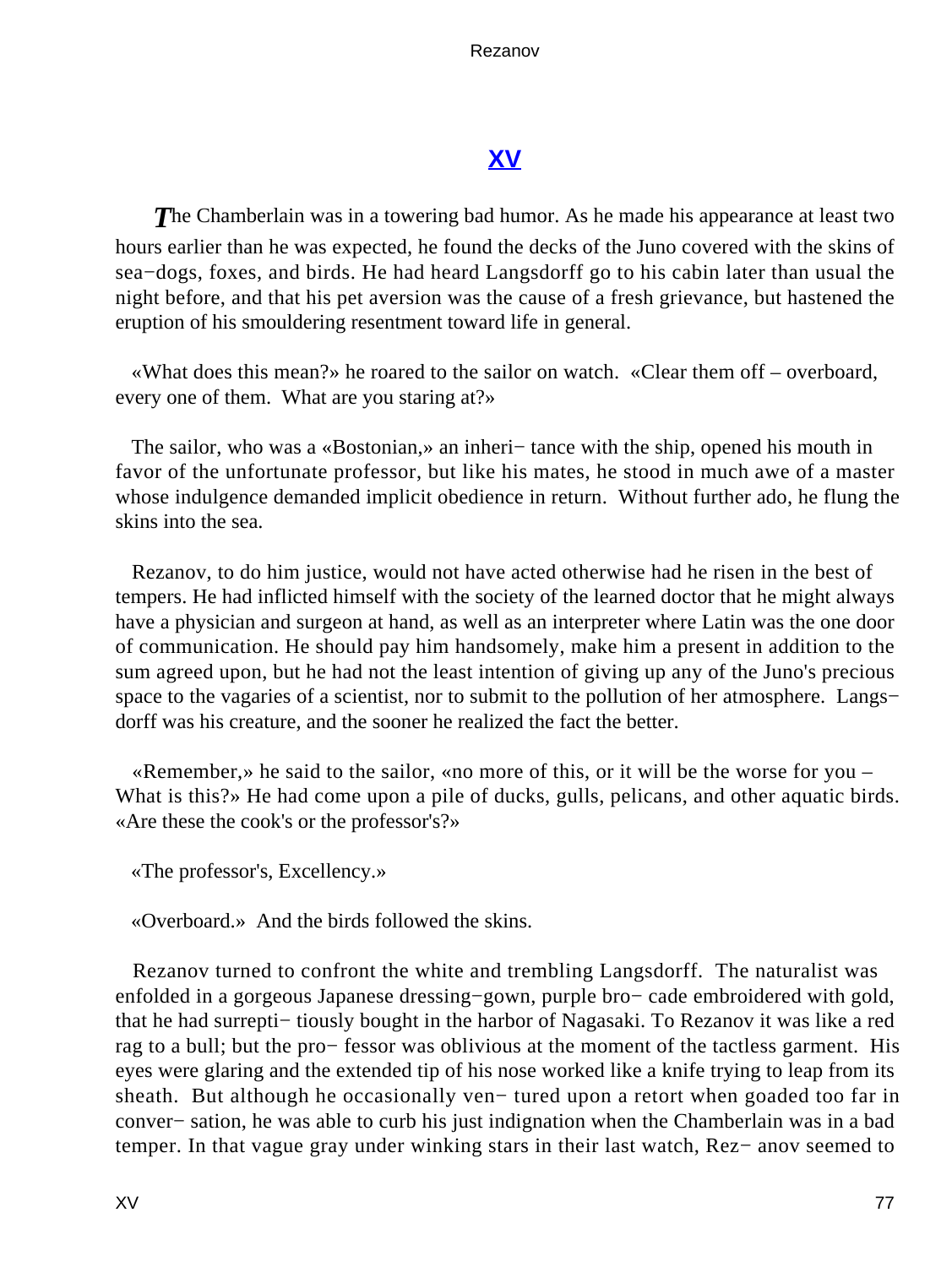tower six feet above him.

«Excellency,» he murmured.

«Well?»

 $\ll Mv$  – my specimens.»

«Your what?»

«The cause of science is very dear to me, Excel− lency.»

 $\ll$ So it is to me – in its proper place. Were those skins yours?» His voice became very suave. «I am sorry you should have fatigued yourself for noth− ing, but I am forced to remind you that this is not an expedition undertaken for the promotion of nat− ural history. I am not violating my part in the con− tract, I believe. Upon our arrival at Sitka you are at liberty to remain as my guest and make use of the first boat that sails for this colony; but for the present I beg that you will limit yourself to the re− quirements of your position on my staff.»

 He turned his back and ordered a canoe to be lowered. Since the arrival of the Governor and Commandante, now three days ago, all restrictions on his liberty had been removed, and the phrases of hospitality were a trifle less meaningless. He had been asked to give his word to keep away from the fortifications, and as he knew quite as much of the military resources of the country as he desired, he had merely suppressed a smile and given his promise.

 This morning he wanted nothing but a walk. He had slept badly, the blood was in his head, his nerves were on edge. He went rapidly along the beach and over the steep hills that led to the north− eastern point of the peninsula. But he had taken the walk before and did not turn his head to look at the great natural amphitheater formed by the inner slopes of those barren heights, so uninterest− ing of outline from the water. Once when Luis had left him to go down with an order to the Bat− tery of Yerba Buena, he had examined it critically and concluded that never had there been so fine a site for a great city. Nor a more beautiful, with the broken line of the San Bruno mountains in the distance and a glimpse of the Mission valley just beyond this vast colosseum, whose steep imposing lines were destined by nature to be set with palaces and bazaars, minarets and towers and churches, with a thousand gilded domes and slender crosses glittering in the crystal air and sunlight. If not another Moscow, then an Irkutsk in his day, at least.

 But he did not give the chosen site of his city a glance to−day, although in this gray air before dawn when mystery and imagination most closely embrace, he might at another time have forgotten himself in one of those fits of dreaming that slipped him out of touch with realities, and sometimes pre− cipitated action in a manner highly gratifying to his enemies.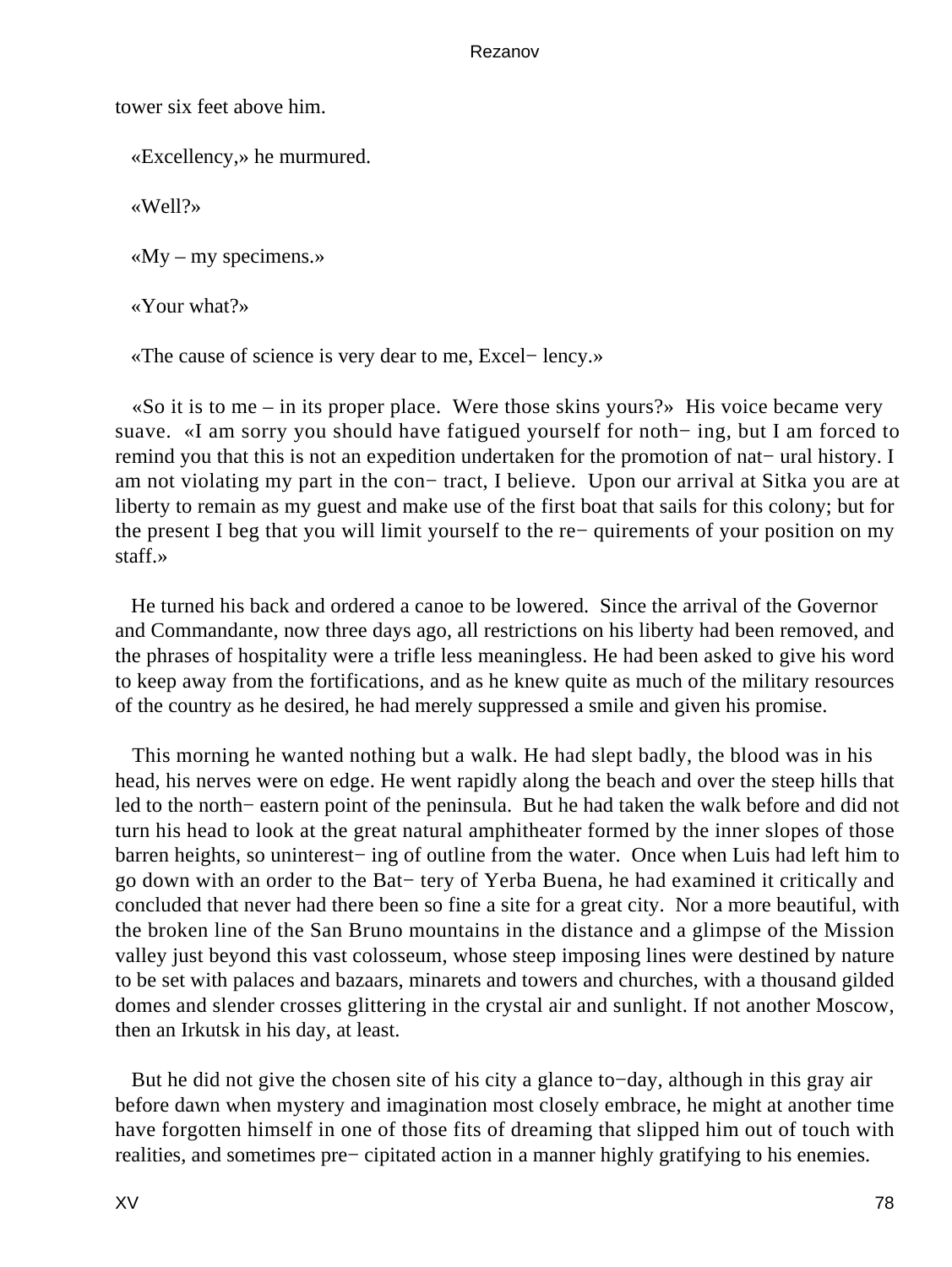But much as he loved Russia, there were times when he loved his own way more, and since the arrival of Governor Arrillaga he was beginning to feel as he had felt in the harbor of Nagasaki. Not a word since that first interview had been said of his cargo; nor even of the treaty, although nothing could have been more natural than the discussion of details. Whenever he had delicately broached either subject, he had been met with a polite indif− ference, that had little in common with the cor− diality otherwise shown him. He foresaw that he might be obliged to reveal the more pressing object of his visit without further diplomacy, and the thought irritated him beyond endurance.

 Whether Concha were giving him her promised aid he had no means of discovering, and herein lay another cause of his general vexation. He had dined every day at the Commandante's, danced there every night. Concha had been vivacious, friendly – impersonal. Not so much as a coquettish lift of the brow betrayed that the distinguished stranger eclipsed the caballeros for the moment; nor a whispered word that he retained the friendship she had offered him on the day of their meeting. He had not, indeed, had a word with her alone. But his interest and admiration had deepened. It was evident that her father and the Governor adored her, would deny her little. Her attitude to them was alternately that of the petted child and the chosen companion. As her mother was indisposed, she occupied her place at the table, presiding with dignity, guiding the conversation, revealing the rare gift of making everyone appear at his best. In the evening she had sometimes danced alone for a few moments, but more often with her Russian guests, and readily learning the English country dances they were anxious to teach. Rezanov would have found the gay informality of these evenings delight− ful had his mind been at ease about his Sitkans, and Concha a trifle more personal. He had begun by suspecting that she was maneuvering for his scalp, but he was forced to acquit her; for not only did she show no provocative favor to another, but she seemed to have gained in dignity and pride since his arrival, actually to have kissed her hand in farewell to the childhood he had been so slow in divining; grown – he felt rather than analyzed – above the pettiness of coquetry. Once more she had stirred the dormant ideals of his early manhood; there were moments when she floated before his inner vision as the embodiment of the world's beauty. Nor ever had there been a woman born more elab− orately equipped for the position of a public man's mate; nor more ingenerate, perhaps, with the power to turn earth into heaven.

 He had wondered humorously if he were fallen in love, but, although he retained little faith in the activities of the heart after youth, he was begin− ning seriously to consider the expedience of marry− ing Concha Arguello. He had not intended to marry again, and it was this old and passionate love of personal freedom that alone held him back, for nothing would be so advantageous to the Russian colonies in their present crisis as a strong individual alliance with California. Concha Arguello was the famous daughter of its first subject, and with the powerful friends she would bring to her husband, the consummation of ends dearer to his heart than aught on earth would be a matter of months instead of years. And he thrilled with pride as he thought of Concha in St. Petersburg. Two years of court life and she would be one of the greatest ladies in Europe. That he could win her he believed, and without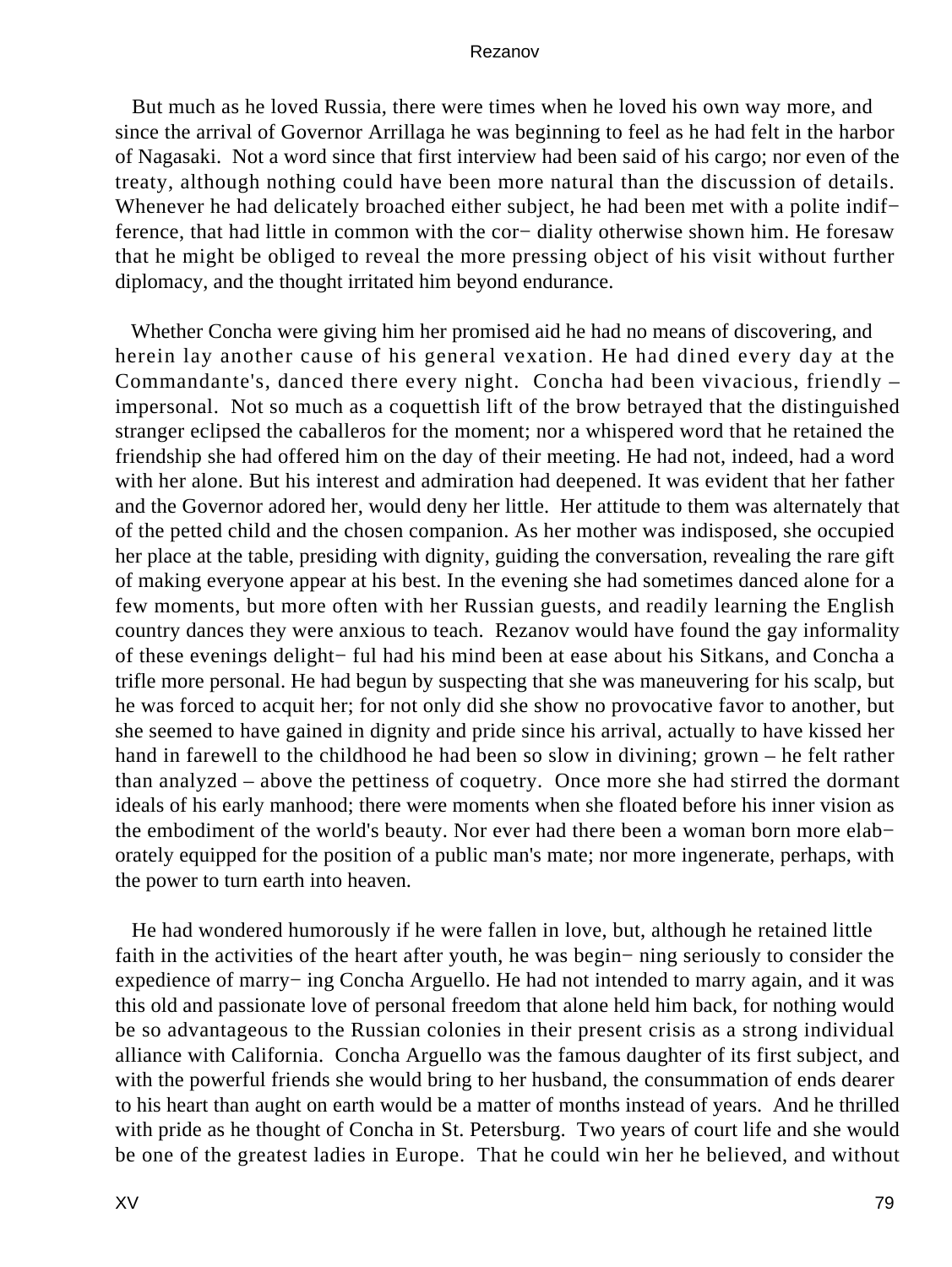undue vanity. He had much to offer an ambitious girl conscious of her superiority to the men of this province of Spain, and chafing at the prospect of a lifetime in a bountiful desert. His only hesitation lay in his own doubt if she were worth the loss of his freedom, and all that word involved to a man of his position and adventurous spirit.

 He shrugged his shoulders at this argument; he had walked off some of his ill−humor, and reverted willingly to a theme that alone had given him satis− faction during the past few days. At the same time he made a motion as if flinging aside an old burden.

 «It is time for such nonsense to end,» he thought contemptuously. «And in truth these three years should have wrought such changes in me I doubt I should have patience for an hour of the old trifling. My greatest need from this time on, I fancy, is work. I could never be idle a month again. And when a man is in love with work – and power – and has passed forty – does he want a constant com− panion? That is the point. At my time of life power exercises the most irresistible and lasting of all fascinations. A man that wins it has little left for a woman.»

 He had reached the summit of the rocky outpost; the highest of the hills where the peninsula turned abruptly to the south, and, scrupulously refraining from a downward glance at the Battery of Yerba Buena, stood looking out over the bay to the eastern mountains: dark, almost formless, wrapped in the intense and menacing mystery of that last hour be− fore dawn.

«Senor!» called a low cautious voice.

 Rezanov stepped hastily back from the point of the bluff and glanced about in wonder, his pulses suddenly astir. But he could see no one.

 This time the direction was unmistakable, and he went to the edge of the plateau facing the south and looked over. Halfway down a shallow and almost perpendicular gully, he saw a girl forcing a mustang up the harsh, loose path. The girl's white and oval face looked from the folds of a black re− boso like the moon emerging from clouds, and its young beauty was out of place in that wild and for− bidding setting. She reined in her horse as she caught his eye and beckoned superfluously; then guided her mustang to a little ledge where he could plant his feet firmly, permitting her to reassume her usual pride of carriage and averting the danger of a sudden scramble or need of assistance.

 As Rezanov reached her side, she gave him a grave and friendly smile, but no opportunity to kiss her hand.

 «I have followed your excellency,» she said. «I saw you leave the Juno, and as I am often up at this hour, and as no one else ever is, my father ignores the fact that I sometimes ride alone. I have never come as far as this before, but there is some− thing I wish to say to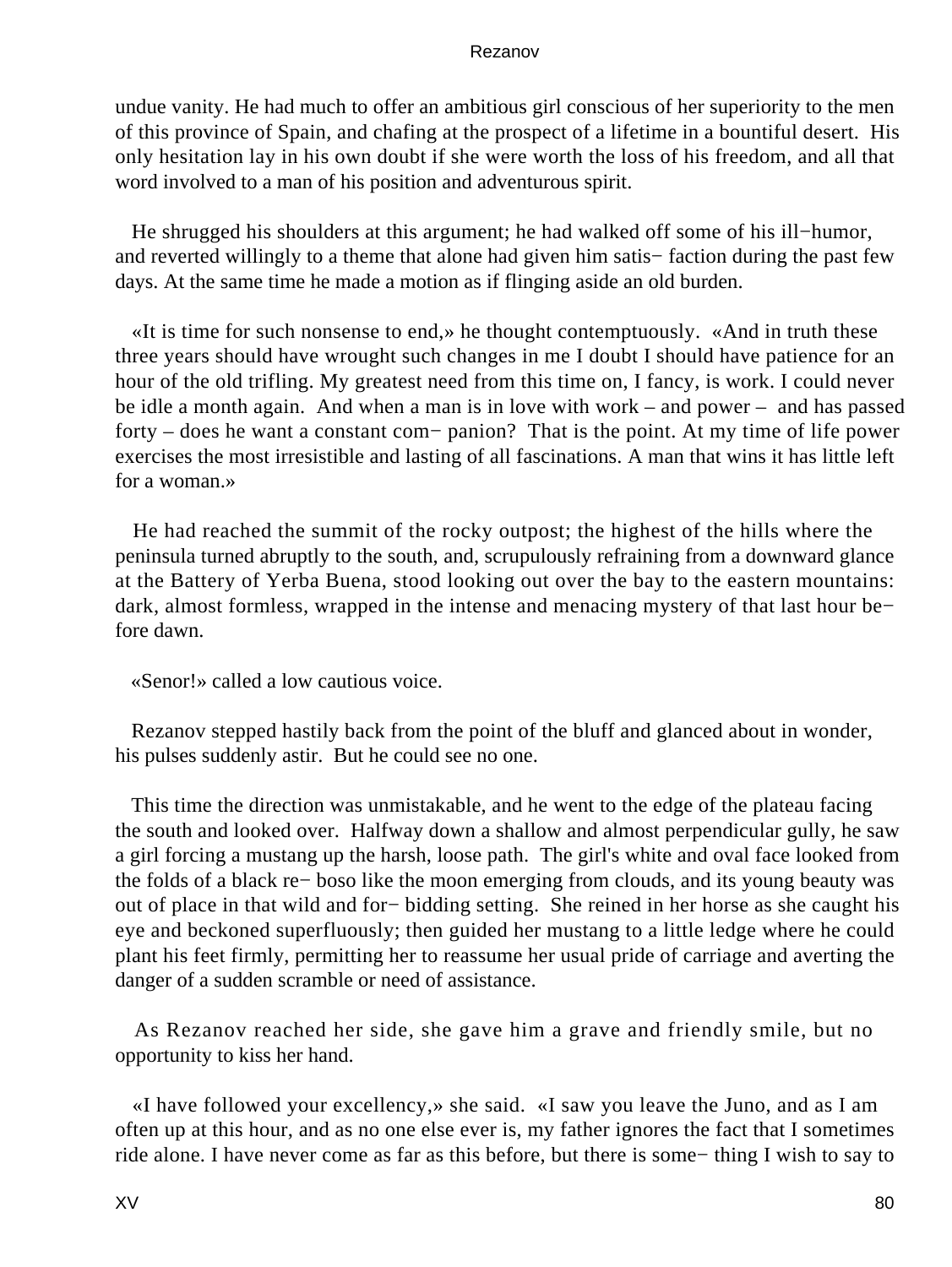you, and there is no oppor− tunity at home. I asked Santiago to find me one last night, but he was in a bad temper and would not. Men! However – I suppose you have heard nothing of the cargo?»

 «I have not,» said Rezanov grimly, although acutely sensible that the subject suited neither his mood nor the hour.

 «But the Governor has! Madre de Dios! all the women of the Presidio and the Mission have pes− tered him. They are sick with jealousy at the shawls you gave us that day – those that did not go to the ship. How clever of your excellency to give us just enough for ourselves and nothing for our friends! And those that went want more and more. They have called upon him – one, two, four, and alone. They have wept and scolded and pleaded. I did not know until yesterday that your commissary had also shown the things to the priests from San Jose – Father Jose Uria and Father Pedro de la Cueva. They and the priests of San Francisco have argued with the Governor not once but three times. Dios! how his poor excellency swore yesterday. He threatened to return at once to Monterey. I flew into a great rage and threatened in turn to follow with all the other girls and all the priests – vowed he should not have one moment of peace until that cargo was ours.»

«Well?» asked Rezanov sharply, in spite of his amusement.

 Concha shook her head. «When he does not swear, he answers only: 'Buy if you have the money. I have never broken a law of Spain, and I shall not begin in my old age.' He knows well that we have no money to send out of New Spain; but I have conceived a plan, senor. It is for you, not for me, to suggest it. You will never betray that I have been your friend, Excellency?»

«I will swear it if you wish,» said Rezanov frigidly.

 «Pardon, senor. If I thought you could I should not be here. One often says such things. This is the plan: You shall suggest that we buy your wares, and that you buy again with our money. The dear Governor only wants to save his conscience an ache, for we have driven him nearly distracted. I am sure he will consent, for you will know how to put it to him very diplomatically.»

 «But if he refused to understand, or his con− science remained obdurate? I should then have neither cargo nor ballast.»

 «He would never trick a guest, nor would he let the money go out of the country. And he knows well how much we need your cargo and longs to be able to state in his reports that he sold you a hold full of breadstuffs. Moreover, I think the time has come to tell him of the distress at Sitka. He is very soft−hearted and is now in that distracted state of mind when only one more argument is required. I hope I have given you good advice, Excellency. It is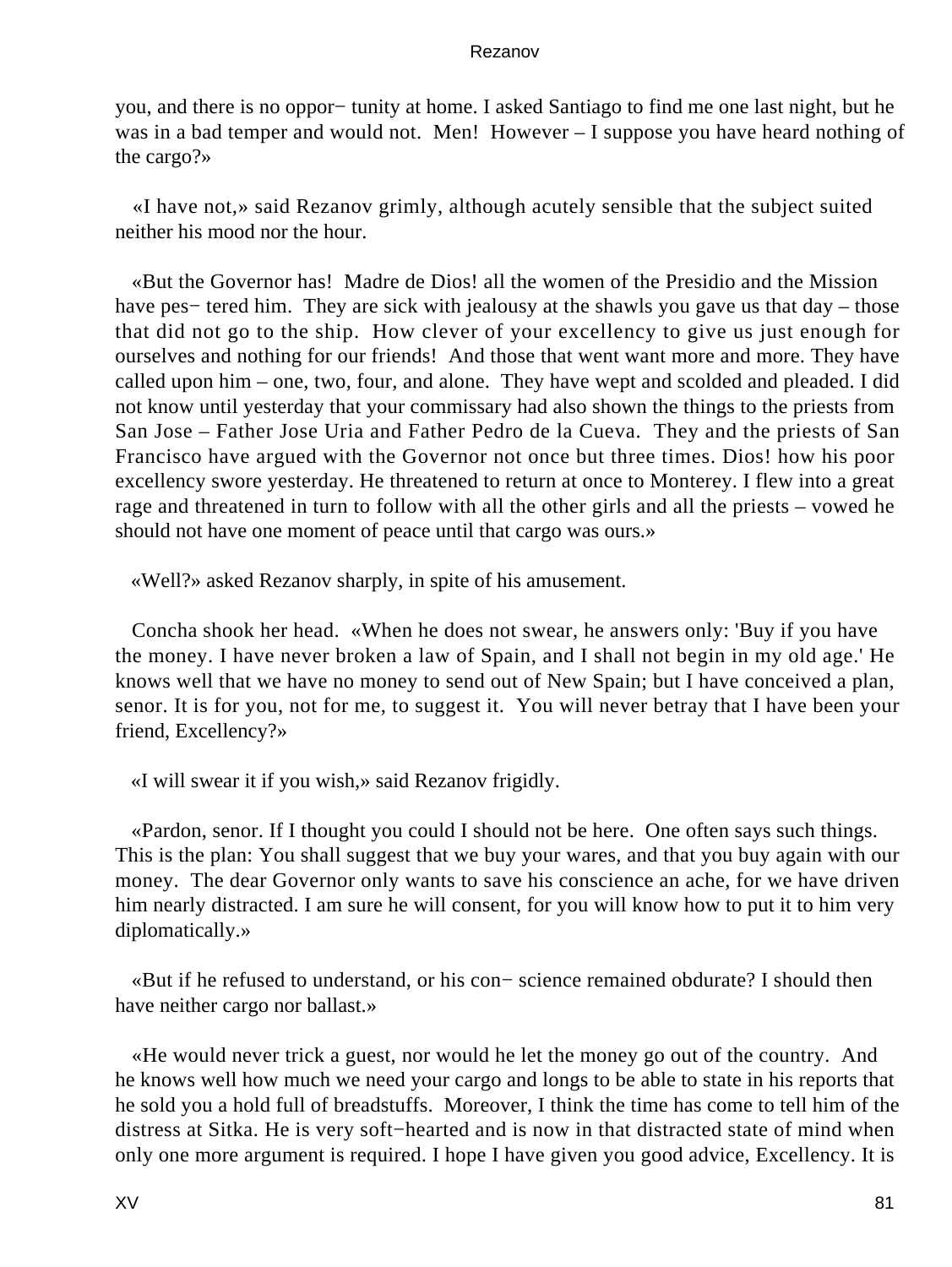the best I can think of. I have given it much thought, and the terrible state of those miserable creatures has kept me awake many nights. I must return now. Will your excellency kindly remain here until I am well on my way? – and then return by the beach? I shall go as I came, through the valley. Neither of us can be seen from the Bat− tery.»

 «I will obey all your instructions,» said Rezanov. But he did not move, nor could the mustang. Con− cha smiled and pointed to the other side of the cleft, which was about as wide as a narrow street.

«Pardon, senor, I cannot turn.»

 For a moment Rezanov stared at her, through her. Then his heavy eyes opened and flashed. It seemed to him that for the first time he saw how beautiful, how desirable she was, set in that gray volcanic rock with the heavens gray above her, and the stars fading out. It was not the bower he would have imagined for the wooing of a mate, but neither moonlight nor the romantic glades of La Bellissima could have awakened in him a passion so sudden and final. Her face between the black folds turned whiter and she shrank back against the jagged wall: and when his eyes flashed again with a wild eager hope she involuntarily crossed herself. He threw himself against the horse and snatched her down and kissed her as he had kissed no woman yet, recognizing her once for all.

When he finally held her at arm's length for a moment he laughed confusedly.

 «The Russian bear is no longer a figure of speech,» he said. «Forgive me. I forgot that you are as tender as you are strong.»

 Her hands were tightly clasped against her breast and the breath was short in her throat, but she made no protest. Her eyes were radiant, her mouth was the only color in that gray dawn. In a moment she too laughed.

 «Dios de mi alma! What will they say? A heretic! If Tamalpais fell into the sea it would not make so great a sensation in this California of ours where civilized man exists but to drive heathen souls into the one true church.»

 «Will it matter to you? Are you strong enough? It will be only a question of time to win them over, if you are.»

She nodded emphatically. «I was born with strength. Now  $-$  Dios!  $-$  now I can be stronger than the King of Spain himself, than the Governor, my parents and all the priests – You would not be− come a Catholic?» she asked abruptly.

He shook his head, although he still smiled at her. «Not even for you.»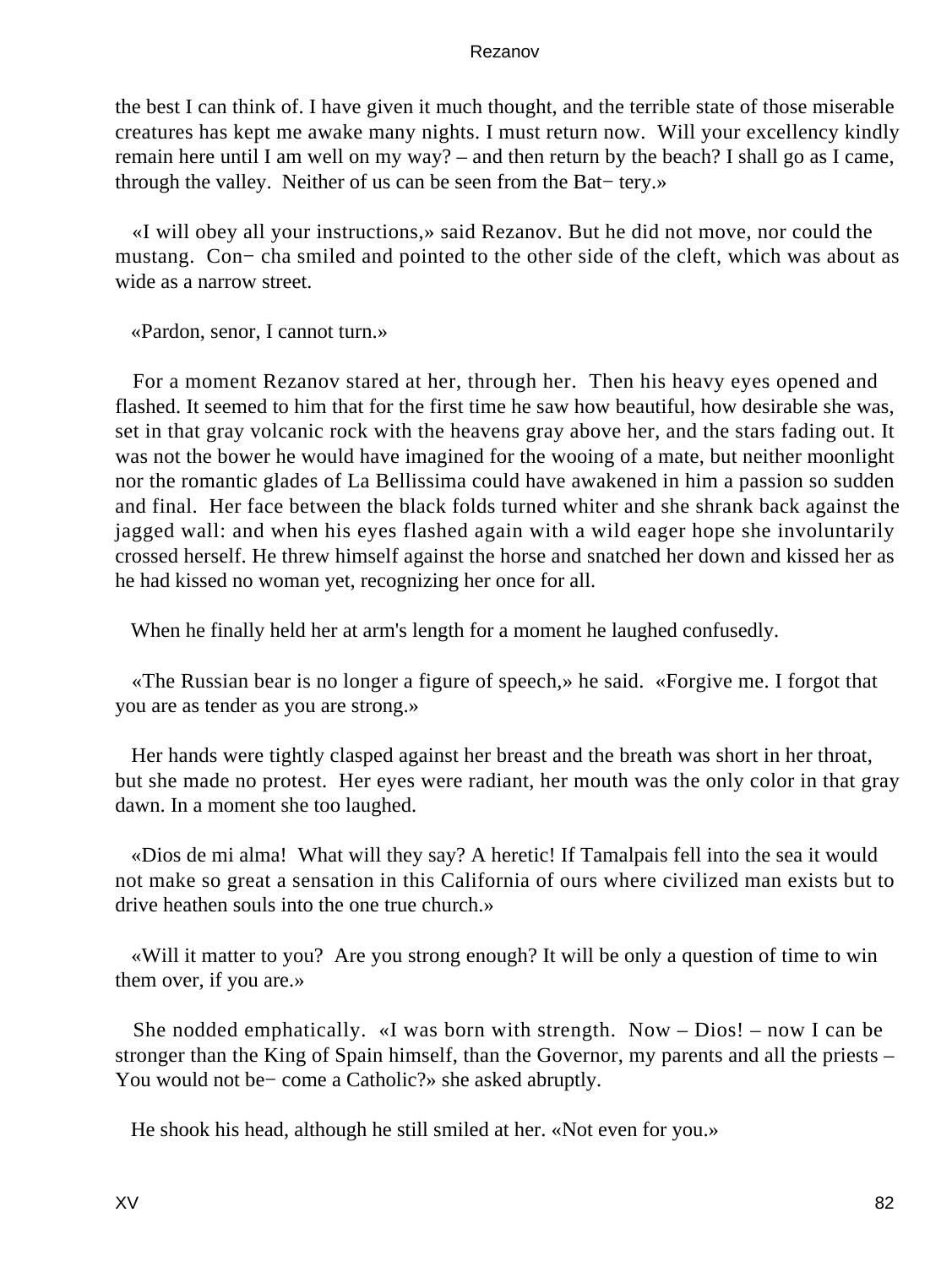$\langle N_0 \rangle$  she said thoughtfully.  $\langle N \rangle$  will confess – what matters it? – I often dreamed that this would come just because I believed it would not. But why should one control the imagination when it alone can give us happiness for a little while? I gave it rein, for I thought that one−half of my life was to be passed in that unreal but by no means niggardly world. And I thought of everything. To change your religion would mean the ruin of your career; moreover, it is not a possibility of your character. Were it I think I should not love you so much. Nor could I bear to think of any change in you. Only it will be harder – longer.» Then she stretched out her hand, and closed and opened it slowly. The most obtuse could not have failed to read the old simile of the steel in the velvet. «I shall win be− cause it is my nature – and my power – to hold what I grasp.»

«But if they persistently refuse  $-\infty$ 

 «Dios!» she interrupted him. «Do you think that your love is greater than mine? I was born with a thousand years of love in me and had you not come I should have gone alone with my dreams to the grave. I am all women in one, not merely Concha Arguello, a girl of sixteen.» She clasped her hands high above her head, lifting her eyes to the ashen vault so soon to yield to the gay brush of dawn.

 «Before all that great mystery,» she said solemnly, «I give myself to you forever, how much or how little that may mean here on earth. Forever.»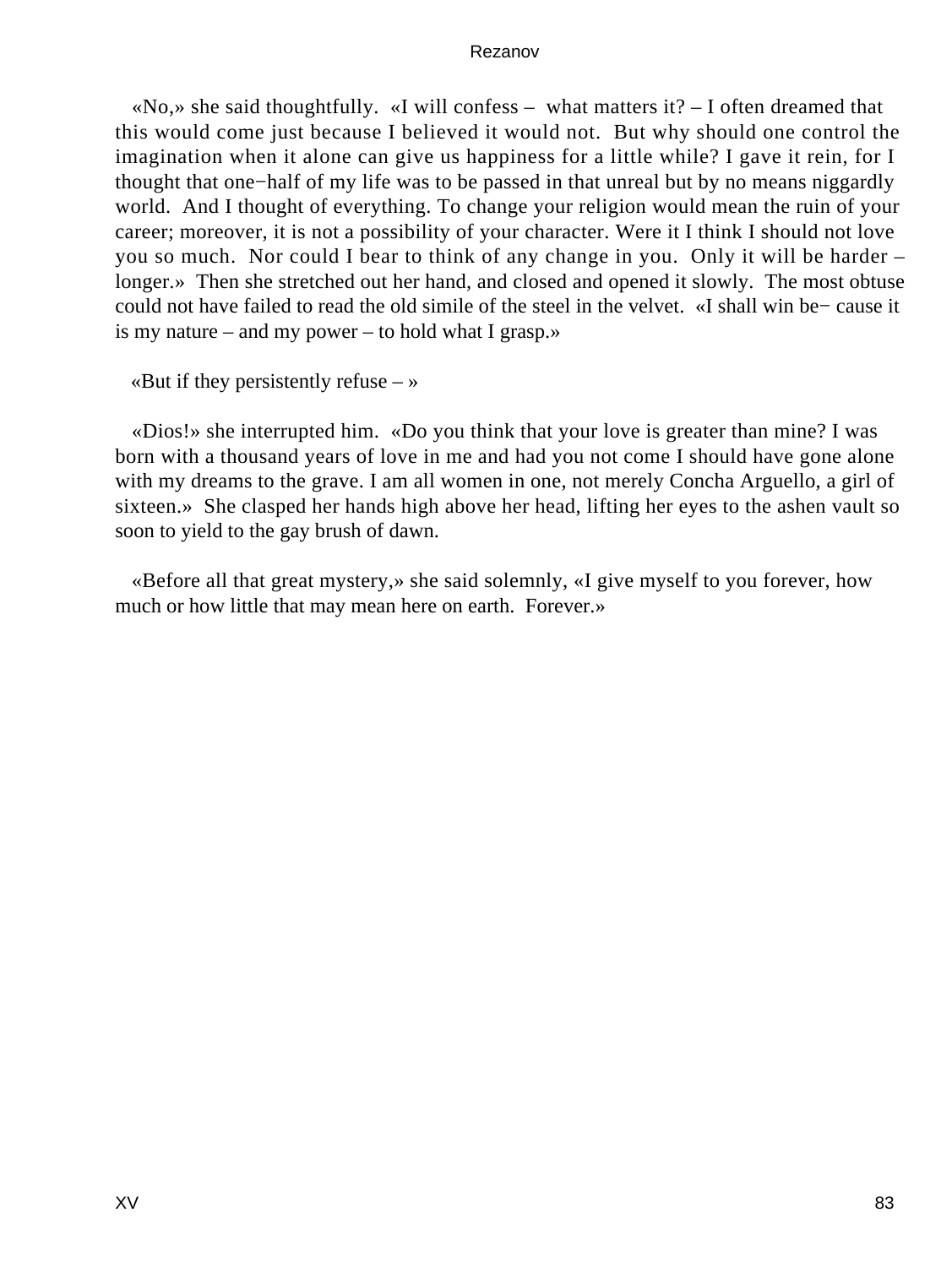# **[XVI](#page-140-0)**

**The Commandante of the San Francisco Company sat opposite Rezanov with his** mouth open, the lines of his strong face elongated and relaxed. It was the hour of siesta, and they were alone in the sala.

«Mother of God!» he exclaimed. «Mother of God! Are you mad, Excellency?»

 «No man was ever saner,» said Rezanov cheer− fully. «What better proof would you have than this final testimony to Dona Concha's perfections?»

«But it cannot be! Surely, Excellency, you realize that? The priests! Ay yi! Ay yi!»

 «I think I understand the priests. Persuade the Governor to buy my cargo and they will look upon me as an amicus humani generis to whom common rules do not apply. And I have won their sincere friendship.»

 «You have won mine, senor. But, though I say it, there is no more devout Catholic in the Cali− fornias than Jose Arguello. Do you know what they call me? El santo. God knows I am not, but it is not for want of the wish. Did I give my daugh− ter to a heretic, not only should I become an outcast, a pariah, but I should imperil my everlasting soul and that of my best beloved child. It is impossible, Excellency – unless, indeed, you embrace our faith.»

 «That is so impossible that the subject is not worth the waste of a moment. But surely, Com− mandante, in your excitement at this perfectly nat− ural issue you are misrepresenting yourself. I do not believe, devout Catholic as you are, that your soul is steeped in fanaticism. You are known far and wide as the first and most intelligent of His Catholic Majesty's subjects in New Spain. When you have my word of honor that your daughter's faith shall never be disturbed, it is impossible you should believe that marriage with me would ruin her chances of happiness in the next world. But I doubt if your soul and conscience will have the peace you desire if you ruin her happiness in this. What pleasure do you find in the thought of an old age companioned by a heart−broken daughter?»

 Don Jose turned pale and hitched his chair. «Other maids have been balked when young, and have forgotten. Concha is but sixteen  $-\infty$ 

 «She is also unique. She will marry me or no one. Of that I am as certain as that she is the woman of women for me.»

«How can you be so certain?» asked the Com− mandante sharply. «Surely you have had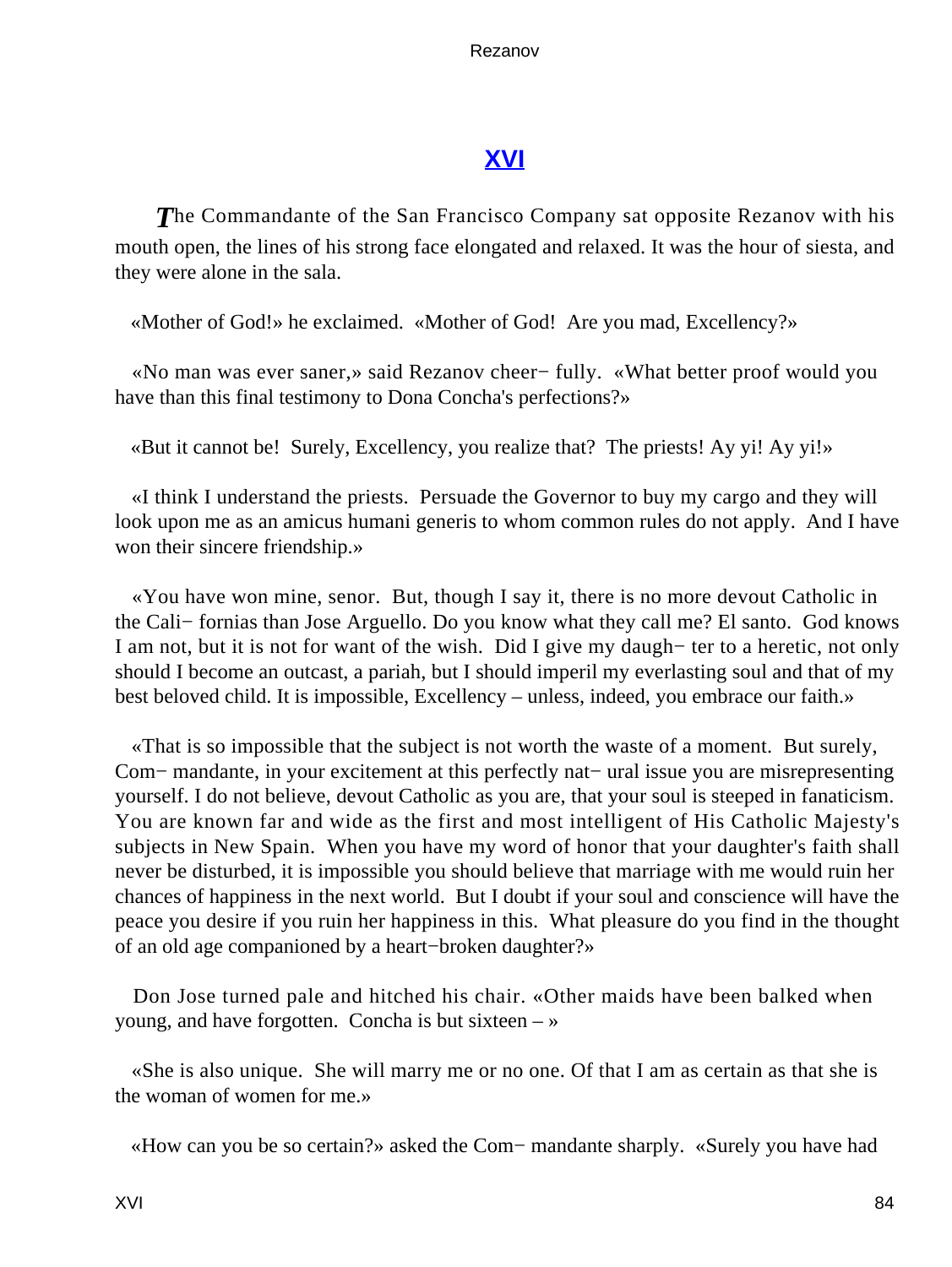little talk alone with her?»

«The heart has a language of its own. Recall your own youth, senor.»

 «It is true,» said Don Jose, with a heavy sigh, as he had a fleeting vision of Dona Ignacia, slim and lovely, at the grating, with a rose in her hair. «But this tremendous passion of the heart – it passes, senor, it passes. We love the good wife, but we sometimes realize that we could have loved another good wife as well.»

 «That is a bit of philosophy I should have uttered myself, Commandante – yesterday. But there are women and women, and your daughter is one of the chosen few who take from the years what the years take from others. I am not rushing into matri− mony for the sake of a pair of black eyes and a fine figure. I have outlived the possibility of making a fool of myself if I would. Before I realized how deeply I loved your daughter I had deliberately chosen her out of all the women I have known, as my friend and companion for the various and diffi− cult ways of life which I shall be called upon to follow. Your daughter will have a high place at the Russian Court, and she will occupy it as nat− urally as if I had found her in Madrid and you in the great position to which your attainments and services entitle you.»

 Don Jose, despite his consternation, titillated agreeably. He privately thought no one in New Spain good enough for his daughter, and his weather−beaten self was not yet insensible to the rare visitation of winged darts tipped with honey. But the situation was one of the most embarrassing he had ever been called upon to face, and perhaps for the first time in his direct and honest life his resolution was shaken in a crisis.

 «Believe me, your excellency, I appreciate the honor you have done my house, and I will add with all my heart that never have I liked a man more. But – Mother of God! Mother of God!»

 Rezanov took out his cigarette case, a superb bit of Russian enamel, graven with the Imperial arms, and a parting gift from his Tsar. He passed it to his host, who had developed a preference for Rus− sian cigarettes.

 «There are other things to consider besides the happiness of your daughter and myself,» he re− marked. «This alliance would mean the consolida− tion of Spanish and Russian interests on the Pacific coast. It would mean the protection of California in the almost certain event of 'American' aggres− sion. And I hear that a courier brought word again yesterday that the Russian and the Spanish fleets had sailed for these waters. I do not believe a word of it; but should it be true, I would remind you of two things: that I have the powers of the Tsar him− self in this part of the world, and that the Russian fleet is likely to arrive first.»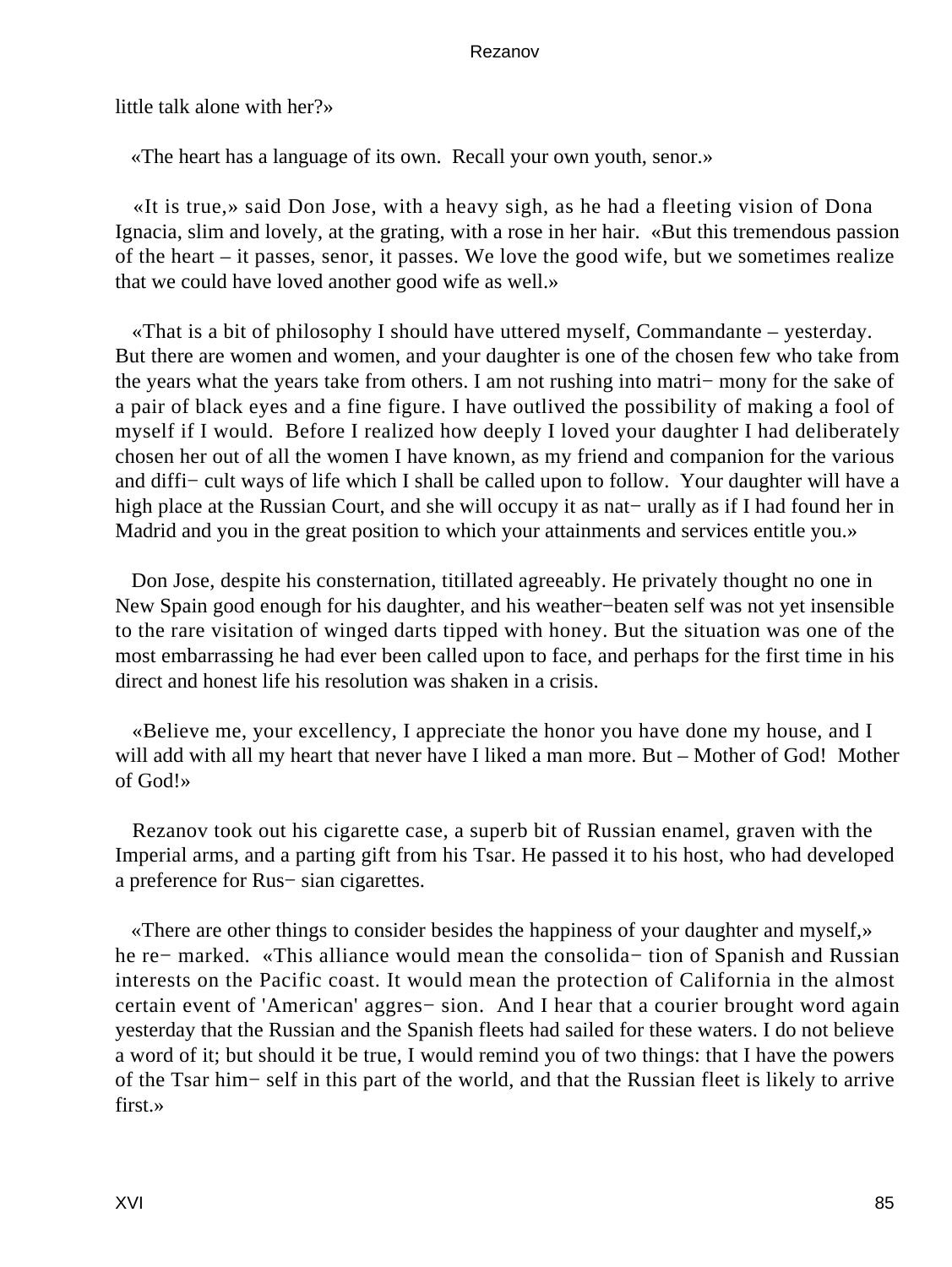Again the Commandante moved uneasily. The news from Mexico had kept himself and the Gov− ernor awake the better part of the night. He fully appreciated the importance of this powerful Rus− sian's friendship. Nothing would bind and commit him like taking a Californian to wife. If only he had fallen in love with Carolina Xime'no or Delfina Rivera! Don Jose had an uneasy suspicion that his scruples as a Catholic might have gone down before his sense of duty to this poor California. But a heretic in his own family! He was justly renowned for his piety. Aside from the wrath of the church, the mere thought of one of his offspring in matri− monial community beyond its pale made him sick with repugnance. And yet – California! And he would have selected Rezanov for his daughter out of all men had he been of their faith. And he was deeply conscious of the honor that had descended, however unfruitfully, upon his house. Madre de Dios! How would it end? Suddenly he felt him− self inspired. In blissful ignorance of her subtle feminine rule, he reminded himself that Concha's mind was the child of his own. When she saw his embarrassment, filial duty and woman's wit would extricate them both with grace and avert the enmity of the Russian even though the latter's more per− sonal interest in California must die in his disap− pointment. He would make her feel the weight of the stern paternal hand, and then indicate the part she had to play.

 He rang a bell and directed the servant to sum− mon his daughter, drew himself up to his full height, and set his rugged face in hard lines. As Concha entered he looked the Commandante, the stern disci− plinarian, every inch of him.

 There was no trace of the siesta in Concha's cheeks. They were very white, but her eyes were steady and her mouth indomitable as she walked down the sala and took the chair Rezanov placed for her. Except for her Castilian fairness, she looked very like the martinet sitting on the other side of the table. The Commandante regarded her silently with brows drawn together. Dimly, he felt apprehension, wondered, in a flash of insight, if girls held fast to the parental recipe, or recombined with tongue in cheek. The bare possibility of resistance almost threw him into panic, but he controlled his features until the effort injected his eyes and drew in his nostrils. Concha regarded him calmly, al− though her heart beat unevenly, for she dreaded the long strain she foresaw.

 «My daughter,» said Don Jose finally, his tones harsh with repressed misgiving, «do you suspect why I have sent for you?»

 «I think that his excellency wishes to marry me,» replied Concha; and the Commandante was so stag− gered by the calm assurance of her tone and manner that his pent−up emotion exploded.

 «Dios!» he roared. «What right have you to know when a man wishes to marry you? What manner of Spanish girl is this? Truly has his ex− cellency said that you are not as other women. The place for you is your room, with bread and water for a week. Sixteen!»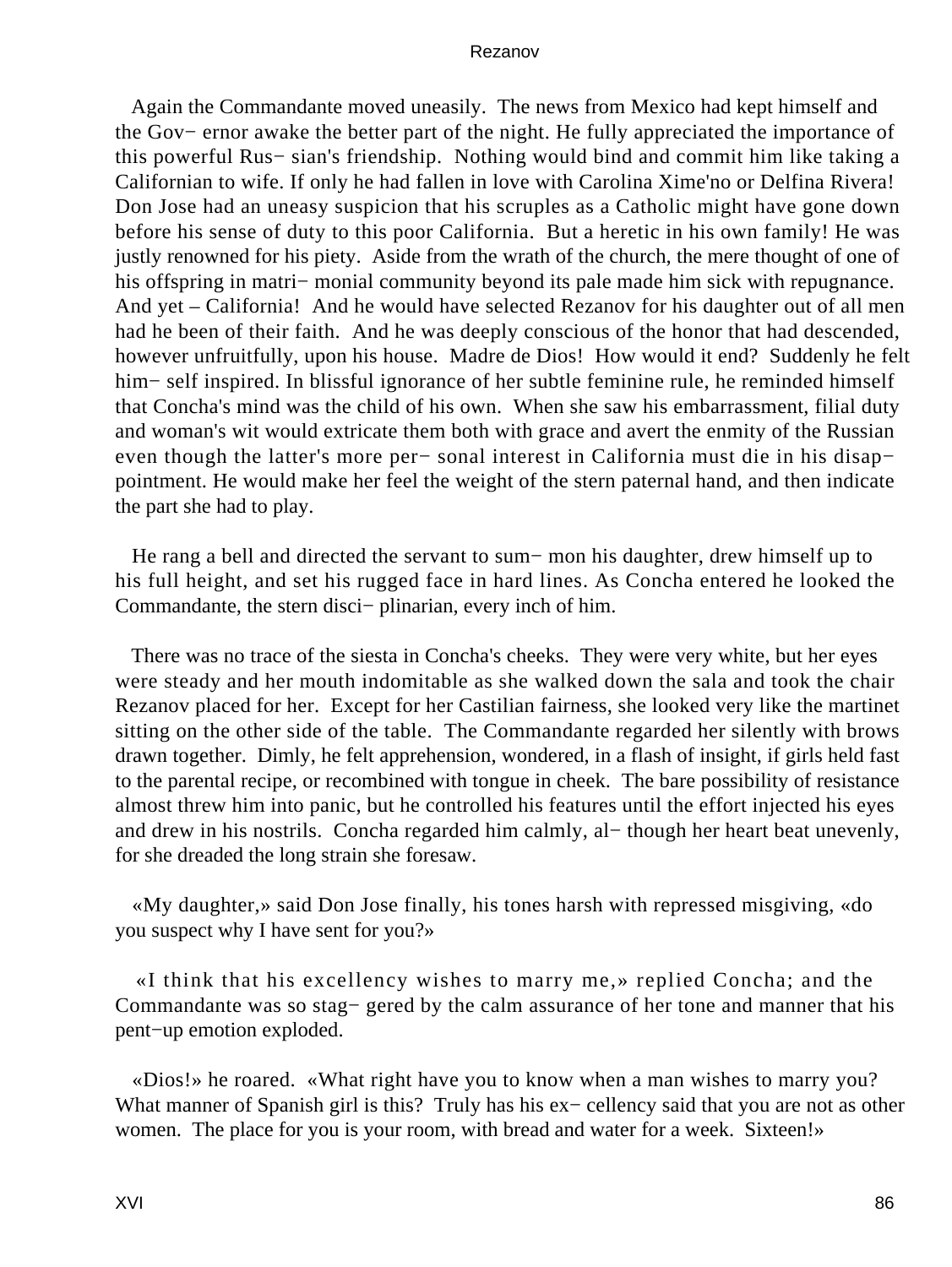«Ignacio was born when my mother was sixteen,» said Concha coolly.

«What of that? She married whom and when she was told to marry.»

«I have heard that you serenaded nightly beneath her grating  $-\infty$ 

«So did others.»

 «I have heard that when of all her suitors her father chose one more highly born, a gentleman of the Viceroy's court, she pined until they gave their consent to her marriage with you, lest she die.»

 «But I was a Catholic! The prejudice against my birth was an unworthy one. I had distinguished myself. And she had the support of the priests.»

 «It is my misfortune that M. de Rezanov is not a Catholic, but it will make no difference. I shall not fall ill, for I am like you, not like my dear mother – and the education you have given me is very different from hers. But I shall marry his excellency or no one, and whether I marry him or live alone with the thought of him until the end of my mortal days, I do not believe that my soul will be imperilled in the least.»

 «You do not!» shouted the irate Spaniard. «How dare you presume to decide such a question for yourself? What does a woman know of love until she marries? It is nothing but a sickening imag− ination before; and if the man goes, the doctor soon comes.»

 «You may not have intended – but you have taught me to think for myself. And I have seen others besides M. de Rezanov – the flower of Cali− fornia and more than one fine gentleman from Mexico. I will have none of them. I will marry the man of my choice or no one. It may be that I know naught of love. If you wish, you may think that my choice of a husband is determined by ambi− tion, that I am dazzled with the thought of court life in St. Petersburg, of being the consort of a great and wealthy noble. It matters not. Love or ambition, I shall marry this Russian or I shall never marry at all.»

 «Mother of God! Mother of God!» Don Jose's face was purple. The veins swelled in his neck. He was the more wroth because he recognized his own daughter and his own handiwork, because he saw that he confronted a Toledo blade, not a woman's brittle will. Concha regarded him calmly.

 «If you refuse your consent you will lose me in another way. I may not be able to marry as I wish, but I will have no worldly alternative. I shall join the Third Order of the Franciscans, and enter a convent as soon as one is built in California. To that you cannot withhold your consent, or they no longer would call you El santo.»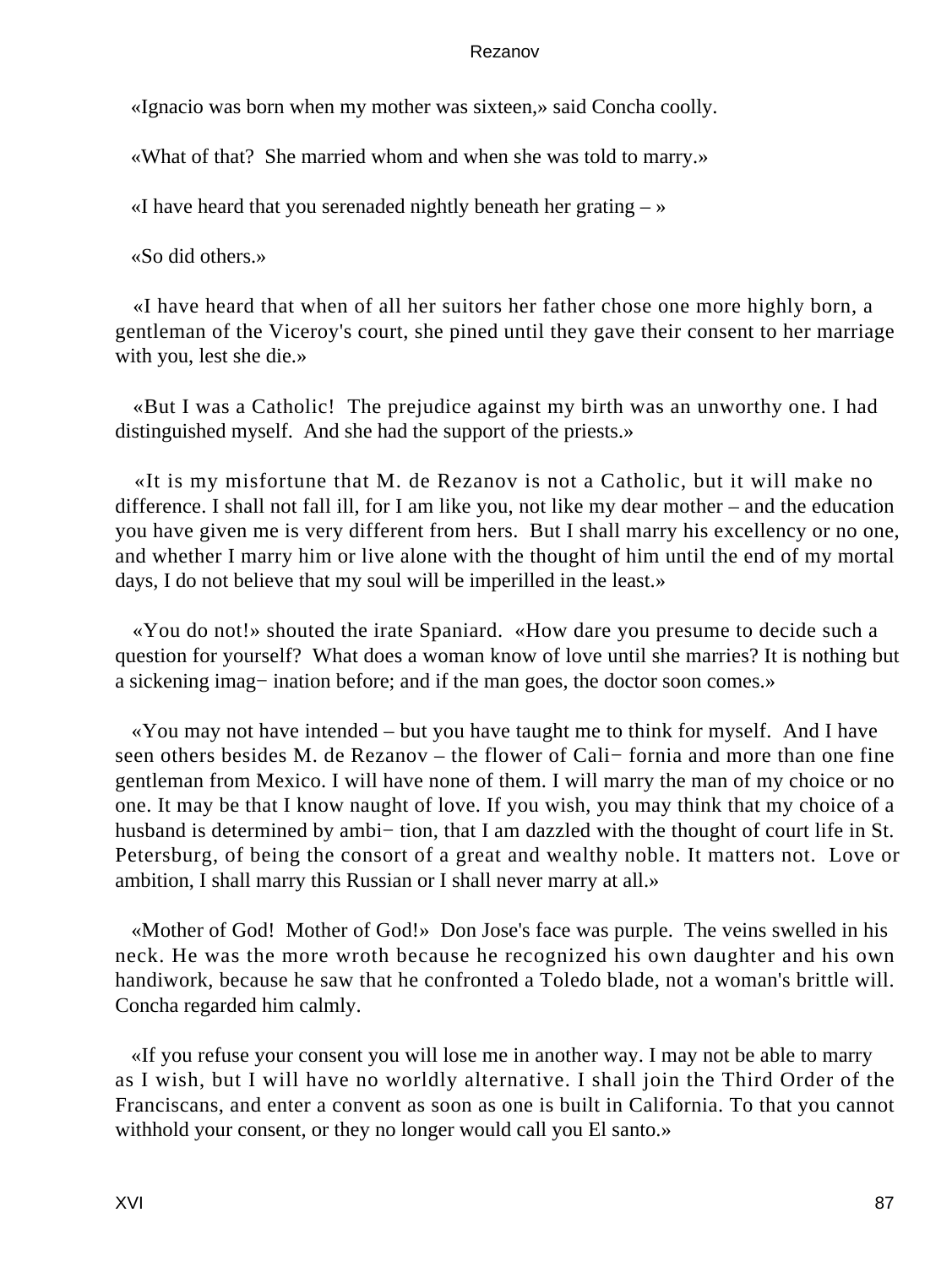Don Jose leaped from his chair. «Go to your room!» he thundered. «And do not dare to leave it without my permission  $-\infty$ 

 But Concha sprang forward and flung herself upon his neck. She rubbed her warm elastic cheek against his own in the manner he loved, and softened her voice. «Papacito mio, papacito mio,» she pleaded. «Thou wilt not refuse thy Concha the only thing she has ever begged of thee. And I beg! I beg! Papa mio! I love him! I love him!» And she broke into wild weeping and kissed him franti– cally, while Rezanov who had followed her plan of attack and resistance in silent admiration, did not know whether he should himself be moved to tears or further admire.

 Don Jose pushed her from him with a heavy sob and hastily left the room, oblivious in the confusion of his faculties of the boon he conferred on the lovers. Concha dried her eyes, but her face was deathly pale. It had not been all acting, by any means, and she was beginning to feel the tyranny of sleepless nights; and the joy and wonder of the morning had left her with but a remnant of endur− ance for the domestic battleground.

 «Go,» she whispered, as he took her in his arms. «Return for the dance to−night as if nothing had happened – I forgot, there is to be a bull−bear fight in the square. So much the better, for it is in your honor, and you could not well remain away. There is much trouble to come, but in the end we shall win.»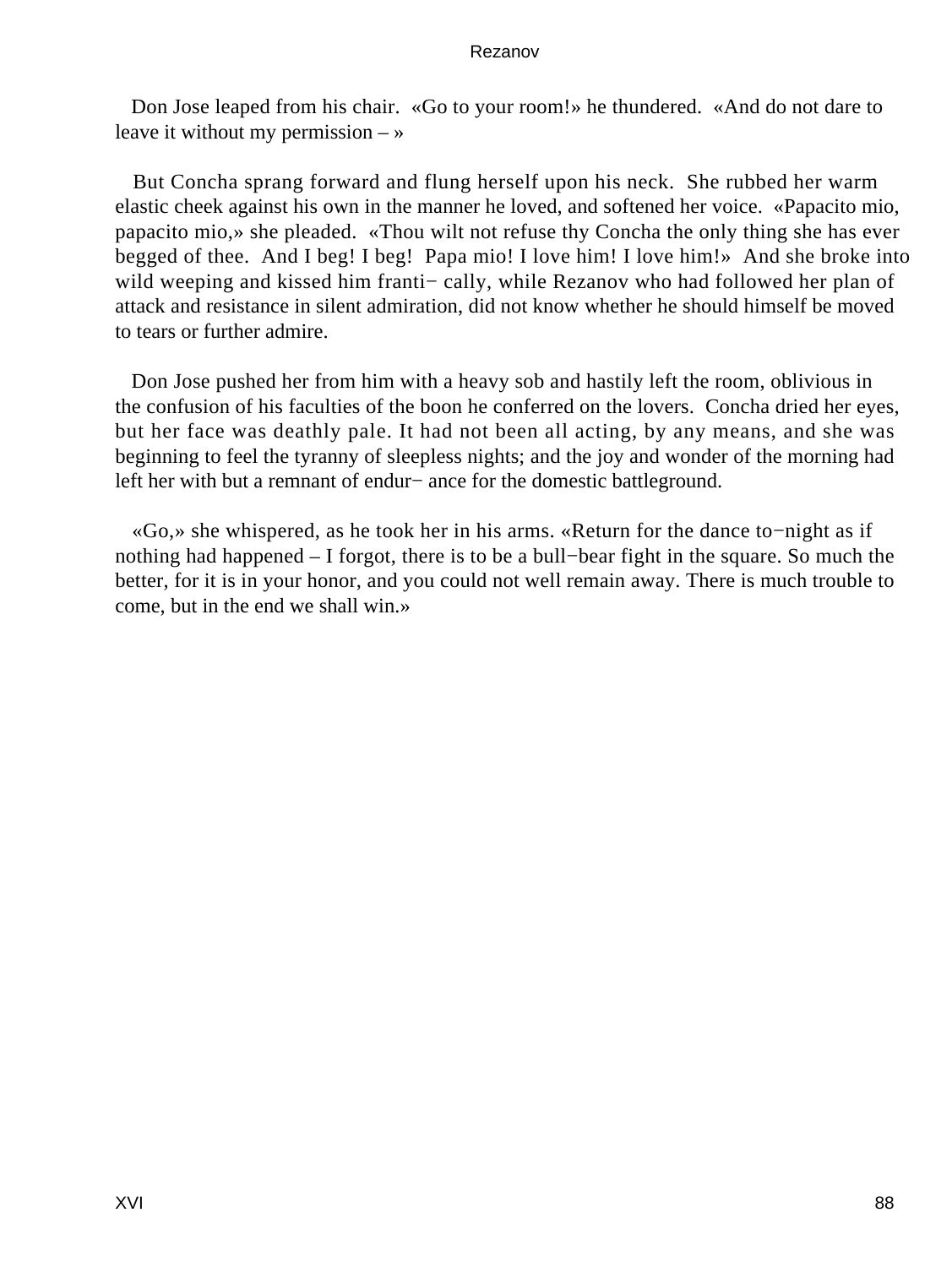# **[XVII](#page-140-0)**

**The muscles in Dona Ignacia's cheeks fell an inch as she listened, dumbfounded, to the** tale her husband poured out. To her simple aristocratic soul Rez− anov had loomed too great a personage to dream of mating with a Californian; and as her sharp mater− nal instinct had recognized his personal probity, even his gallantries had seemed to her no more con− sequent than the more catholic trifling of his officers.

 «Holy Mary!» she whimpered, when her voice came back. «Holy Mary! A heretic! And he would take our Concha from us! And she would go! To St. Petersburg! Ten thousand miles! To the priests with her – now – this very day!»

 Concha had thrown herself on her bed in belated hope of siesta, when Malia (Rosa had been sent to the house of Don Mario Sal in the valley) entered with the message that she was to accompany her parents to the Mission at once. She rose sullenly, but in the manifold essentials of a girl's life she had always yielded the implicit obedience exacted by the Californian parent. In a few moments she was riding out of the Presidio beside her father. Dona Ignacia jolted behind in her carreta, a low and clumsy vehicle, on solid wheels and springless, drawn by oxen, and driven by a stable−boy on a mustang. The journey was made in complete si− lence save for the maledictions addressed to the oxen by the boy, and an occasional «Ay yi!» «Madre de Dios!» «Sainted Mary, but the sun bores a hole in the head,» from Dona Ignacia, whose increasing discomfort banished wrath and apprehension for the hour.

 Don Jose did not even look at his daughter, but his face was ten years older than in the morning. He had begun dimly to appreciate that she was suf– fering, and in a manner vastly different from the passionate resentment he had seen her display when the contents of a box from Mexico disappointed her, or she was denied a visit to Monterey. That his best−loved child should suffer tore his own heart, but he merely cursed Rezanov and resolved to do his best to persuade the Governor to yield to his other demands, that California might be rid of him the sooner.

 Father Abella was walking down the long outer corridor of the Mission reading his breviary, and praying he might not be diverted from righteousness by the comforting touch of his new habit, when he looked up and saw the party from the presidio floundering over the last of the sand hills. He shuffled off to order refreshments, and returned in time to disburden the carreta of Dona Ignacia – no mean feat – volubly delighted in the visit and the gossip it portended. But as he offered his arm to lead her into the sala, she pushed him aside and pointed to Concha, who had sprung to the ground unassisted.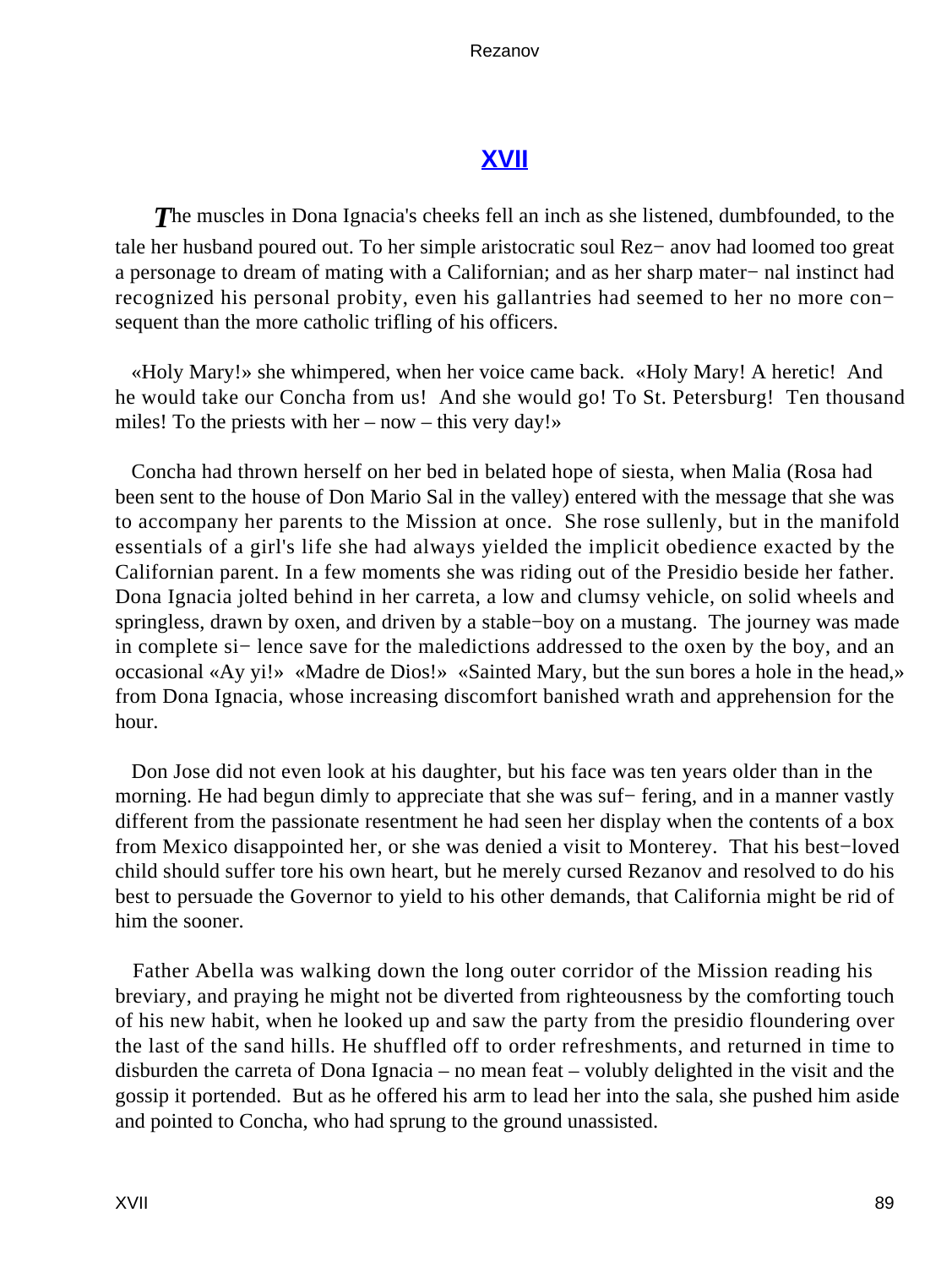«She has come to confess, padre!» she exclaimed, her mind, under the deep tiled roof of the corridor, readjusting itself to tragedy. «I beg that you will take her at once. Padre Landaeta can give us chocolate and we will tell our terrible news to him and receive advice and consolation.»

 Father Abella, not without a glimmering of the truth, for better than any one he understood the girl he had confessed many times, besides himself having succumbed to the Russian, led the way to the confessional in some perturbation of spirit. He walked slowly, hoping that the long, cool church, its narrow high windows admitting so scant a meed of sunlight that no one of its worshippers had ever read the legends on the walls, and even the stations were but deeper bits of shade, would attune her mind to holy things, and throw a mantle of un− reality over those of the world.

 He covered his face with his hand as she told her story. This she did in a few words, disjointed, for she was both tired and seething. For a few mo− ments afterward there was a silence; the good priest was increasingly disturbed and by no means certain of his course. He was astonished to feel a tug at his sleeve. Before he could reprove this impenitent child for audacity she had raised herself that she might approach her lips more closely to his ear.

 «Mi padre!» she whispered hoarsely, «you will take my part! You will not condemn me to a life of misery! I am too proud to speak openly to others – but I love this man more than my soul – more than my immortal soul. Do you hear? I am in danger of mortal sin. Perhaps I am already in that state. You cannot save me if he goes. I will not pray. I will not come to the church. I will be an outcast. If I marry him, I will be a good Catholic to the end of my days. If I marry him I can think of other things besides – of my church, my father, my mother, my sisters, brothers. If he goes, I shall pass my life thinking of nothing but him, and if it be true that heretics are doomed to hell, then I will live so that I may go to hell with him.»

 In spite of his horror the priest was thrilled by the intense passion in the voice so close to his ear. Moreover, he knew women well, this good padre, for even in California they differed little from those that played ball with the world. So he dismissed the horror and spoke soothingly.

 «What you have said would be mortal sin, my daughter, were it not that you are laboring under strong and natural excitement; and I shall absolve you freely when you have done the penance I must impose. You have always been such a good child that I am able to forgive you even in this terrible moment. But, my daughter, surely you know that this marriage can never take place – »

«It shall! It shall!»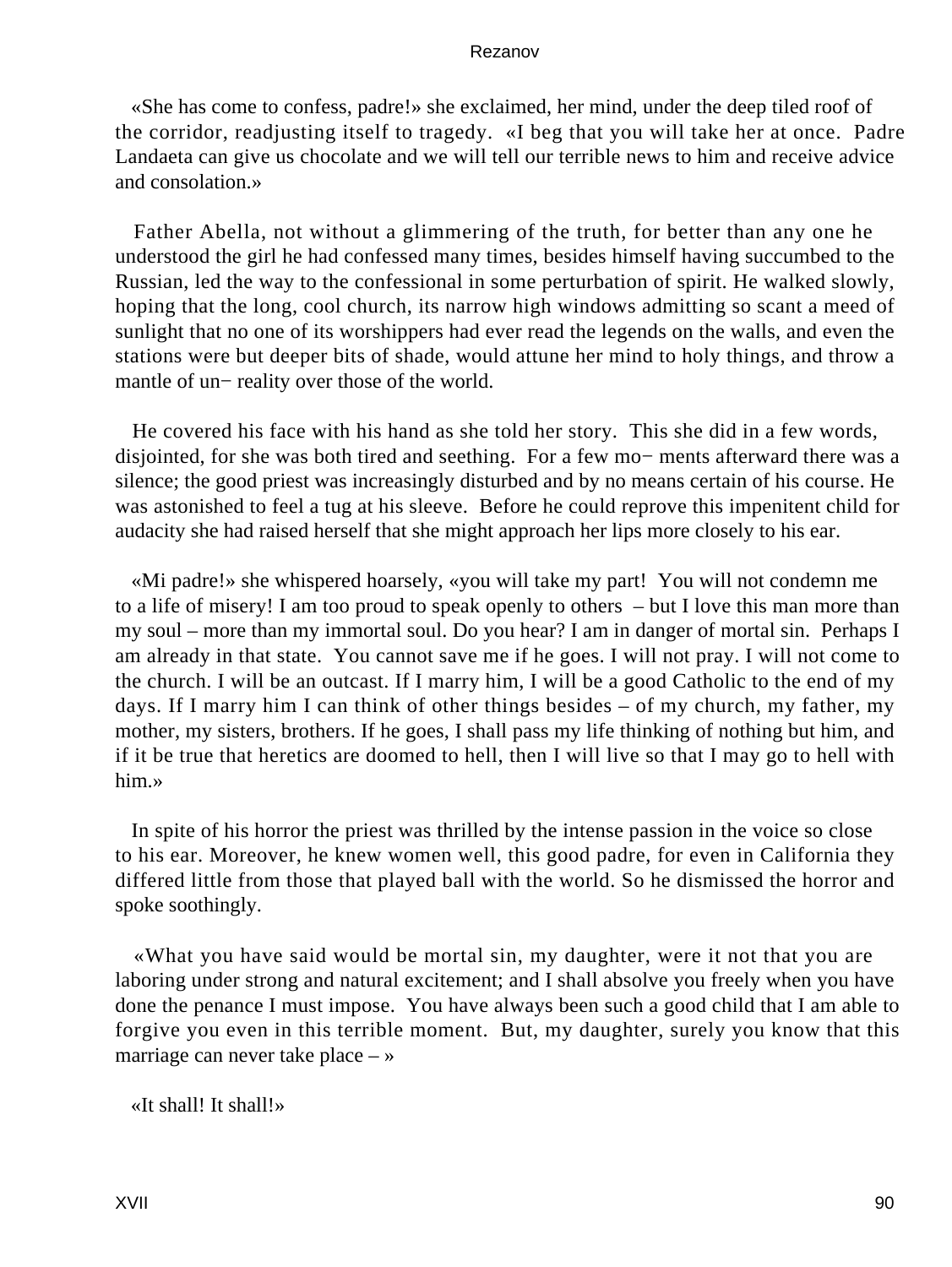«Control yourself, my daughter. You cannot bring this man into the true church. His character is long since formed and cast – it is iron. Even love will not melt it. Were he younger – »

 «I should hate him. All young men are insuffer− able to me – always have been. I have found my mate, and have him I will if I have to hide in the hold of his ship. Ah, padre mio, I know not what I say. But you will help me. Only you can. My father thinks you as wise as a saint. And there are other things – my head turns round – I can hardly think – but you dare not lose the friendship of this Russian. And my marriage to him would be as much for the good of the Missions as for Cali− fornia herself. Champion our course, point out that not only would it be a great match for me, but that many ends would be lost by ruining my life. The Governor will find himself in a position to grant your prayers for the cargo, particularly if you first persuaded my father – so long they have been friends, the Governor could not resist if he joined our forces. What is one girl that she should be held of greater account than the welfare of this country to which you are devoting your life? The happier are your converts, the more kindly will they take to Christianity – which they do not love as yet! – the more faithful and contented will they be, in the prospect of the luxuries and the toys and the trinkets of the Russian north. What is one girl against the friendship of Russia for Spain? Who am I that I should weigh a peseta in the scale?»

 «You are Concha Arguello, the flower of all the maidens in California, and the daughter of the best of our men,» replied Father Abella musingly. «And until to−day there has been no Catholic more de− vout – »

 «It lies with you, mi padre, whether I continue to be the best of Catholics or become the most abandoned of heretics. You know me better than anyone. You know that I will not weaken and bend and submit, like a thousand other women. I could be bad – bad – bad – and I will be! Do you hear?» And she shook his arm violently, while her hoarse voice filled the church.

 «My child! My child! I have always believed that you had it in you to become a saint. Yes, yes, I feel the strength and maturity of your nature, I know the lengths to which it might lead another; but you could not be bad, Conchita. I have known many women. In you alone have I perceived the capacity for spiritual exaltation. You are the stuff of which saints and martyrs are made. The vio− lent will, the transcendent passions – they have existed in the greatest of our saints, and been con− quered.»

«I will not conquer. I – Oh, padre – for the love of heaven  $-\infty$ 

 He left the box hastily and lifted her where she had fallen and carried her into the room adjoining the church. He laid her on the floor, and ran for Dona Ignacia, who, refreshed with wine and chocolate, came swiftly. But when Concha, under practical administrations and maternal endearments, finally opened her eyes, she pushed her mother coldly aside, rose and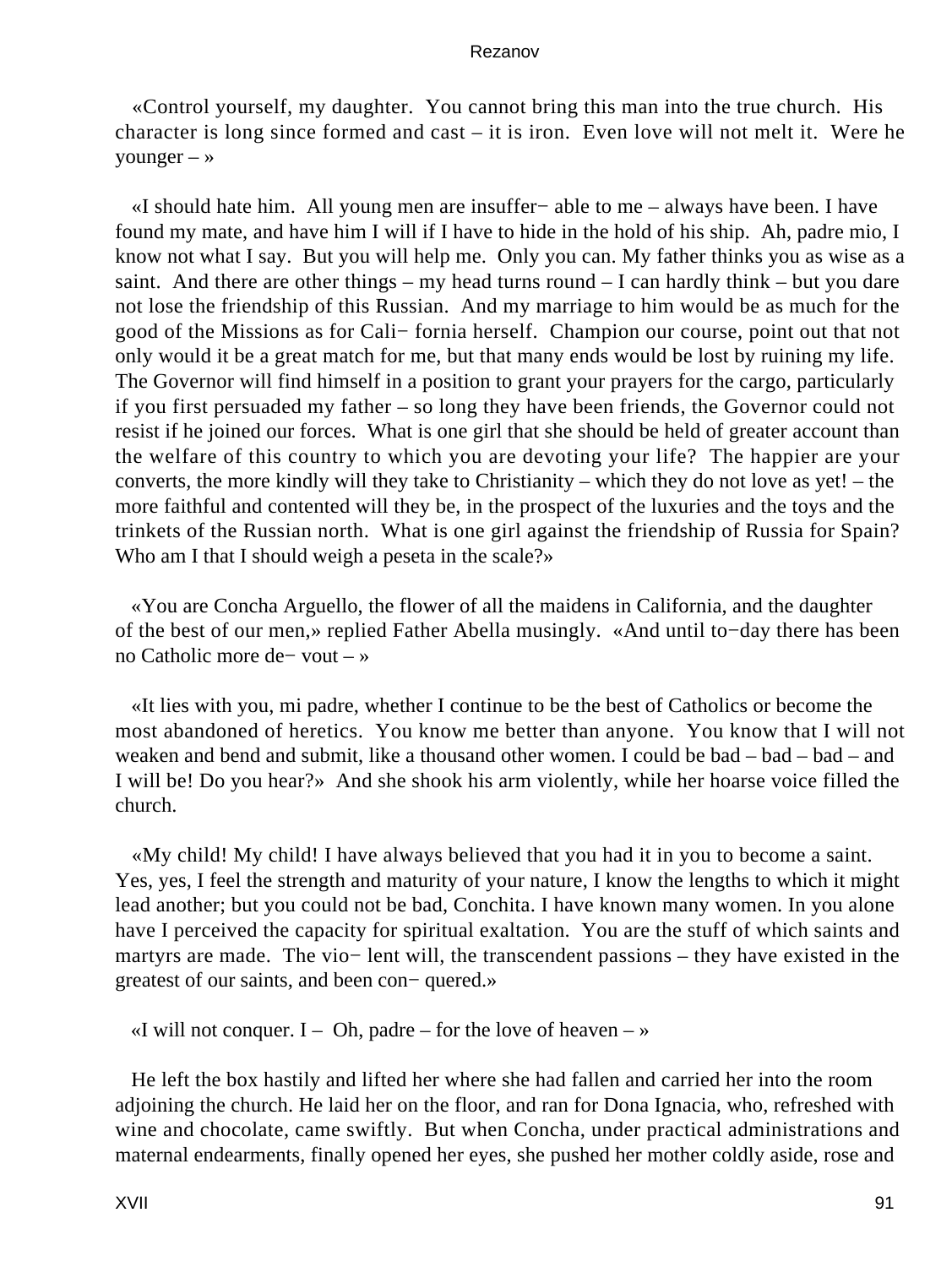steadied herself against the wall for a moment, then returned to the church, closing the door behind her.

 When a woman has borne thirteen children in the lost corners of the world, with scarce a thought in thirty years for aught else save the husband and his comforts, it is not to be expected that her wits should be rapiers or her vocabulary distinguished. But Dona Ignacia's unresting heart had an intelli− gence of its own, and no inner convulsion could alter the superb dignity of mien which Nature had granted her. As she rose and confronted Father Abella he moved forward with the instinct to kiss her hand, as he had seen Rezanov do.

 «Mi padre,» she said, «Concha is the first of my children to push me aside, and it is like a blow on the heart; but I have neither anger nor resentment, for it was not the act of a child to its parent, but of one woman to another. Alas! this Russian, what has he done, when her own mother can give her no comfort? We all love when young, but this is more. I loved Jose so much I thought I should die when they would have compelled me to marry another. But this is more. She will not die, nor even go to bed and weep for days, but it is more. I should not have died, I know that now, and in time I should have married another, and been as happy as a wom− an can be when the man is kind. Concha will love but once, and she will suffer – suffer – She may be more than I, but I bore her and I know. And she cannot marry him. A heretic! I no longer think of the terrible separation. Were he a Cath− olic I should not think of myself again. But it cannot be. Oh, padre, what shall we do?»

 They talked for a long while, and after further consultation with Don Jose and Father Landaeta, it was decided that Concha should remain for the present in the house of Juan Moraga, where she could receive the daily counsels of the priests, and be beyond the reach of Rezanov. Meanwhile, all influence would be brought to bear upon the Gov− ernor that the Russian might be placated even while made to realize that to loiter longer in California waters would be but a waste of precious time.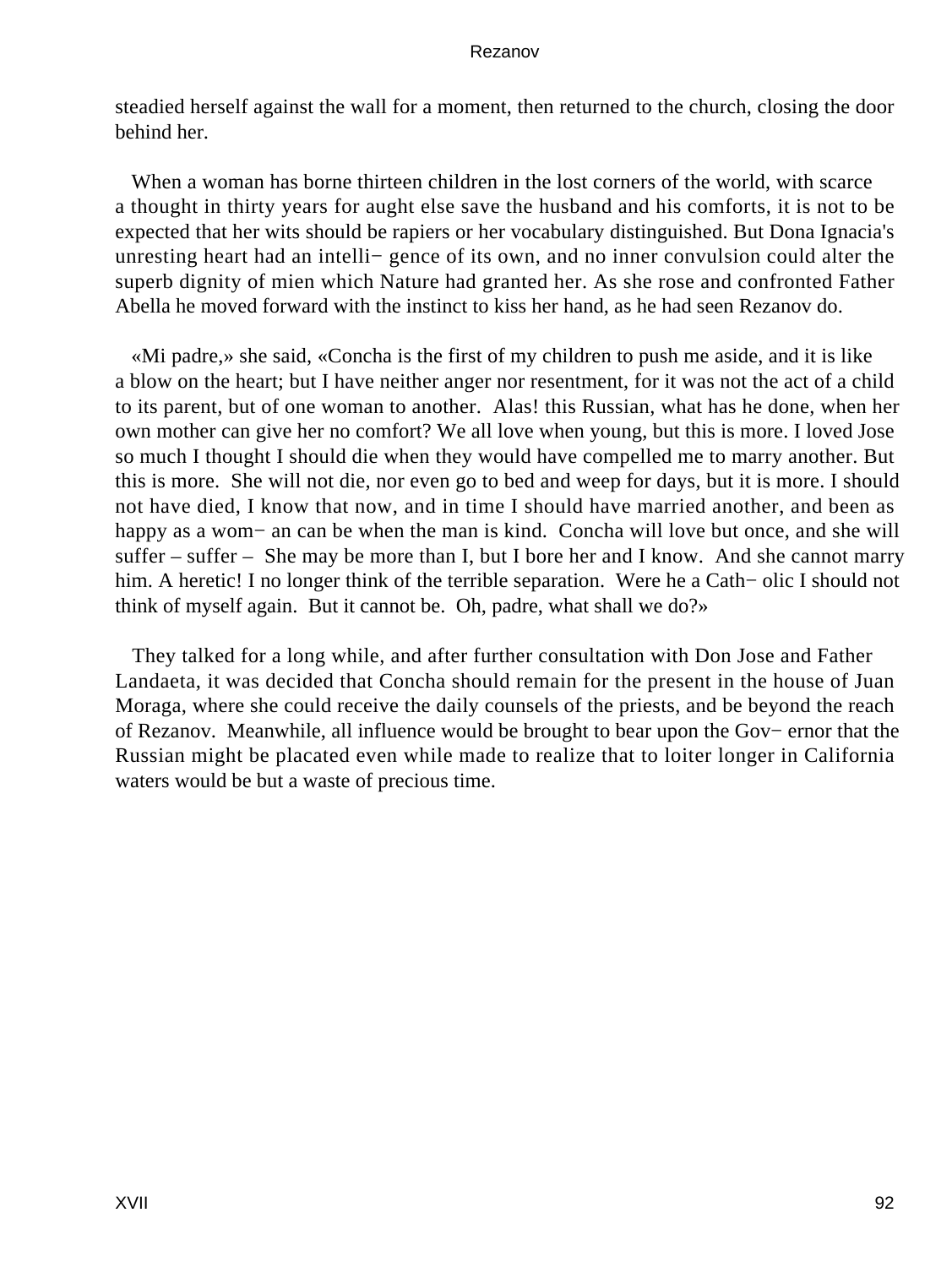# **[XVIII](#page-140-0)**

**There was no performance after all in the Presidio square that night, for the bear** brought in from the hills to do honor to the Russians died of excitement, and it rained besides. Rezanov made the storm his excuse for not dining and dancing as usual at the house of the Commandante. But the relations be− tween the Presidio and the Juno during the next few days were by no means strained. Davidov and Khostov were always with the Spanish officers, drinking and card playing, or improving their danc− ing and Spanish with the girls, whose guitars were tuned for the waltz day and night. The dignitaries met as usual and conversed on all topics save those paramount in the minds of each. Nevertheless, there were three significant facts as well known to Rezanov as had they been aired to his liking.

 He had sought an interview with Father Abella, and tactfully ignoring the question of his marriage, had persuaded that astute and influential priest to make the proposition regarding his cargo that Con− cha had suggested. The priest, backed by his three coadjutors, had made it, and been repulsed with fury. From another quarter Rezanov learned that during his absence little else was discussed in the house of the Commandante save his formidable mat– rimonial project, and the supposed designs to his country. Troops had been ordered from the south to reinforce the San Francisco garrisons, and were even now massed at Santa Clara, within a day's march of the bay.

 About a mile from the Presidio and almost oppo− site the Juno's anchorage were six great stone tubs sunken in the ground and filled by a spring of clear water. Here, once a week, the linen, fine and heavy, of Fort and Presidio was washed, the stoutest serving women of households and barracks meeting at dawn and scrubbing for half a day. Rezanov had watched the bright picture they made – for they wore a bit of every hue they could com− mand – with a lazy interest, which quickened to thirst when he heard that they were the most re− liable newsmongers in the country. In every Pre− sidial district was a similar institution, and the four were known as the «Wash Tub Mail.» Many of the women were selected by the tyrants of the tubs for their comeliness, and each had a lover in the couriers that went regularly with mail and official instructions from one end of the Californias to the other. All important news was known first by these women, and much was discussed over the tubs that was long in reaching higher but no less interested circles; and domestic bulletins were as eagerly prized. The sailor that brought this information to Rezanov was a good−looking and susceptible youth, already the victim of an Indian maiden from the handsome tribe in the Santa Clara Valley, and sister of Dona Ignacia's Malia. Rezanov furnished him with beads and other trinkets and was at no dis− advantage thereafter.

 There was nothing Rezanov would have liked better than to see a Russian fleet sail through the straits, but he also knew that nothing was less likely, and that from such rumors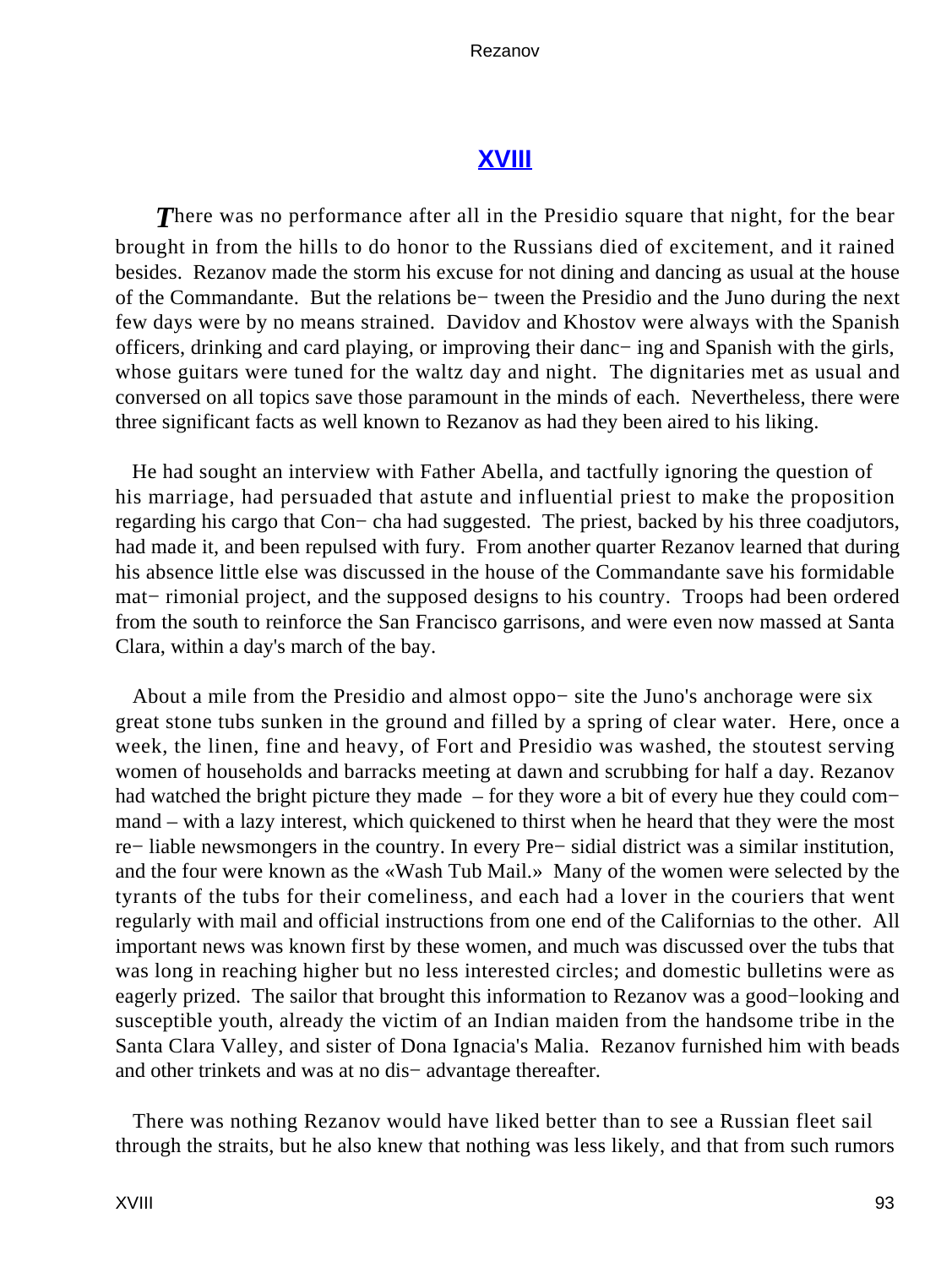he should only derive further annoyance and delay. Two of his sailors deserted at the prospect of war, and his hosts, if neutral, were manifestly alert. Luis and Santiago had been obliged to go to Monterey for a few days, and there was no one at the Presidio in whom Rez− anov could confide either his impatience to see Con− cha or at the adjournment of his more prosaic but no less pressing interests. These two young men had been with him almost constantly since his arrival, and demonstrated their friendship and even affection unfailingly; but there was no love lost be− tween himself and Gervasio. This young hidalgo had the hauteur and intense family pride of San− tiago without his younger brother's frank intelli− gence and lingering ingenuousness. With all the superiority and inferiority, he had made himself so unpopular that his real kindness of heart atoned for his absurdities only with those that knew him best. Rezanov was not one of these nor aspired to be. Like all highly seasoned men of the world, he had no patience with the small vanities of the provincial, and although diplomatically courteous to all, in his present precarious position, he had taken too little trouble to conciliate Gervasio to find him of use in the absence of his friends.

 At the end of three days Rezanov had forgotten his cargo, and would have sent the Juno to the bot− tom for ten minutes alone with Concha. He had been on fire with love of her since the moment of his actual surrender, and he was determined to have her if there were no other recourse but elopement. All his old and intense love of personal freedom had melted out of form in the crucible of his lover's imagination. That he should have doubted for a moment that Concha was the woman for whom his soul had held itself aloof and unshackled was a matter for contemptuous wonder, and the pride he had taken in his keen and swift perceptive faculties suffered an eclipse. Mind and soul and body he was a lover, a union unknown before.

 On the fourth morning, his patience at an end, he was about to leave the Juno to demand a formal interview with Don Jose when he saw Luis and San− tiago dismount at the beach and enter the canoe al− ways in waiting. A few moments later they had helped themselves to cigarettes from the gift of the Tsar and were assuring Rezanov of their partisan− ship and approval.

 «We were somewhat taken aback at the first mo− ment,» Luis admitted. «But – well, we are both in love – Santiago no less than I, although I have had these six long years of waiting and am likely to have another. And we love Concha as few men love their sisters, for there is no one like her – is it not so, Rezanov? And we quite understand why she has chosen you, and why she stands firm, for we know the strength of her character. We would that you were a Catholic, but even so, we will not sit by and see her life ruined, and we have called to assure you that we shall use all our influence, every adroit argument, to bring our parents to a more reasonable frame of mind. They have already risen above the first natural impulse of selfishness, and would consent to the inevitable separation were you only a Catholic. I have also talked with the Gov− ernor – we arrived at midnight – and he flew into a terrible temper – the poor man is already like a mad bull at bay – but if my father yielded, he would – on all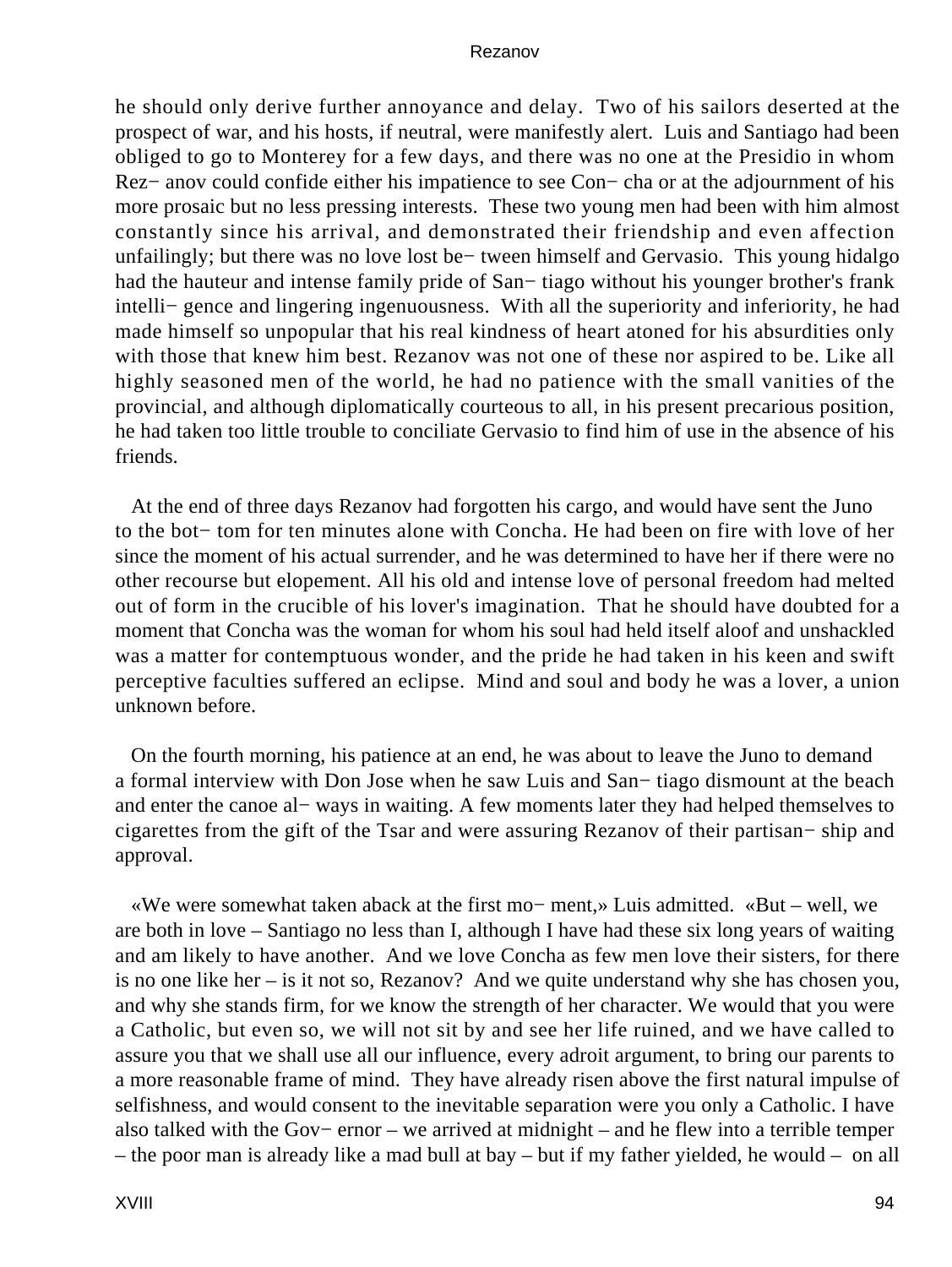points. This morning I shall ride over and talk with Father Abella, who, I fancy, needs only a little extra pressure – you may be sure Concha has not been idle – to yield; and for more reasons than one. I shall enlist Father Uria and Father de la Cueva as well. They also have great influence with my parents, and as they return to San Jose in two days to prepare for the visit of the most estim− able Dr. Langsdorff, there is no time to lose. I shall go this morning. One more cigarito, senor, and when that treaty is drawn remember the con− version of your brother to Russian tobacco.»

 Rezanov thanked him so warmly, assured him with so convincing an emphasis that with his fate in such competent hands his mind was at peace, that the ardent heart of the Californian exulted; Rez− anov, with his splendid appearance, and typical of the highest civilizations of Europe, had descended upon his narrow sphere with the authority of a demigod, and he not only thirsted to serve him, but to fasten him to California with the surest of human bonds.

 As he dropped over the side of the ship, Rezanov's hand fell lightly on the shoulder of Santiago.

 «I can wait no longer to see your sister,» he whispered, mindful of the sterner responsibilities of the older brother. «Do you think you could  $-\infty$ 

 Santiago nodded. «While Luis is at the Mission I shall go to my cousin Juan Moraga's. You will dine with us at the Presidio, and I shall escort you back to the ship.»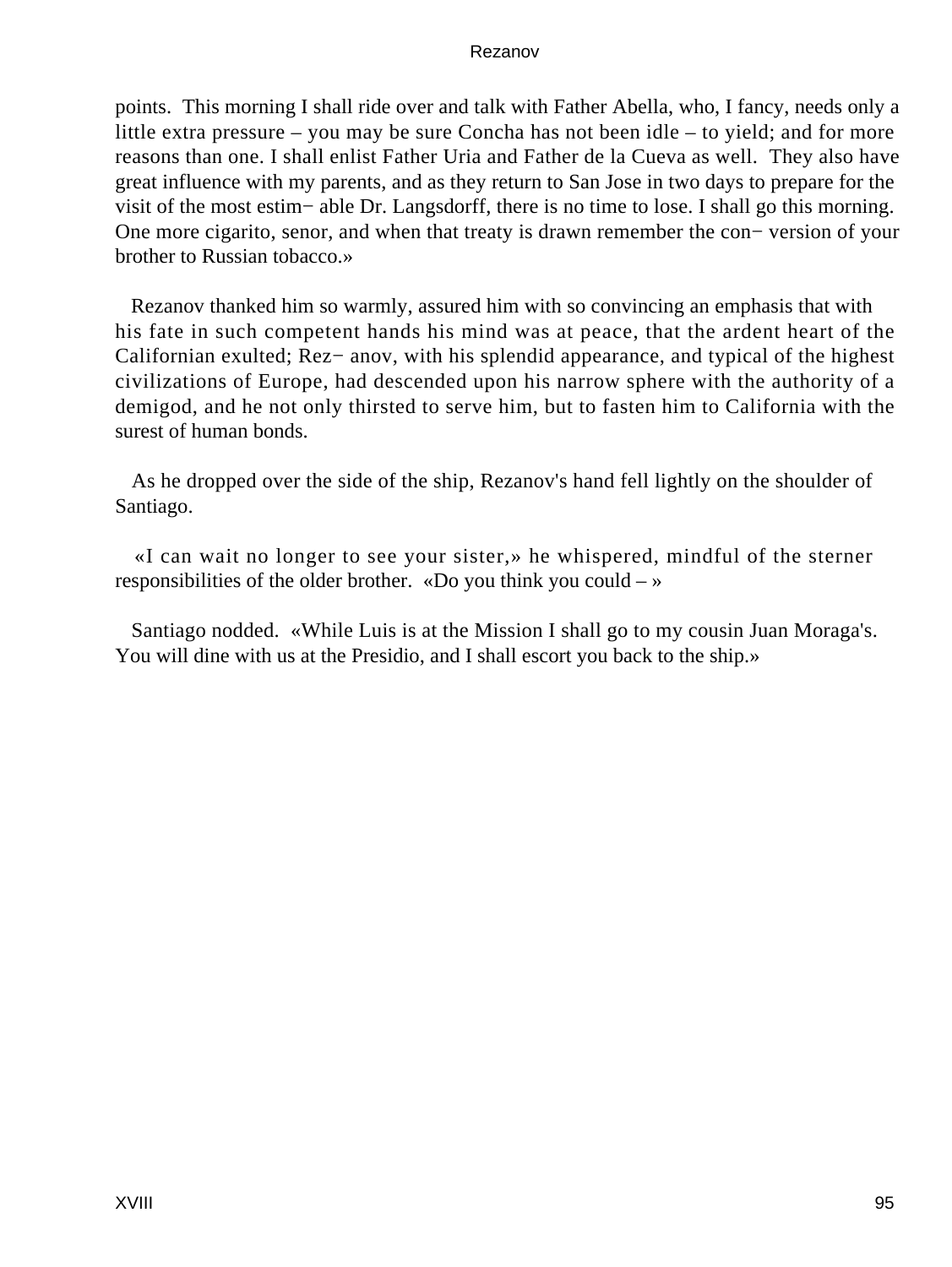# **[XIX](#page-140-0)**

*I*t was ten o'clock when Rezanov, who had supped on the Juno, met Santiago in a sandy valley half a mile from the Presidio and mounted the horse his young friend himself had saddled and brought. The long ride was a silent one. The youth was not talkative at any time, and Rezanov was conscious of little else save an overwhelming desire to see Con− cha again. One secret of his success in life was his gift of yielding to one energy at a time, oblivious at the moment to aught that might distract or en− feeble the will. To−night, as he rode toward the Mission on as romantic a quest as ever came the way of a lover, the diplomat, the anxious director of a great Company, the representative of one of the mighty potentates of earth, were submerged, forgotten, in the thrilling anticipation of his hour with the woman for whom every fiber of his being yearned.

 Nor ever was there more appropriate a setting for one of those inaugural chapters in mating, half appreciated at the time, that glimmer as a sort of morning twilight on mountain tops over the mild undulations of matrimony. The moon rode without a masking cloud across the ambiguous night blue of the California sky, a blue that looks like the fire of strange elements, where the stars glow like silver coals, and out of whose depths intense shadows of blue and black fall; shadows in which all the terres− trial world seems to float and recombine, where houses are ghosts of ancient selves and men but the eidola of forgotten dust. To−night the little estate of Juan Moraga, the most isolated and eastern of the settlement, surrounded by its high white wall, looked as unreal and formless as the blue oval of water and black trees behind it, but Rezanov knew that it enfolded warm and palpitating womanhood and was steeped in the sweetness of Castilian roses.

 The riders, who had taken a path far to the east of the Mission dismounted and tied their horses among the willows, then, in their dark cloaks but a part of the shadows, stole toward the wall designed to impress hostile tribes rather than to resist on− slaught; at the first warning the settlement invari– ably fled to the church, where walls were massive and windows high.

 In three of Moraga's four walls was a grille, or wicket of slender iron bars, whence the open could be swept with glass, or gun at a pinch; and toward the grille looking eastward went Rezanov as swiftly as the uneven ground would permit. As Concha watched him gather form in the moonlight and saw him jerk his cloak off impatiently, she flung her soft body against the wall and shook the bars with her strong little hands. But when he faced her she was erect and smiling; in a sudden uprush of spirits, almost indifferent. She wore a white gown and a rose in her hair. A rosebush as dense as an arbor spread its prickly arms between herself and the windows of the house.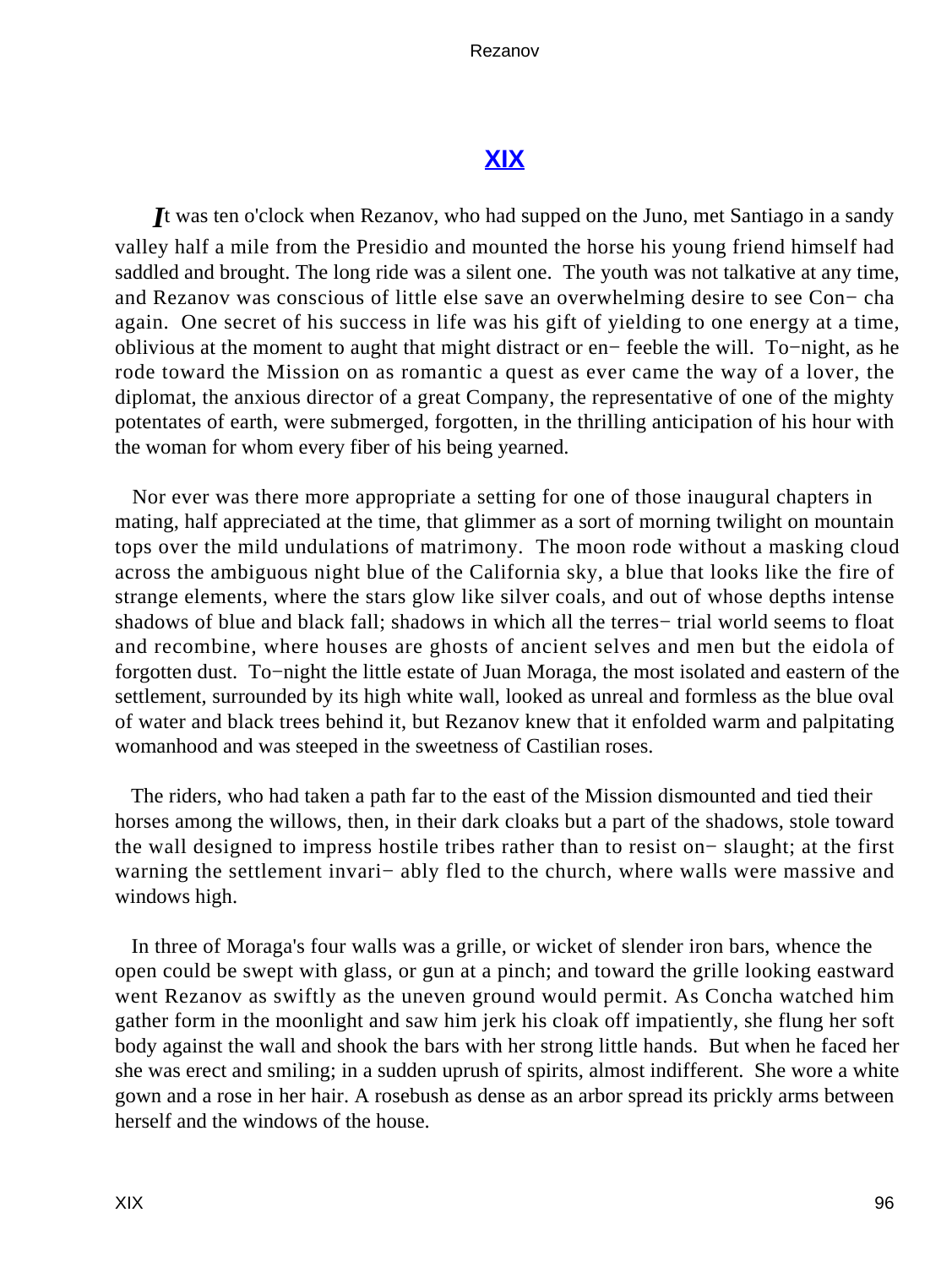«Good−evening,» she whispered.

 Rezanov gave the grill an angry shake. (San− tiago had considerately retired.) «Come out,» he said peremptorily, «or let me in.»

 «There is but one gate, senor, and that is directly in front of the house door, that stands  $open - *»*$ 

«Then I shall get over the wall  $-\infty$ 

 «Madre de Dios! You would leave your fine clothes and more on the thorns. My cousin planted those roses not for ornament, but to let the blood of defiant lovers. Not one has come twice  $-$  »

 «Do you think I came here to talk to you through a grating? I am no serenading Spaniard.»

 His eyes were blazing. Adobe is not stone. Rezanov took the light bars in both hands and wrenched them out; then, as Concha, divided be− tween laughter and a sudden timidity, would have retreated, he dexterously clasped her neck and drew her head through the embrasure. As Santiago, who had watched Rezanov from a distance with some curiosity, saw his sister's beautiful face emerge from the wall to disappear at once behind another rampart, he turned abruptly on his heel and could have wept as he thought of Pilar Ortego of Santa Barbara. But there was a hope that he would be a cadet of the Southern Company before the year was out, and his parents and hers were indulgent. Even as he sighed, his own impending happiness in− fused him with an almost patronizing sympathy for the twain with the wall between, and he concealed himself among the willows that they might feel to the full the blessed isolation of lovers. His Pilar presented him with twenty−two hostages, and he lived to enjoy an honorable and prosperous career, but he never forgot that night and the part he had played in one of the poignant and happy hours of his sister's life.

 Day and night a great silence reigned in the Mis− sion valley, broken only by the hoot of the owl, the singing of birds, the flight of horses across the plain. Even the low huddle of Mission buildings and the few homes beyond looked an anomaly in that vast quiet valley asleep and unknown for so many centuries in the wide embrace of the hills. Its jewel oasis alone made it acceptable to the Spaniard, but to Rezanov the sandy desert, with its close com− panionable silences, its cool night air sweet with the light chaste fragrance of the roses, the simple, almost primitive, conditions environing the girl, possessed a power to stir the depths of his emotions as no artful reinforcement to passion had ever done. He forgot the wall. His ego melted in a sense of complete union and happiness. Even when they returned to earth and discussed the dubious future, he was conscious of an odd resignation, very alien in his nature, not only to the barrier but to all the strange conditions of his wooing. He had felt something of this before, although less defi− nitely, and to−night he concluded that she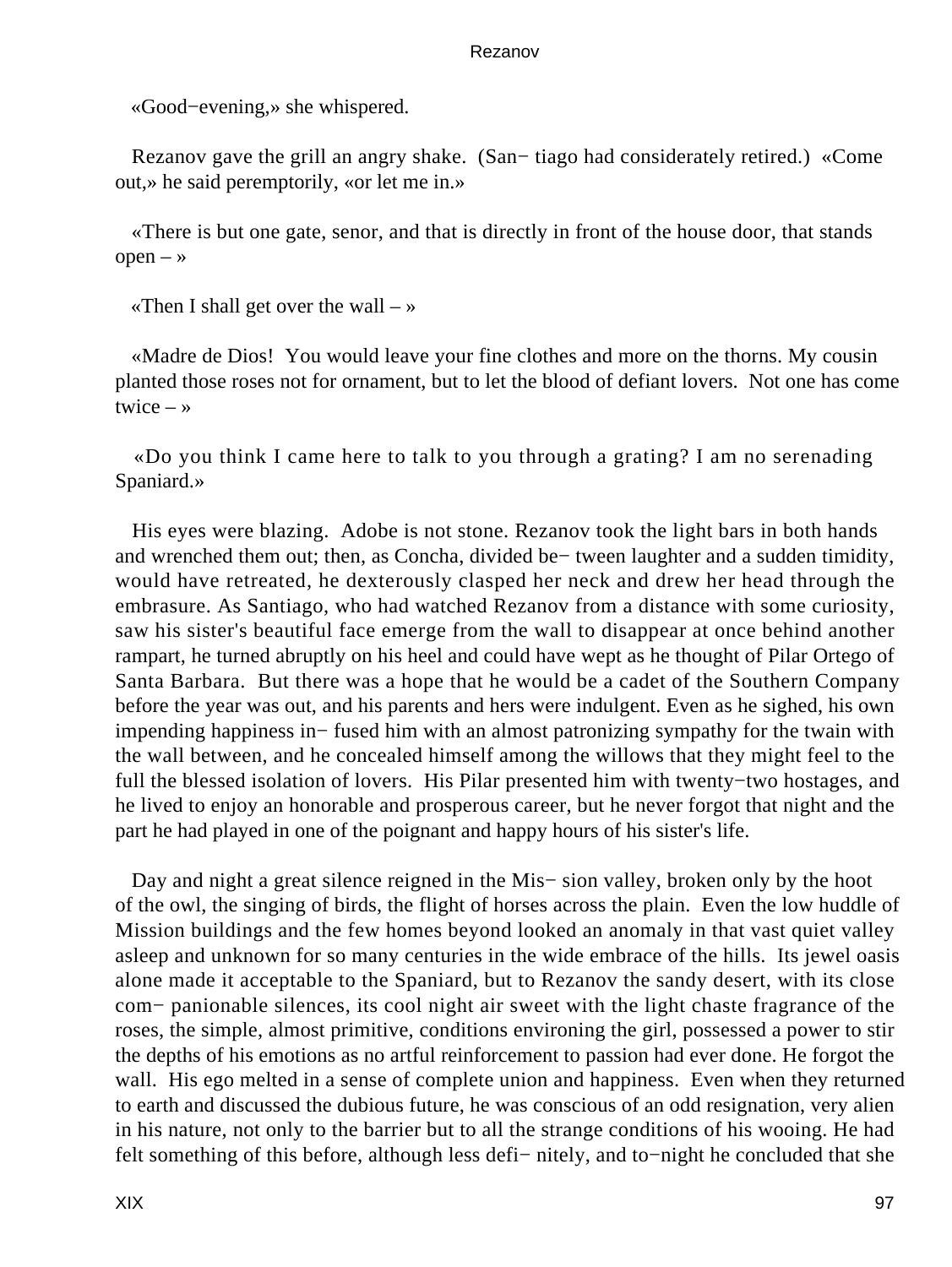had the gift of clothing the inevitable with the semblance and the sweetness of choice; and wondered how long it would be able to skirt the arid steppes of philosophy.

 She told him that she had talked daily with Father Abella. «He will say nothing to admit he is weakening, but I feel sure he has realized not only that our marriage will be for the best interests of California, but that to forbid it would wreck my life; and from this responsibility he shrinks. I can see it in his kind, shrewd, perplexed eyes, in the hesitating inflections of his voice, to say nothing of the poor arguments he advances to mine. What of my father and mother?»

 «They look troubled, almost ill, but nothing could exceed their kindness to me, although they have pointedly given me no opportunity to introduce the subject of our marriage again. The Governor makes no sign that he knows of any aspiration of mine above corn, but he informed me to−day that California is doomed to abandonment, that the In− dians are hopeless, that Spain will withdraw troops before she will send others, and that the country will either revert to savagery or fall a prey to the first enterprising outsider. As he was in compari− son cheerful before, I fancy he apprehends the irre− sistible appeal of your father's surrender.»

 Concha nodded. «If my father yields he will see that you have everything else that you wish. He may have advocated meeting your wishes in other respects in order to leave you without excuse to lin− ger, but that argument is not strong enough for the Governor, whereas if he made up his mind to ac− cept you as a son he would throw the whole force of his character and will into the scale; and when he reaches that pitch he wins – with men. I must, must bring you good fortune,» she added anxiously. «Marriage with a little California girl – are you sure it will not ruin your career?»

«I can think of nothing that would advantage it more. What are you going to call me?»

 «I cannot say Petrovich or Nicolai – my Spanish tongue rebels. I shall call you Pedro. That is a very pretty name with us.»

 «My own harsh names suit my battered self rather better, but the more Californian you are and remain the happier I shall be. When am I to see your ears? Are they deformed, pointed and furry like a fawn's? Do they stand out? Were all the women of California tattooed in some Indian raid – »

 Concha glanced about apprehensively, but not even Santiago was there to see the dreadful deed. With a defiant sweep of her hands she lifted both loops of hair, and two little ears, rosy even in the moonlight, commanded amends and more from penitent lips.

 «No man has ever seen them before – since I was a baby; not even my father and brothers,» said Concha, trembling between horror and rapture at the tremendous surrender.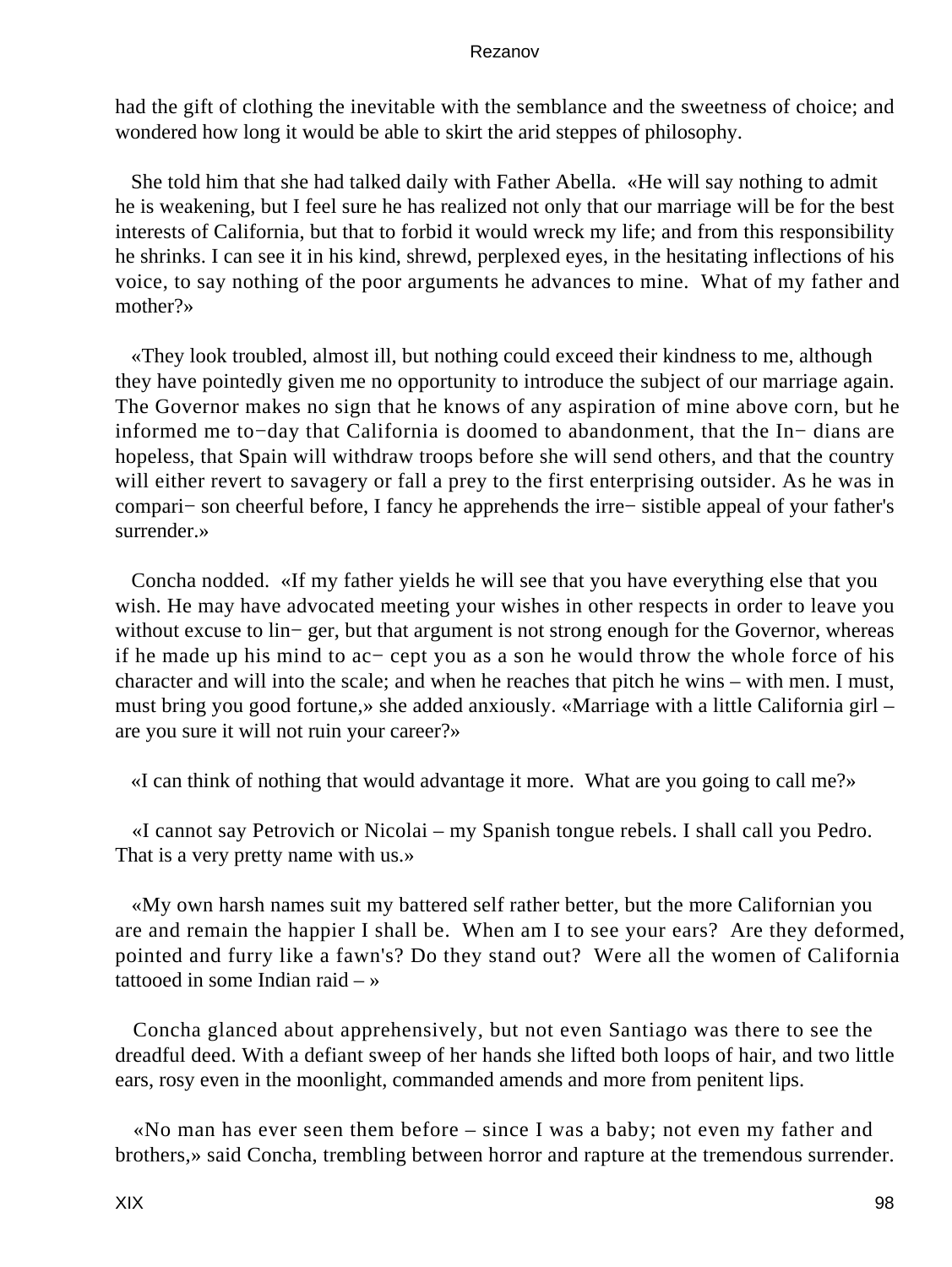«You will never remind me of it. Ay yi! promise – Pedro mio!»

 «On condition that you promise not to confess it. I should like to be sure that your mind belonged as much to me and as little to others as possible. I do not object to confession – we have it in our church; but remember that there are other things as sacred as your religion.»

 She nodded. «I understand – better than you understand Romanism. I must confess that I met you to−night, but Father Abella is too discreet to ask for more. It is such blessed memories that feed the soul, and they would fly away on a whisper.»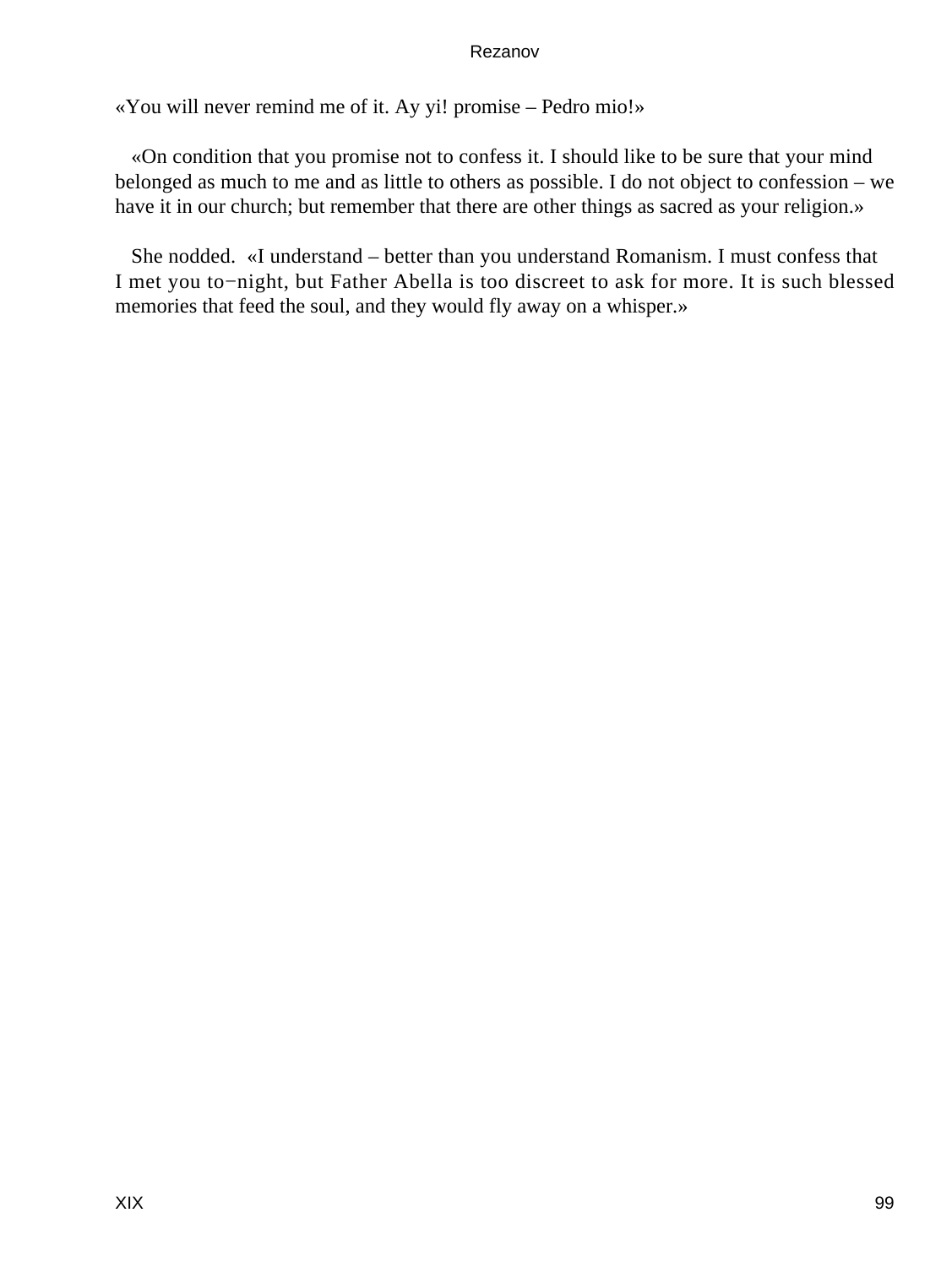# **[XX](#page-141-0)**

**The next morning Father Abella rode over to the Presidio and was closeted for an hour** with the Commandante and the Governor. Then the three rode down to the beach, entered a canoe, and paddled out to the Juno. Rezanov met them on deck with a gravity as significant as their own, but led them at once to the cabin where wine, and the cigarettes for which alone they would have counselled the treaty, awaited them.

 The quartette pledged each other in an embar− rassed silence, disposed of a moment more with ob− durate matches. Don Jose inhaled audibly, then lifted his eyes and met the veiled and steady gaze of the Russian.

 «Senor,» he said, «I have come to tell you that I consent to your marriage with my daughter.»

«Thank you,» said Rezanov. And their hands clasped across the table.

 But this was far too simple for the taste of a Governor. So important an occasion demanded official dignity and many words.

 «Your excellency,» he said severely, sitting very erect, with one white hand on the table and the other on the hilt of his sword (yet full of courtesy, and longing to enjoy the cheer and conversation of his host); «the peaceful monotony of our lives has been rudely shaken by a demand upon three fallible human beings to alter the course of history in two great nations. That is a sufficient excuse for the suspense to which we have been forced to subject you. The marriage of a Russian and a Spaniard is of no great moment in itself, but the marriage of the Plenipotentiary of the Tsar himself with the daughter of Jose Mario Arguello, not only one of the most eminent, respected, and distinguished of His Most Catholic Majesty's subjects in New Spain, but a man so beloved and influential that he could create a revolution were he so minded – indeed, Jose, no one knows better than I how incapable you are of treason» – as the Commandante gave a loud exclamation of horror – «I merely illustrate and emphasize. My sands are nearly run, Excellency; it is to the estimable mind and strong paternal hand of my friend that this miserable colony must look before long, would she continue even this hand to mouth existence – a fact well known to our king and natural lord. When he hears of this projected alliance  $-\infty$ 

«Projected?» exclaimed Rezanov. «I wish to marry at once.»

 Father Abella shook his head vigorously, but he spoke with great kindness. «That, Excellency, alas, is the one point upon which we are forced to dis− appoint you. Indeed, our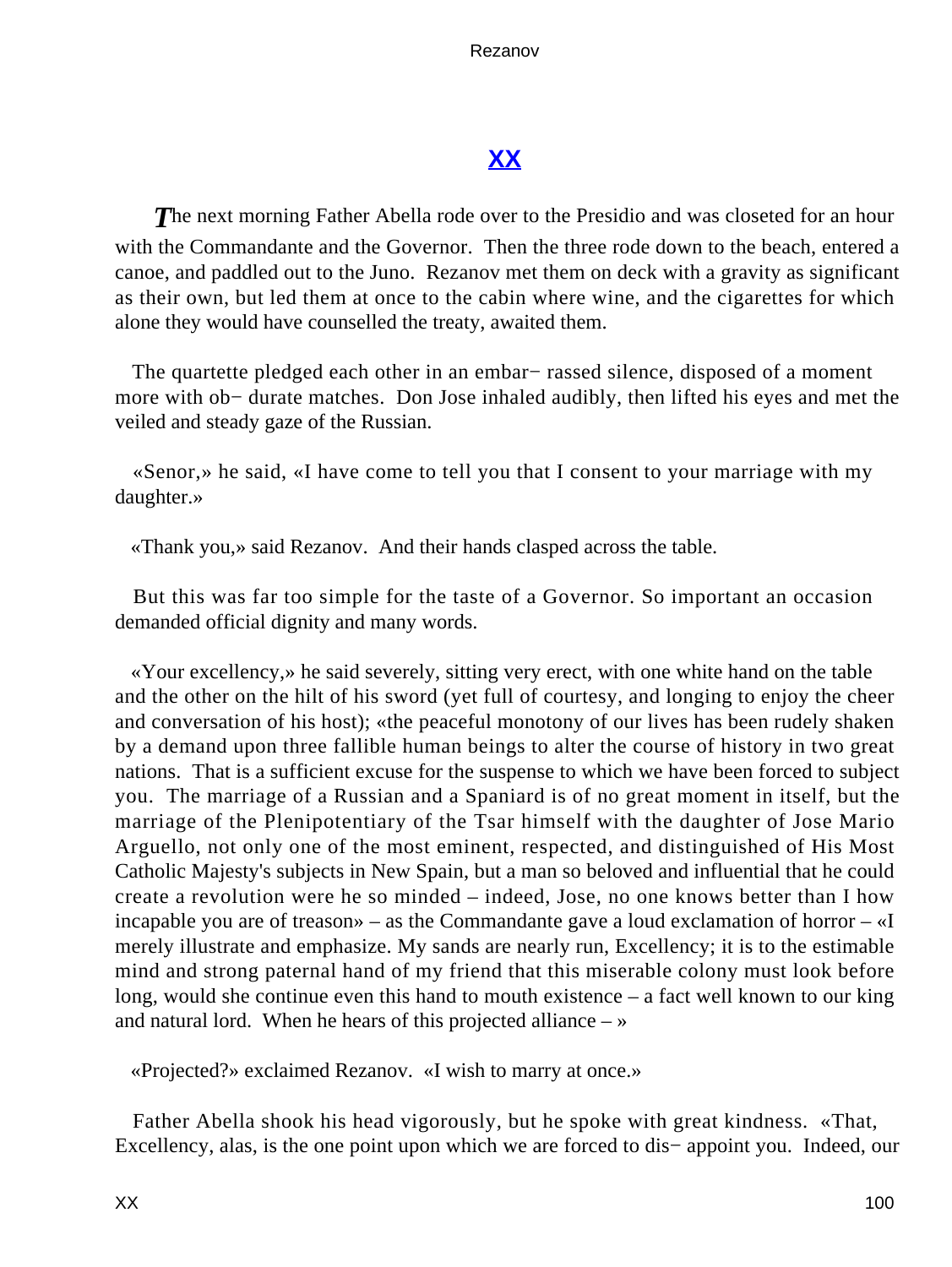own submission to your wishes is contingent. This marriage cannot take place without a dispensation from Rome and the consent of the King.»

Rezanov looked at Don Jose. «You, too?» he asked curtly.

 The Commandante stirred uneasily, heaved a deep sigh; he thought of the long impatience of his Con− cha. «It is true,» he said. «Not only would it be impossible for my conscience to resign itself to the marriage of my daughter with a heretic – par− don, Excellency – without the blessing of the Pope; not only would no priest in California perform the ceremony until it arrived, but it would mean the degradation of Governor Arrillaga and myself, and the ruin of all your other hopes. We should be ordered summarily to Mexico, perhaps worse, and no Russian would ever be permitted to set foot in the Californias again. I would it were otherwise. I know – I know – but it is inevitable. Your excel− lency must see it. Even were you a Catholic, Gov− ernor Arrillaga and the President of the Missions, at least, would not dare to countenance this mar− riage without the consent of the King.»

 Rezanov was silent for a few minutes. In spite of the emotions of the past few days he was aston− ished at the depth and keenness of his disappoint− ment. But never yet had he failed to realize when he was beaten, nor to trim his sails without loss of precious time.

 «Very well,» he said. «I will go to St. Peters− burg at the earliest possible moment, obtain personal letters from the Tsar and proceed post haste to Rome and Madrid. At the same time I shall arrange for the treaty with full authority from the Tsar. Then I shall sail from Spain to Mexico and reach here as soon as may be. It will take a long while, the best part of two years; but I have your word  $-\infty$ 

«You have,» the three asserted with solemn em− phasis.

 «Very well. But there is one thing more. I am not in a diplomatic humor. My Sitkans are starv− ing. I must leave here with a shipload of bread− stuffs.»

 Again the Governor drew up his slim soldierly figure; deposited his cigarette on the malachite ash tray. «You may be sure that we have given that momentous question our deepest consideration. Father Abella's suggestion that we buy your com− modities for cash, and that with our Spanish dol− lars you buy again of us, did not strike me favor− ably at first, for it savored of sophistry. I may have failed in every attempt to benefit and advance this Godforsaken country, but at least I have been the honest agent of my King. But the circumstances are extraordinary. You are about to become one of us, to do our unhappy colony the greatest service that is in the power of any mortal, and personally you have inspired us with affection and respect. I have, therefore, decided that the exchange shall be made on these terms, but that your cargo shall be received by Don Jose Arguello, Commandante of the San Francisco Company, and held in trust until the formal consent of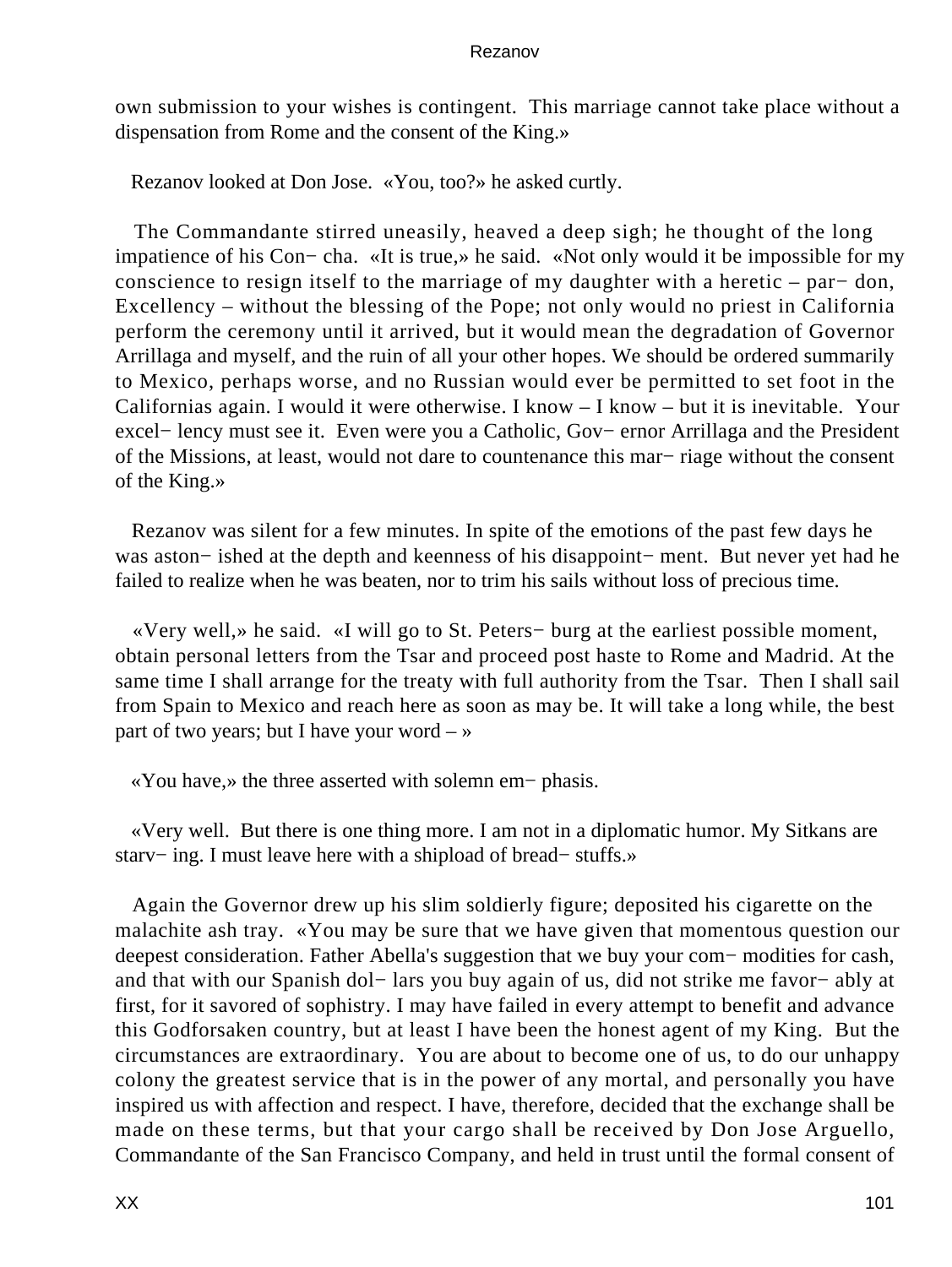the King to the purchase shall arrive.»

 Rezanov glowed to his finger tips. Not even the assurance of his union with the woman of his heart, which after all had met but the skeleton of his de− sires, gave him the acute satisfaction of this sud− den fulfilment of his self−imposed mission. He dropped his own official demeanor and throwing himself across the table gripped the Governor's hand while he poured out his thanks in a voice thick with feeling, his eyes glittering with more than vic− tory. He did not lose sight of his ultimate designs and pledge himself to external friendship, but he un− wittingly conveyed the impression that Spain had that day made a friend she ill could afford to lose; and his three visitors rose well pleased with the cul− mination of the interview.

 «You must stay here no longer, Rezanov,» said Don Jose, as they were taking leave. «My house is now literally your own. It will be some weeks be− fore the large quantities of corn and flour and other stores you wish can be got together – for we must lay a requisition on the fertile Mission ranchos in the valleys – and you will exchange these narrow quarters for such poor comfort as my house affords – I take no denial. Concha will remain at Juan Moraga's for the present.»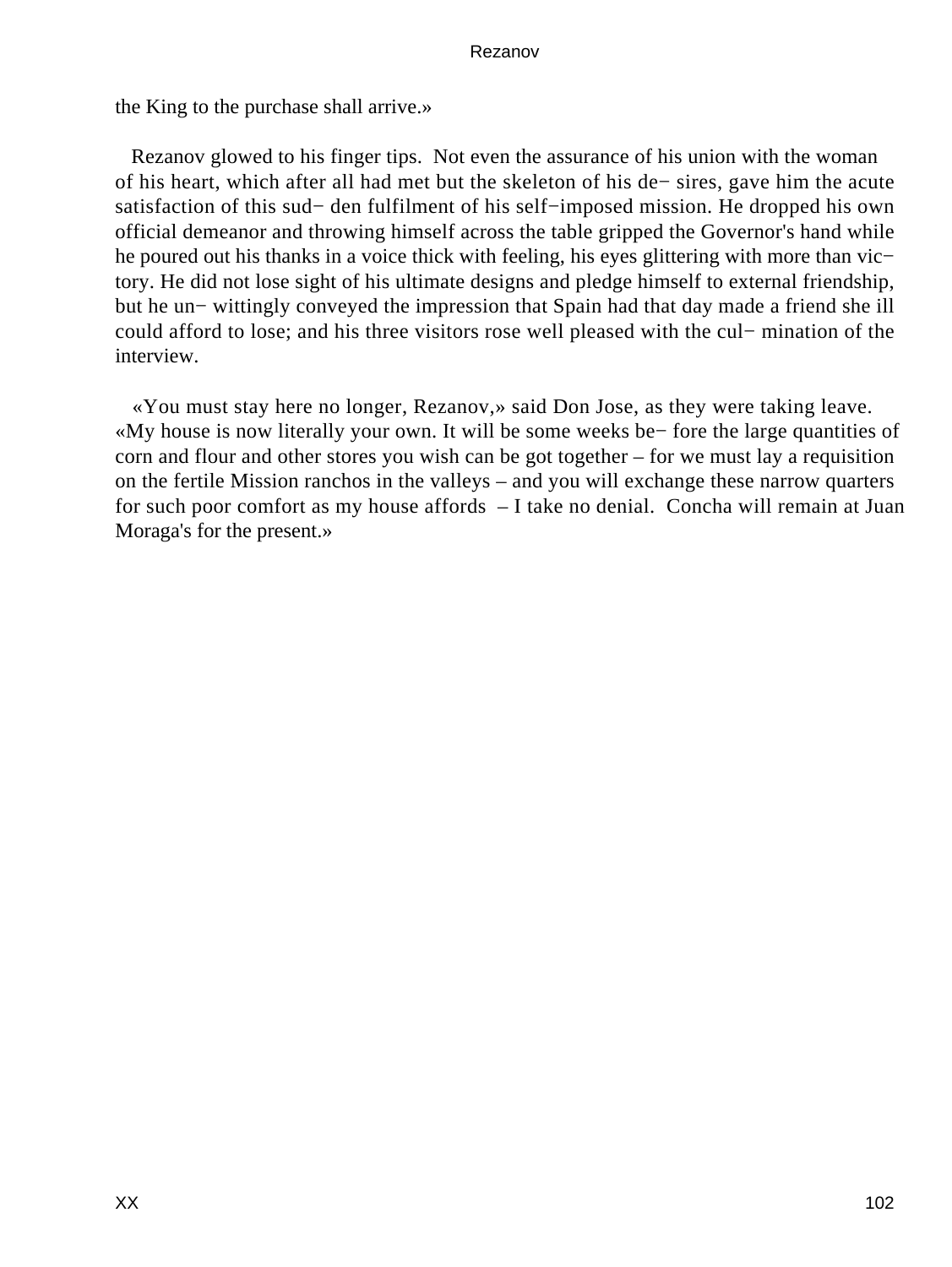# **[XXI](#page-141-0)**

*C*oncha, after her father left her, sat for a long while in an attitude of such complete repose that Sturgis, watching her miserably from the veranda, remembered the consolations of his sketch book; and he was able to counterfeit the graceful, proud figure, under the wall and roses, before she stirred.

 Concha had sent her father away deeply puzzled. When, after embracing her with unusual emotion, he had informed her of his consent to her marriage, she had received the news as a matter of course, her hopes and desires having mounted too high to contemplate a fall. Then the Commandante, after dwelling at some length upon his discussions with the Governor and the priests, and admonishing her against conceiving herself too important a factor in what might prove to be an alliance of international moment (she had laughed merrily and called him the most callous of parents and subtlest of diplo− mats), had announced with some trepidation and his most official manner that the consent of the Pope and the King would be sought by Rezanov in per− son, involving a delay and separation of not less than two years. But to his surprise she did not fling herself upon his neck with blandishments and tears. She merely became quite still, her light high spirits retreating as a breeze might before one of Nature's sudden and portentous calms. Don Jose, after a fruitless attempt to recapture her interest, mounted his horse and rode away; and Concha sat down on a bench under the wall and thought for an hour without moving a finger.

 Her first sensation was one of bitter anger and disappointment with Rezanov. He had, apparently, in the first brief interview with their tribunal, given his consent to this long delay of their nuptials.

 Her thoughts since his advent had flown on many journeys and known little rest. She had been rudely awakened and stripped of her girlish illusions in those days and nights of battle between pride and her dazzled womanhood when, in the new humility of love, she believed herself to be but one of a hun− dred pretty girls in the eyes of this accomplished and fortunate Russian. The interval had been brief, but not long enough for the grandeur in her nature to awaken almost concurrently with her passions, and she had planned a life, in which, guided and uplifted by the star of fidelity, and delivered from the friv− olous and commonplace temptations of other wom− en, she should devote herself to the improvement and instruction not only of the Indians but of the youth of her own class. The schools founded by the estimable and enterprising Borica had practically disappeared, and she was by far the best educated woman in California. For such there was a mani− fest and an inexorable duty. She would live to be old, she supposed, like all the Arguellos and Moragas; but hidden in her unspotted soul would be the flame of eternal youth, fed by an ideal and a memory that would outlive her weary, insignifi– cant body. And in it she would find her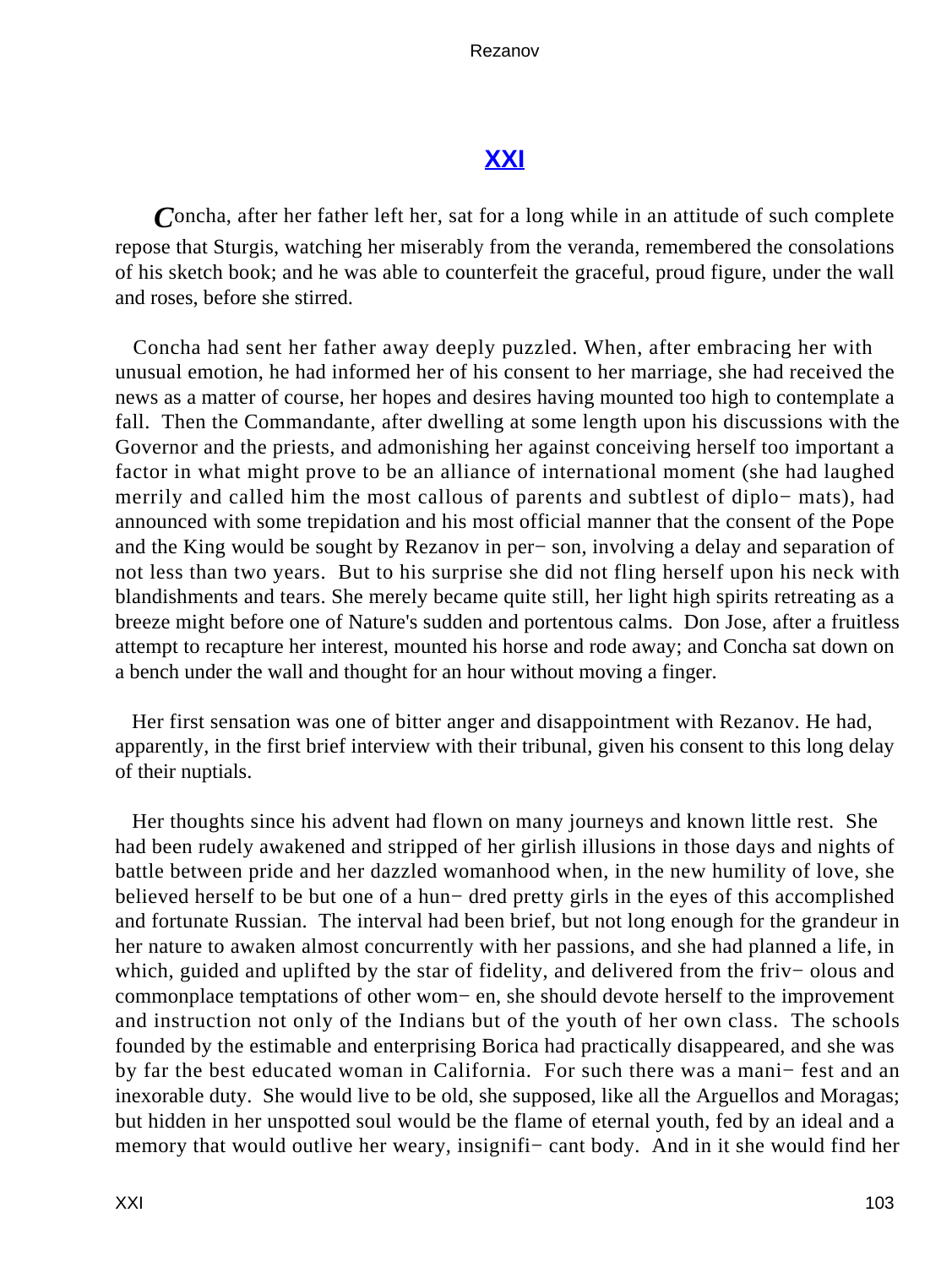courage and her inspiration, as well as an unwasting sym− pathy for those she taught.

Then had come the sudden and passionate woo– ing of Rezanov. All other ideals and aspirations had fled. She had alternated between the tragic extremes of bliss and despair. So completely did the ardor of her nature respond to his, so fierce and primitive was the cry of her ego for its mate, that she cared nothing for the distress of her parents nor the fate of California. There is no love com− plete without this early and absolute selfishness, which is merely the furious determination of the race to accomplish its object before the spirit awakens and the passions cool.

 Last night life had seemed serious; she had been girlishly, romantically happy. It is true that her heart had thumped against the wall as he kissed her, and that she had been full of a wild desire to sing, although she could hardly shape and utter the words that danced in her throbbing brain. But she had been conscious through it all of the romantic circum− stance, of the lonely beauty of the night, of the de− lightful wickedness of meeting her lover in the si− lence and the dark, even with a wall ten feet high be− tween them. For the wall, indeed, she had been confusedly and deliciously grateful.

 And this was what a man's love came to: ardors by night and expedience by day! Or was it merely that Rezanov was the man of affairs always, the lover incidentally? But how could a man who had seemed the very epitome of all the lovers of all the world but a few hours before, contemplate, far less permit, a separation of years? Poor Concha groped toward the great unacceptable fact of life the whole, lit by love its chief incident; and had a fleeting vision of the waste lands in the lives of women oc− cupied only with matrimony. But she dropped her lashes upon this unalluring vision, and as she did so, inevitably she began to excuse the man.

 None knew better than she every side of the great question that was shaking not only her life but Cali− fornia itself. Appeal from the dictum of state and clergy would be a mere waste of time. The only alternative was flight. That would mean the wreck of Rezanov's avowed purposes in coming to this quarter of New Spain, and perhaps of others she dimly suspected. It would mean the very acme of misery for his Sitkans, and an indefensible blow to the Company. It might even prove the fatal mistake in his career, for which his enemies were ever on the alert. He was not communicative about himself except when he had an object in view, but he had told her something of his life, and his officers and Langsdorff had told more. He was no silly cabal− lero warbling and thrumming at her grating when she longed for sleep, but a man in his forties whose passions were in the leash of a remarkably acute and ambitious brain. She even thrilled with pride in his strength, for she knew how he loved her; and although his part was action, her stimulated in− stincts taught her that she would rarely be long from his mind. And what was she to seek to roll stumbling blocks into the career of a man like that? In this very garden, for four long days, she had dreamed exalted dreams of the manifold gifts she should develop for his solace at home and his worldly advancement. She had once felt all a girl's impatience when her mother's tears made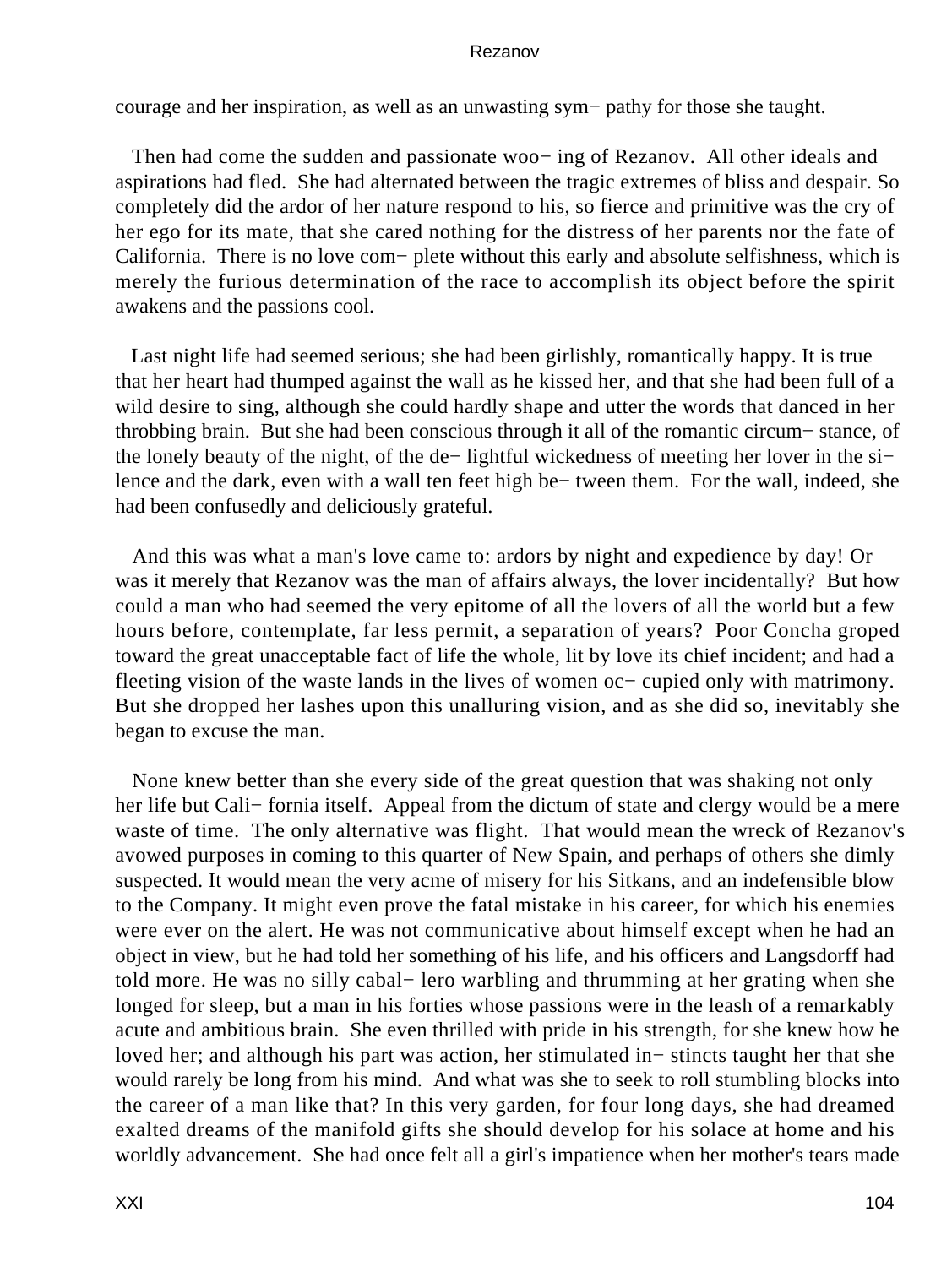her father's departure on some distant mission more difficult than need be, and although she knew now that her capacity for tenderness was as great, she resolved to mould herself in a larger shape than that.

 But she sighed and drooped a little. The burden of woman's waiting seemed already to have de− scended upon her. Two years were long – long. There might be other delays. He might fall ill; he had been ill before in that barbarous Russian north. And in all that time it was doubtful if she received a line from him, a hint of his welfare. The Boston and British skippers came no more, and it was cer− tain that no Russian ship would visit California again until the treaty was signed and official news of it had made its slow way to these uttermost shores. She had resented, in her young ambition and indocility, the chance that had stranded her, equipped for civilization, on this rim of the world, but never so much as in that moment, when she sat with arrested breath and realized to the full the primitive conditions of a country thousands of miles from the very outposts of Europe, and with never the sight of a letter that did not come from Spain or one of her colonies.

 «Would that we lived a generation later,» she thought with a heavy sigh. Progress is almost automatic, and to a land as fertile and desirable as this the stream must turn in due course. But not in my time. Not in my time."

 She rose and leaned her elbows in the embrasure of the grille, where Santiago had restored the bars, and looked out over the fields of grain planted by the padres, the immense sand dunes beyond that shut the lovely bay from sight; the hills embracing the primitive scene in a frowning arc. With all her imagination it was long before she could picture a great city covering that immense and almost deserted space. A pueblo in time, perhaps, for Rezanov had awakened her mind to the importance of the har− bor as a port of call. Many more adobe homes where the sand was not hot and shifting, a few ships in the bay when Spain had been compelled to relax her jealous vigilance – or – who knew? – per− haps! – a flourishing colony when the Russian bear had devoured the Spanish lion. She knew some− thing and suspected more of the rottenness and in− efficiency of Spain, and, were Russia a nation of Rezanovs, what opposition in California against the tide thundering down from the north? Then, per− haps, the city that had travelled from the brain of the Russian to hers when the fog had rolled over the heights; the towers and palaces and bazaars, the thousand little golden domes with the slender cross atop; the forts on the crags and the villas in the hollows, and on all the island and hills. But when she and her lover were dust. When she and her lover were dust.

 But she was too young and too ardent to listen long to the ravens of the spirit. Two years are not eternity, and in happiness the past rolls together like a scroll and is naught. She fell to dreaming. Her lips that had been set with the gravity of stone re− laxed in warm curves. The color came back to her cheek, the light to her eyes. She was a girl at her grating with the roses poignant above her, and the world, radiant, alluring, and all for her, swimming in the violet haze beyond.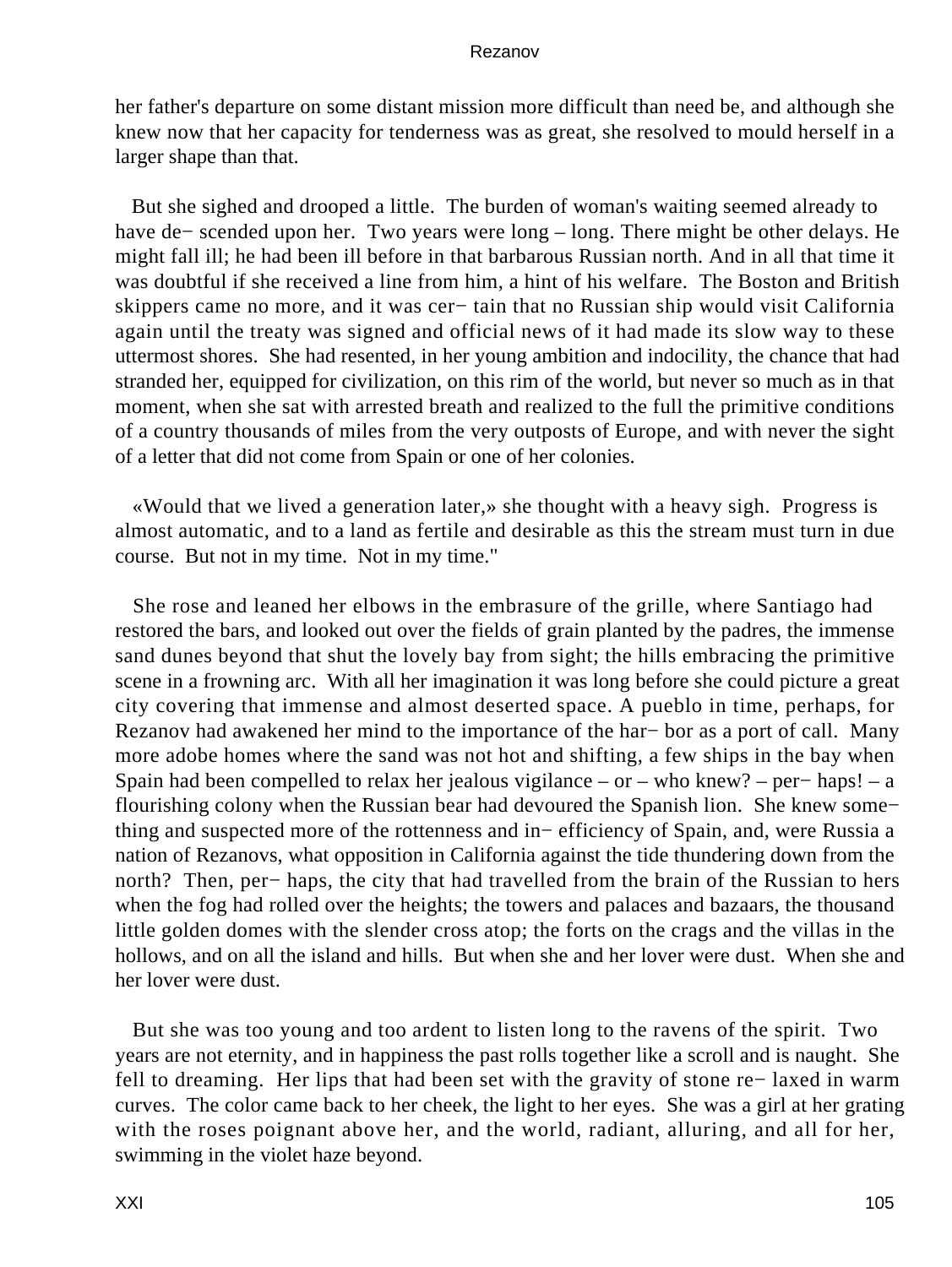# **[XXII](#page-141-0)**

*R*ezanov in those days was literally lord and mas− ter at the Presidio. If he did not burn the house of his devoted host he ran it to suit himself. He turned one of its rooms into an office, where he re− ceived the envoys from the different Missions and examined the samples of everything submitted to him, trusting little to his commissary. His leisure he employed scouring the country or shooting deer and quail in the company of his younger hosts. The literal mind of Don Jose accepted him as an actual son and embryonic California, and, his conscience at peace, revelled in his society as a sign from propitiated heaven; rejoicing in the virtue of his years. The Governor, testily remarking that as California was so well governed for the present he would retire to Monterey and take a siesta, rode off one morning, but not without an affectionate: «God preserve the life of your excellency many years.»

 But although Rezanov saw the most sanguine hopes that had brought him to California fulfilled, and although he looked from the mountain ridges of the east over the great low valleys watered by rivers and shaded by oaks, where enough grain could be raised to keep the blood red in a thousand times the colonial population of Russia, although he felt himself in more and more abundant health, more and more in love with life, it is not to be supposed for a moment that he was satisfied. Concha he barely saw. She remained with the Moragas, and although she came occasionally to the afternoon dances at the Presidio, and he had dined once at her cousin's house, where the formal betrothal had taken place and the marriage contract had been signed in the presence of her family and more inti− mate friends, the priests, his officers, and the Gov− ernor, he had not spoken with her for a moment alone. Nor had her eyes met his in a glance of understanding. At the dances she showed him no favor; and as the engagement was to be as secret as might be in that small community, until his re− turn with consent of Pope and King, he was forced to concede that her conduct was irreproachable; but when on the day of the betrothal she was oblivious to his efforts to draw her into the garden, he mounted his horse and rode off in a huff.

 The truth was that Concha liked the present arrangement no better than himself, and knowing that her own appeal against the proprieties would result in a deeper seclusion, she determined to goad him into using every resource of address and subtlety to bring about a more human state of affairs. And she accomplished her object. Rezanov, at the end of a week was not only infuriated but alarmed. He knew the imagination of woman, and guessed that Concha, in her brooding solitude, distorted all that was unfortunate in the present and dwelt morbidly on the future. He knew that she must resent his part in the long separation, no doubt his lack of im− pulsiveness in not proposing elopement. There was a priest in his company who, although he ate below the salt and found his associates among the sailors, could have performed the ceremony of marriage when the Juno, under full sail in the night,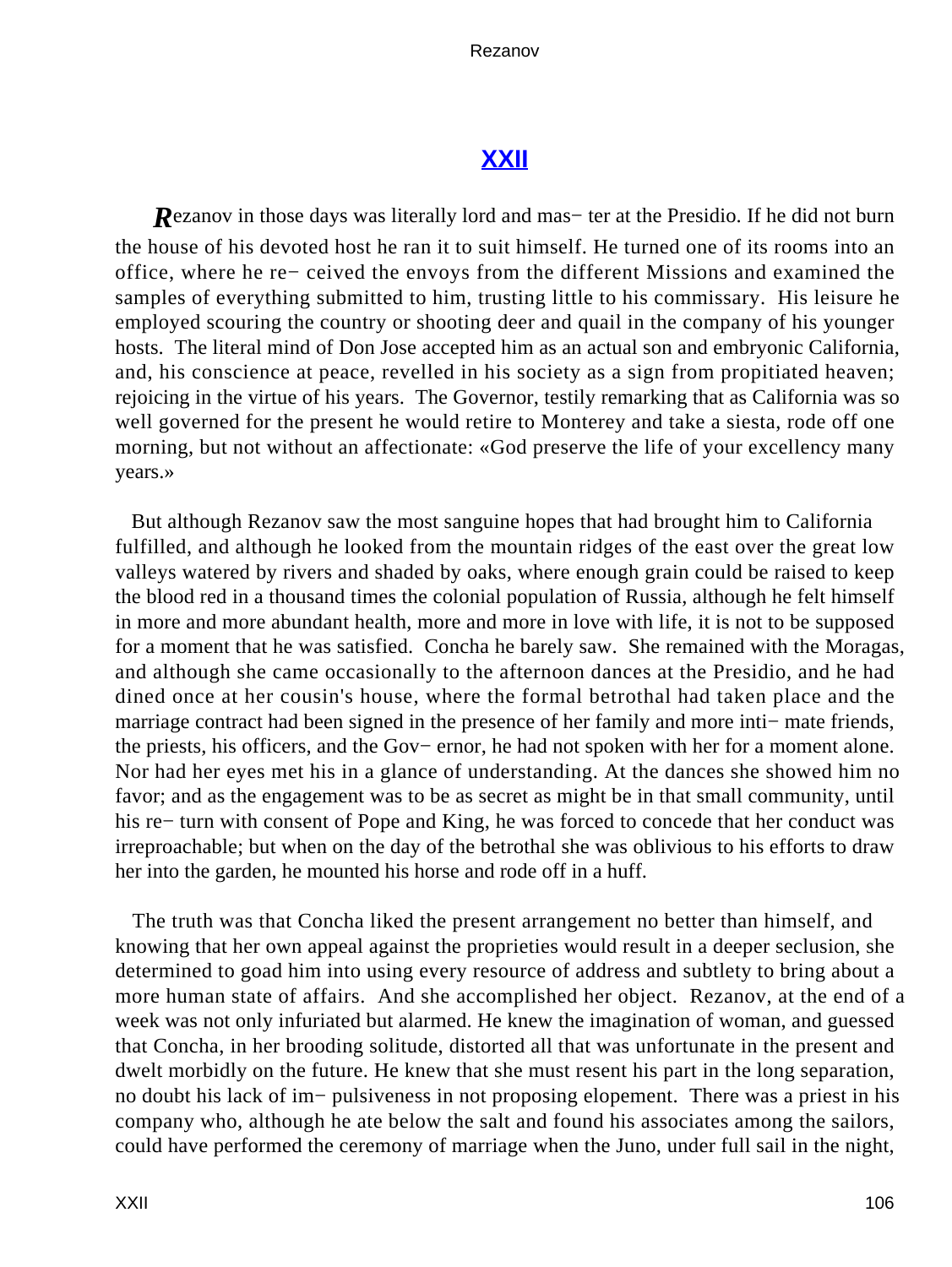was scudding for the Russian north. It is not to be denied that this romantic alternative appealed to Rezanov, and had it not been for the starving wretches so eagerly awaiting his coming he might have been tempted to throw commercial relations to the winds and flee with his bride while San Fran− cisco, secure in the knowledge of the Juno's empty hold, was in its first heavy sleep. It is doubtful if he would have advanced beyond impulse, for Rez− anov was not the man to lose sight of a purpose to which he had set the full strength of his talents, and life had tempered his impetuous nature with much philosophy. Moreover, while his conscience might ignore the double dealing necessary to the ac− complishment of patriotic or political acts, it re− volted at the idea of outwitting, possibly wrecking, his trusting and hospitable host. But the mere fact that his imagination could dwell upon such an issue as reckless flight, inflamed his impatience, and his desire to see Concha daily during these last few weeks of propinquity. Finally, he sought the co− operation of Father Abella – Santiago was in Mon− terey – and that wise student of maids and men gave him cheer.

 On Thursday afternoon there was to take place the long delayed Indian dance and bull−bear fight; not in the Presidio, but at the Mission, the pride of the friars inciting them to succeed where the mili− tary authorities had failed. All the little world of San Francisco had been invited, and it would be strange if in the confusion between performance and supper a lover could not find a moment alone with his lady.

 The elements were kind to the padres. The after− noon was not too hot, although the sun flooded the plain and there was not a cloud on the dazzling blue of the sky. Never had the Mission and the man− sions looked so white, their tiles so red. The trees were blossoming pink and white in the orchards, the lightest breeze rippled the green of the fields; and into this valley came neither the winds nor the fogs of the ocean.

 The priests and their guests of honor sat on the long corridor beside the church; the soldiers, sailors, and Indians of Presidio and Mission forming the other three sides of a hollow square. The Indian women were a blaze of color. The ladies on the corridor wore their mantillas, jewels, and the gay− est of artificial flowers. There were as many fans as women. Rezanov sat between Father Abella and the Commandante, and not being in the best of tempers had never looked more imposing and re− mote. Concha, leaning against one of the pillars, stole a glance at him and wondered miserably if this haughty European had really sought her hand, if it were not a girl's foolish dream. But Concha's humble moments at this period of her life were rare, and she drew herself up proudly, the blood of the proudest race in Europe shaking angrily in her veins. A moment later, in response to a power greater than any within herself, she turned again. The attention of the hosts and guests was riveted upon the preliminary antics of the Indian dancers, and Rezanov seized the opportunity to lean forward unobserved and gaze at the girl whom it seemed to him he saw for the first time in the full splendor of her beauty. She wore a large mantilla of white Spanish lace. In the fashion of the day it rose at the back almost from the hem of her gown to de− scend in a point over the high comb to her eyes. The two points of the width were gathered at her breast, defining the outlines of her superb figure, and fastened with one large Castilian rose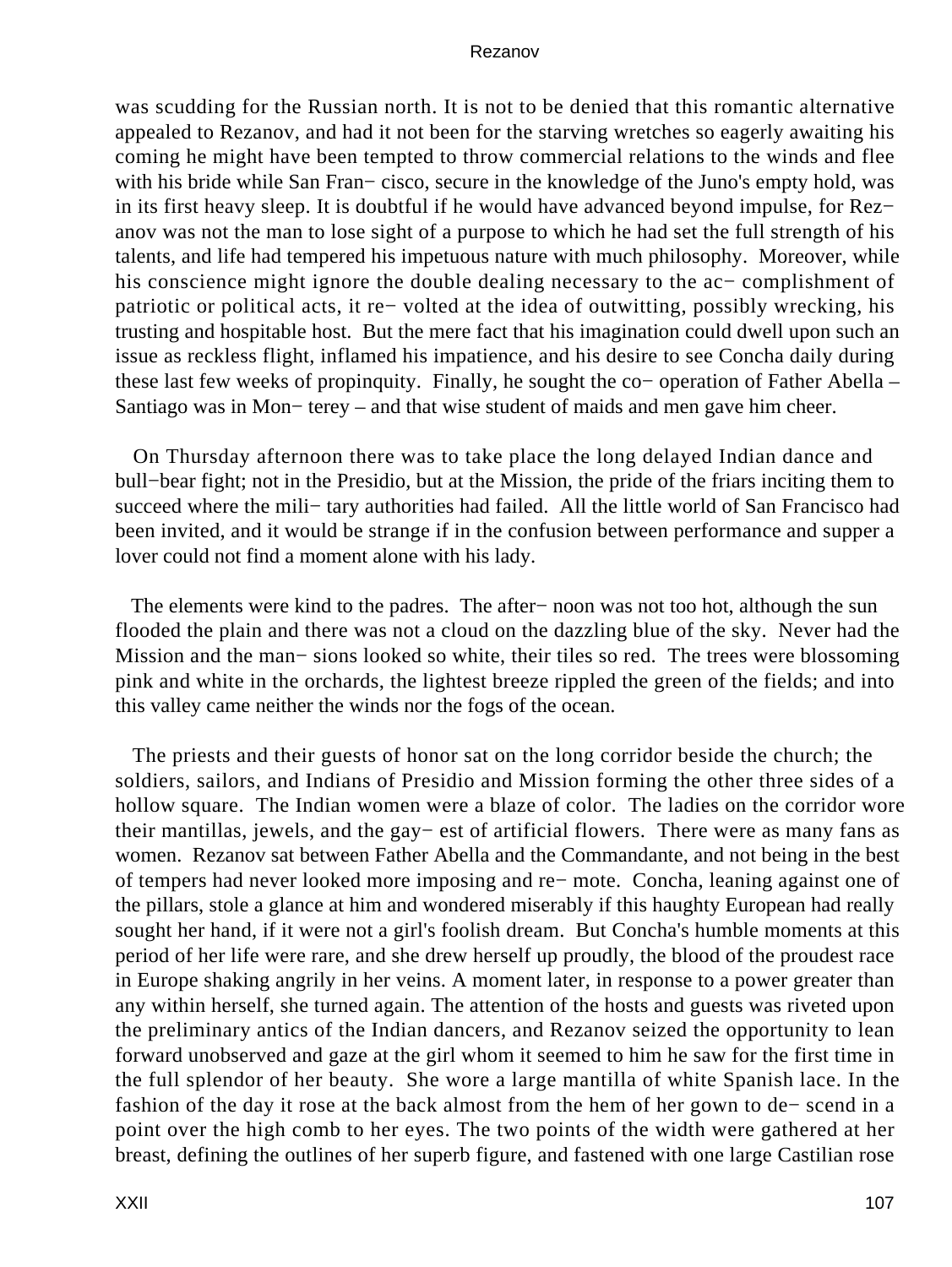sur− rounded by its mass of tiny sharp buds and dull green leaves. As the familiar scent assailed Rez− anov's nostrils they tingled and expanded. His lids were lifted and his eyes glowing as he finally compelled her glance, and her own eyes opened with an eager flash; her lips parted and her should− ers lost their haughty poise. For a moment their gaze lingered in a perfect understanding; his ill− humor vanished, and he leaned back with a compli− mentary remark as Father Abella directed his atten− tion to the most agile of the Indians.

 The swart natives of both sexes with their thick features and long hair were even more hideous than usual in bandeaux of bright feathers, scant gar− ments made from the breasts of water−fowls, rattling strings of shells, and tattooing on arm and leg no longer concealed by the decorous Mission smock. Rezanov had that day sent them presents of glass beads and ribbons, and in these they took such extravagant pride that for some time their dancing was almost automatic.

 But soon their blood warmed, and after the first dance, which was merely a series of measured springs on the part of the men and a beating of time by the women, a large straw figure symbolizing an entire hostile tribe was brought in, and about this pranced the men with savage cries and gestures, ad− vancing, attacking, retreating, finally piercing it with their arrows and marching it off with sharp yells of triumph that reverberated among the hills; the women never varying from a loud monotonous chant.

 There was a peaceful interlude, during which the men, holding bow and arrow aloft, hopped up and down on one spot, the women hopping beside them and snapping thumb and forefinger on the body, still singing in the same high measured voice. But while they danced a great bonfire was laid and kindled. The gyrations lasted a few minutes longer, then the chief seized a live ember and swallowed it. His example was immediately followed by his tribe, and, whether to relieve discomfort or with energies but quickened, they executed a series of incredible handsprings and acrobatic capers. When they finally whirled away on toes and finger tips, another chief, in the horns and hide of a deer, rushed in, pursued by a party of hunters. For several mo− ments he perfectly simulated a hunted animal lurking and dodging in high grass, behind trees, venturing to the brink of a stream to drink, search− ing eagerly for his mate; and when he finally escaped it was amidst the most enthusiastic plaudits as yet evoked.

 After an hour of this varied performance, the square was enlarged by several mounted vaqueros galloping about with warning cries and much flour− ishing of lassos. They were the cattle herders of the Mission ranch just over the hills, and were in gala attire of black glazed sombrero with silver cord, white shirt open at the throat, short black vel− vet trousers laced with silver, red sash and high yel− low boots. Four, pistol in hand, stationed them− selves in front of the corridor, while the others rode out and in again, dragging a bear and a bull, with hind legs attached by two yards of rope. The cap− tors left the captives in the middle of the square, and without more ado the serious sport of the day began. The bull,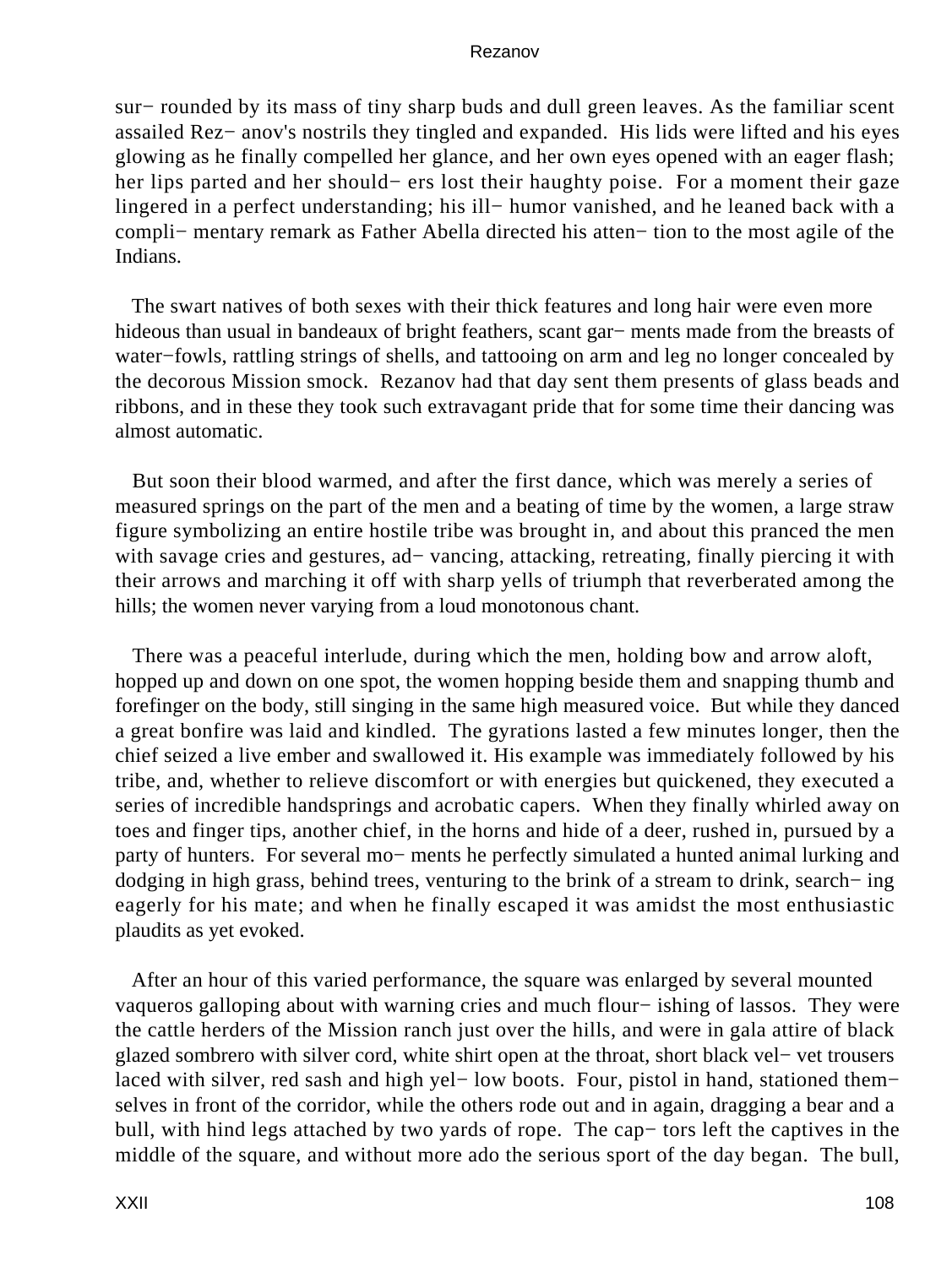with stomach empty and hide in− flamed, rushed at the bear, furious from captivity, with such a roar that the Indian women screamed and even the men shuffled their feet uneasily. But neither combatant was interested in aught but the other. The one sought to gore, his enemy to strike or hug. The vaqueros teased them with arrows and cries, the dust flew; for a few moments there was but a heaving, panting, lashing bulk in the middle of the arena, and then the bull, his tongue torn out, rolled on his back, and another was driven in before the victor could wreak his unsated ven− geance among the spectators. The bear, dragging the dead bull, rushed at the living, who, unmartial at first, stiffened to the defensive as he saw a bulk of wiry fur set with eyes of fire, almost upon him. He sprang aside, lowered his horn and caught the bear in the chest. But the victor was a compact mass of battle and momentum. His onslaught flung the bear over backward, and quickly disen− gaging himself he made another leap at his equally agile enemy. This time the battle was longer and more various, for the bull was smaller, more active and dexterous. Twice he almost had the bear on his horns, but was rolled, only saving his neck and back from the fury of the mountain beast by such kick− ing and leaping that both combatants were indis− tinguishable from the whirlwind of dust. Out of this they would emerge to stand panting in front of each other with tongues pendant and red eyes rolling. Finally the bear, nearly exhausted, made a sudden charge, the bull leaped aside, backed again with incredible swiftness, caught the bear in the belly, tossed him so high that he met the hard earth with a loud cracking of bone. The vaqueros circled about the maddened bull, set his hide thick with ar− rows, tripped him with the lasso. A wiry little Mexican in yellow, galloping in on his mustang, ad− ministered the coup de grace amidst the wild applause of the spectators, whose shouting and clapping and stamping might have been heard by the envious guard at the Presidio and Yerba Buena.

 As the party on the corridor broke, Rezanov found no difficulty in reaching Concha's side, for even Dona Ignacia was chattering wildly with sev− eral other good dames who renewed their youth briefly at the bull−fight.

«Did you enjoy that?» he asked curiously.

 «I did not look at it. I never do. But I know that you were not affronted. You never took your eyes from those dreadful beasts.»

 «I am exhilarated to know that you watched me. Yes, at a bull−fight the primitive man in me has its way, although I have the grace to be ashamed of myself afterward. In that I am at least one degree more civilized than your race, which never repents.»

 The door of one of the smaller rooms stood open, and as they took advantage of this oversight with a singular concert of motive, he clasped both her hands in his. «Are you angry with me?» he asked softly. He dared not close the door, but his back was square against it, and the other guests were moving down to the refectory.

«For liking such horrid sport?»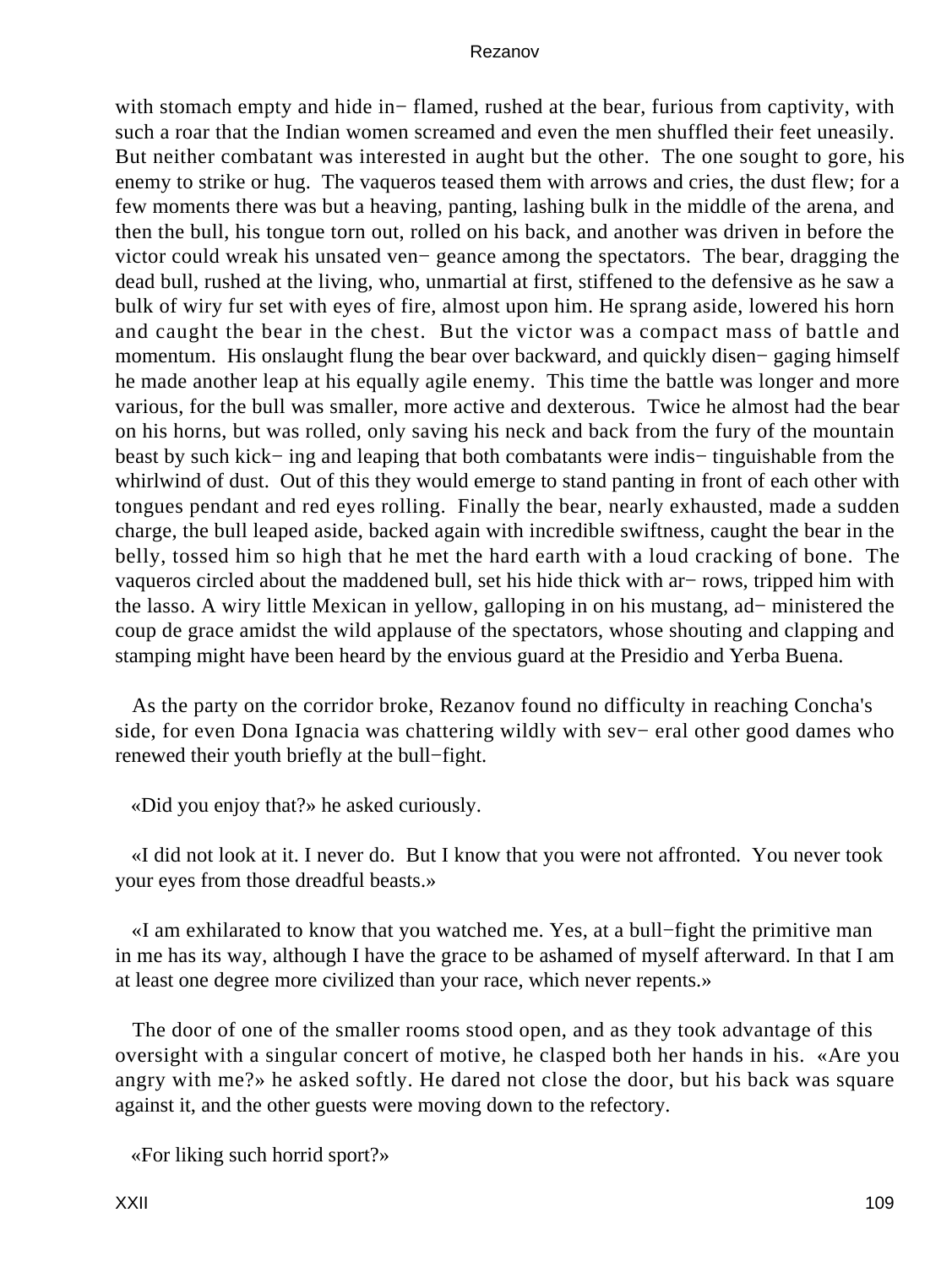«We have no time to waste in coquetry.»

Her eyes melted, but she could not resist planting a dart. «Not now – I quite understand: love could never be first with you. And two years are not so long. They quickly pass when one is busy. I shall find occupation, and you will have no time for long− ings and regrets.»

 They were not yet alone, women were talking in their light, high voices not a yard away. The hin− drance, and her new loveliness in the soft mantilla, the pink of the roses reflected in her throat, the provocative curl of her mouth, sent the blood to his head.

«You have only to say the word,» he said hoarsely, «and the Juno will sail to−night.»

 Never before had she seen his face so unmasked. Her voice shook in triumph and response.

«Would you? Would you?»

«Say the word!»

«You would sacrifice all – the Company – your career – your Sitkans?»

 «All – everything.» His own voice shook with more than passion, for even in that moment he counted the cost, but he did not care.

But Concha detected that second break in his voice, and turned her head sadly.

 «You would not say that to−morrow. I hate my− self that I made you say it now. I love you enough to wait forever, but I have not the courage to hand you over to your enemies.»

 «You are strangely far−sighted for a young girl.» And between admiration and pique, his ardor suf− fered a chill.

 «I am no longer a young girl. In these last days it has seemed to me that secrets locked in my brain, secrets of women long dead, but of whose essence I am, have come forth to the light. I have suffered in anticipation. My mind has flown – flown – I have lived those two years until they are twenty, thirty, and I have lived on into old age here by the sea, watching, watching  $-\infty$ 

 She had dropped all pretence of coquetry and was speaking with a passionate forlornness. But before he could interrupt her, take advantage of the retreating voices that left them alone at last, she had drawn herself up and moved a step away. «Do not think, however,» she said proudly, «that I am really as weak and silly as that. It was only a mood. Should you not return I should grieve, yes; and should I live as long as is common with my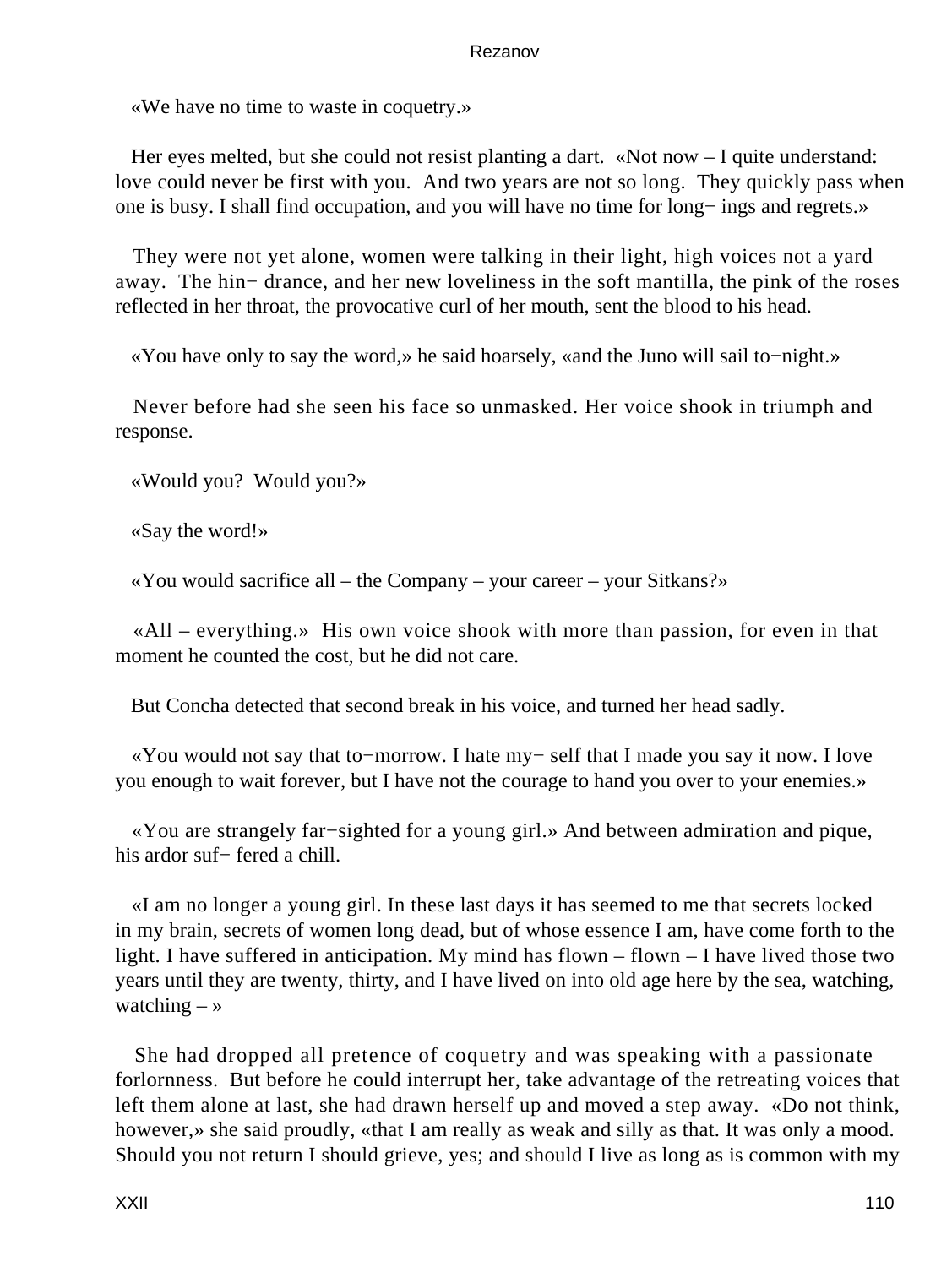race, still would my heart remain young with your image, and with the fidelity that would be no less a religion than that of my church. But I should not live a selfish life, or I should be unworthy of my election to experience a great and eternal passion. Memory and the life of the imagination would be my solace, possibly in time my happiness, but my days I should give to this poor little world of ours; and all that one mortal, and that a woman, has to bestow upon a stranded and benighted people. It may not be much, but I make you that promise, senor, that you will not think me a foolish, romantic girl, unworthy of the great responsibilities you have offered me.»

 «Concha!» He was deeply moved, and at the same time her words chilled him with subtle prophecy, sank into some unexplored depth of his consciousness, meeting response as subtle, filling him with impatience at the mortality of man. He glanced over his shoulder, then took her recklessly in his arms.

«Is it possible you doubt I will come back?» he demanded. «My faith?»

«No, not that. But such happiness seems to me too great for this life.»

 He remembered how often he had been close to death; he knew that during the greater part of the next two years he should see the glimmer of the scythe oftener yet. For a moment it seemed to him that he felt the dark waters rise in his soul, heard the jeers of the gods at the vanity of mortal will. But the blood ran strong and warm in his veins. He shook off the obsession, and smiled a little cynically, even as he kissed her.

 «This is the hour for romance, my dear. In the years to come, when you are very prosaically my wife with a thousand duties, and grumbling at my exactions, your consolation will be the memory of some moment like this, when you were able to feel romantic and sad. I wish I could arrange for some such set of memories for myself, but I am unequal to your divine melancholy. When I can− not see you I am cross and sulky; and just now – I am, well – philosophically happy. Some day I shall be happier, but this is well enough. And I can har− bor no ugly presentiments. As I entered California I was elated with a sense of coming happiness, of future victories; and I prefer to dwell upon that, the more particularly as in a measure the prophetic hint has been fulfilled. So make the most of the present. I shall see you daily during this last precious fortnight, for I am determined this arrangement shall cease; and you must exorcise coquetry and abet me whenever there is a chance of a word alone.»

 She nodded, but she noted with a sigh that he said no more of sudden flight. She would never have consented to jeopardize the least of his inter− ests, but she fain would have been besought. The experience she had had of the vehemence and fire in Rezanov made her long for his complete subjugation and the happiness it must bring to her− self. But as he smiled tenderly above her she saw that his practical brain had silenced the irresponsible demands of love, and although she did not with− draw from his arms she stiffened her head.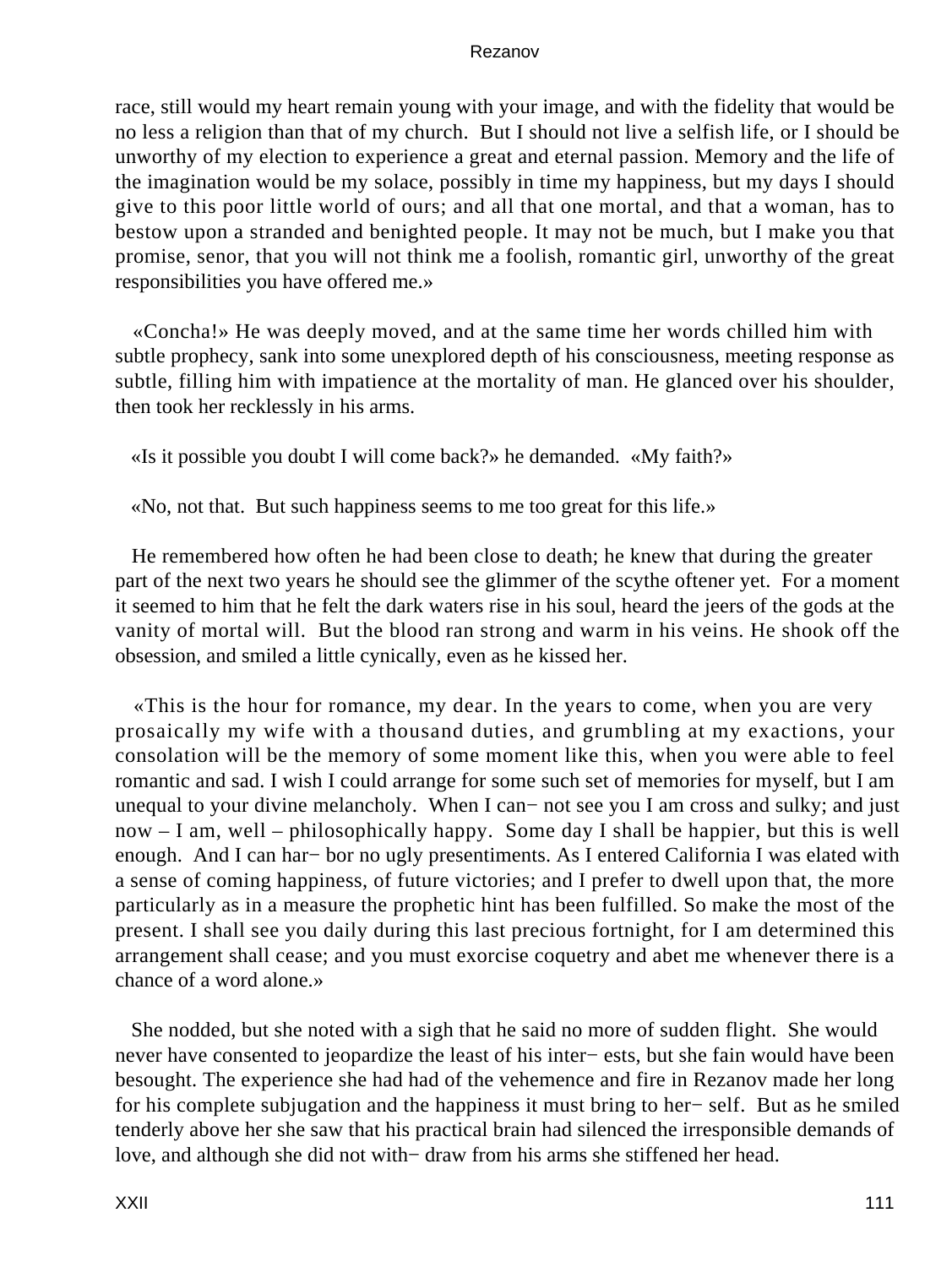«I fancy I shall return home to−morrow,» she said. «My mother tells me that she can live with− out me no longer, and that Father Abella has re− minded her that if I stay in the house of Elena Cas− tro I shall be as free from gossip as here. I infer that he has rated my two parents for making a martyr of me unnecessarily, and told them it was a duty to enliven my life as much as possible before I enter upon this long period of probation. The grat− ing of my room at Elena's is above a little strip of Garden, and faces the blank wall of the next house. Sometimes – who knows?» She shrugged her shoulders and gave a gay little laugh, then stood very erect and moved past him to the door. She had recognized the shuffling step of Father Abella.

 «Is supper ready, padre mio?» she asked sweetly. «His excellency and I have talked so much that we are very hungry.»

 «There is no need to deceive me,» said Father Abella dryly. «You are not the first lovers I have known, although I will admit you are by far the most interesting, and for that reason I have had the wickedness to abet you. But I fancy the good God will forgive me. Come quickly. They are scat– tered now, but will go to the refectory in a moment and miss you. Excellency, will you give your arm to Dona Ignacia and take the seat at the head of the table? Concha, my child, I am afraid you must console our good Don Weeliam. He is having a wretched quarter of an hour, but has loyally diverted the attention of your mother.»

«That is the vocation of certain men,» said Con− cha lightly.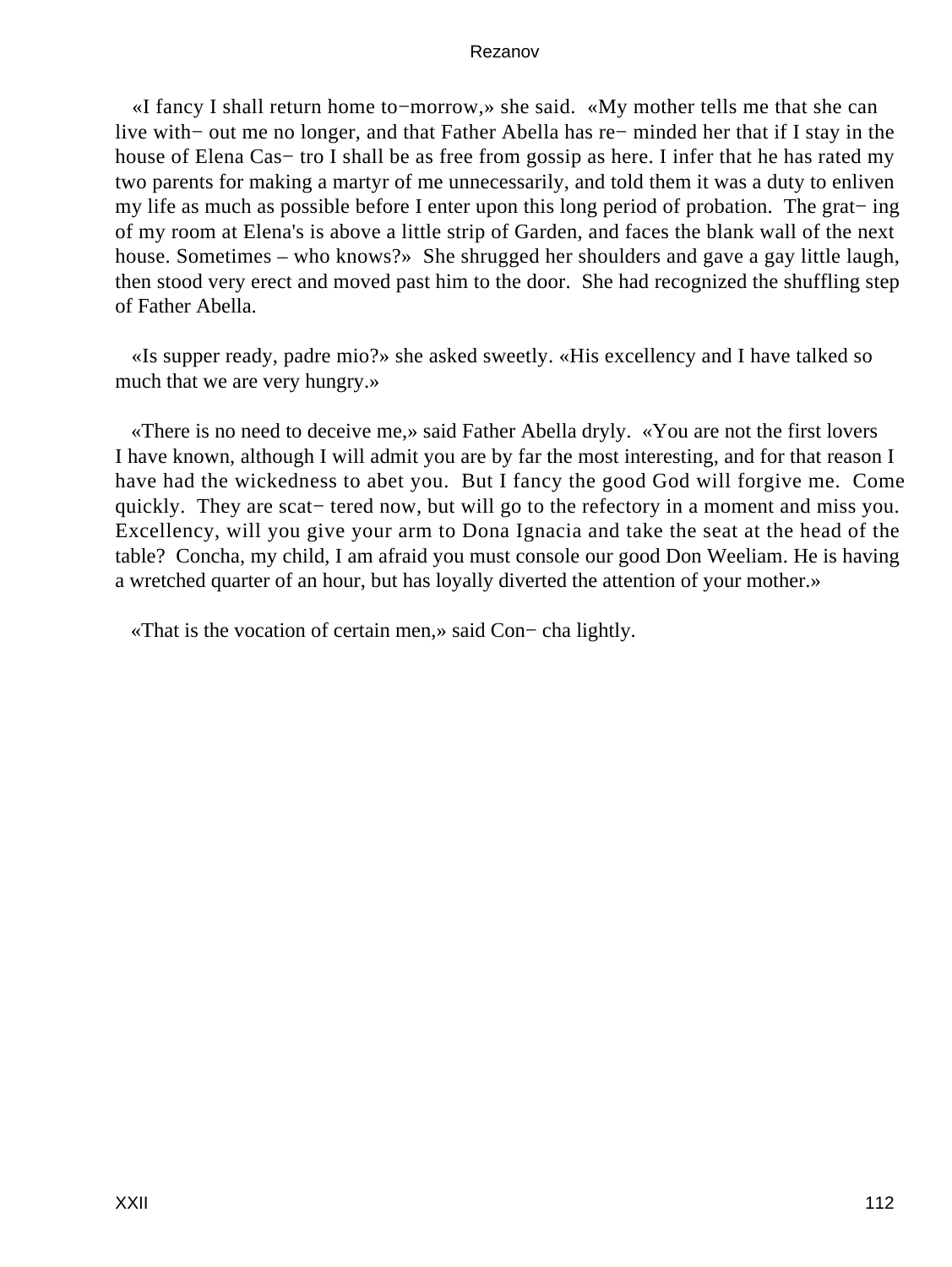## **[XXIII](#page-141-0)**

<span id="page-113-0"></span>*L*ife was very gay for a fortnight. An hour after the Commandante's surrender he had despatched invitations to all the young folk of the gente de razon of Monterey, Santa Barbara, Los Angeles, and San Diego, and to such of the older as would brave the long journeys. The Monterenos had arrived for the Mission entertainment, and during the next few days the rest poured over the hills: De la Guerras, Xime'nos, Estudillos, Carrillos, Este'negas, Morenos, Cotas, Estradas, Picos, Pachecos, Lugos, Orte'gas, Alvarados, Bandinis, Peraltas, members of the Luis, Rodriguez, Lopez families, all of gentle blood, that made up the society of Old California; as gay, arcadian, irre− sponsible, yet moral a society as ever fluttered over this planet. Every house in the Presidio and val− ley, every spare room at the Mission, opened to them with the exuberant hospitality of the country. The caballeros had their finest wardrobes of col− lored silks and embroidered botas, sombreros laden with silver, fine lawn and lace, jewel and sash, vel− vet serape for the chill of the late afternoon. The matrons brought their stiff robes of red and yellow satin, the girls as many flowered silks and lawns, mantillas and rebosos, as the family carretas would hold. The square of the Presidio was crowded from morning until midnight with the spirited horses of the country, prancing impatiently under the heavy Mexican saddle, heavier with silver, made a trifle more endurable by the blanket of velvet or cloth. No Californian walked a dozen rods when he had a horse to carry him.

 But the horses were not always champing in the square. There was more than one bull−bear fight, and twice a week at least they carried their owners to the hills of the Mission ranch, or the rocky cliffs and gorges above Yerba Buena, the Indian servants following with great baskets of luncheon, perhaps roasting an ox whole in a trench. This the Cali− fornians called barbecue and the picnic merienda.

 There was dancing day and night, the tinkling of guitars, flirting of fans. Rezanov vowed he would not have believed there were so many fans and guitars in the world, and suddenly remembered he had never seen Concha with either. The lady of his choice reigned supreme. Many had taken the long blistering journey for no other purpose than to see the famous beauty and her Russian; the en− gagement was as well known as if cried from the Mission top. The girls were surprised and de− lighted to find Concha sweet rather than proud and envied her with amiable enthusiasm. The cabal− leros, fewer in number, for most of the men in California at that period before a freer distribution of land were on duty in the army, artfully ignored the unavowed bond, but liked Rezanov when he took the trouble to charm them.

 Khostov and Davidov watched the loading of the Juno with a lively regret. Never had they enjoyed themselves more, nor seen so many pretty girls in one place. Both had begun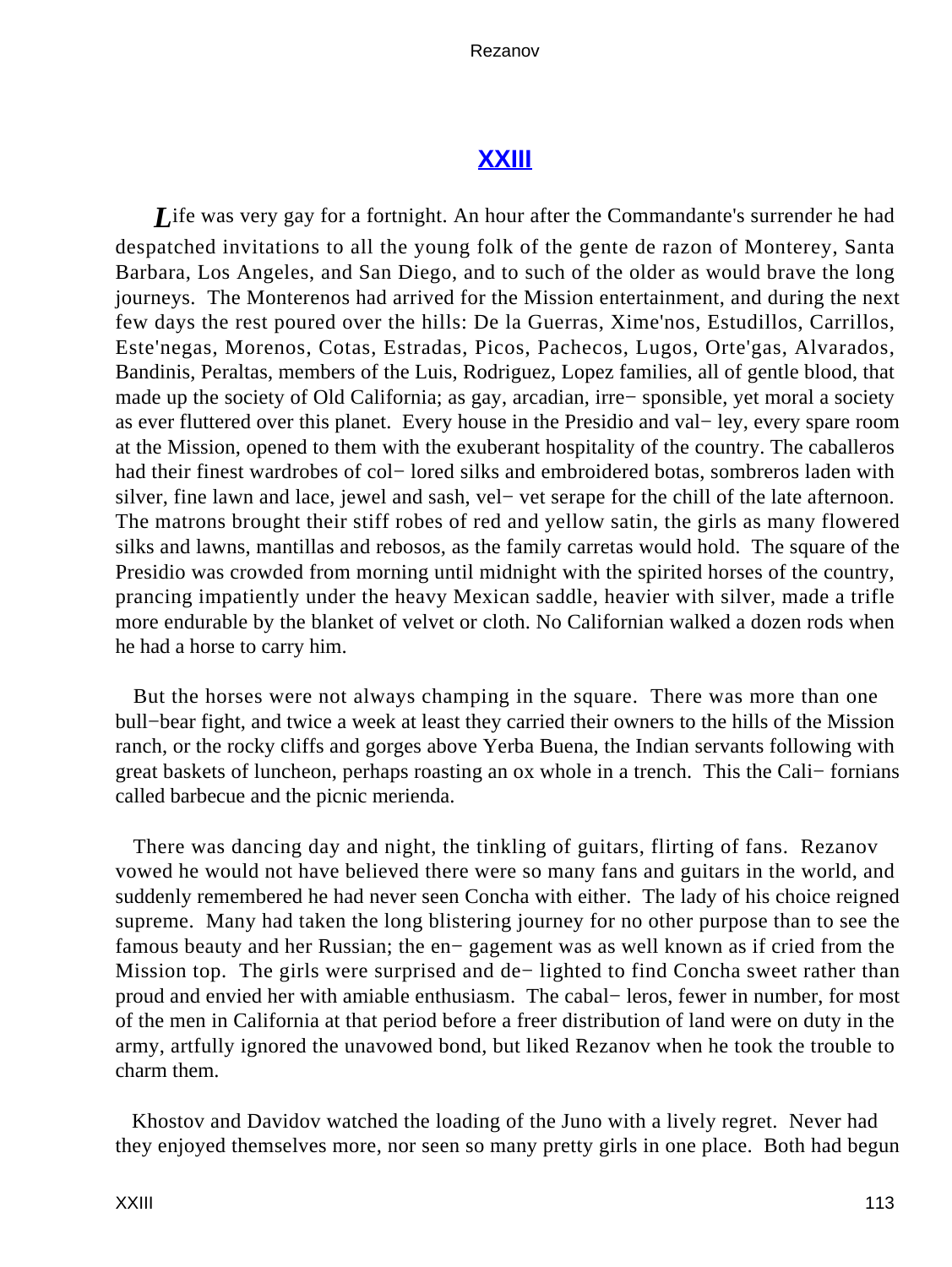by falling in love with Concha, and although they rebounded swiftly from the blow to their hopes, it happily saved them from a more serious dilemma; unwealthed and graceless as they were, they would have been regarded with little favor by the practical California father. As it was, their pleasures were unpoisoned by regrets or rebuffs. When they were not flirting in the dance or in front of a lattice, receiving a lesson in Spanish behind the portly back of a duena, or clasping brown little fingers under cover of a fan when all eyes were riveted on the death struggle of a bull and a bear, they were playing cards and drinking in the officers' quarters; which they liked almost as well. It is true they sometimes paid the price in a cutting rebuke from their chief, but the rebukes were not as frequent as in less toward circumstances, and were generally followed by some fresh indulgence. This, they uneasily guessed, was not only the result of the equable state of his excellency's temper, but be− cause he had a signal unpleasantness in store, and would not hazard their resignation. They had taken advantage of an imperial ukase to enter the service of the Russian−American Company tempor− arily, and they knew that if they evaded any be− hest of Rezanov's their adventurous life in the Pa− cific would be over. Therefore, although they re− sented his implacable will, they pulled with him in outward amity; and indeed there were few of the Juno's human freight that did not look back upon that California springtime as the episode of their lives, commonly stormy or monotonous, in which the golden tide flowed with least alloy. Even Langsdorff, although impervious to female charms and with scientific thirst unslaked, enjoyed the Spanish fare and the society of the priests. The sailors received many privileges, attended bull−fights and fandangos, loved and pledged; and were only restrained from emigration to the interior of this enchanted land of pretty girls and plentiful food by the knowledge of the sure and merciless venge− ance of their chief. Had the rumor of war still held it might have been otherwise, but that raven had flown off to the limbo of its kind, and the Com− mandante let it be known that deserters would be summarily captured and sent in irons to the Juno.

 In the mind of Concha Arguello there was never a lingering doubt of the quality of that fortnight between the days of torturing doubts and acute emo− tional upheaval, and the sailing away of Rezanov. It was true that what he banteringly termed her romantic sadness possessed her at times, but it served as a shadow to throw into sharper relief an almost incredible happiness. If she seldom saw Rezanov alone there was the less to disturb her, and at least he was never far from her side. There were always the delight of unexpected moments unseen, whispered words in the crowd, the sense of com− plete understanding, broken now and again by poig− nant attacks of unreasoning jealousy, not only on her part but his; quite worth the reconciliation at the lattice, while Elena Castro, gentle duena, pitched her voice high and amused her husband so well he sought no opportunity for response.

 Then there was more than one excursion about the bay on the Juno, dinner on La Bellissima or Nuestra Senora de los Angeles, a long return after sundown that the southerners might appreciate the splendor of the afterglow when the blue of the water was reflected in the lower sky, to melt into the pink fire above, and all the land swam in a pearly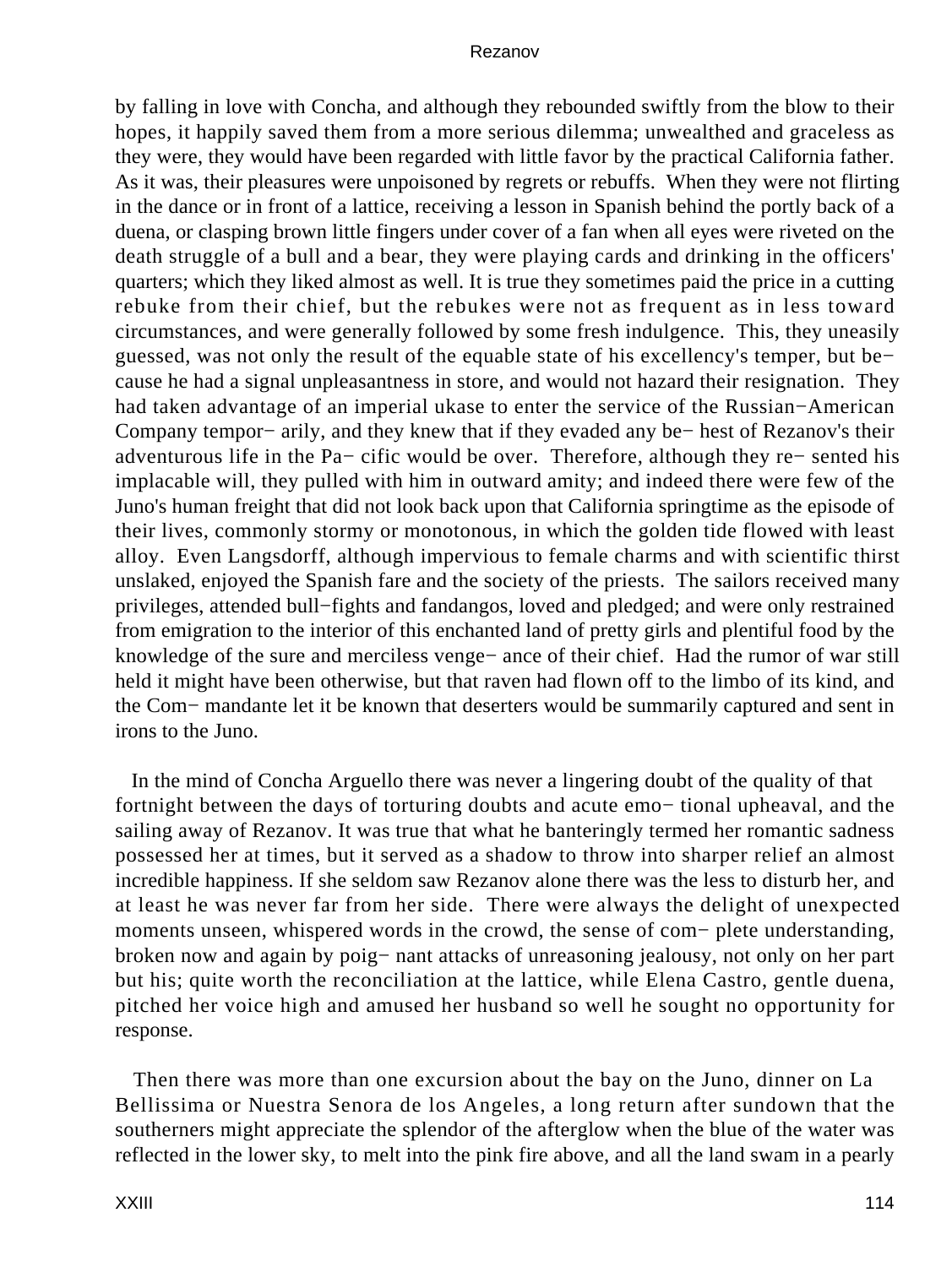mist.

 Once the Commandante took twenty of his guests, a gay cavalcade, to his rancho, El Pilar, thirty miles to the south: a long valley flanked by the bay and the eastern mountains on the one hand, and a high range dense with forests of tall thin trees on the other. But the valley itself was less Californian than any part of the country Rezanov had seen. Smooth and flat and free of undergrowth and set with at least ten thousand oaks, it looked more like a splendid English park, long preserved, than the recent haunt of naked savages. There were deer and quail in abundance, here and there an open field of grain. Long beards of pale green moss waved from the white oaks, wild flowers, golden red and pale blue, burst underfoot. There were hedges of sweet briar, acres of lupins, purple and yellow. Al− together the ideal estate of a nobleman; and Reza− nov, who had liked nothing in California so well, gave his imagination rein and saw the counterpart of the castle of his ancestors rise in the deep shade of the trees.

 Don Jose's house was a long rambling adobe, red tiled, with many bedrooms and one immense hall. Beyond were a chapel and a dozen outbuildings. Dinner was served in patriarchal style in the hall, the Commandante – or El padrone as he was known here – and his guests at the upper end of the table; below the salt, the vaqueros, their wives and chil− dren, and the humble friar who drove them to prayer night and morning. The friar wore his brown robes, the vaqueros their black and silver and red in honor of the company, their women glar− ing handkerchiefs of green or red or yellow about their necks, even pinned back and front on their shapeless garments; and affording a fine vegetable garden contrast to the delicate flower bed surround− ing the padrone.

 There was a race track on the ranch and many fine horses. After siesta the company mounted fresh steeds and rode off to applaud the feats of the vaqueros, who, not content with climbing the greased pole, wrenching the head of an unfortunate rooster from his buried body as they galloped by, submit− ting the tail of an oiled pig in full flight to the same indignity, gave when these and other native diversions were exhausted, such exhibitions of rid− ing and racing as have never been seen out of Cali− fornia. As lithe as willow wands, on slender horses as graceful as themselves, they looked like meteors springing through space, and there was no trick of the circus they did not know by instinct, and trans− late from gymnastics into poetry. Even Rezanov shared the excitement of the shouting, clapping Californians, and Concha laughed delightedly when his cap waved with the sombreros.

«I think you will make a good Californian in time,» she said as they rode homeward.

 «Perhaps,» said Rezanov musingly. His eyes roved over the magnificent estate and at the mo− ment they entered a portion of it that deepened to woods, so dense was the undergrowth, so thick the oak trees. Here there was but a glimpse, now and again, of the mountains swimming in the dark blue mist of the late afternoon, the moss waved thickly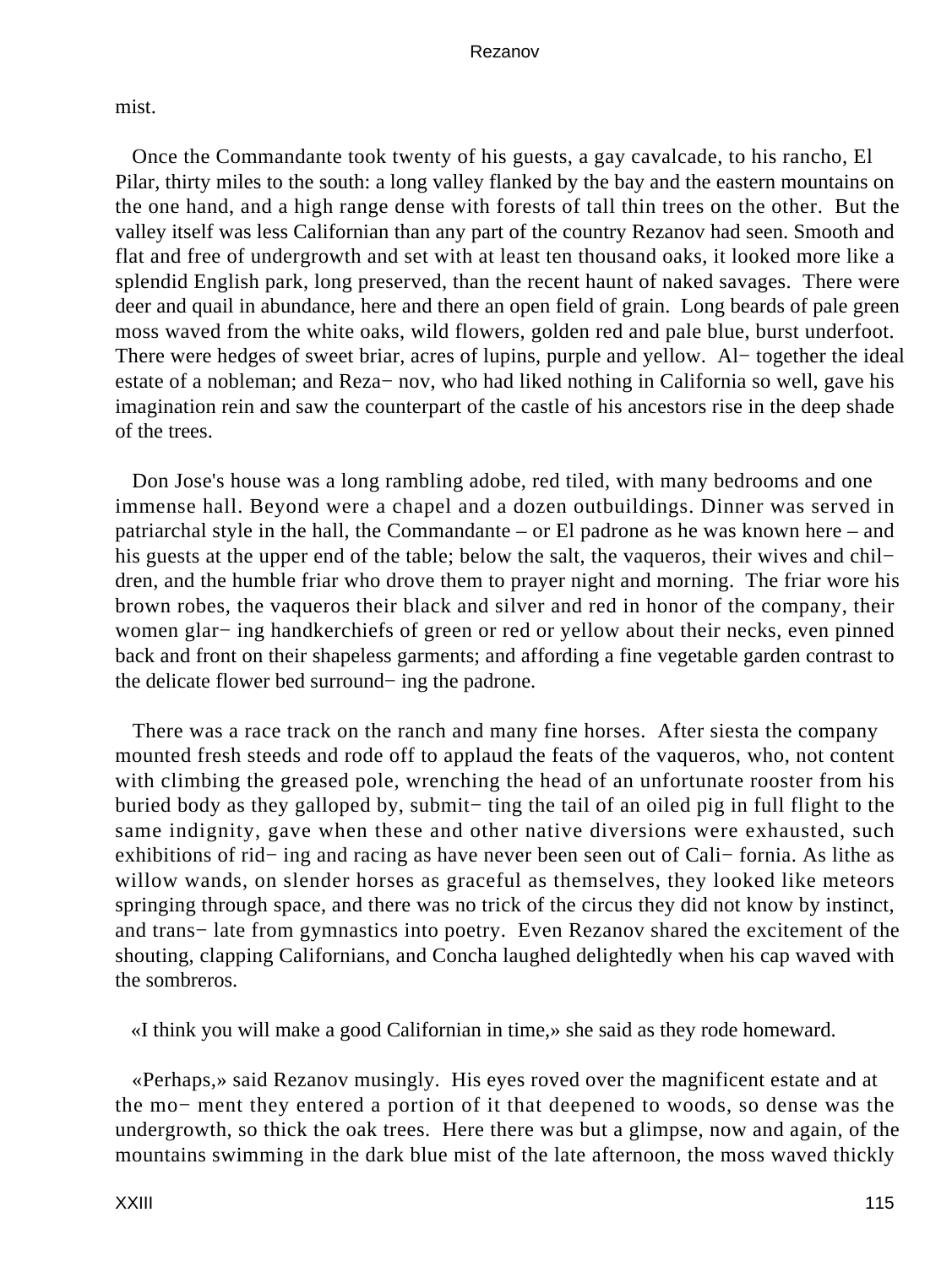from the ancient trees; over even the higher branches of many rolled a cascade of small brittle leaves, with the tempting opulence of its poisonous sap. The path was very abrupt, cut where the immense spread− ing trees permitted, and Rezanov and Concha had no difficulty in falling away from the chattering, excited company.

 «Tell me your ultimate plans, Pedro mio,» said Concha softly. «You are dreaming of something this moment beyond corn and treaties.»

 «Do you want that final proof?» he asked, smil− ing. «Well, if I could not trust you that would be the end of everything, and I know that I can. I have long regarded California as an absolutely necessary field of supplies, and since I have come here I will frankly say that could I, as the represen− tative of the Tsar in all this part of the world, make it practically my own, I should be content in even a permanent exile from St. Petersburg. I could at− tract an immense colony here and in time import libraries and works of art, laying the foundation of a great and important city on that fine site about Yerba Buena. But now that these kind people have practically adopted me I cannot repay their hospi− tality by any overt act of hostility. I must be con− tent either slowly to absorb the country, in which case I shall see no great result in my lifetime, or – and for this I hope – what with the mess Bonaparte is making of Europe, every state may be at the others' throat before long, including Russia and Spain. At all events, a cause for rupture would not be far to seek, and it would need no instigation of mine to despatch a fleet to these shores. In that case I should be sent with it to take possession in the name of the Tsar, and to deal with these simple, kind – and inefficient people, my dear girl – as no other Russian could. They cannot hold this coun− try. Spain could not – would not, at all events, for she has not troops enough here to protect a territory half its size – hold it against even the 'Americans,' should they in time feel strong enough to push their way across the western wilderness. It is the destiny of this charming Arcadia to disappear; and did Russia forego an opportunity to appropriate a do− main that offers her literally everything except civil− ization, she would be unworthy of her place among nations. Moreover – a beneficent triumph impossi– ble to us otherwise – with a powerful and flourish− ing colony up and down this coast, and sending breadstuffs regularly to our other possessions in these waters until the natives, immigrants, and exiles were healthy, vitalized beings, it would be but a question of a few years before we should force open the doors of China and Japan.» He caught Concha from her horse and strained her to him in the mount− ing ardor of his plunge down the future. «You must resent nothing!» he cried. «You must cease to be a Spanish woman when you become my wife, and help me as only you can in those inevitable years I have mapped out; and not so much for myself as for Russia. My enemies have sought to persuade three sovereigns that I am a visionary, but I have already accomplished much that met with resentment and ridicule when I broached it. And I know my powers! I tingle with the knowledge of my ability to carry to a conclusion every plan I have thought worth the holding when the ardor of conception was over. I swear to you that death alone – and I believe that nothing is further aloof – shall prevent my giving this country to Russia be− fore five years have passed, and within another brief span the trade of China and Japan. It is a glorious destiny for a man – one man! – to pass into history as the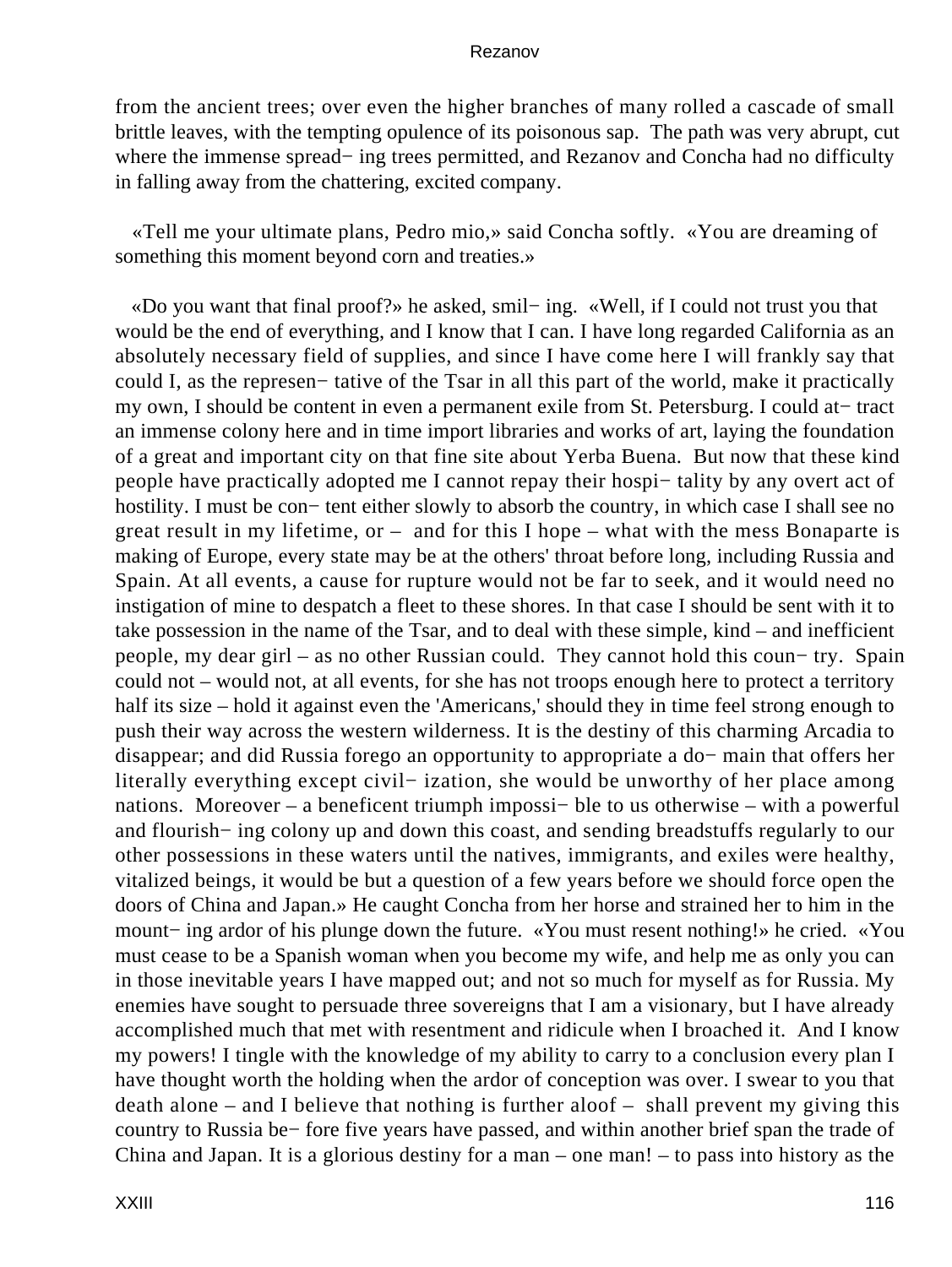Russian of his century who has done most to add to the extent and the wealth and the power of his empire! Does that sound vainglorious, and do you resent it? You must not, I tell you, you must not!»

 Concha had never seen him in such a mood. Al− though he held her so closely that the horses were angrily biting each other, she felt that for once there was nothing personal in his ardor. His eyes were blazing, but they stared as if a great and prophetic panorama had risen in this silent wood, where the long faded moss hung as motionless as if by those quiet waters that even the most ardent must cross in his time. She felt his heart beat as she had felt it before against her soft breast, but she knew that if he thought of her at all it was but as a part of himself, not as the woman he impatiently desired. But she was sensible of no resentment, either for herself or her race, which, indeed, she knew to be but a wayfarer in the wilderness engaged in a brief chimerical enterprise. For the first time she felt her individuality melt into, commingle with his: and when he lowered his gaze, still with that intensity of vision piercing the future, her own eyes reflected the impersonalities of his; and in time he saw it.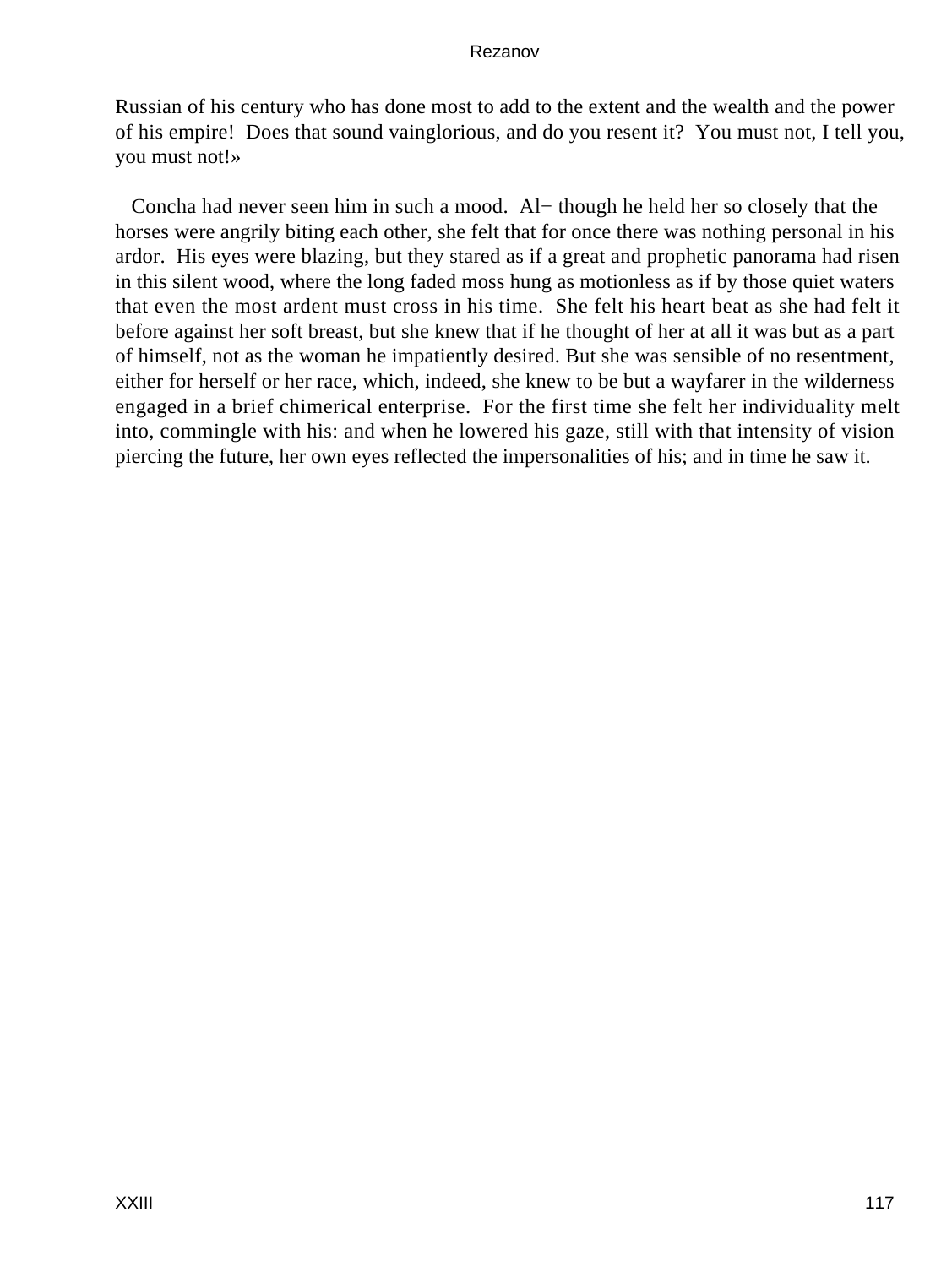## **[XXIV](#page-141-0)**

<span id="page-118-0"></span>*«W*e should all wear black for so mournful an oc− casion,» said Rafaella Sal, spreading out her scarlet skirts.

 «Father Abella is right. The occasion is sad enough without giving it the air of a funeral.»

«Sad! Dios de mi alma! Will he return?»

 Elena Castro shook her wise head. She was nearly twenty, and four years of matrimony had made her sceptical of man's capacity for romance. «Two years are long, and he will see many girls, and become one again of a life that is always more brilliant than our sun in May. His eyes will be dazzled, his mind distracted, full to the brim. To sit at table with the Tsar, to talk with him alone in his cabinet, to have for the asking audience of the Pope of Rome and the King of Spain! Ay yi! Ay yi! Perhaps he will be made a prince when he re− turns to St. Petersburg and all the beautiful prin− cesses will want to marry him. Can he remember this poor little California, and even our lovely Con− cha? I doubt! Valgame Dios, I doubt!»

 «Concha has always been too fortunate,» said Rafaella with a touch of spite, for years of waiting had tried her temper and the sun always freckled her nose. The flower of California stood on the corridor of the Mission and before the church await− ing the guest of honor and his escort. A mass was to be said in behalf of the departing guests; the Juno would sail with the turn of the afternoon tide. Men and women were in their gayest finery, an ex− otic mass of color against the rough white−washed walls, chattering as vivaciously as if the burden of their conversation were not regret for the Chamber− lain and his gay young lieutenants. Concha, alone, wore no color; her frock was white, her mantilla black. She stood somewhat apart, but although she was pale she commanded her eyes to dwell absently on the shifting sand far down the valley, her haughty Spanish profile betraying nothing of the despair in her soul.

 «Yes, Concha has always been too fortunate,» re− peated Rafaella. «Why should she be chosen for such a destiny – to go to the Russian court and wear a train ten yards long of red velvet embroidered with gold, a white veil spangled with gold, a head− dress a foot high set so thick with jewels her head will ache for a week – Madre de Dios! And we stay here forever with white walls, horsehair fur− niture, Baja California pearls and three silk dresses a year!»

 «No one in all Russia will look so grand in court dress as our Conchita,» said Elena loyally. «But I doubt if it is the dress and the state she thinks of losing to−day. She will not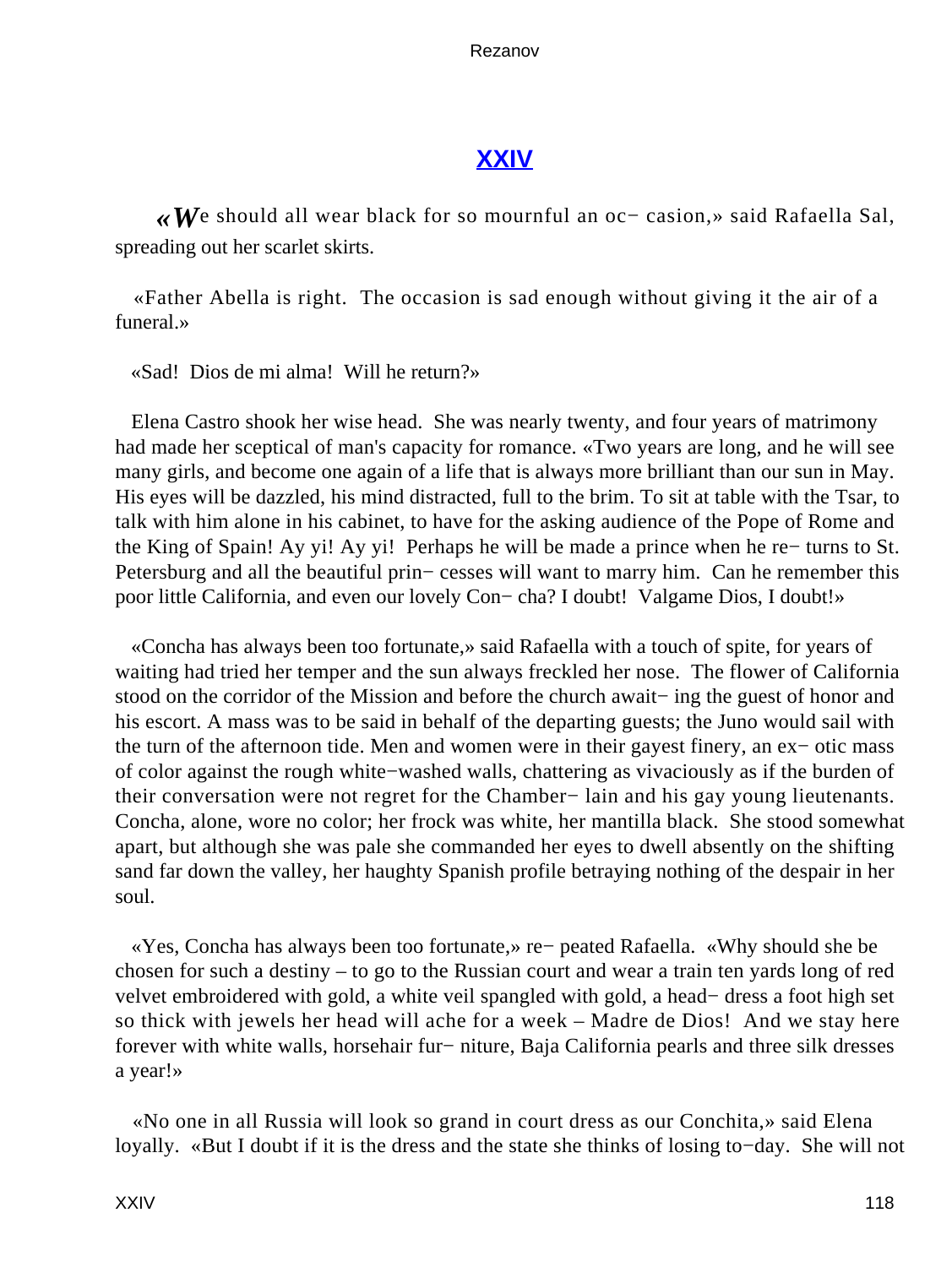talk even to me of him – Ay yi! she grows more reserved every day, our Concha! – except to say she will wed him when he returns, and that I know, for did not I witness the betrothal? She only mocks me when I beg her to tell me if she loves him, languishes, or sings a bar of some one of our beautiful songs with ridiculous words. But she does. She did not sleep last night. Her room is next to mine. No, it is of Rezanov she thinks, and always. Those proud, silent girls, who jest when others would weep and use many words and must die without sympathy – they have tragedy in their souls, ay yi! And you think she is fortunate? True she is beautiful, she is La Favorita, she receives many boxes from Mex− ico, and she has won the love of this Russian. But  $-$  I have not dared to remind her  $-$  I remembered it only yesterday – she came into this world on the thirteenth of a month, and he into her life but one day before the thirteenth of another – new style! True some might say that it was an escape, but if he came on the twelfth, it was on the thirteenth she began to love him – on the night of the ball; of that I am sure.»

 Rafaella shuddered and crossed herself. «Poor Concha! Perhaps in the end she will always stand apart like that. Truly she is not as others. I have always said it. Thanks be to Mary it was Luis that wooed me, not the Russian, for I might have been tempted. True his eyes are blue, and only the black could win my heart. But the court of St. Petersburg! Dios de mi vida! Did I lie awake at night and think of Concha Arguello in red velvet and jewels all over, I should hate her. But no – to−day – I cannot. Two years! Have I not waited six? It is eternity when one loves and is young.»

«They come,» said Elena.

 The cavalcade was descending the sand hills on the left, Rezanov in full uniform between the Com− mandante and Luis Arguello and followed by a picked escort of officers from Presidio and Fort. The Californians wore full−dress uniform of white and scarlet, Don Jose a blue velvet serape, embroid− ered in gold with the arms of Spain.

 As they dismounted Rezanov bowed ceremoni− ously to the party on the corridor, and they returned his salutation gravely, suddenly silent. He walked directly over to Concha.

 «We will go in together,» he said. «It matters nothing what they think. I kneel beside no one else.»

 And Concha, with the air of leading an honored guest to the banquet, turned and walked with him into the dark little church.

 «Why did you not wear a white mantilla?» he whispered. «I do not like that black thing.»

 «I am not a bride. I knew we should kneel to− gether – it would have been ridiculous. And I could not wear a colored reboso to−day.»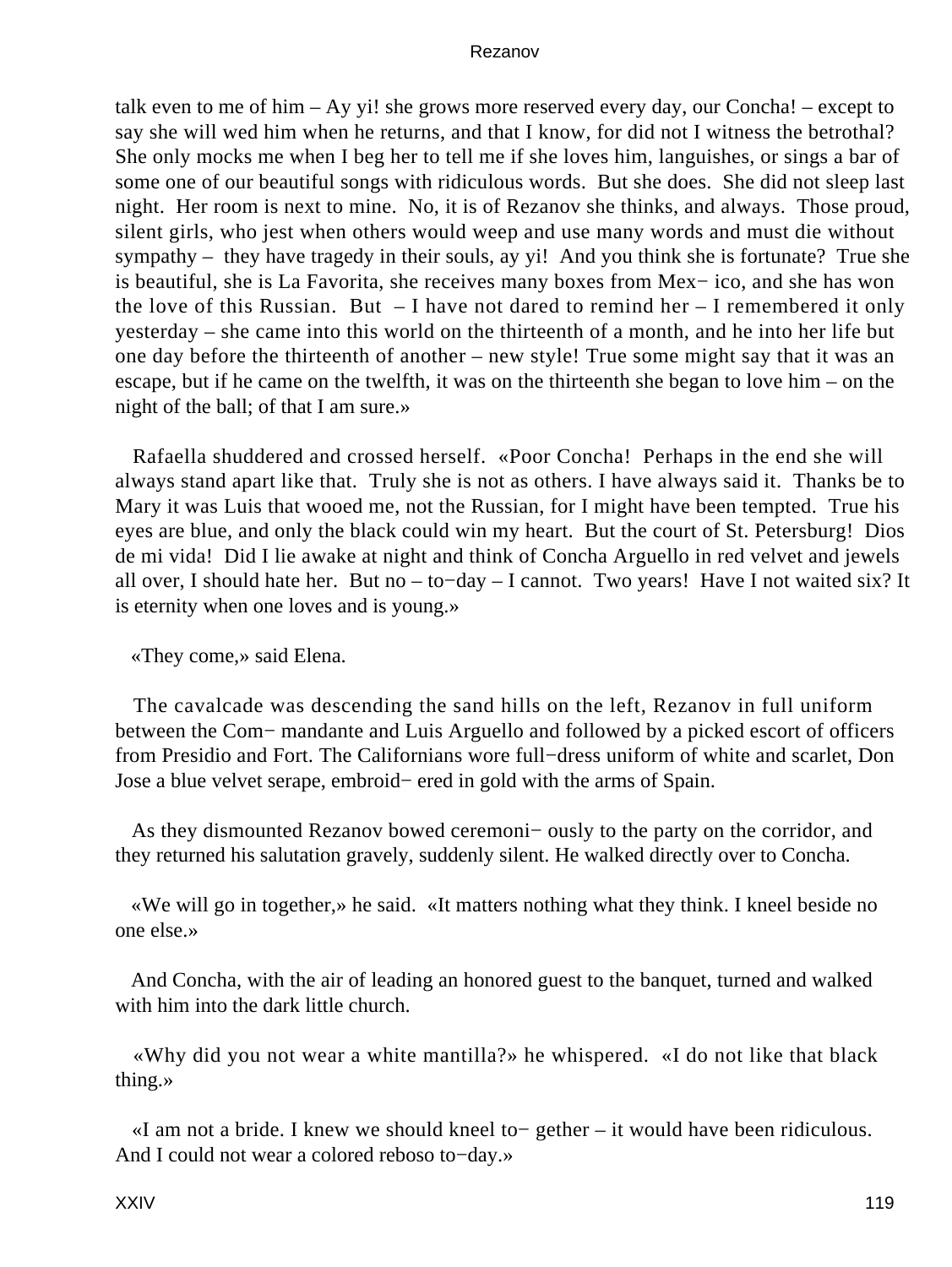«I should have liked to fancy we were here for our nuptials. Delusions pass but are none the less sweet for that.»

 They knelt before the altar, the Commandante, Dona Ignacia, Luis, Santiago, Rafaella Sal and Elena Castro just behind; the rest of the party, their bright garments shimmering vaguely in the gloom, as they listened; and enough fervent prayers went up to insure the health and safety of the de− parting guests for all their lives.

 Rezanov, who had much on his mind, stared moodily at the altar until Concha, who had bowed her head almost to her knees, finished her suppli− cation; then their eyes turned and met simultane− ously. For a moment their brains did swim in the delusion that the priest with his uplifted hands pro− nounced benediction upon their nuptials, that proba– tion was over and union nigh. But Father Abella dismissed all with the same blessing, and they shiv− ered as they rose and walked slowly down the church.

 Dona Ignacia took her husband's arm, and mut− tering that she feared a chill, hurried the others before her. The priests had gone to the sacristy. Before they reached the door Rezanov and Concha were alone.

His hands fell heavily on her shoulders.

 «Concha,» he said, «I shall come back if I live. I make no foolish vows, so idle between us. There is only one power that can prevent our marriage in this church not later than two years from to−day. And although I am in the very fulness of my health and strength, with my work but begun, and all my happiness in the future, and even to a less sanguine man it would seem that his course had many years to run, still have I seen as much as any man of the inconsequence of life, of the insignificance of the individual, his hopes, ambitions, happiness, and even usefulness, in the complicated machinery of natural laws. It may be that I shall not come back. But I wish to take with me your promise that if I have not returned at the end of two years or you have received no reason for my detention, you will be− lieve that I am dead. There would be but one in− supportable drop in the bitterness of death, the doubt of your faith in my word and my love. Are you too much of a woman to curb your imagination in a long unbroken silence?»

 «I have learned so much that one lesson more is no tax on my faith. And I no longer live in a world of little things. I promise you that I shall never falter nor doubt.»

 He bent his head and kissed her for the first time without passion, but solemnly, as had their nuptials indeed been accomplished, and the greater mystery of spiritual union isolated them for a moment in that twilight region where the mortal part did not enter.

 As they left the church they saw that all the In− dians of the Mission and neighborhood, in a gala of color, had gathered to cheer the Russians as they rode away. Concha was to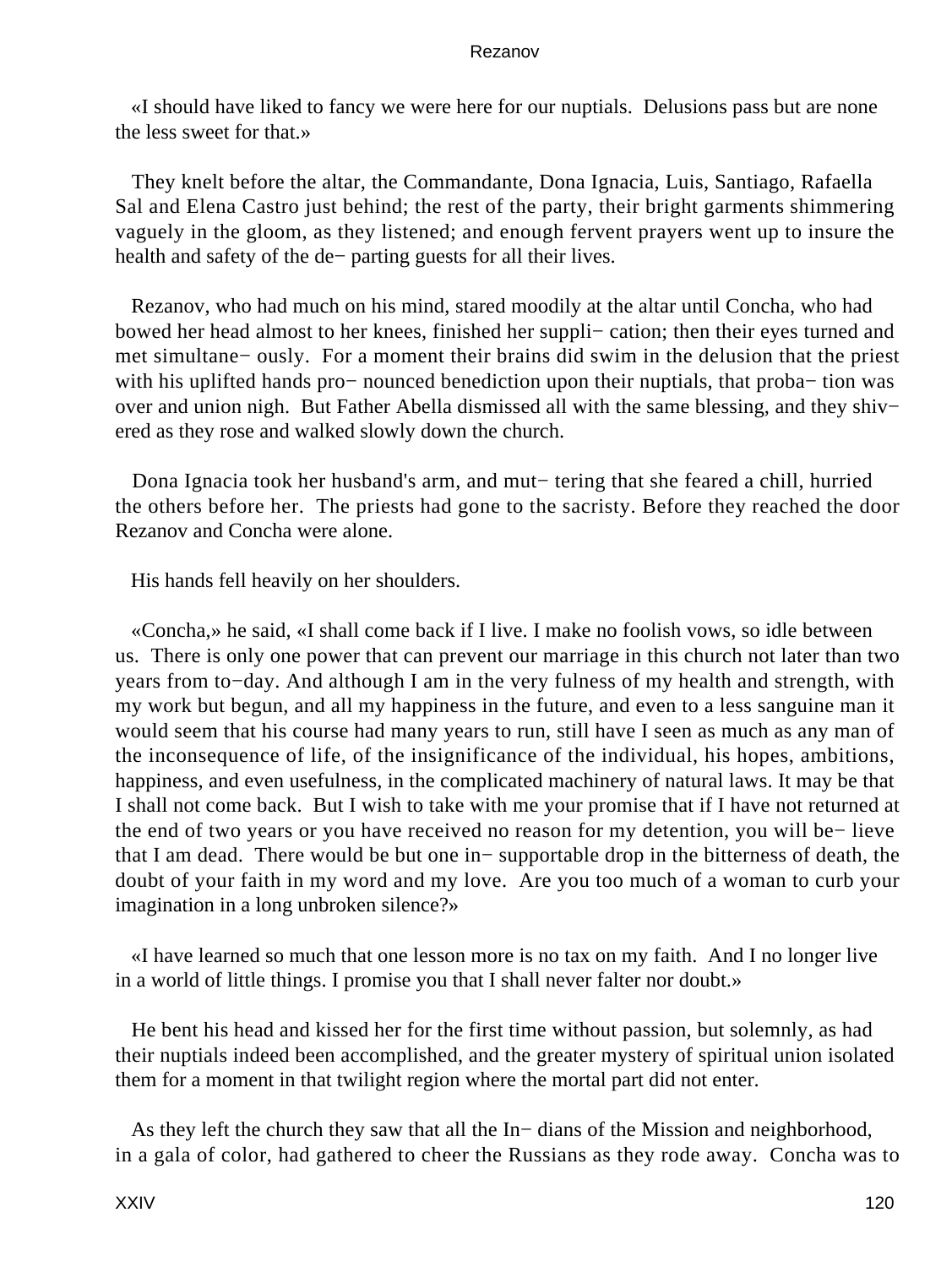return as she had come, beside the carreta of her mother, and as Rezanov mounted his horse she stood staring with unseeing eyes on the brilliant, animated scene. Suddenly she heard a suppressed sob, and felt a touch on her skirt. She looked round and saw Rosa, kneeling close to the church. For a moment she continued to stare, hardly comprehending, in the intense con− centration of her faculties, that tangible beings, other than herself and Rezanov, still moved on the earth. Then her mind relaxed. She was normal in a normal world once more. She stooped and patted the hands clasping her skirts.

«Poor Rosa!» she said. «Poor Rosa!»

 Over the intense green of islands and hills were long banners of yellow and purple mist, where the wild flowers were lifting their heads. The whole quivering bay was as green as the land, but far away the mountains of the east were pink. Where there was a patch of verdure on the sand hills the warm golden red of the poppy flaunted in the sun− shine. All nature was in gala attire like the Cali− fornians themselves, as the Juno under full sail sped through «The Mouth of the Gulf of the Faral− lones.» Fort San Joaquin saluted with seven guns; the Juno returned the compliment with nine. The Commandante, his family and guests, stood on the hill above the fort, cheering, waving sombreros and handkerchiefs. Wind and tide carried the ship rapidly out the straits. Rezanov dropped the cocked hat he had been waving and raised his field− glass. Concha, as ever, stood a little apart. As the ship grew smaller and the company turned toward the Presidio, she advanced to the edge of the bluff. The wind lifted her loosened mantilla, billowing it out on one side, and as she stood with her hands pressed against her heart, she might, save for her empty arms, have been the eidolon of the Madonna di San Sisto. In her eyes was the same expression of vague arrested horror as she looked out on that world of menacing imperfections the blind forces of nature and man had created; her body was instinct with the same nervous leashed im− potent energy.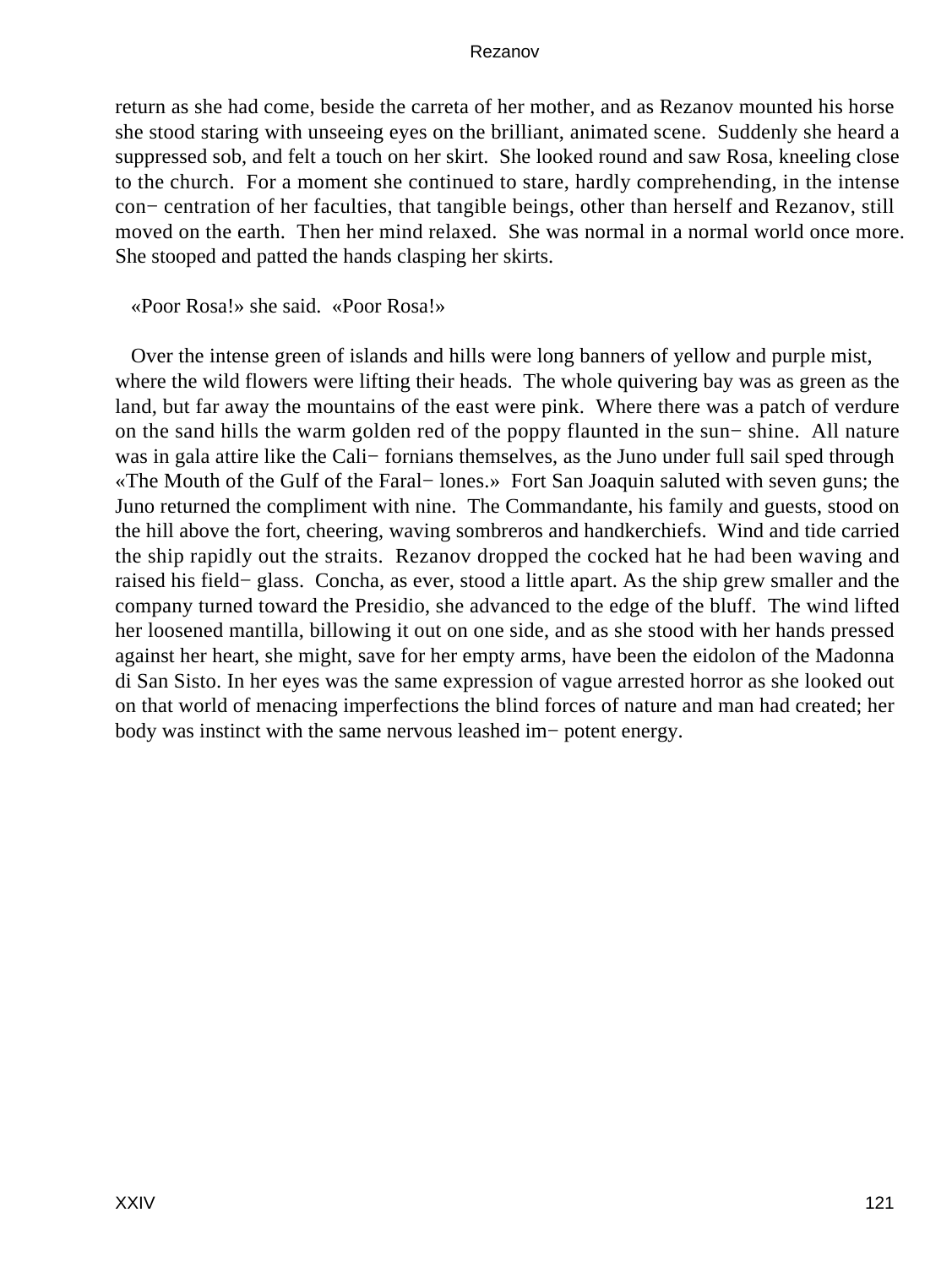## **[XXV](#page-141-0)**

<span id="page-122-0"></span>**The white rain clouds, rolling as ever like a nervous intruder over the great snow peaks** behind the steep hills black with forest that rose like a wall back of the little settlement of Sitka, parted for a moment, and the sun, a coy disdainful guest, flung a glitter− ing mist over what Nature had intended to be one of the most enchanting spots on earth, until, in a fit of ill−temper – with one of the gods, no doubt – she gave it to Niobe as a permanent outlet for her discontent. When it does not rain at Sitka it pours, and when once in a way she draws a deep breath of respite and lifts her grand and glorious face to the sun, in pathetic gratitude for dear infrequent favor, comes a wild flurry of snow or a close white fog from the inland waters; and, like a great beauty condemned to wear a veil through life, she can but stare in dumb resentment through the folds, consol− ing herself with the knowledge that could the world but see it must surely worship. Perhaps, who knows? she really is a frozen goddess, condemned to the veil for infidelity to him imprisoned in the great volcano across the sound – who sends up a column of light once in a way to dazzle her shrouded eyes, and failing that batters her with rock and stone like any lover of the slums. One day he spat forth a rock like a small hill, and big enough to dominate the strip of lowland at least, standing out on the edge of the island like a guard at the gates, and never a part of the alien surface. Be− tween this lofty rock and the forest was the walled settlement of New Archangel, that Baranhov, the dauntless, had wrested from the bloodthirsty Kolosh but a short time since and purposed to hold in the interest of the Russian−American Company. His log hut, painted like the other buildings with a yel− low ochre found in the soil, stood on the rock, and his glass swept the forest as often as the sea.

 As Rezanov, on the second of July, thirty−one days after leaving San Francisco, sailed into the harbor with its hundred bits of volcanic woodland weeping as ever, he gave a whimsical sigh in trib− ute to the gay and ever−changing beauties of the southern land, but was in no mood for sentimental reminiscence. Natives, paddling eagerly out to sea in their bidarkas to be the first to bring in good news or bad, had given him a report covering the period of his absence that filled him with dismay. There had been deaths from scurvy; one of the largest ships belonging to the Company had been wrecked and the entire cargo lost; of a hunting party of three hundred Aleuts in one hundred and forty bidarkas, which had gone from Sitka to Kadiak in November of the preceding year, not one had arrived at its destination, and there was reason to believe that all had been drowned or massacred; and the Russians and Aleuts at Behring's Bay settle− ment had been exterminated by one of the native tribes.

 But the Juno was received with salvos of artil− lery from the fort, and cheered by the entire popu− lation of the settlement, crowded on the beach. Baranhov, looking like a monkey with a mummy's head in which only a pair of incomparably shrewd eyes still lived,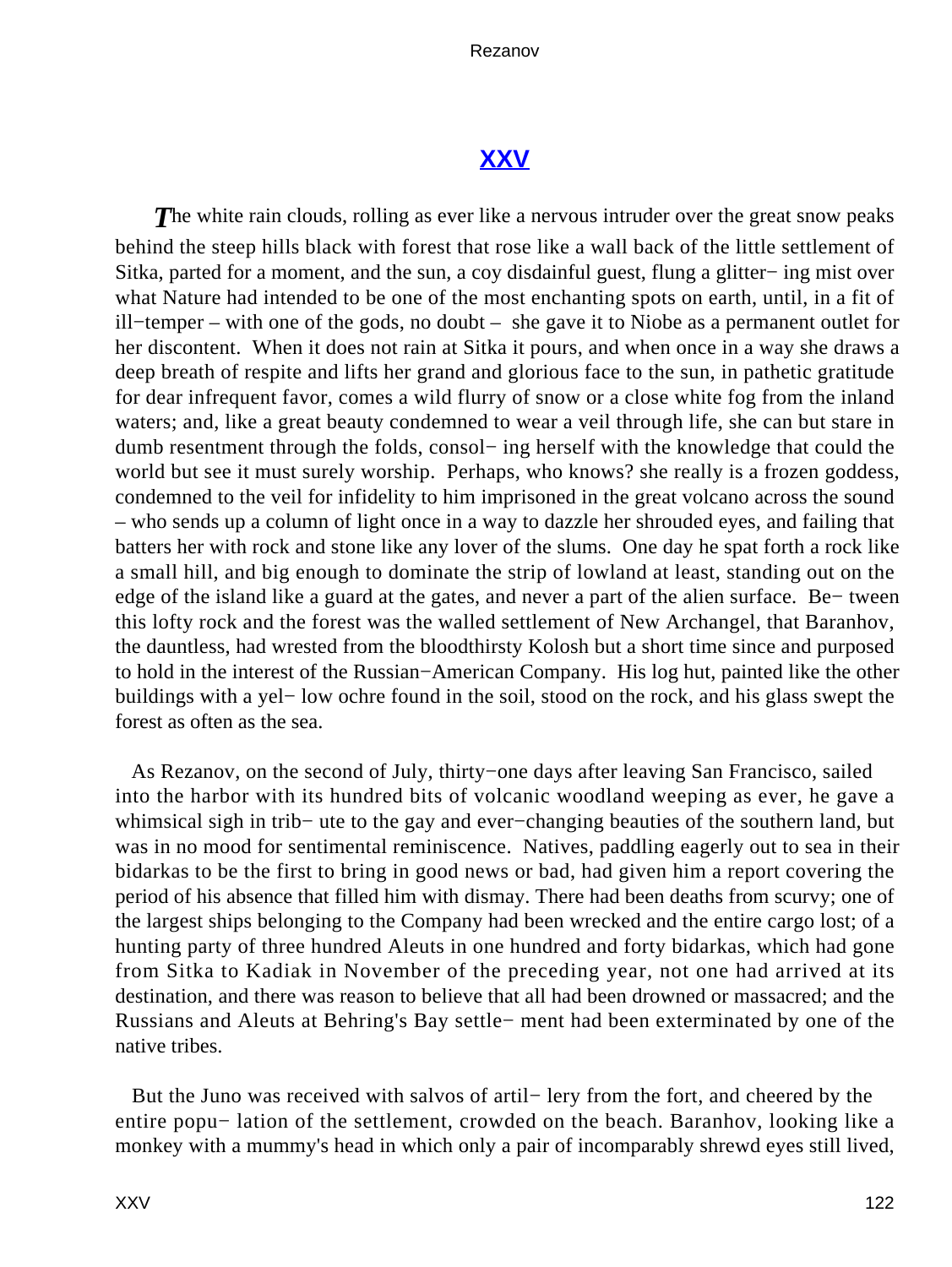his black wig fastened on his bald, red−fringed pate with a silk handkerchief tied under his chin, stood, hands on hips, shaking with excite− ment and delight. The bearded, long−haired priests, in full canonicals of black and gold, were beside the Chief−Manager, ready to escort the Chamberlain to the chapel at the head of the solitary street, where the bells were pealing and a mass of thanksgiving was to be said for his safe return.

 But it was some time before Rezanov could reach the chapel or even exchange salutations with Baran− hov. As he stepped on shore he was surrounded, almost hustled by the shouting crowd of Russians, – many of them convicts – Aleuts and Sitkans, who knelt at his feet, endeavored to kiss his hand, his garments, in their hysterical gratitude for the food he had brought them. For the first time he felt reconciled to his departure from California, and Concha's image faded as he looked at the tearful faces of the diseased, ill−nourished wretches who gave their mite of life that he might live as became a great noble of the Russian Empire. But although he tingled with pleasure and was deeply moved, he by no means swelled with vanity, for he was far too clear−sighted to doubt he had done more than his duty, or that his duty was more than begun. He made them a little speech, giving his word they should be properly fed hereafter, that he would make the improvement of their condition as well as that of all the employees of the Company throughout this vast chain of settlements on the Pacific, the chief consideration of his life; and they believed him and followed him to the chapel rejoicing, reconciled for once to their lot.

 After the service Rezanov went up to the hut of the Chief−Manager, a habitation that leaked winter and summer, and was equally deficient in light, ven− tilation and order. But Baranhov in the sixteen years of his exile had forgotten the bare lineaments of comfort, and devoted his days to advancing the interests of the Company, his nights, save when sleep overcame him, to potations that would have buried an ordinary man under Alaskan snows long since. But Baranhov had fourteen years more of good service in him, and rescued the Company from insolvency again and again, nor ever played into the hands of marauding foreigners; with brain on fire he was shrewder than the soberest.

 He listened with deep satisfaction to the Cham− berlain's account of his success with the Californi− ans and his glowing pictures of the country, nod− ding every few moments with emphatic approval. But as the story finished his wonderful eyes were two bubbling springs of humor, and Rezanov, who knew him well, recrossed his legs nervously.

 «What is it?» he asked. «What have I done now? Remember that you have been in this busi− ness for sixteen years, and I one – »

«How many measures of corn did you say you had brought, Excellency?»

«Two hundred and ninety−four,» replied Reza− nov proudly.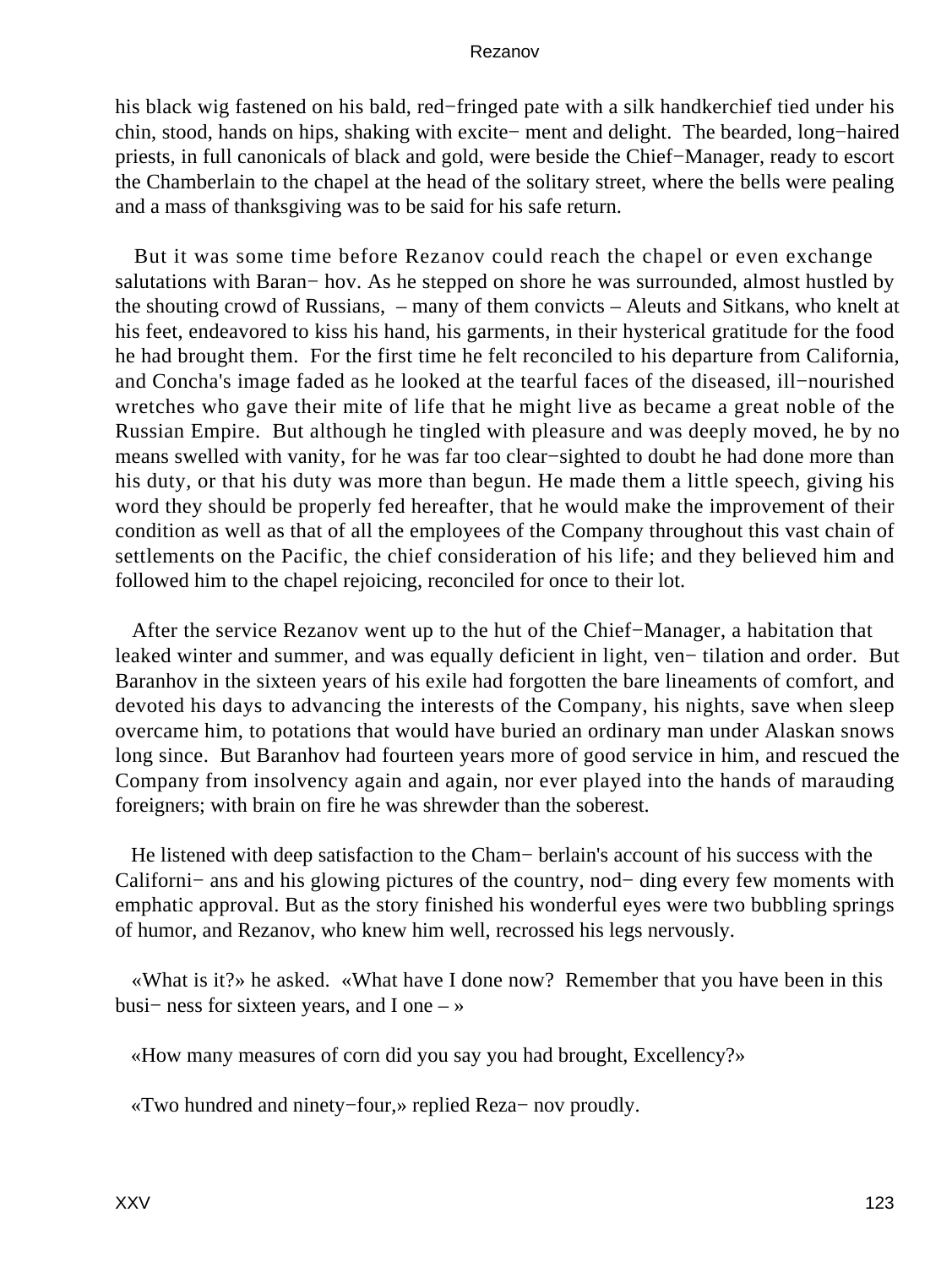«A provision that exceeds my most sanguine hopes. The only thing that mitigates my satisfac– tion is that there is not a mill in the settlement to grind it.»

 Rezanov sprang to his feet with a violent ex− clamation, his face very red. There was no one whose good opinion he valued as he did that of this brilliant, dissipated, disinterested old genius; and he felt like a schoolboy. But although he started for the door, he recovered half−way, and reseating himself joined in the laughter of the little man who was rocking back and forth on his bench, his weaz− ened leg clasped against his shrunken chest.

 «How on earth was I to know all your domestic arrangements?» he said testily. «God knows I found them limited enough last winter, but it never occurred to me there was any mysterious process involved in converting corn into meal. Is it quite useless, then?»

 «Oh, no, we can boil or roast it. It will dispose of what teeth we have left, but that will serve the good purpose of reminding us always of your ex− cellency's interest in our welfare.»

 Rezanov shrugged his shoulders. «Give the corn to the natives. It is farinaceous at all events. And you can have nothing to say against the flour I have brought, and the peas, beans, tallow, butter, barley, salt, and salted meats – in all to the value of twenty−four thousand Spanish dollars.»

 The Chief−Manager's head nodded with the vigor and rapidity of a mechanical toy. «It is a God−send, a God−send. If you did no more than that you would have earned our everlasting gratitude. It will make us over, give us renewed courage in this cursed ex− istence. Are you not going to get me out of it?»

 Rezanov shook his head with a smile. «Literally you are the whole Company. As long as I live here you stay – although when I reach St. Peters− burg I shall see that you receive every possible re− ward and honor.»

 Baranhov lifted his shoulders to his ears in quiz− zical resignation. «I suppose it matters little where the last few years left me are spent, and I can hang the medals on the walls to console me when I have rheumatism, and shout my titles from the top of the fort when the Kolosh are yelling at the barri− cades.»

 «You must make yourself more comfortable,» said Rezanov emphatically. «You are wrong to carry your honesty and enthusiasm to the point of living like the promuschleniki. Take enough of their time to build you a comfortable dwelling, and I will send you, on my own account, far more sub− stantial rewards than orders and titles. Build a big house, for that matter. I shall be here more or less – when I am not in California.» And he told Baranhov of his proposed marriage with the daugh− ter of Don Jose Arguello.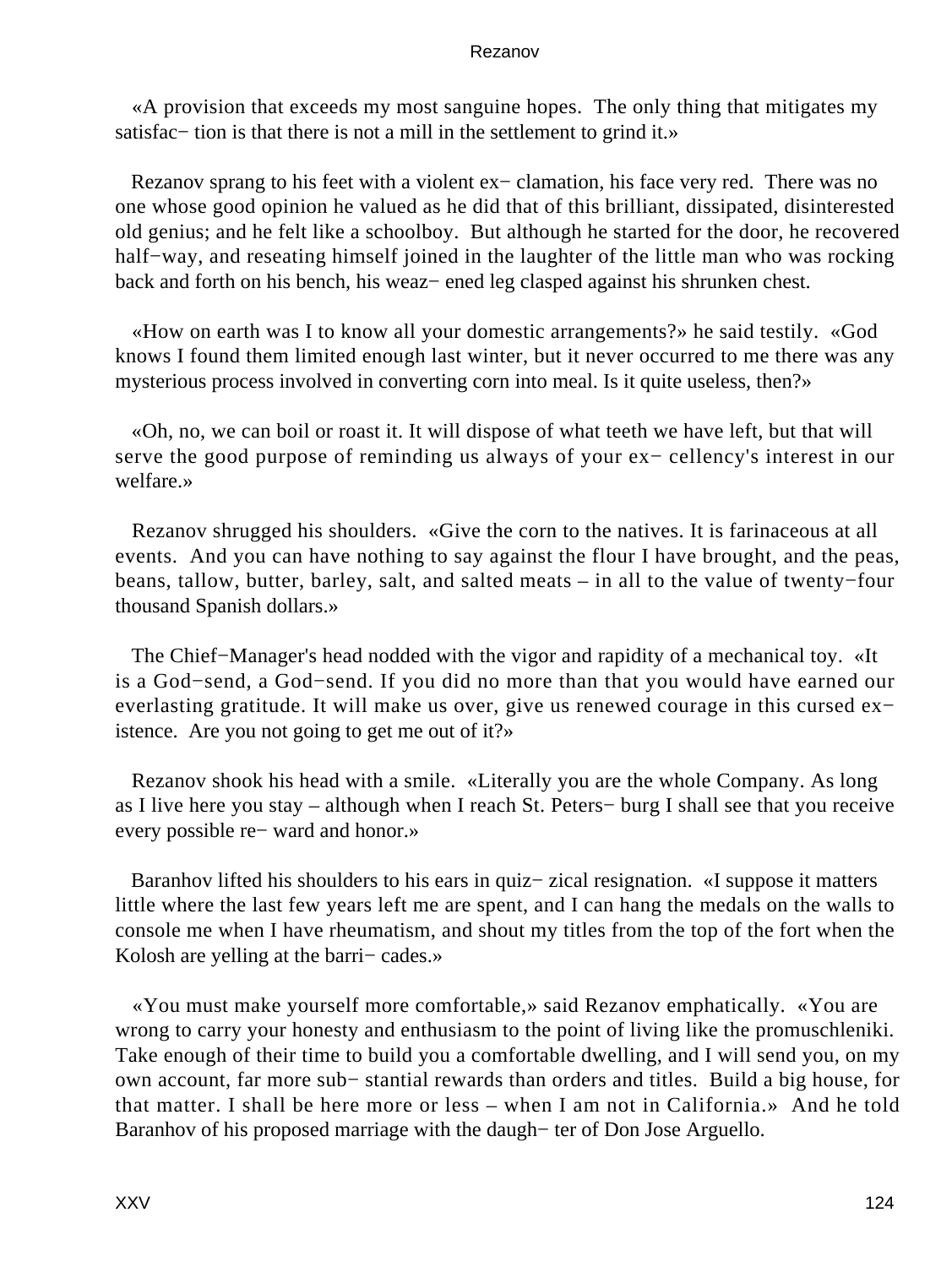The Chief−Manager listened to this confidence with an even livelier satisfaction than to the list of the Juno's cargo.

 «We shall have California yet!» he cried, his eyes snapping like live coals under the black thatch of wig. «Absorption or the bayonet. It matters little. Ten years from now and we shall have a line of settlements as far south as San Diego. My plan was to feel my way down the northern coast of California with a colony, which should buy a tract of land from the natives and engage immediately in otter hunting – somewhere between Cape Mendo− cino and Drake's Bay. The Spanish have no settle− ments above San Francisco and are too weak to drive us out. They would rage and bluster and do nothing. Then quietly push forward, building forts and ships. But you have taken hold in the grand manner and will accomplish in ten years what would have taken me fifty. Marry this girl, use your ad− vantage over the entire family – whose influence I well know – and that great personal power with which the Almighty has been so lavish, and you will have the whole weakly garrisoned country un− der your foot before they know where they are, and the Russian settlers pouring in. Spain cannot come to the rescue while this devil Bonaparte is alive, and he is young, and like yourself a favorite of destiny. Those damned Bostonians inherit the grabbing instincts of the too paternal race they have just rejected, but there are thousands of miles of desert between California and their own western outposts, hundreds of savage tribes to exterminate. By the time they are in a position to attempt the occupation of California we shall be so securely en− trenched they will either let us alone or send troops that would be half dead by the time they reach us. As to ships, we could soon build enough at Ok− hotsk and Petropaulovsky for our purpose. For the matter of that, if your gifted tongue impressed the Tsar with the riches of California there would always be war ships on her coast.» He leaned for− ward and caught the strong shoulders above him in hands that looked like a tangle of baked nerves, and shook them vigorously. «You are a great boy!» he said with a sort of quizzical solemnity. «A great boy. This damned, God−forsaken, pestilential, de− moralizing, brutalizing factory for enriching a few with the very life blood and vitals of thousands that will suffer and starve and never be heard of» (all his language cannot be recorded), «will make two or three reputations by the way. Mine will be one, although I'll get nothing else. Shelikov is safe; but you will have a monument. Well, God bless you. I grudge you nothing. Not even the happi− ness you deserve and are bound to have – for when all is said and done, Rezanov, you are a lucky dog, a lucky dog! Any man may see that, even when these infernal snows have left him with but half an eye. To quarrel with a destiny like yours would be as great a waste of time as to protest that California is warm and fertile, while this infernal North is like living in a refrigerator with the deluge to vary the monotony. Now let us get drunk!»

 But Rezanov laughingly extricated himself, and sending a message to Davidov and Khostov to come to him immediately, walked toward the tent he had ordered erected on the edge of the settlement; only the worst of weather drove him indoors in these half−civilized communities.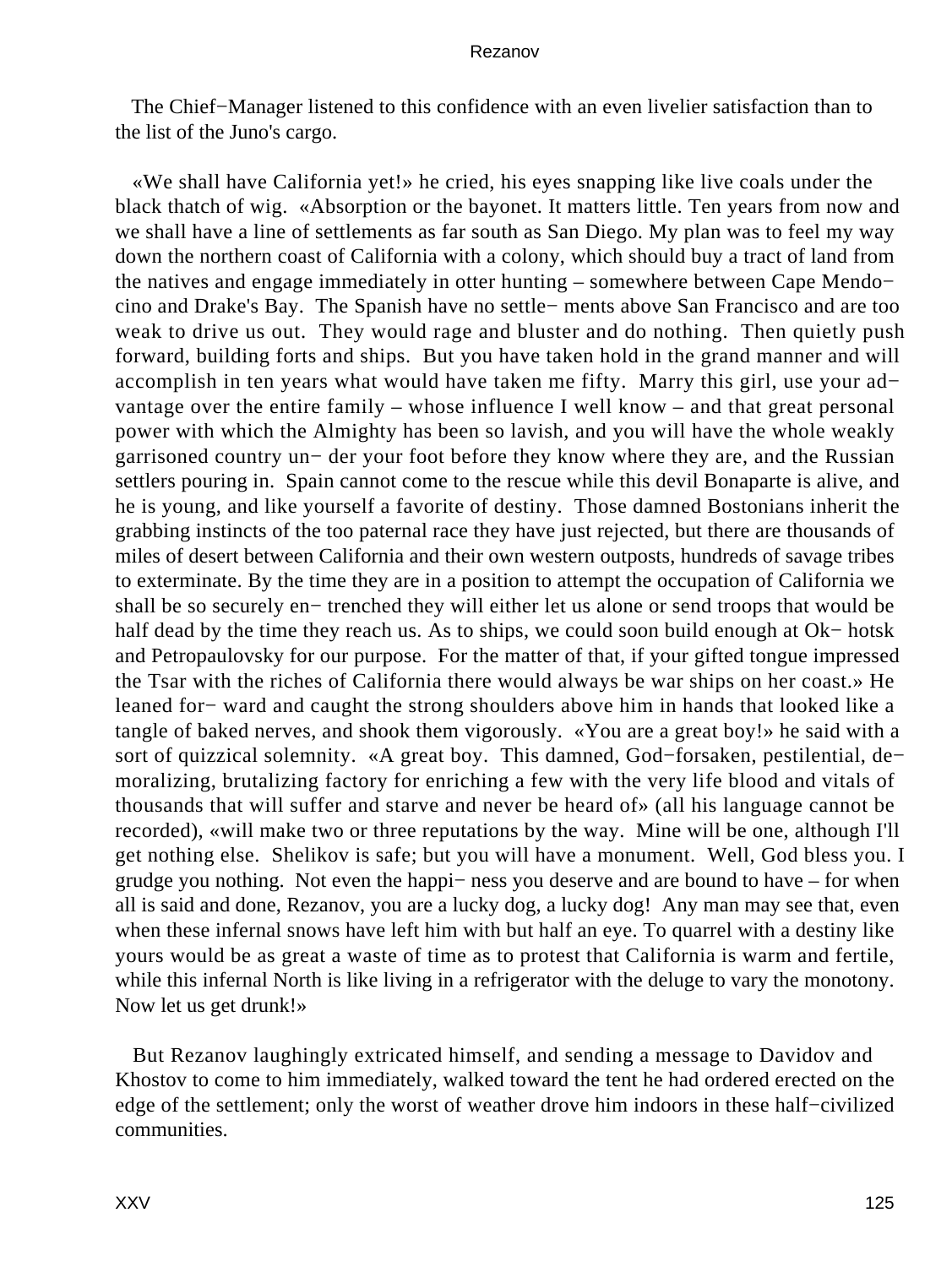As he was passing the chapel, followed again by the employees of the Company, to whom he had granted a holiday, he suddenly found his hand taken possession of, and looked up to see himself con− fronted by a dissipated−looking person in plain clothes. His hand became so limp that it was dropped as if it had put forth a sting, and he nar− rowed his eyes and demanded with a bend of his mouth that brought the blood to the face of the in− truder:

«And who are you, may I ask?»

 The man threw back his head defiantly. «I am Lieutenant Sookin of the Imperial Navy of Russia,» he said in a loud, defiant tone.

 «And I am Chamberlain of the Russian Court and Commander of all America,» replied Rezanov coolly. «Now go to your quarters, dress yourself in your uniform, and present your report to me an hour hence.»

 The officer, concentrating in his injected eyes all the lively hatred and jealousy of his service for the Russian−American Company in this region where it reigned supreme and cared no more for the Ad− miralty than for some native chieftain covered with shells and warpaint, glared at its plenipotentiary as if calling upon his deeper resources of insolence; but the steady, contemptuous gaze of the man who had dealt with his kind often and successfully over− came his sodden spirit, and he turned sulkily and slouched off to his quarters to console himself with more brandy. Rezanov shrugged his shoulders and went on to his tent.

 There was no furniture in it as yet, and he was obliged to receive Davidov and Khostov standing, but this he preferred. They followed him almost immediately, apprehensive and nervous, and before speaking he looked at them for a moment with his strong, penetrating gaze. He well knew the power of his own personality, and that it was immeasur− ably enhanced by the fact that of all with whom he had to do in these benighted regions his will alone was never weakened by liquor. These young men, clever, high−bred, with an honorable record not only in Russia, but in England and America, looked upon a hilarious night as the just reward of work well done by day. Brandy was debited to their account by the «bucket» (a bucket being a trifle less than two gallons), and they found little fault with life. But the profligacy gave a commanding spirit like Rezanov's an advantage which they did not under− estimate for a moment; and they alternately hated and worshiped him.

 «I think you have an inkling of what I am going to ask you to do.» The Chamberlain brought out the euphemism with the utmost suavity. «I have made up my mind not to ignore the indignity to which Russia was subjected last year by Japan, but to inflict upon it such punishment as I find it in my power to compass. It was my intention to build a flotilla here, but owing to the diseased condition and reduced numbers of the employees, that was im− possible, and I shall be obliged to content myself with the Juno and the Avos, whose keel, as you know, was laid in November, and is no doubt fin− ished long since. These I shall fit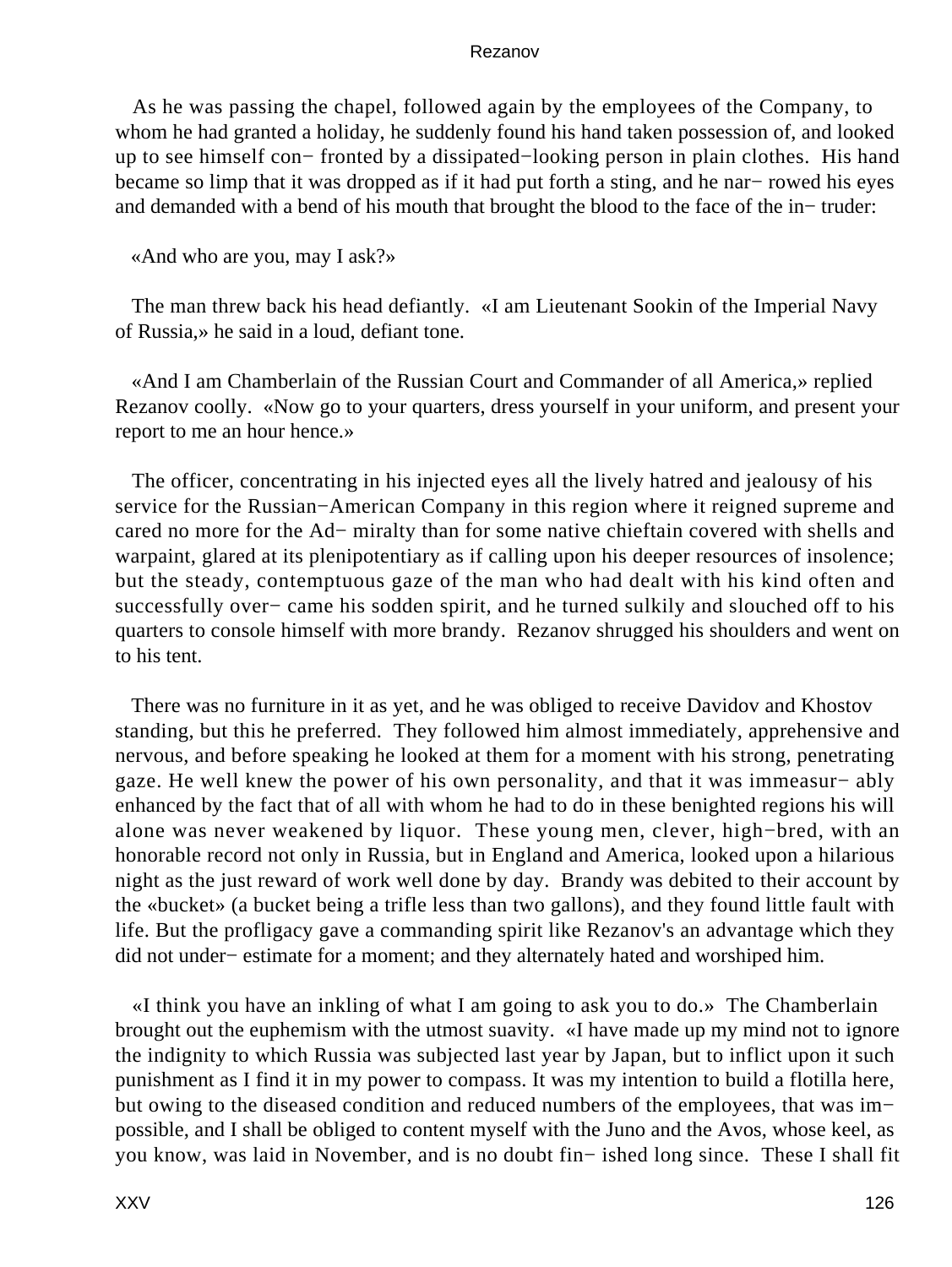with armaments in Okhotsk. I shall place the enterprise I have spoken of in your charge, sailing with you from Sitka five days hence. From Okhotsk I desire that you proceed to the Japanese settlements in the lower Kurile Islands, take possession of them and bring all stores and as many of the inhabitants as the vessels will accommodate, to Sitka, where Baran− hov will see that they are comfortably established on that large island in the harbor – which we shall call Japonsky – and converted into good servants of the Company. The excuse for this enterprise is that those islands were formally taken possession of by Shelikov; and although abandoned later, the fact remains that the Russian flag was the first to float over them. The stores captured may not be worth much and the islands are of no particular use to us, but it is wise that Japan should have a taste of Russian power; and the consequences may be salutary in more ways than one. I hope you will do me this great favor, for there is no one of your tried probity and skill to whom I can trust so deli− cate an enterprise. I am doing it wholly upon my own responsibility, for although I wrote tentatively to the Tsar on this subject before I sailed for Cali− fornia, it is not yet time for a reply. However, I take the consequences upon my own shoulders. You shall not suffer in any way, for your orders are to obey mine while you remain in these waters.»

 He paused a moment, and then suddenly smiled into the unresponsive faces before him. He held out his hand and shook their limp ones warmly.

 «Let me thank you here for all your inestimable services in the past, and particularly during our late hazardous voyages. Be sure that whether you suc− ceed in this enterprise or not, your rewards shall be no less for what you have already done. I shall make it a personal matter with the Tsar. You shall have promotion and a substantial increase in pay, besides the orders and Imperial thanks you so richly deserve. Lest anything happen to me on my home− ward journey, I shall write to St. Petersburg before I leave.»

 The lieutenants, overcome as ever when he chose to put forth his full powers, assured him of their fidelity and, if with misgivings, vowed to mete out vengeance to the Japanese. And although their misgivings were not unfounded, and they paid a high price in suffering and mortification, they ac− complished their object and in due course received the rewards the Chamberlain had promised them.

 They did not retire, and Rezanov, noting their sudden hesitation and embarrassment, felt an in− stant thrill of apprehension.

«What is it?» he demanded. «What has hap− pened?»

 «Life has moved slowly in Sitka during your absence, Excellency,» replied Davidov. «There has been little work done on the Avos. It will not be finished for a month or six weeks.»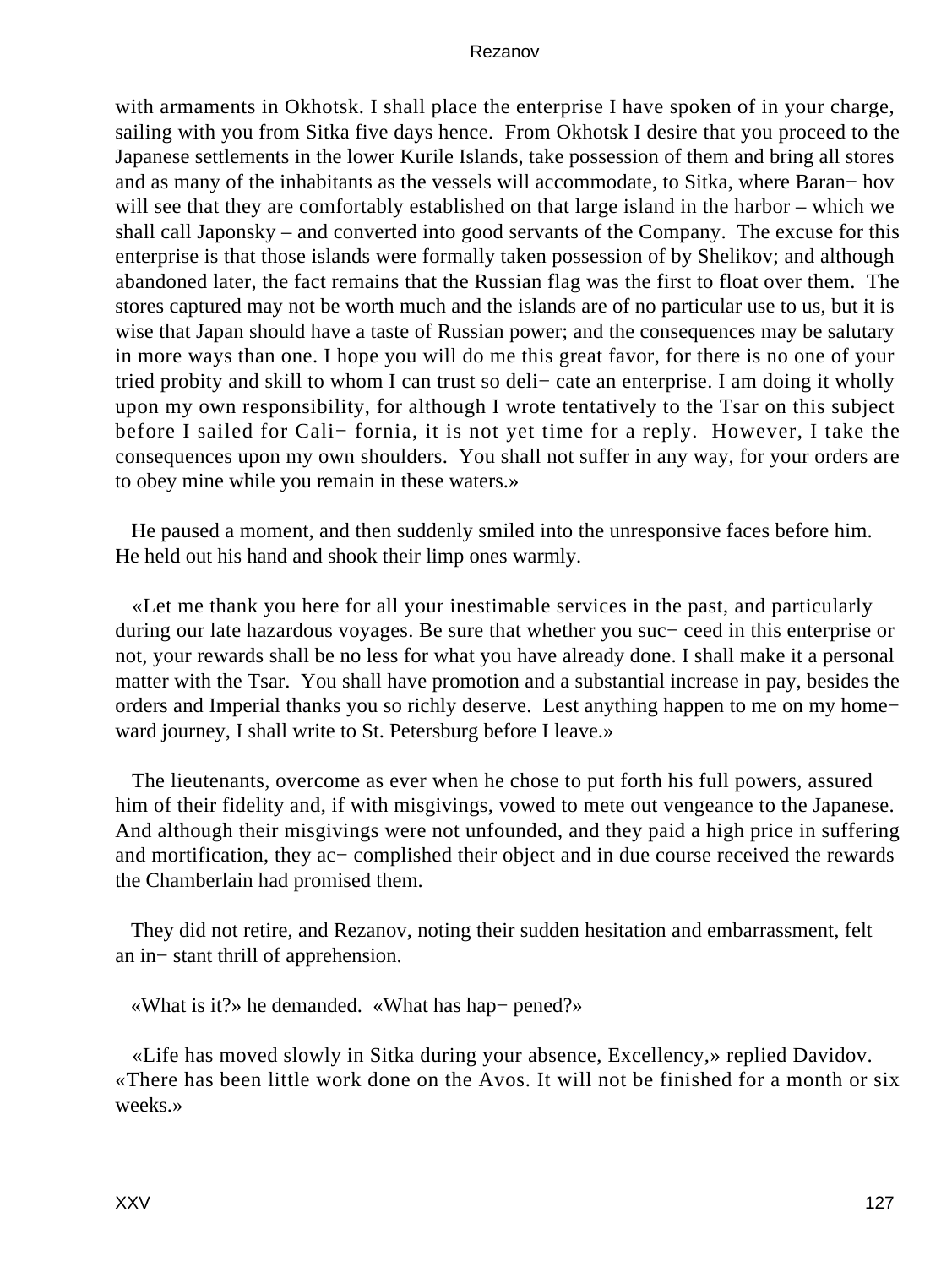Then, had the young men been possessed by a not infrequent mood, they would have glowed with a sense of just satisfaction. Rezanov felt himself turn so white that he wheeled about and left the tent. A month or six weeks! And the speed and safety of his journey across Siberia depended upon his making the greater part of it before the heavy autumn rains swelled the rivers and flooded the swamps. Winter or summer the journey from Ok− hotsk to St. Petersburg might be made in four months; with the wealth and influence at his com− mand, possibly in less; but in the deluge between he was liable to detentions lasting nearly as long again, to say nothing of illness caused by inevitable exposure.

 He stood staring at the palisades for many min− utes. The separation must be long enough, the dangers numerous enough if he started within the week, but at least he had in a measure accustomed himself to the idea of not seeing Concha again for «the best part of two years,» and the sanguineness of his temperament had led him to hope that the time might be reduced to eighteen months. If he delayed too long, only by means of an unprece− dented run of good fortune would he reach St. Petersburg but a month behind his calculations. And the chances were in favor of four, or three at the best! Never since the morning that the real nature of his feeling for Concha had declared itself had he yearned toward her as at that moment; never since the dictum of what she called their «tribunal» had he so rebelled against the long delay. And yet he hesitated. To leave Japan unpunished for the senseless humiliations to which it had subjected Russia in his person was not to be thought of, and yet did he leave without seeing the Avos finished, the two boats supplied with armaments at Okhotsk, and under way before he started across Siberia, he knew it was doubtful if the expedition took place before his return; in that case might never take place, for these two young men might have drifted elsewhere, and he knew no one else to whom he could entrust such a commission. In spite of their idiosyncrasies he could rely upon them implicitly – up to a certain point. That point involved keeping them in sight until exactly the right moment and leaving nothing to their executive which could be certainly accomplished by himself alone. Did he sail five days hence on the Juno one of the officers would be exposed for an indeterminate time to the temptations of Okhotsk, the ship, perhaps, at the mercy of some sudden requirement of the Com− pany. His authority was absolute when enforced in person, but it was a proverb west of the Ural: «God reigns and the Tsar is far away.» If the Juno were wanted the manager of Okhotsk would argue that two years was a period in which an ar− dent servant of the Company would find many an excuse to justify its seizure.

 And here in Sitka it was doubtful if the work on the Avos proceeded at all. Baranhov was not in sympathy with the enterprise against the Japanese, fearing the consequences to himself in the event of the Tsar's disapproval, and resenting the impress− ment of the promuschleniki into a service that de− prived him of their legitimate work. Moreover, al− though he loved Rezanov personally, he had en− joyed supreme power in the wilderness too long not to chafe under even the temporary assumption of authority by his high−handed superior. With the best of intentions Davidov could make little head− way against the passive resistance of the Chief− Manager, and those intentions would be weakened by the consolidations the Company so generously afforded.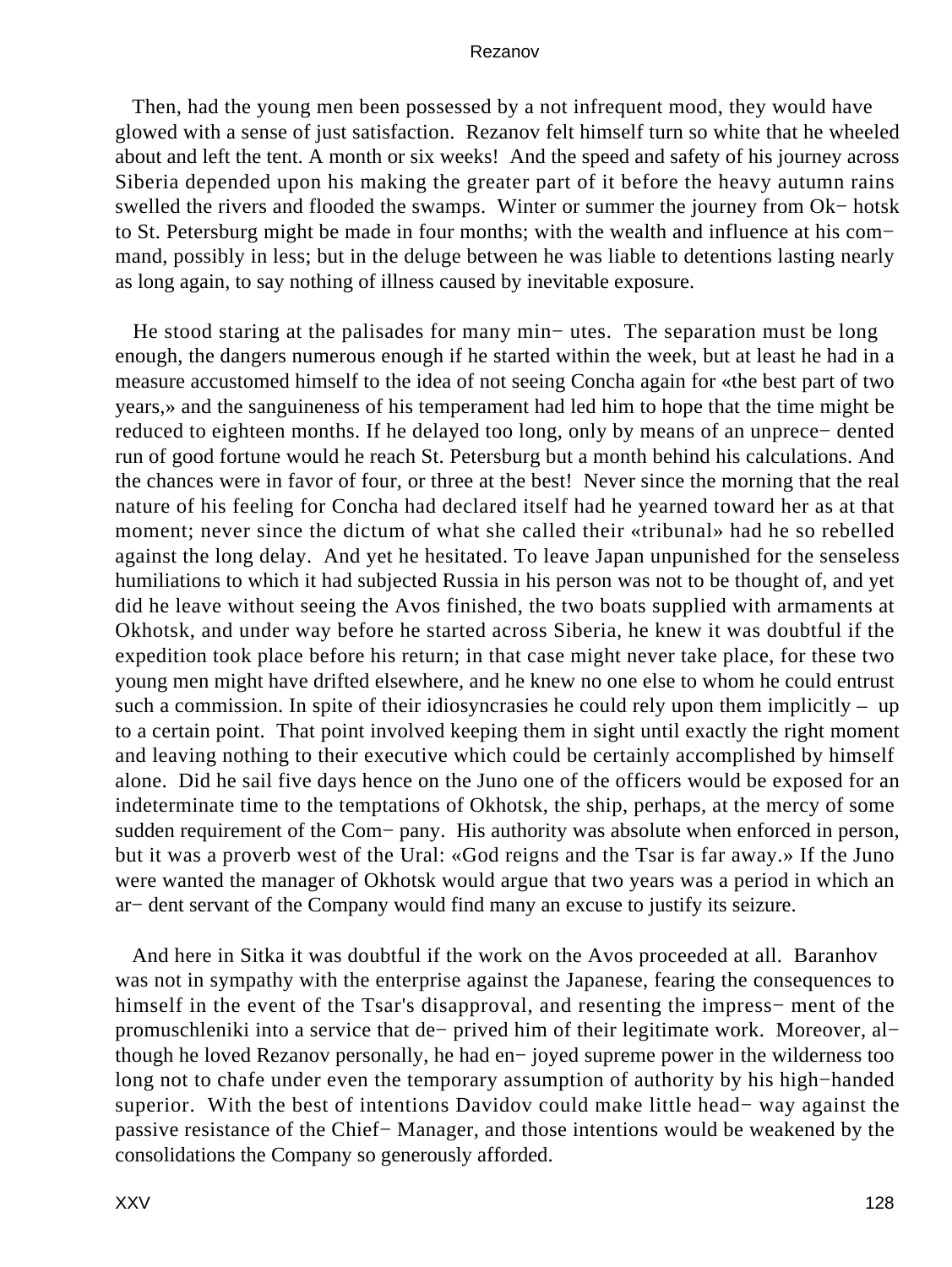The result was hardly open to doubt. If he left Sitka before the completion of the Avos, Russia would go unavenged for the present. Or himself? Rezanov, sanguine and imaginative as he was, even to the point of creating premises to rhyme with ends, was very honest fundamentally. He turned abruptly on his heel, and calling to the officers that he would announce his decision on the morrow, ordered the sentry to open the gate and passed out of the en− closure.

 He crossed the clearing and entered the forest. The warlike tribes themselves had trodden paths through the dense undergrowth of young trees and ferns. Rezanov, despite Baranhov's warning, had tramped the forest many times. It was the one thing that reconciled him to Sitka, for there are few woods more beautiful. In spite or because of the incessant rains, it is pervaded by a rich golden gloom, the result of the constant rotting of the brown and yellow bark, not only of the prostrate trees, but of the many killed by crowding and un− able to seek the earth with the natural instinct of death. And above, the green of hemlock and spruce was perennially fresh and young, glistening and fra− grant. Here and there was a small clearing where the clans had erected their ingenious and hideous totem poles, out of place in the ancient beauty of the wood.

 The ferns brushed his waist, the roar of the river came to his ears, the forest had never looked more primeval, more wooing to a man burdened with civil− ization, but Rezanov gave it less heed than usual, although he had turned to it instinctively. He was occupied with a question to which nature would turn an aloof disdainful ear. Was his own wounded vanity at the root of his desire to humiliate Japan? Russia was too powerful, too occupied, for the pres− ent at least, greatly to care that her overtures and presents had been scorned. Upon her ambassador had fallen the full brunt of that wearisome and in− comparably mortifying experience, and unfortu− nately the ambassador happened to be one of the proudest and most autocratic men in her empire. No man of Rezanov's caliber but accommodates that sort of personal vanity that tenaciously resents a blow to the pride of which it is a part, to the love of power it feeds. As well expect a lover without pas− sion, a state without corruption. Rezanov finally shrugged his shoulders and admitted the impeach− ment, but at the same time he recognized that the desire for vengeance still held, and that the tenacity of his nature, a tenacity that had been no mean factor in the remodeling of himself from a voluptu− ous young sprig of nobility into one of the most successful business men and subjugator of other men that the Russian Empire could show, was not likely to weaken when its very roots had been stiff with purpose for fifteen months. Power had been Rezanov's ruling passion for many years before he met Concha Arguello, and, although it might mate very comfortably with love, it was not to be expected that it would remain submerged beyond the first enthusiasm, nor even assume the position of the «party of the second part.» Rezanov was Rezanov. He was also in that interval between youth and age when the brain rules if it is ever to rule at all. That the ardor of his nature had awakened refreshed after a long sleep was but just proved, as well as the revival of his early ideals and capacity for genu− ine love; but the complexities, the manifold inter− ests and desires of the ego had been growing and developing these many years; and no mere mortal that has given up his life for a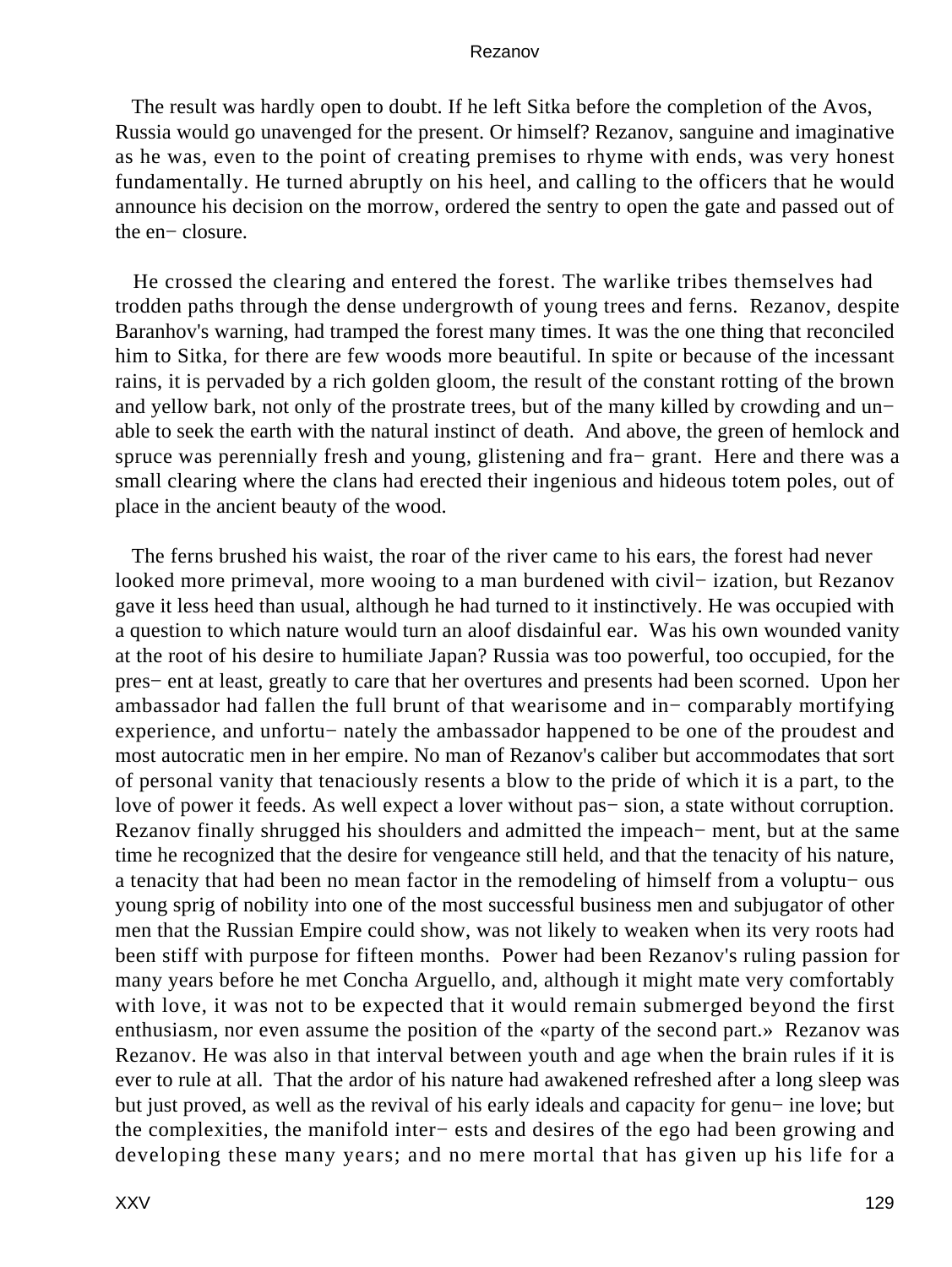considerable period to the thirst for dominance can ever, save in a brief exaltation, sacrifice it to anything so normal as the demands of sex and spirit. For good or ill, the man who has burned with ambition, exulted in the exercise of power, bitterly resented the temporary victories of rivals and enemies, fought with all the resources of brain and character against failure, is in a class apart from humanity in the mass. Reza− nov loved Concha Arguello to the very depths of his soul, but he had lived beyond the time when even she could engage successfully with the ruth− less forces that had molded into immutable shape the Rezanov she knew. Her place was second, and it is probable that she would have loved him less had it been otherwise; she, in spite of her fine intel− lect and strong will, being all woman, as he, despite his depth of intuition, was all man. Equality is possible in no relation or condition of life. When woman subjugates man the conquered will enjoy a sense of revenge proportionate to the meanness of his state.

 It is possible that had Concha awaited Rezanov in St. Petersburg her attraction would have focused his desires irresistibly; but his mind had resigned itself to the prospect of separation for a definite period, and while it had not relegated her image to the background, her part in his life had been settled there among many future possibilities, and all the foreground was crowded with the impatient sym− bols of the intervening time. Moreover, he well knew that the savor would be gone from his happi− ness with the woman were the taste of another fail− ure acrid in his mouth.

 As he realized that the die was cast, the sanguine− ness of his temperament rushed to do battle against apprehension and self−accusing. After all, he was rarely balked of his way, accustomed to ride down obstacles, to the amiable cooperation of fate. He could arrive in Okhotsk late in September or early in October. Captain D'Wolf, who had been de− tained at Sitka during his absence by the same in− difference that had operated against the completion of the Avos, would precede him and order that all be in readiness at Okhotsk both for the ships and his journey to Yakutsk. He could proceed at once; and, no doubt, with twice the number or horses needed, would make the first and most difficult stage of the journey in the usual time, and with no great embarrassment from the rains. From Yakutsk to Irkutsk the greater part of the travel was by water in any case, and after that the land was flat for the most part and bridges were more numerous. The governor of every town in Siberia would be his obsequious servant, the entire resources of the country would be at his disposal. He was sound in health again, as resistant against hardships as when he had sailed from Kronstadt. And God knew, he thought with a sigh, his will and purpose had never been stronger.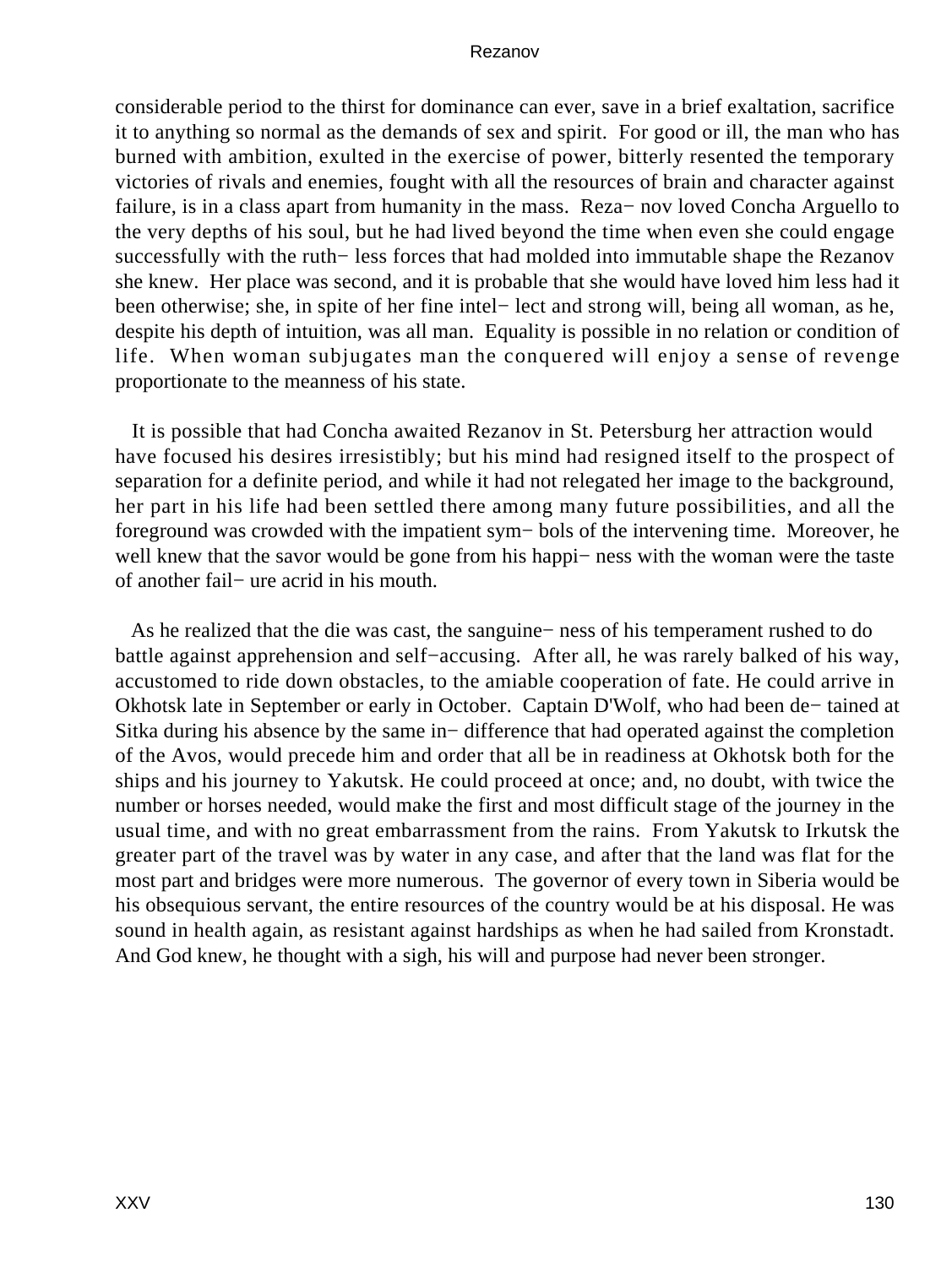## **[XXVI](#page-141-0)**

<span id="page-131-0"></span>**R**ezanov disembarked from the Juno at Okhotsk during the first days of October. Had it not been for a touch of fever that had returned in the filth and warm dampness of Sitka, he would have felt almost as buoyant in mind and body as in those days when California had gone to his head. The Juno had touched at Kadiak, Oonalaska, and others of the more important settlements, and he had found his schools and libraries in good condition, seals and otters rapidly increasing, in their immunity from indiscriminate slaughter, new and stronger forts threatening the nefarious Bostonian and Bri− ton. At Okhotsk he learned that the embassy of Count Golofkin to China had failed as signally as his own, and this alone would have put him in the best of tempers even had he not found his arma− ment and caravan awaiting him, facilitating his im− mediate departure. He wrote a gay letter to Con− cha, giving her the painful story of the naturalist attached to the Golofkin embassy, Dr. Redovsky, who had remained in the East animated by the same scientific enthusiasm as that of his colleague, the good Langsdorff; parted some time since from his too exacting master. Rezanov had written Concha many letters during his detention in Sitka, and left them with Baranhov to send at the first opportun− ity. The Chief−Manager, deeply interested in the romance of the mighty Chamberlain with whom he alone dared to take a liberty, vowed to guard all that came to his care and sooner or later to send them to California. Rezanov had also written com− prehensively to the Tsar and the directors of the Russian−American Company, adroitly placing his marriage in the light of a diplomatic maneuver, and painting California in colors the more vivid and en− ticing for the sullen clouds and roaring winds, the dripping forests and eternal snows of that derelict corner of Earth where he had been stranded so long. He had also, when Langsdorff announced his intention to start upon a difficult journey in the in− terest of science, provided him not only with letters of recommendation, but with all the comforts pro− curable in a land where the word comfort was the stock in trade of the local satirist. But Langsdorff, although punctiliously acknowledging the favors, never quite forgave the indifference of a mere am− bassador and chamberlain, rejoicing in the dignity of an honorary membership in the St. Petersburg Academy of Sciences, to the supreme division of natural history.

 The first stage of the journey – from Okhotsk to Yakutsk – was about six hundred and fifty English miles, not as the crow flew, but over the Stanovoi mountains in a southwesterly direction to the Maya, by this river's wavering course to the Youdoma, then northwest to the Aldan, and south beside the Lena. The beaten track lay entirely alongside the rivers at this season, upon their surface in winter; and in addition to these great streams there were many too unimportant for the map, but as erratic in course and as irresistible in energy after the first rains of autumn.

Captain D'Wolf had proved himself capable and faithful, and a caravan of forty horses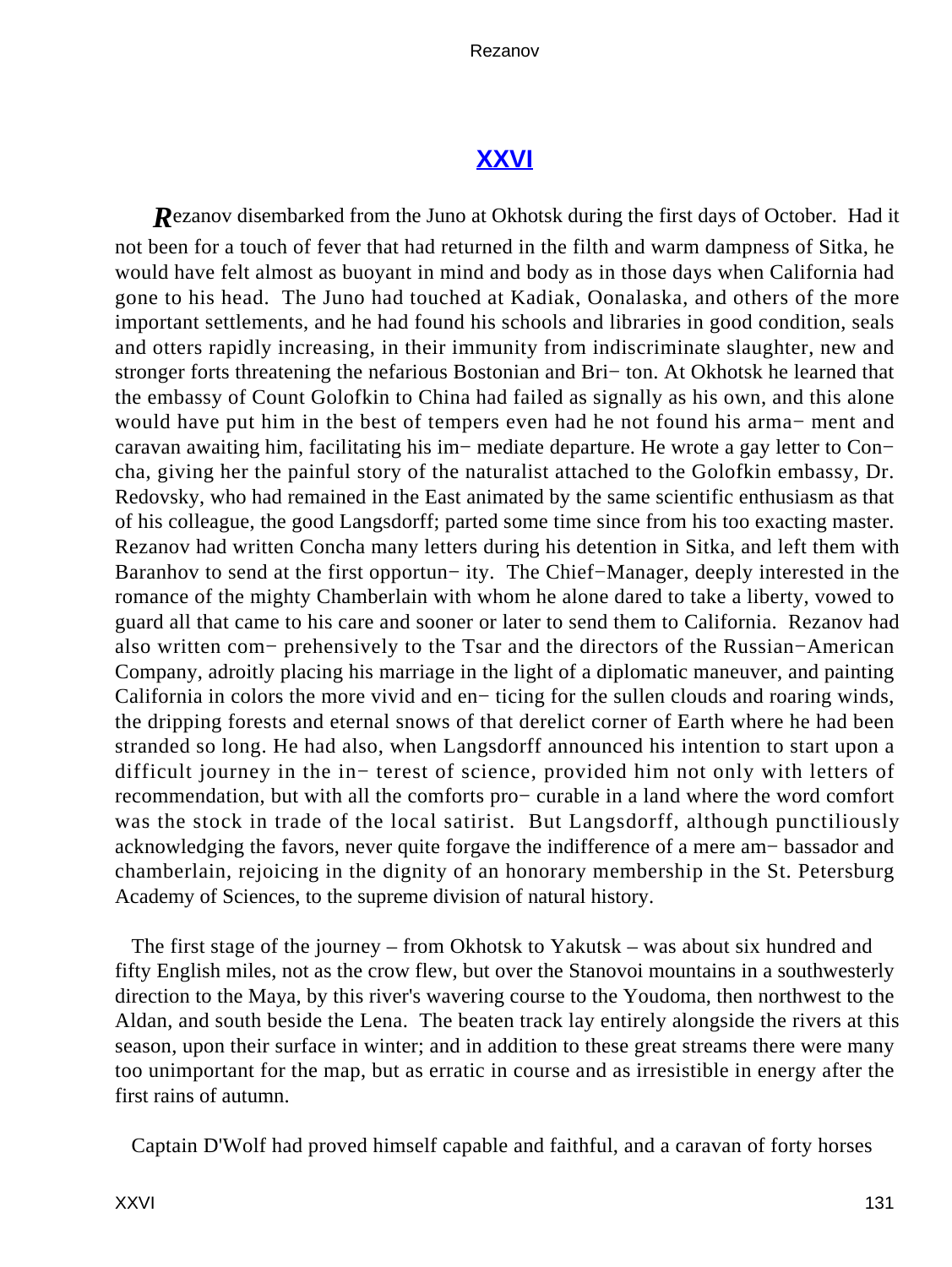had been in Okhotsk a week; twenty for immediate use, twenty for relief, or substitutes in almost certain emer− gency. As there were but one or two stations of any importance between Okhotsk and Yakutsk, and as a week might pass without the shelter of so much as a hut, it was necessary to take tents and bearskin beds for the Chamberlain, his Cossack guard, valet− de−chambre, cook and other servants, one set of fine blankets and linen, cooking utensils, axes, arms, tinder−boxes, provisions for the entire trip, besides a great quantity of personal luggage.

 Rezanov lost no time. He had changed his origi− nal plan and dispatched Davidov on the Avos from Oonalaska. Guns and provisions awaited the Juno at Okhotsk, and in less than a week after his ar− rival Rezanov was able to start on his long journey with a mind at rest. Although the almost extrava− gant delight that his body had taken in the com− forts of his manager's home, after ten weeks on the Juno, warned him that he might be in a better con− dition to begin a journey of ten thousand versts, he hearkened neither to the hint nor to the insistence of his host. His impatient energy and stern will, combined with the passionate wish to accomplish the double object of his journey, returning in the least possible time to California with his treaty and the consent of the Pope and King to his marriage, would have carried him out of Okhotsk in forty− eight hours had disease declared itself. Nor were there any inducements aside from a comfortable bed and refined fare, in the flat, unhealthy town with its everlasting rattle of chains, and the hideous physiognomies of criminals always at work to the rumbling accompaniment of Cossack oaths.

 For the first week the exercise he loved best and the long days in the crisp open air renewed his vigor, and he even looked forward to the four months of what was then the severest traveling in the world, in a boyish spirit of adventure. He re− flected that he might as well give his brain a relief from the constant revolving of schemes and plans for the advancement of his country, his company, and himself, and let his thoughts have their car− nival of anticipation with the unparalleled happiness and success that awaited him in the future. There was no possible doubt of the acquiescence and assist− ance of the Tsar, and no man ever looked down a fairer perspective than he, as he galloped over the ugly country, often far ahead of his caravan, splash− ing through bogs and streams, fording rivers with− out ferries, camping at night in forests so dense the cold never escaped their embrace, muffled to the eyes in furs as he made his way past valleys whose eter− nal ice fields chilled the country for miles about; sometimes able to procure a little fresh milk and butter, oftener not; occasionally passing a caravan returning for furs, generally seeing nothing but a stray reindeer for hours together, once meeting the post and finding much for himself that in nowise dampened his spirit.

 But on the eighth day the rains began: a fine steady mist, then in torrents as endless. Wrapped in bearskins at night within the shelter of a tent or of some wayside hut, and closely covered by day, Rezanov at first merely cursed the inconvenience of the rain; but while crossing the river Allach Juni, his guides without consulting him having taken him miles out of his way in order to avoid the hamlet of the same name where the small−pox was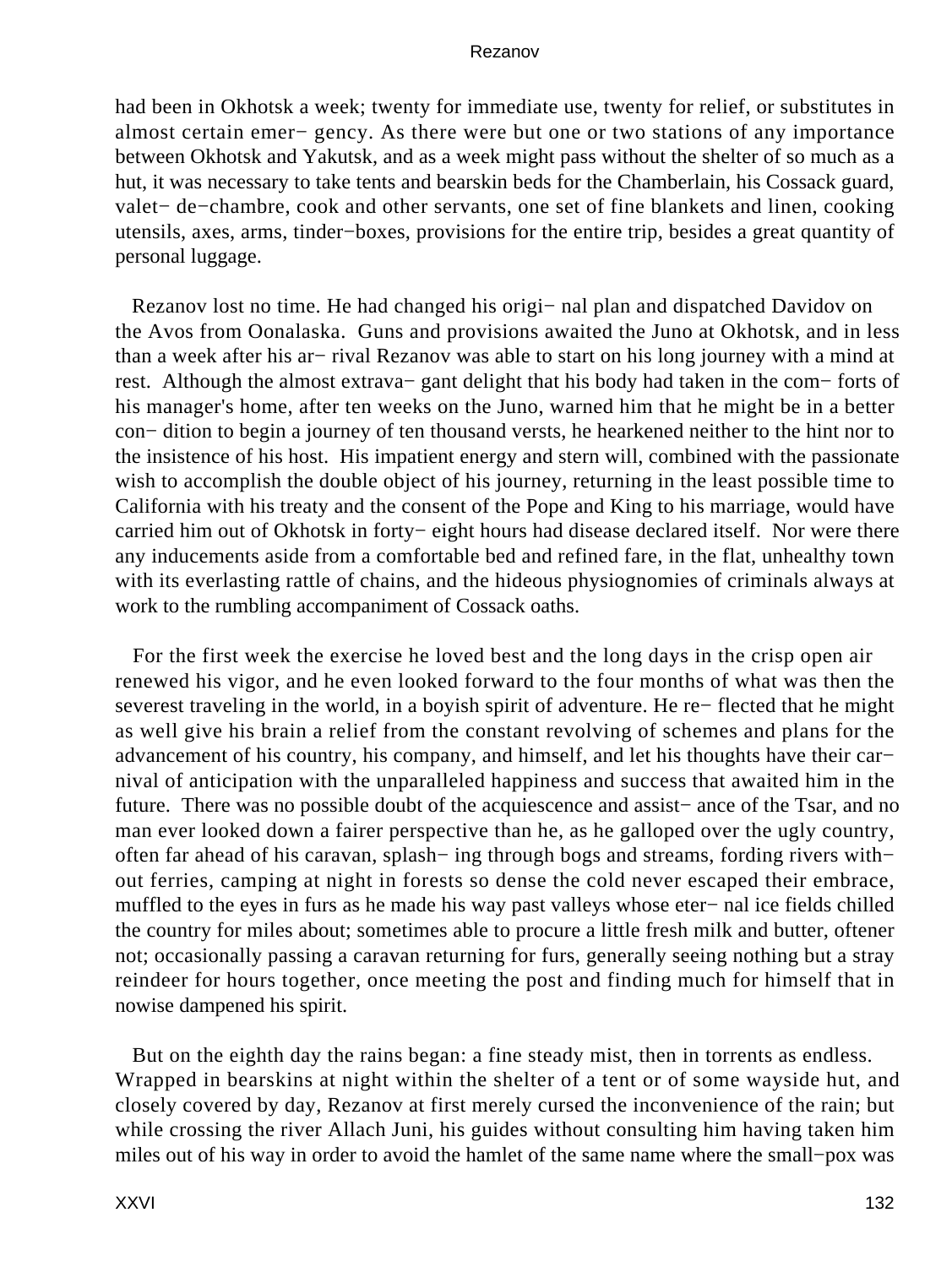raging, but where there was a government ferry, his horse lost his footing in the rapid, swollen current and fell. Rezanov managed to retain his seat, and pulled the frightened, plunging beast to its feet while his Cos− sacks were still shouting their consternation. But he was soaked to the skin, his personal luggage was in the same condition, and they did not reach a hut where a fire could be made until nine hours later. It was then that the seeds of malaria, accumulated during the last three years in unsanitary ports and sown deep by exceptional hardships, but which he believed had taken themselves off during his six weeks in California, stirred more vigorously than in Sitka or Okhotsk. He rode on the next day in a burning fever. Jon, minding Langsdorff's instruc− tions, doctored him – not without difficulty – from the medicine chest, and for a day or two the fever seemed broken. But Jon, sick with apprehension, implored him to turn back. He might as well have implored the sky to turn blue.

 «How do you think men accomplish things in this world?» asked Rezanov angrily. «By turning back and going to bed every time they have a mi− graine?»

 «No, Excellency,» said the man humbly. «But health is necessary to the accomplishment of every− thing, and if the body is eaten up with fever – »

 «What are drugs for? Give me the whole damned pharmacopeia if you choose, but don't talk to me about turning back.»

«Very well, Excellency,» said Jon, with a sigh.

 The next day he and one of the Cossack guard caught him as he fell from his horse unconscious. A Yakhut hut, miserable as it was, offered in the persistent downpour a better shelter than the tent. They carried him into it, and his bedding at least was almost as luxurious as had he been in St. Petersburg. Jon, at his wits' end, remembered the' practice of Langsdorff in similar cases, and used the lancet, a heroic treatment he would never have accomplished had his master been conscious. The fever ebbed, and in a few days Rezanov was able to continue the journey by shorter stages, although heavy with an intolerable lassitude. But his will sustained him until he reached Yakutsk, not at the end of twenty−two days, but of thirty−three. Here he succumbed immediately, and although his sick− bed was in the comfortable home of the agent of the Company, and he had medical attendance of a sort, his fever and convalescence lasted for eight weeks. Then, in spite of the supplications of his friends, chief among whom was his faithful Jon, and the prohibition of the doctor, he began the sec− ond stage of his journey.

 The road from Yakutsk to Irkutsk, some two thousand six hundred versts, or fifteen hundred and fifty English miles, lay for the most part alternately on and along the river Lena in a southeasterly di− rection; there being no attempt to cross Siberia at any point in a straight line. By this time the river was frozen, and the only concession Rezanov would make to his enfeebled frame was an arrangement to cover the entire journey by private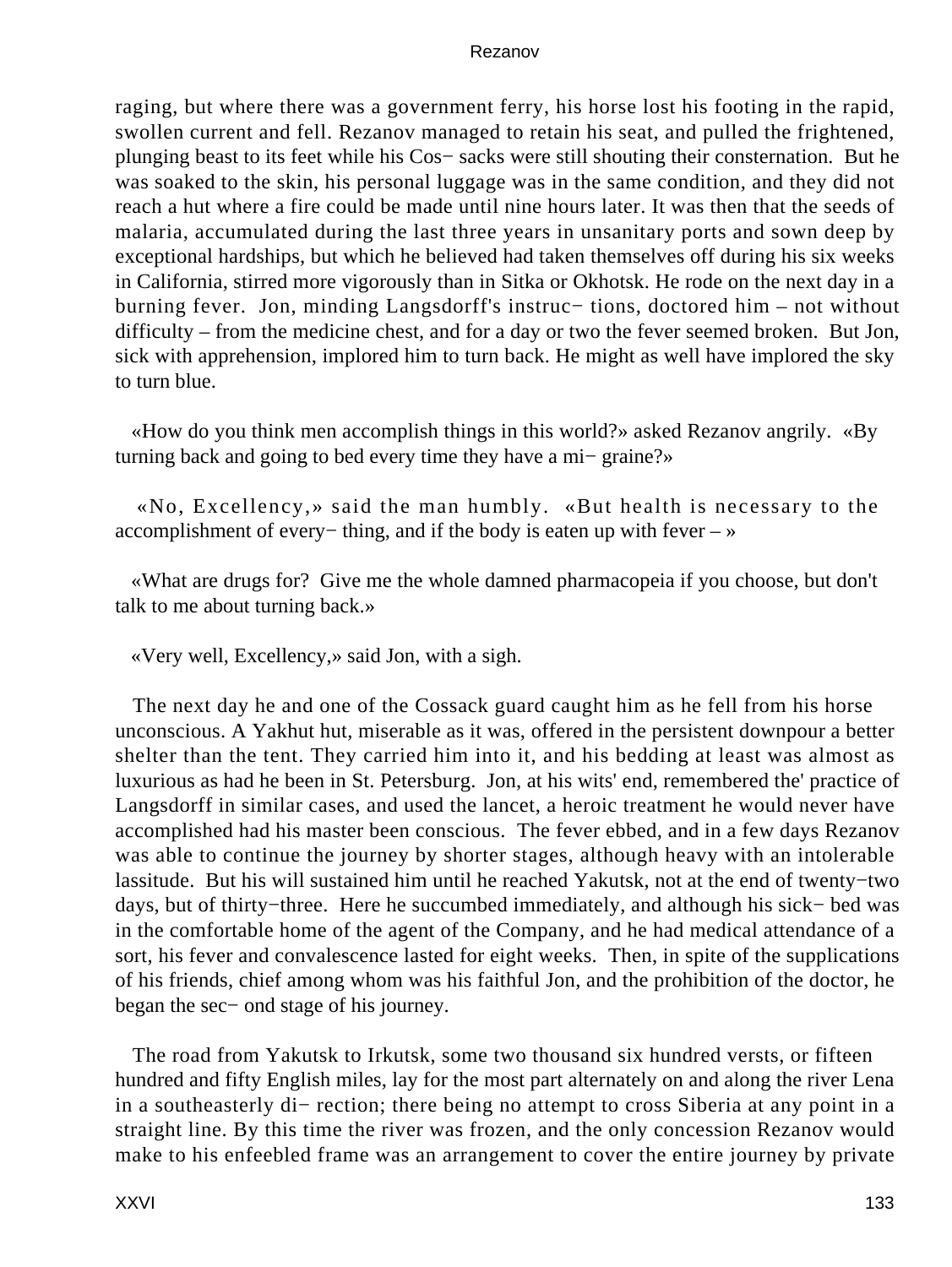sledge instead of employing the swifter course of post sledge on the long stretches and horseback on the shorter cuts.

 The weather was now intensely cold, the river winding, the delays many, but there were adequate stations for the benefit and accommodation of trav− elers every hundred versts or less. Rezanov felt so invigorated by the long hours in the open after the barbarous closeness of his sick room, that at the end of a fortnight he was again possessed with all his old ardor of desire to reach the end of his jour− ney. He vowed he was well again, abandoned his comfortable sledge, and pushed on in the common manner. In the wretched post sledges he was often exposed to the full violence of a Siberian winter, and although the horseback exercise stirred his blood and refreshed him for the moment, he suffered in reaction and was several times forced to remain two nights instead of one at a station. But he was muf– fled in sables to his very eyes, and the road was diverting, often beautiful, with its Gothic moun− tains, its white plains set with villages and farms, the high thin crosses above the open or swelling domes of the little churches. Sometimes the Lena narrowed until its frozen surface looked like a mass of ice that had ground its way between perpendicu− lar walls or overhanging masses of rock that awaited the next convulsion of nature to close the pass alto− gether. Then the dogs trotted past caves and grot− tos, left the abrupt and craggy banks, crossed level plains once more; where herds of cattle grazed in the summertime, now a vast uncheckered expanse of white. The Government and Company agents fawned upon him, the best of horses and beds, food and wine, were eagerly placed at the disposal of the favorite of the Tsar. Rezanov's spirit, always of the finest temper, suffered no eclipse for many days. He reveled in the belief that his sorely tried body was regenerating its old vigors.

 From Wercholensk to Katschuk the journey was so winding by river that it consumed more than twice the time of the land route, which although only thirty versts in extent was one of the most difficult in Siberia. Rezanov chose the latter with− out hesitation, and would listen to no discussion from the Commissary of the little town or from his distracted Jon: the journey from Yakutsk had now lasted five weeks and the servant's watchful eye noted signs of exhaustion.

 The hills were very high and very steep, the roads but a name in summer. Had not the snow been soft and thin, the horses could not have made the ascent at all; and, as it was, the riders were forced to walk the greater part of the way and drag their unwilling steeds behind them. They were twelve hours covering the thirty versts, and at Katschuk Rezanov succumbed for two days, while Jon scoured the country in search of a telega; as sometimes hap− pened there was a long stretch of country without snow, and sledges, by far the most comfortable method of travel in Siberia, could not be used. The rest of the journey, but one hundred and ninety− six versts, must be made by land. Rezanov admit− ted that he was too weary to ride, and refused to travel in the post carriage. On the third day the servant managed to hire a telega from a superior farmer and they started immediately, the heavy lug− gage having been consigned to a merchant vessel at Yakutsk.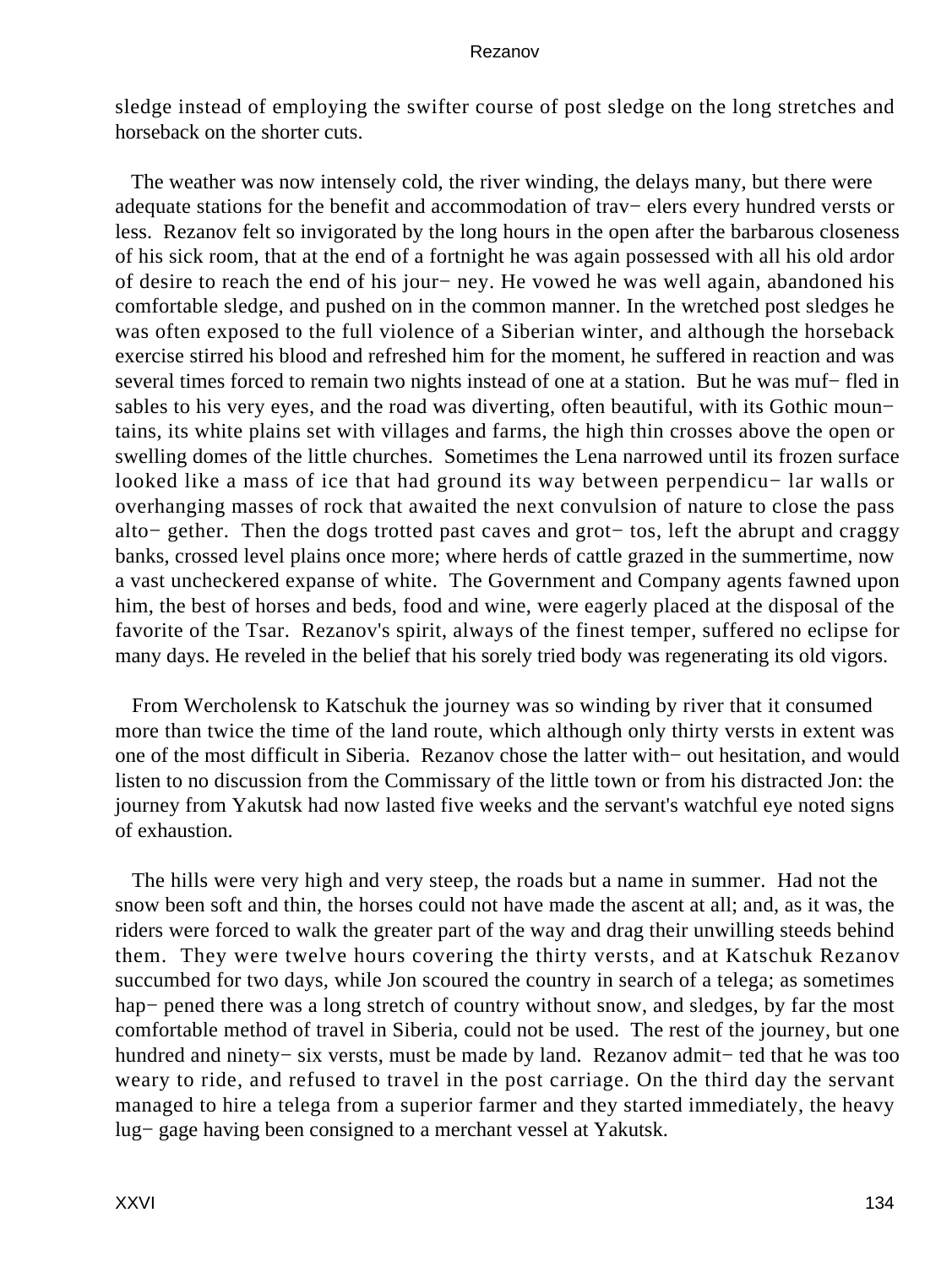Rezanov stood the telega exactly half a day. Little larger than an armchair and far lighter, it was drawn by horses that galloped up and down hill and across the intervening valleys with no change of gait, and over a road so rough that the little vehicle seemed to be propelled by a succession of earthquakes. Rezanov, in a fever which he at− tributed to rage, dismissed the telega at a village and awaited the coming of Jon, who followed on horseback with the personal luggage.

 It was a village of wooden houses built in the Russian fashion, and inhabited by a dignified tribe wearing long white garments bordered with fur. They spoke Russian, a language little heard farther north and east in Siberia, and when Rezanov de− clined their hospitality they dispatched a courier at once to the Governor−General of Irkutsk acquaint− ing him with the condition of the Chamberlain and of his imminent arrival. In consequence, when Rezanov drew rein two days later and looked down upon the city of Irkutsk with its pleasant squares and great stone buildings beside the shining river, the gilded domes and crosses of its thirty churches and convents glittering in the sun, the whole pic− ture beckoning to the delirious brain of the traveler like some mirage of the desert, his appearance was the signal for a salute from the fort; and the Gov− ernor−General, privy counselor and senator de Pestel, accompanied by the civil governor, the com− mandant, the archbishop, and a military escort, sal− lied forth and led the guest, with the formality of officials and the compassionate tenderness of men, into the capital.

 For three weeks longer Rezanov lay in the pal− ace of the Governor. Between fever and lassitude, his iron will seemed alternately to melt in the fiery furnace of his body, then, a cooling but still viscous and formless mass, sink to the utmost depths of his being. But here he had the best of nursing and attendance, rallied finally and insisted upon continu− ing his journey. His doctor made the less demur as the traveling was far smoother now, in the early days of March, than it would be a month hence, when the snow was thinner and the sledges were no longer possible. Nevertheless, he announced his intention to accompany him as far as Krasnoiarsk, where the Chamberlain could lodge in the house of the principal magistrate of the place, Counselor Kel− ler, and, if necessary, be able to command fair nurs− ing and medical attendance; and to this Rezanov indifferently assented.

 The prospect of continuing his journey and the bustle of preparation raised the spirits of the in− valid and gave him a fictitious energy. He had fought depression and despair in all his conscious moments, never admitted that the devastation in his body was mortal. With but a remnant of his for− mer superb strength, and emaciated beyond recog− nition, he attended a banquet on the night preced− ing his departure, and on the following morning stood up in his sledge and acknowledged the God− speed of the population of Irkutsk assembled in the square before the palace of the Governor. All his life he had excited interest wherever he went, but never to such a degree as on that last journey when he made his desperate fight for life and happiness.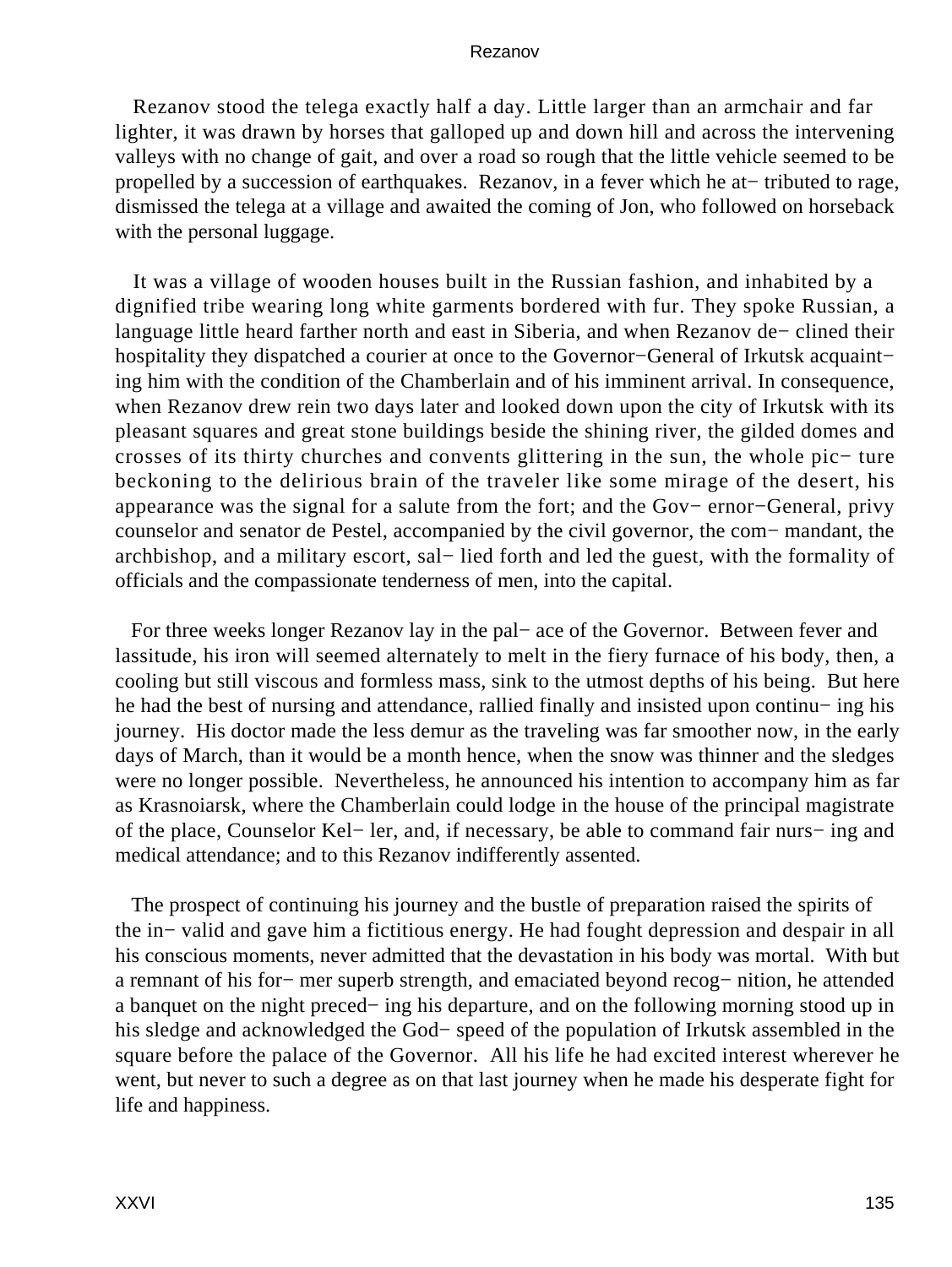## **[XXVII](#page-141-0)**

<span id="page-136-0"></span>**The snow rarely falls in Krasnoiarsk. It is a little oasis in the great winter desert of** Siberia. Reza− nov, his face turned to the window, could see the red banks on the opposite side of the river. The sun transformed the gilded cupolas and crosses into dazzling points of light, and the sky above the spires and towers, the stately square and narrow dirty streets of the bustling little capital, was as blue and unflecked as that which arched so high above a land where Castilian roses grew, and one woman among a gay and thoughtless people dreamed, with all the passion of her splendid youth, of the man to whom she had pledged an eternal troth. Rezanov's mind was clear in those last moments, but something of the serenity and the selfishness of death had already descended upon him. He heard with indifference the sobs of Jon, crouched at the foot of his bed. Tears and regrets were a part of the general futility of life, insignificant enough at the grand threshold of death.

 No doubt that his great schemes would die with him, and were he remembered at all it would be as a dreamer; or as a failure because he had died be− fore accomplishing what his brain and energy and enthusiasm alone could force to fruition. None realized better than he the paucity of initiative and executive among the characteristics of the Slav. What mattered it? He had had glimpses more than once of the apparently illogical sequence of life, the vanity of human effort, the wanton cruelty of Na− ture. He had known men struck down before in the maturity of their usefulness, cities destroyed by earthquake or hurricane in the fairest and most promising of their days: public men, priests, par− ents, children, wantons, criminals, blotted out with equal impartiality by a brutal force that would seem to have but a casual use for the life she flung broadcast on her planets. Man was the helpless victim of Nature, a calf in a tiger's paws. If she overlooked him, or swept him contemptuously into the class of her favorites, well and good; otherwise he was her sport, the plaything of her idler mo− ments. Those that cried «But why?» «What rea− son?» «What use?» were those that had never looked over the walls of their ego at the great dra− matic moments in the career of Nature, when she made immortal fame for herself at the expense of millions of pigmies.

 And if his energies, his talents, his usefulness, were held of no account, at least he could look back upon a past when he would have seemed to be one of the few supreme favorites of the forces that shaped man's life and destiny. Until he had started from Kronstadt four years before on a voyage that had humiliated his proud spirit more than once, and undermined as splendid a physique as ever was granted to even a Russian, he had rolled the world under his foot. With an appearance and a personal magnetism, gifts of mind and manner and charac− ter that would have commanded attention amid the general flaccidity of his race and conquered life without the great social advantages he inherited, he had enjoyed power and pleasure to a degree that would have spoiled a coarser nature long since. True, the time had come when he had cared little for any of his endowments save as a means to great ends,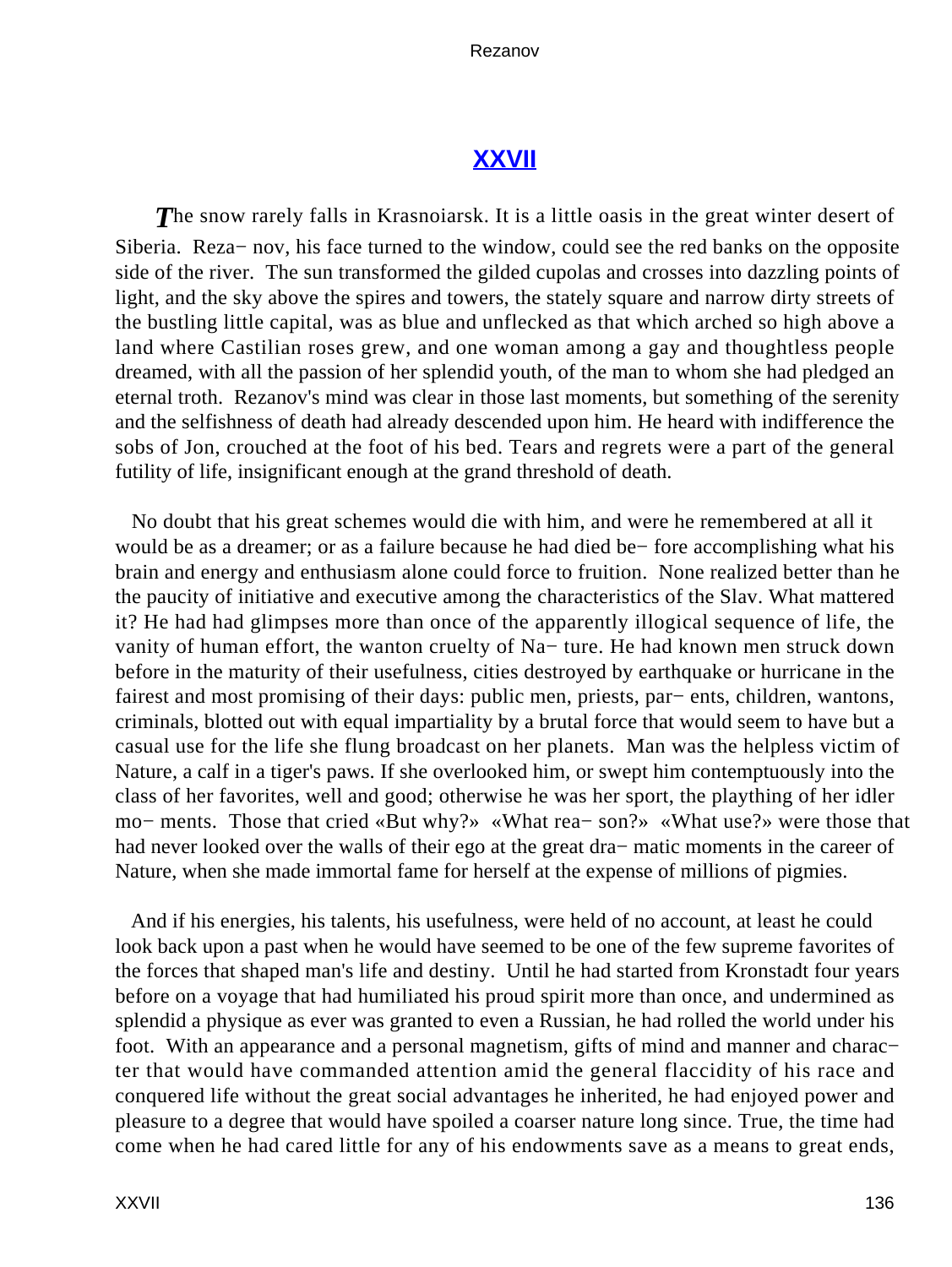when all his energies had concentrated in the determination to live a life of the highest possible usefulness – without which man's span was but exist− ence – his ambitions had cohered and been driven steadily toward a permanent niche in history; then paled and dissolved for an hour in the glorious vision of human happiness.

 And wholly as he might realize man's insignifi− cance among the blind forces of nature, he could accept it philosophically and die with his soul uncor− roded by misanthropy, that final and uncompromis− ing admission of failure. The misanthrope was the supreme failure of life because he had not the in− telligence to realize, or could not reconcile himself to, the incomplete condition of human nature. Man was made up of little qualities, and aspirations for great ones. Many yielded in the struggle and sank into impotent discontent among the small material things of life, instead of uplifting themselves with the picture of the inevitable future when develop− ment had run its course, and indulgently pitying the children of their own period who so often made life hateful with their greed, selfishness, snobbery – most potent obstacle to human endeavor – and in− justice. The bad judgment of the mass! How many careers it had balked, if not ruined, with its poor ideals, its mean heroes, its instinctive avoid− ance of superior qualities foreign to itself, its con− temptible desire to be identified with a fashion. It was this low standard of the crowd that induced misanthropy in many otherwise brave spirits who lacked the insight to discern the divine spark un− derneath, the persistence, sure of reward, to fight their way to this spark and reveal it to the gaze of astonished and flattered humanity. Rezanov's very arrogance had led him to regard the mass of man− kind as but one degree removed from the nursery; his good nature and philosophical spirit to treat them with an indulgence that kept sourness out of his cynicism and inevitably recurring weariness and disgust; his ardent imagination had consoled itself with the vision of a future when man should live in a world made reasonable by the triumph of ideals that now lurked half ashamed in the high spaces of the human mind.

 He looked back in wonder at the moment of wild regret and protest – the bitterer in its silence – when they had told him he must die; when in the last rally of the vital forces he had believed his will was still strong enough to command his ravaged body, to propel his brain, still teeming with a vast and complicated future, his heart, still warm and insistent with the image it cherished, on to the ulti− mates of ambition and love. How brief it had been, that last cry of mortality, with its accompaniment of furious wonder at his unseemly and senseless cutting off. In the adjustment and readjustment of political and natural forces the world ambled on philosophically, fulfilling its inevitable destiny.

 If he had not been beyond humor, he would have smiled at the idea that in the face of all eternity it mattered what nation on one little planet eventually possessed a fragment called California. To him that fair land was empty and purposeless save for one figure, and even of her he thought with the terrible calm of dissolution. During these last months of illness and isolation he had been less lonely than at any time of his life save during those few weeks in California, for he had lived with her incessantly in spirit; and in that subtle imaginative communion had pressed close to a profound and complex soul, revealed before only in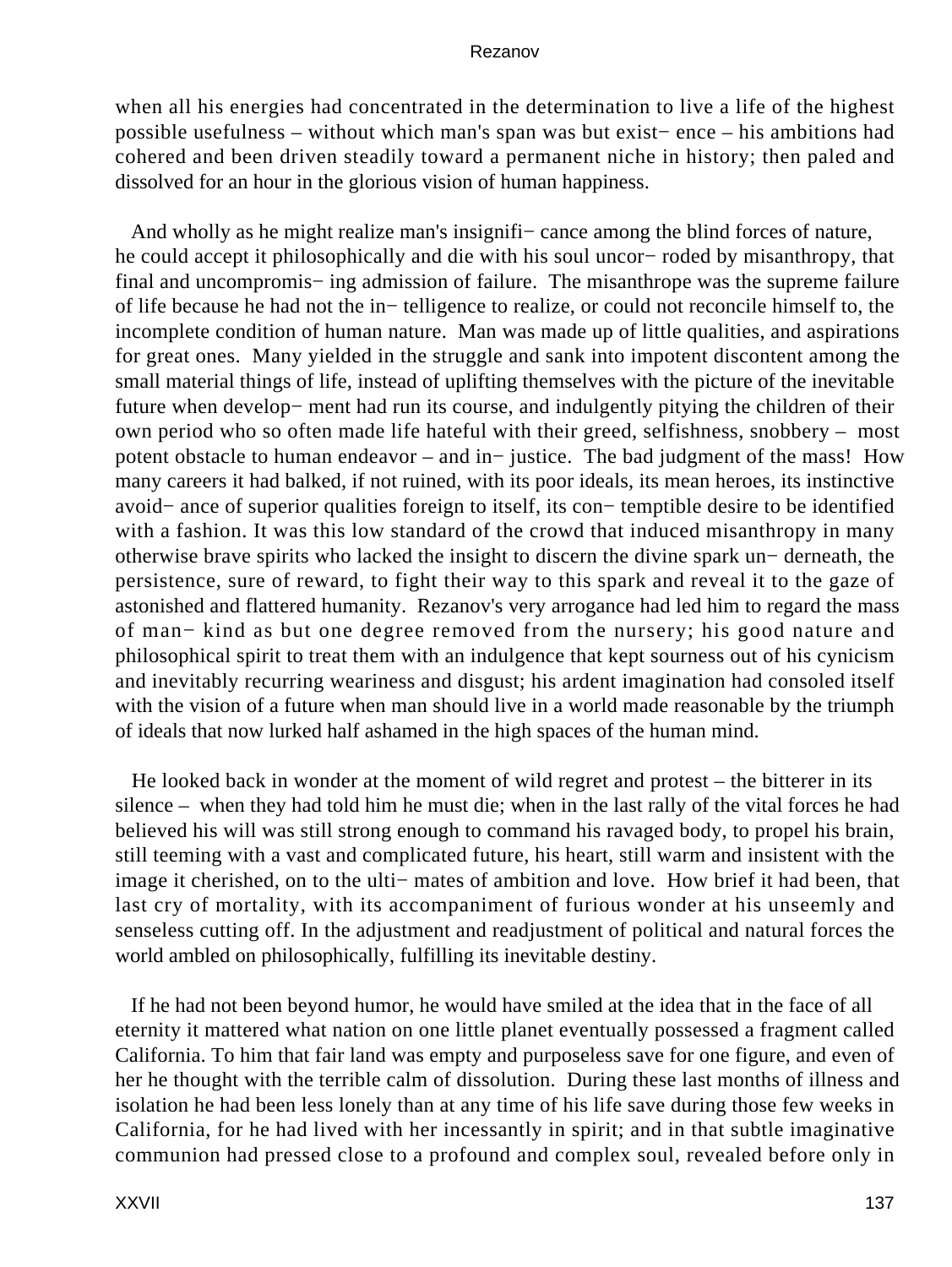flashes to a vision astray in the confusion of the senses. He had felt that her response to his passion was far more vital and enduring than dwelt in the capacity of most women; he had appreciated her gifts of mind, her piquant variousness that scotched monot− ony, the admirable characteristics that would give a man repose and content in his leisure, and subtly advance his career. But in those long reveries, at the head of his forlorn caravan or in the desolate months of convalescence, he had arrived at an abso− lute understanding of what she herself had divined while half comprehending.

 Theirs was one of the few immortal loves that reveal the rarely sounded deeps of the soul while in its frail tenement on earth; and he harbored not a doubt that their love was stronger than mortality and that their ultimate union was decreed. Mean− while, she would suffer, no one but he could dream how completely, but her strong soul would conquer, and she would live the life she had visioned in mo− ments of despair; not of cloistered selfishness, but of incomparable usefulness to her little world; and far happier, in her eternal youthfulness of heart, in that divine life of the imagination where he must always be with her as she had known him briefly at his best, than in the blunt commonplaceness of daily existence, the routine and disillusionment of the world. Perhaps – who knew? – he had, after all, given her the best that man can offer to a woman of exalted nature; instead of taking again with his left hand what his right had bestowed; completed the great gift of life with the priceless beacon of death.

 How unlike was life to the old Greek tragedies! He recalled his prophetic sense of impending hap− piness, success, triumph, as he entered California, the rejuvenescence of his spirit in the renewal of his wasted forces even before he loved the woman. Every event of the past year, in spite of the obstacles that mortal must expect, had marched with his am− bitions and desires, and straight toward a future that would have given him the most coveted of all destinies, a station in history. There had not been a hint that his brain, so meaningly and consummately equipped, would perish in the ruins of his body in less than a twelvemonth from that fragrant morn− ing when he had entered the home of Concha Ar− guello tingling with a pagan joy in mere existence, a sudden rush of desire for the keen, wild happiness of youth –

 His eyes wandered from the bright cross above the little cemetery where he was to lie, and con− tracted with an expression of wonder. Where had Jon found Castilian roses in this barren land? No man had ever been more blest in a servant, but could even he – here – With the last triumph of will over matter he raised his head, his keen, search− ing gaze noting every detail of the room, bare and unlovely save for its altar and ikons, its kneeling priests and nuns. His eyes expanded, his nostrils quivered. As he sank down in the embrace of that final delusion, his unconquerably sanguine spirit flared high before a vision of eternal and unthink− able happiness.

 So died Rezanov; and with him the hope of Rus− sians and the hindrance of Americans in the west; and the mortal happiness and earthly dross of the saintliest of California's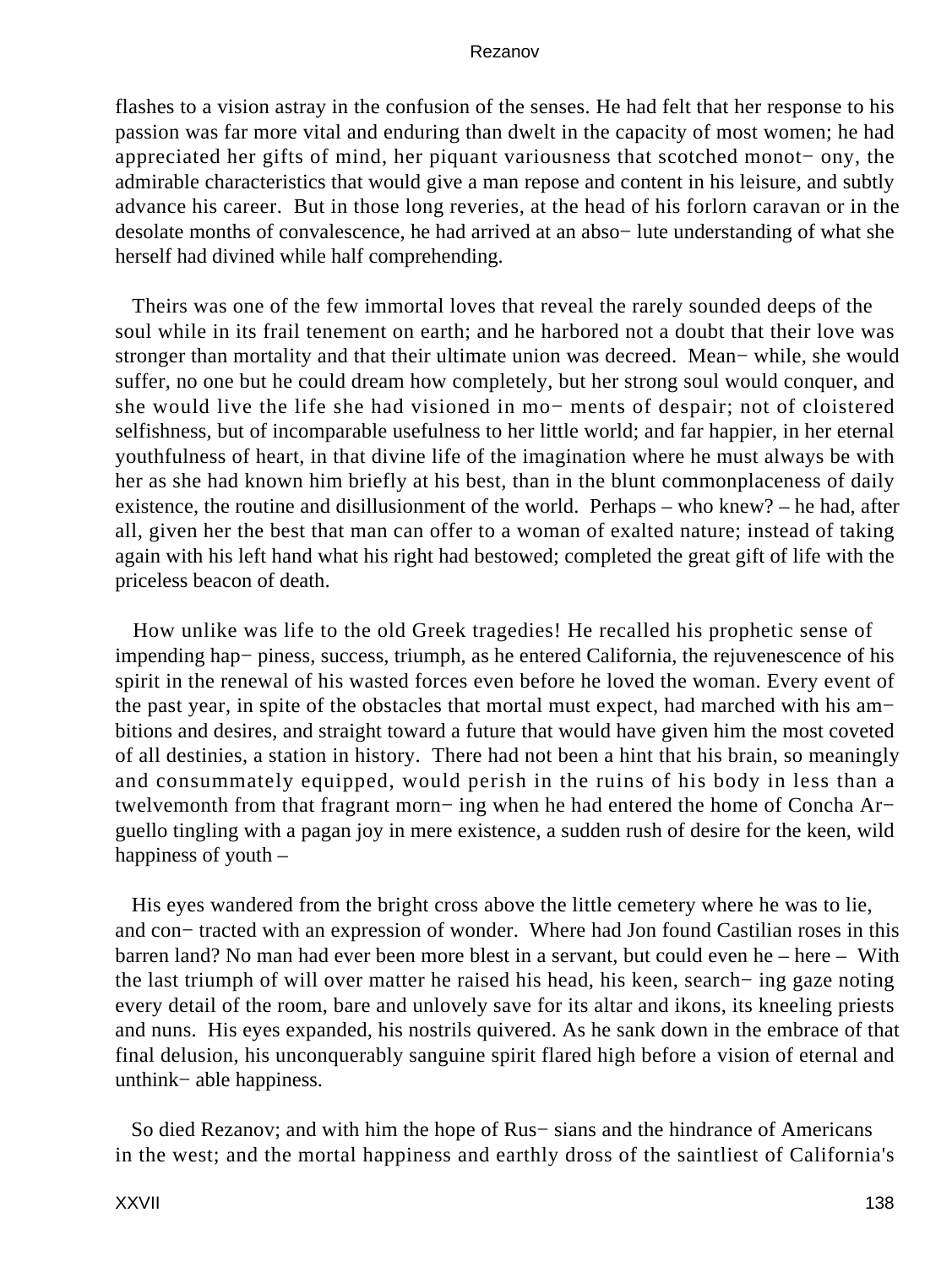women.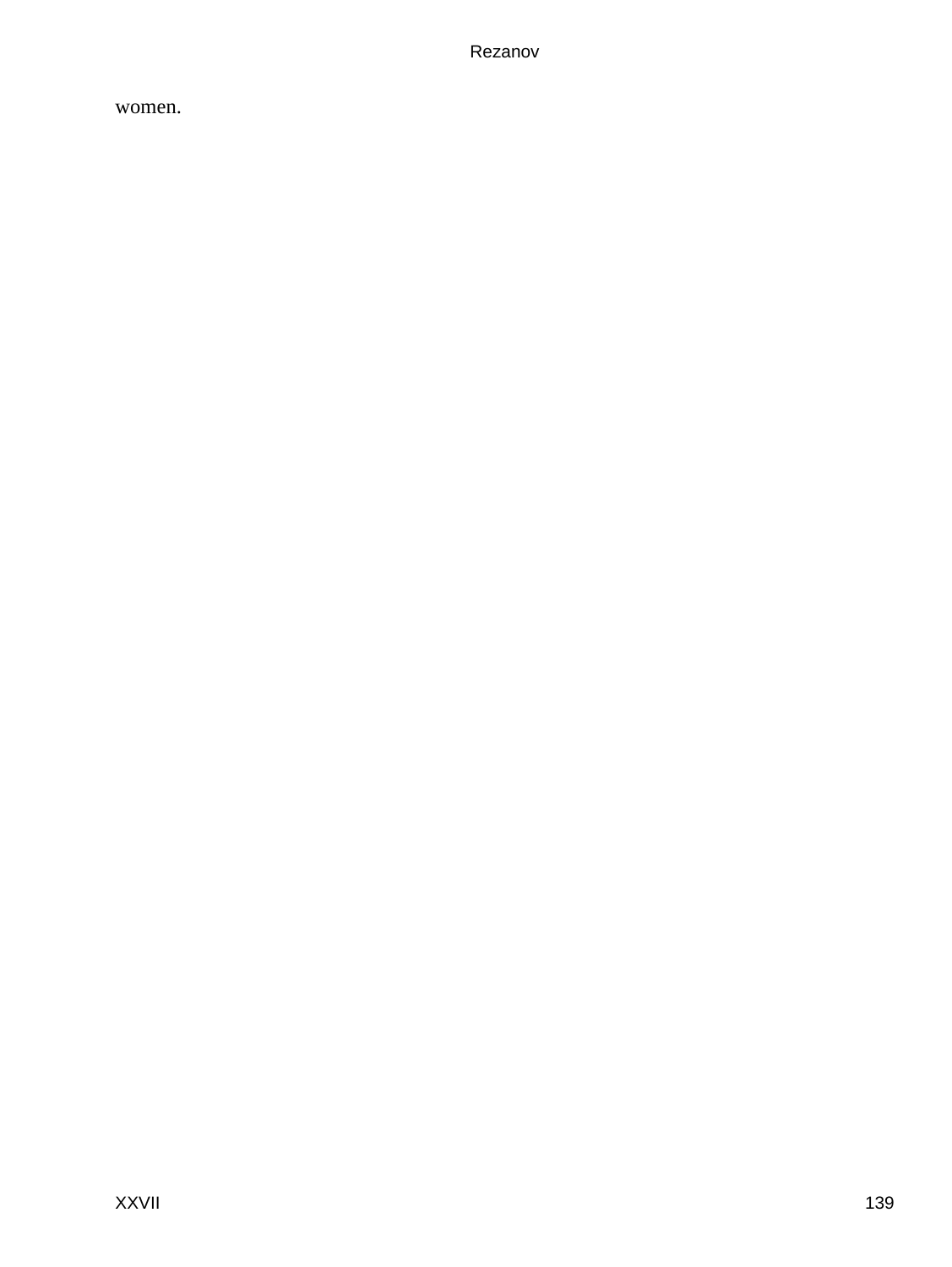# **Table Of Content**

### **[INTRODUCTION](#page-3-0)**

| I                                      |
|----------------------------------------|
| $\mathbf{\underline{\mathbf{u}}}$      |
| $\mathbf{H}$                           |
| <u>IV</u>                              |
| $\overline{\mathbf{V}}$                |
| <u>VI</u>                              |
| <u>VII</u>                             |
| $\boldsymbol{\mathsf{V}}$<br><u>іЦ</u> |
| $\mathbf{K}$                           |
| $\overline{\mathbf{X}}$                |
| $\mathbf{X}$                           |
| <u>ХII</u>                             |
| <b>XIII</b>                            |
| <b>XIV</b>                             |
| XV                                     |
| <u>XVI</u>                             |
| <u>XVII</u>                            |
| <u>XVIII</u>                           |
| <b>XIX</b>                             |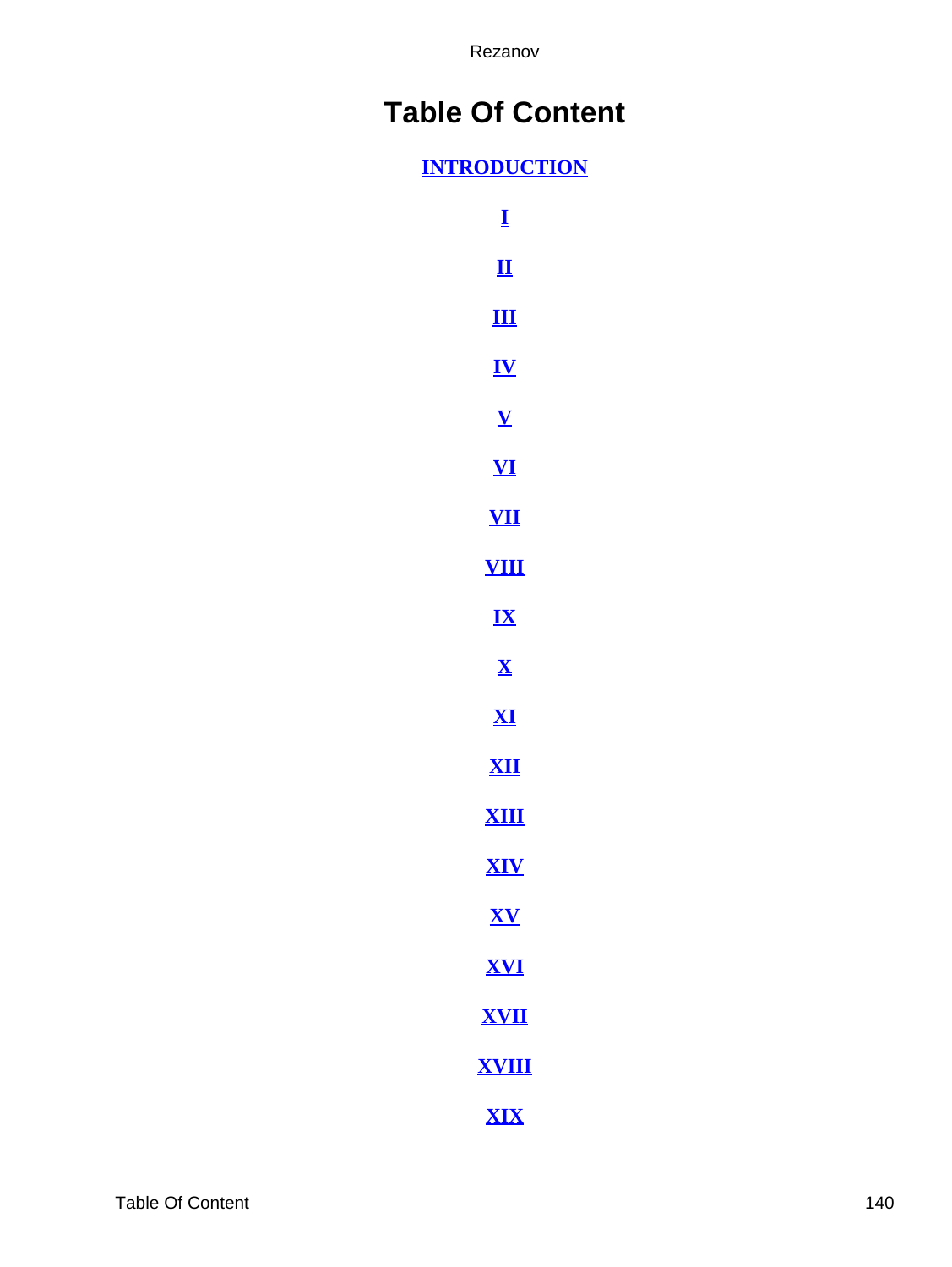<span id="page-141-0"></span>**[XX](#page-100-0) [XXI](#page-103-0) [XXII](#page-106-0) [XXIII](#page-113-0) [XXIV](#page-118-0) [XXV](#page-122-0) [XXVI](#page-131-0) [XXVII](#page-136-0)**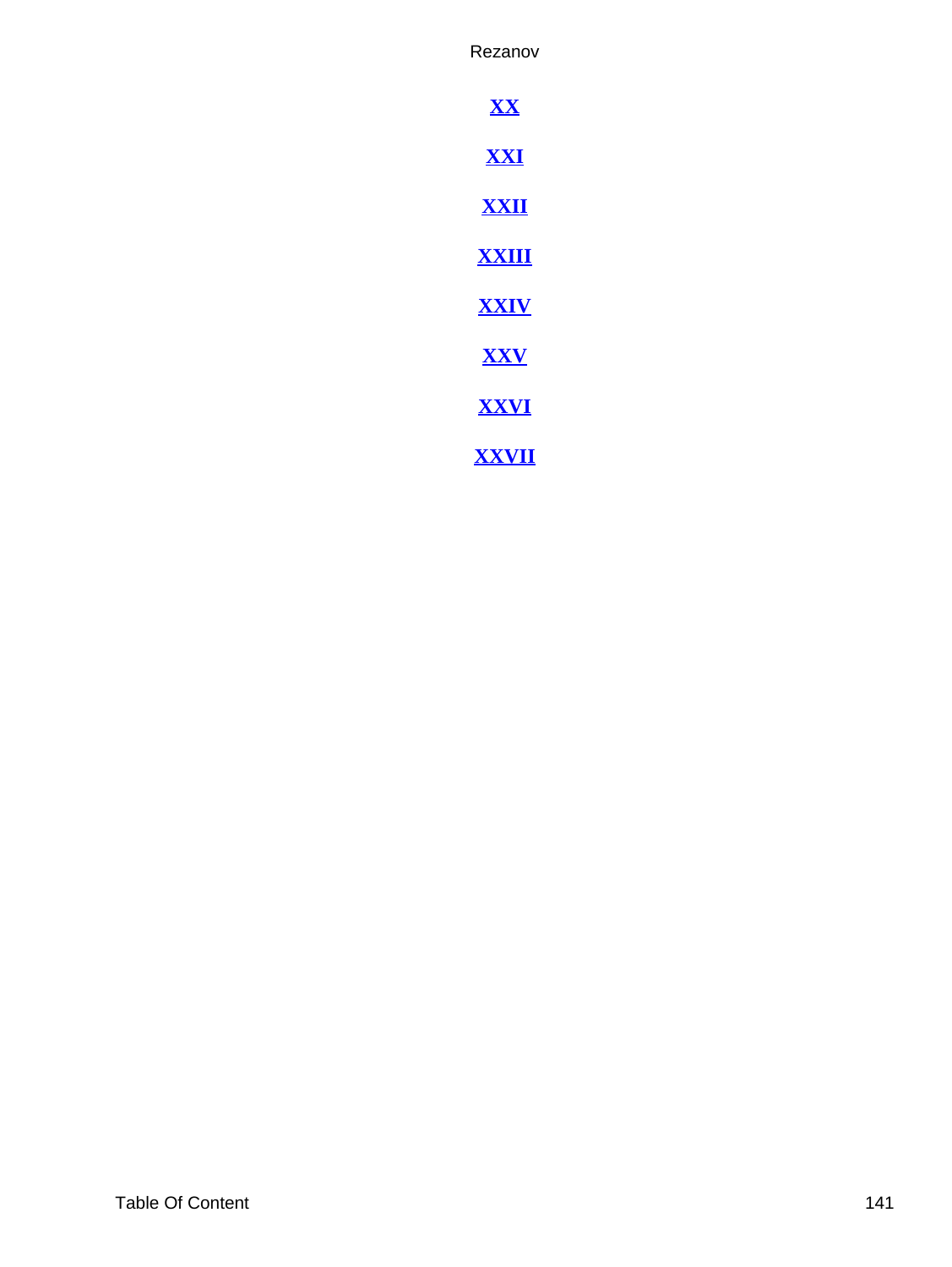## **You are reading a Phoenix Edition:**

It was converted from clean and standard xhtml/xml files. It uses metatags to identify content, and other data. The available resources specific to each ebook format were used to give the reader a pleasant reading experience.

More detais available at Phoenix−Library.org website.

Any suggestion that helps us to improve these editions are welcome.

**The Phoenix−Library Team**